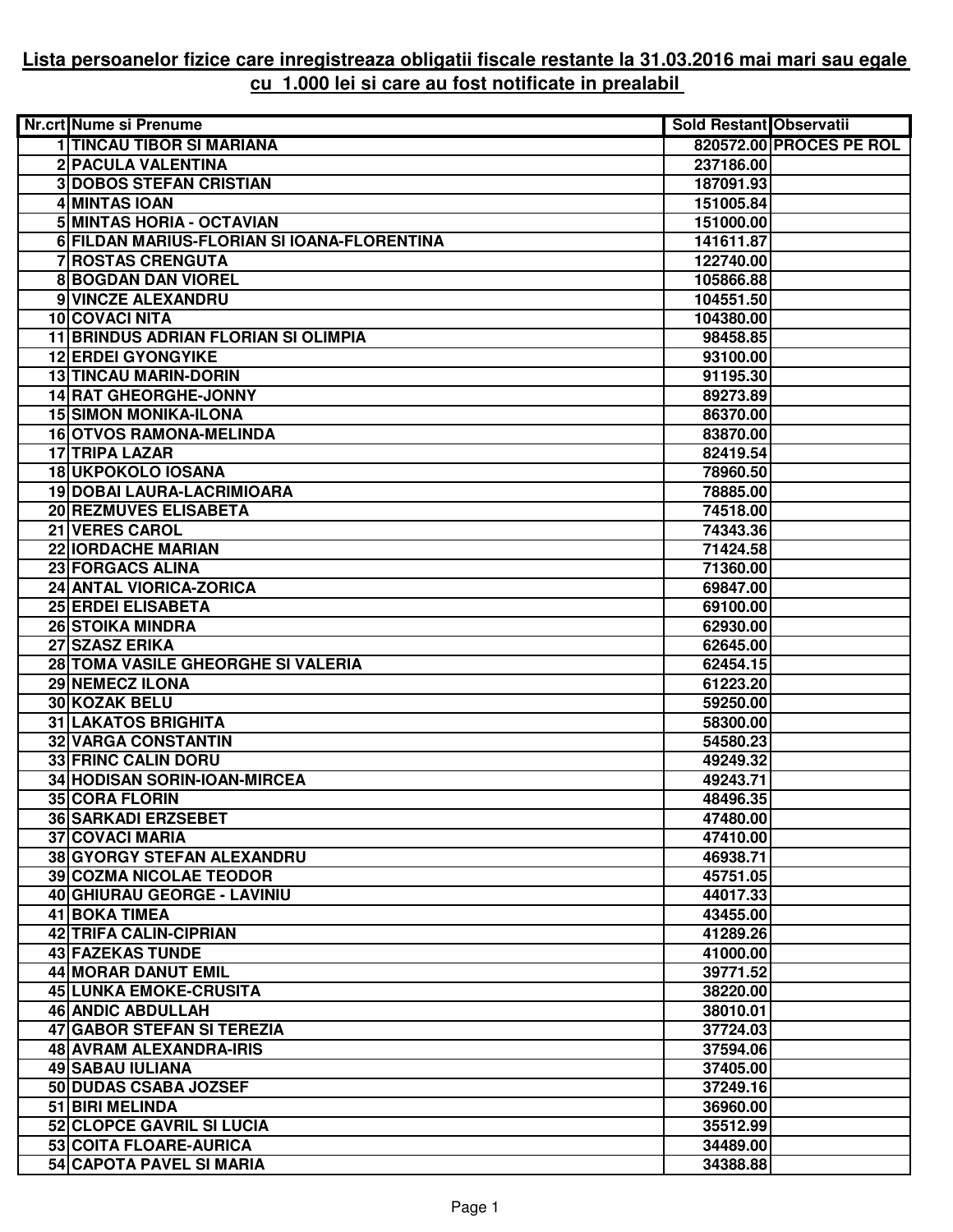| Nr.crt Nume si Prenume                                        | Sold Restant Observatii |  |
|---------------------------------------------------------------|-------------------------|--|
| 55 CLEPE FLORIN-SABIN                                         | 33792.45                |  |
| <b>56 GABOR MINDRA</b>                                        | 33408.02                |  |
| <b>57 DOBAI MARIUS DAN</b>                                    | 33338.23                |  |
| 58 TAUT SERGIU-CLAUDIU                                        | 32939.71                |  |
| <b>59 SINKA ELISABETA</b>                                     | 32700.00                |  |
| 60 CARJAN DANIEL                                              | 31858.00                |  |
| <b>61 BEKE ZOLTAN</b>                                         | 31610.21                |  |
| 62 GHIURO IOAN                                                | 31532.33                |  |
| 63 IVANOV C-TIN DANIEL-VASADI MAGD.                           | 31444.30                |  |
| 64 BERKE VASILE-MARIUS SI LAURA                               | 31259.17                |  |
| 65 VARGA MONA                                                 | 31140.00                |  |
| 66 PETREA HOREA COSMIN                                        | 30603.26                |  |
| 67 OROSZ ANCA                                                 | 30180.00                |  |
| 68 HORVATH SANDOR                                             | 29942.00                |  |
| 69 BARANKA RUPI                                               | 29868.78                |  |
| 70 MADUTA IOANA ADINA                                         | 29786.00                |  |
| 71 PERRIA CAMELIA-RAMONA                                      | 29742.82                |  |
| 72 COTUNA NICOLAE CRISTIAN                                    | 29353.79                |  |
| 73 MANYI LASZLO-LEVENTE                                       | 29178.00                |  |
| 74 CABA DUMITRU                                               | 29105.40                |  |
| 75 GHIURAU LIA                                                | 28882.80                |  |
| 76 VARGA MARGIT                                               | 28800.00                |  |
| <b>77 LACATOS PAMELA</b>                                      | 28355.00                |  |
| 78 BABO KALMAN                                                | 28215.49                |  |
| 79 BOCA MARIAN MARCEL SI MIRELA                               | 27927.30                |  |
| 80 LAKATOS SZELURINA                                          | 27915.00                |  |
| 81 DEMETER ALEXANDRU                                          | 27762.41                |  |
| <b>82 STERIU VIOREL</b>                                       | 27546.14                |  |
| 83 GALEA FLORIAN CALIN SI ENIKO                               | 27486.61                |  |
| 84 SZENTGYORGYI LAJOS-JOZSEF                                  | 26822.26                |  |
| 85 DUDLER GABOR                                               | 26524.09                |  |
| 86 TASNADI LEVENTE SI CORINA                                  | 26333.79                |  |
| 87 CSAKI KALMAN                                               | 26307.17                |  |
| 88 BOCHIS SILVIA - FLORICA                                    | 25695.16                |  |
| 89 BABO PETRU                                                 | 25626.92                |  |
| 90 BALOG LADISLAU                                             | 25530.00                |  |
| 91 MARTIN DUMITRU                                             | 25474.22                |  |
| 92 SABAU DANIEL-IOSIF                                         | 25330.02                |  |
| 93 PRODAN RIVANA<br>94 PINTEA EMILIA-VIORICA SI BLAGA DUMITRU | 25190.00                |  |
| 95 ROSTAS DITA                                                | 24849.13                |  |
| 96 BUT ADRIAN-GYORGY                                          | 24702.69<br>24595.31    |  |
| 97 BARANKA RUPI                                               |                         |  |
| 98 OPRIS OVIDIU                                               | 24467.51<br>24399.37    |  |
| 99 CHIRILA ADRIAN FLORIN                                      | 24398.35                |  |
| 100 KEREZSI EVA-KATALIN                                       | 23927.87                |  |
| 101 TODERICI DORIN-CORNEL                                     | 23919.67                |  |
| <b>102 MATEIAS TEODOR MARIUS</b>                              | 23565.44                |  |
| <b>103 SFERLE DANUT</b>                                       | 22192.61                |  |
| <b>104 FILIMON CALIN CLAUDIU</b>                              | 22187.09                |  |
| 105 TASI ROBERT-LASZLO                                        | 22055.10                |  |
| <b>106 ERDEI ROMULUS MODIGLIANI</b>                           | 21982.80                |  |
| <b>107 NANASSY NORBERT CSABA</b>                              | 21729.88                |  |
| <b>108 BUHAS CARMEN-LAURA</b>                                 | 21729.25                |  |
| <b>109 LAKATOS BRIGITA-MELINDA</b>                            | 21700.00                |  |
| 110 MOS ALINA LACRIMIOARA                                     | 21582.21                |  |
| 111 CHIS FLORIAN DAN                                          | 21566.95                |  |
| <b>112 HANSEN JUHAS CORNEL</b>                                | 21421.26                |  |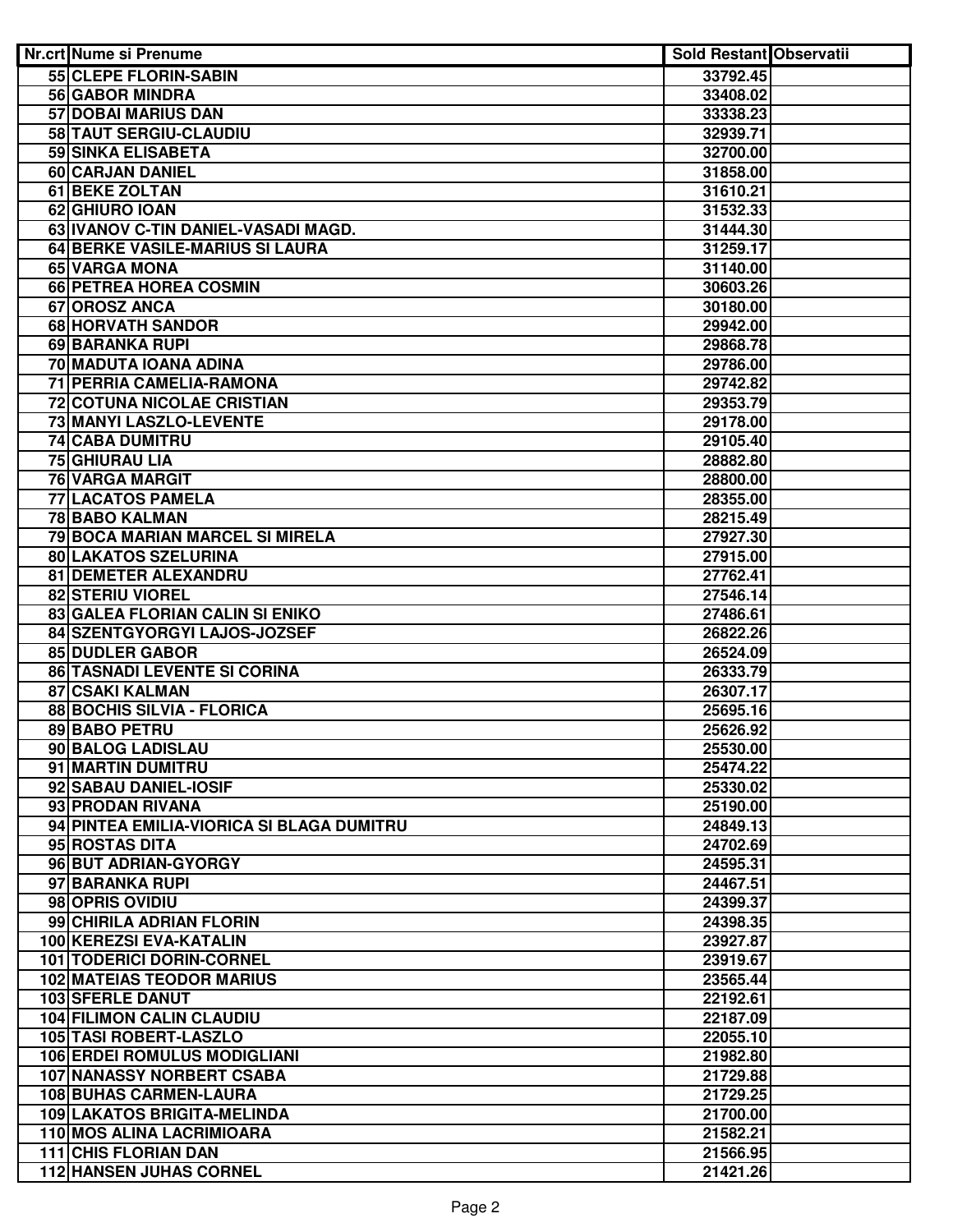| Nr.crt Nume si Prenume                                                      | <b>Sold Restant Observatii</b> |  |
|-----------------------------------------------------------------------------|--------------------------------|--|
| <b>113 VIDICAN IOAN</b>                                                     | 21341.90                       |  |
| <b>114 ROSTAS MIHALY</b>                                                    | 21248.48                       |  |
| <b>115 TUDORAN MARCEL MARIUS</b>                                            | 21170.63                       |  |
| <b>116 PORCAR DUMITRU</b>                                                   | 21134.55                       |  |
| 117 RADU IOAN                                                               | 21047.09                       |  |
| <b>118 MORGOS ADRIAN</b>                                                    | 20711.64                       |  |
| 119 UNGVARI GYULA ZOLTAN SI ELISABETA                                       | 20600.00                       |  |
| <b>120 VAIDA RAUL FLAVIU</b>                                                | 20584.15                       |  |
| 121 BAKRO IBOLYA                                                            | 20401.00                       |  |
| <b>122 HOTEA ADRIAN MIRCEA</b>                                              | 20377.12                       |  |
| 123 RAT EVA                                                                 | 20300.00                       |  |
| <b>124 TUDOSE MIRCEA</b>                                                    | 20300.00                       |  |
| <b>125 CRISTEA TRAIAN SI ANA</b>                                            | 20292.35                       |  |
| <b>126 KONCSAG ARTHUR</b>                                                   | 20205.41                       |  |
| 127 BELU ADRIAN                                                             | 20140.99                       |  |
| 128 GABOR GABRIEL                                                           | 20098.00                       |  |
| <b>129 PUSCAS AVRAM SI LIDIA</b>                                            | 20062.62                       |  |
| <b>130 PATER SORIN</b>                                                      | 20000.00                       |  |
| <b>131 MARICESCU GABRIEL IOAN</b>                                           | 19644.93                       |  |
| 132 BOCSA LILIANA MONICA                                                    | 19546.00                       |  |
| 133 RATKAI ZOLTAN                                                           | 19371.95                       |  |
| <b>134 ZAHARIA MARIUS</b>                                                   | 19355.05                       |  |
| 135 TRIPA FRANCO-OVIDIU-MAURO                                               | 19302.86                       |  |
| <b>136 SIMON ERZSEBET</b>                                                   | 19170.00                       |  |
| 137 BAN FLORIN-IOAN                                                         | 19096.81                       |  |
| <b>138 GABOR MATEI</b>                                                      | 19089.60                       |  |
| <b>139 COZMAN COSMIN GHEORGHE</b>                                           | 19034.57                       |  |
| <b>140 MORTAN GHEORGHE-SORIN</b>                                            | 19032.79                       |  |
| <b>141 POPA ADRIAN</b>                                                      | 18981.60                       |  |
| <b>142 SIMINIC CALIN CIPRIAN</b>                                            | 18968.95                       |  |
| <b>143 BALOGH BOBI-SZABOLCS</b>                                             | 18933.15                       |  |
| <b>144 LAKATOS ETELKA</b>                                                   | 18930.00                       |  |
| <b>145 BELETCHI SIMONA</b>                                                  | 18833.00                       |  |
| <b>146 GANTNER IUDITA IRINA SI CAROL</b><br><b>147 RACOLTA MARIUS SORIN</b> | 18814.78                       |  |
| <b>148 SZALACSI ENIKO</b>                                                   | 18744.87                       |  |
| <b>149 SERBAN DORIN IOAN</b>                                                | 18740.00<br>18730.00           |  |
| <b>150 MIHALCEA VASILE</b>                                                  | 18670.49                       |  |
| 151 POPA ELENA-ALEXANDRA                                                    | 18580.00                       |  |
| <b>152 SALAJAN CIPRIAN</b>                                                  | 18572.32                       |  |
| <b>153 POGAN ALINA-DIANA</b>                                                | 18558.26                       |  |
| <b>154 BALOGH CSILLA</b>                                                    | 18500.00                       |  |
| <b>155 FEKETE-BANDI-PISTA NARCIS</b>                                        | 18380.00                       |  |
| <b>156 HODUT NORBERT JANOS</b>                                              | 17926.06                       |  |
| 157 MELEG CSABA                                                             | 17857.31                       |  |
| <b>158 LUPSE NICOLAE</b>                                                    | 17736.69                       |  |
| <b>159 HEPES FLORIN CLAUDIU</b>                                             | 17677.00                       |  |
| 160 GABOR IANCU                                                             | 17670.84                       |  |
| <b>161 MIHOC SILVIAN</b>                                                    | 17608.57                       |  |
| <b>162 REPCIUC SEBASTIAN</b>                                                | 17608.45                       |  |
| 163 FISCUTEAN TIBERIU-OCTAVIAN SI DANA-IOANA                                | 17564.91                       |  |
| 164 KHALFALLAH SAMI BEN KHALFALLAH                                          | 17501.87                       |  |
| <b>165 MESAROS GABRIELA-MARCELA</b>                                         | 17455.43                       |  |
| <b>166 TIRON ANDREEA-ALINA</b>                                              | 17299.66                       |  |
| <b>167 KOZMA DENES-ANTAL</b>                                                | 17299.00                       |  |
| <b>168 AVRAM GAVRIL</b>                                                     | 17266.72                       |  |
| <b>169 NAGY DAVID-CRISTIAN</b>                                              | 17100.00                       |  |
| 170 BOGDAN CRISTIAN DAN                                                     | 17067.00                       |  |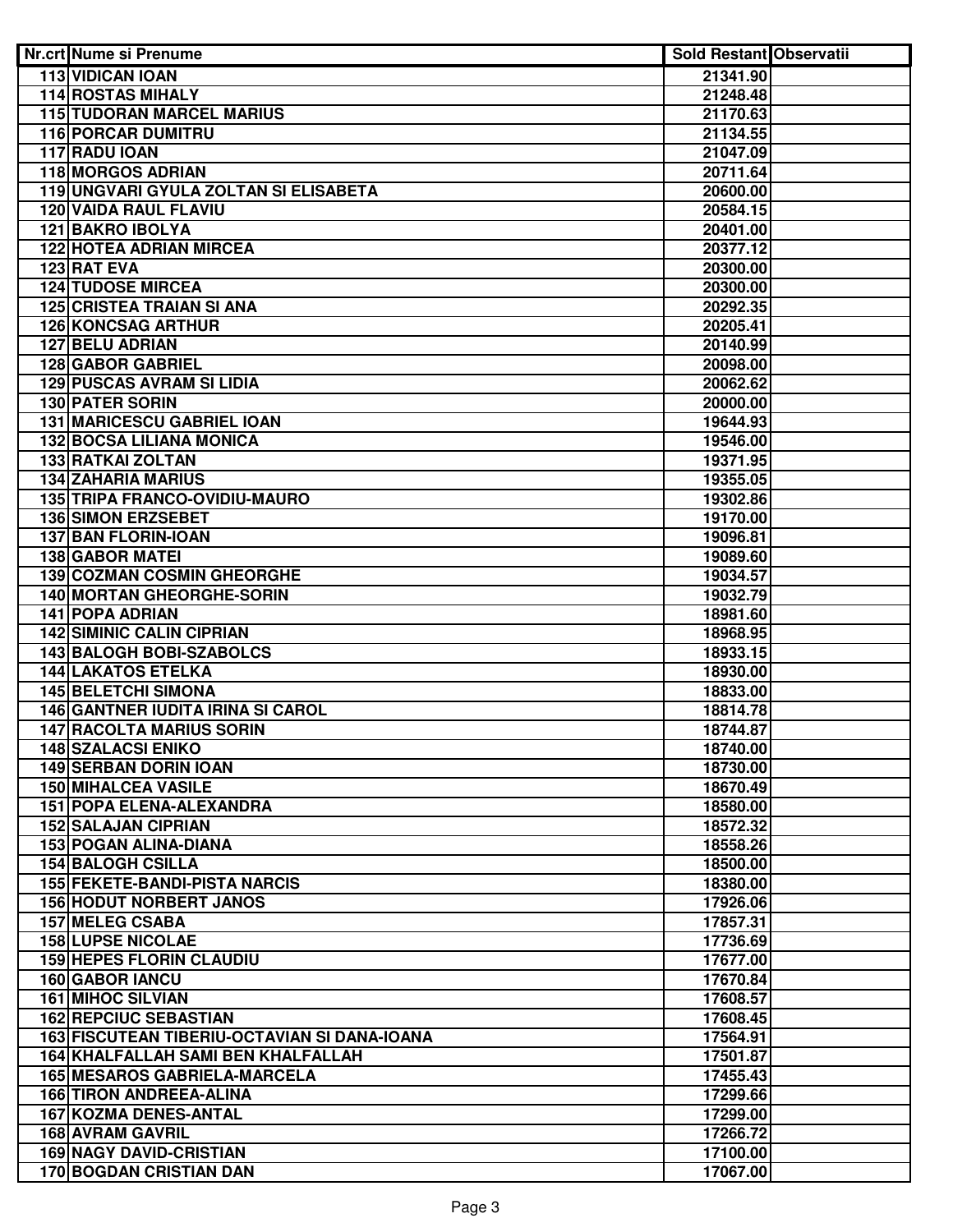| Nr.crt Nume si Prenume               | <b>Sold Restant Observatii</b> |  |
|--------------------------------------|--------------------------------|--|
| <b>171 BUNGAU FLORIN</b>             | 17044.50                       |  |
| <b>172 GABOR DUMITRU</b>             | 17011.32                       |  |
| <b>173 ONACA TEODOR</b>              | 16912.51                       |  |
| <b>174 SINKA JANOS</b>               | 16890.97                       |  |
| <b>175 CUCIULA ADRIAN-LEONTIN</b>    | 16876.30                       |  |
| <b>176 ZSISKU LAJOS</b>              | 16867.00                       |  |
| <b>177 ISZTOJKA ROZALIA</b>          | 16858.00                       |  |
| <b>178 USVAT ADRIAN</b>              | 16817.75                       |  |
| <b>179 CIUCIU DUMITRU SI VIORICA</b> | 16800.00                       |  |
| <b>180 MATEIAS IOAN</b>              | 16556.14                       |  |
| <b>181 CORNEA GABRIEL</b>            | 16525.98                       |  |
| <b>182 GABOR STEFAN</b>              | 16513.32                       |  |
| <b>183 LAKATOS SANDOR</b>            | 16510.00                       |  |
| <b>184 CIURAR ANTON</b>              | 16493.50                       |  |
| <b>185 BALIBAN MARCEL</b>            | 16477.53                       |  |
| <b>186 AVRAM DANIEL RADU</b>         | 16415.26                       |  |
| 187 GUBA PAUL-CAROL SI CSILLA-ANGELA | 16341.18                       |  |
| <b>188 DUDLER DAN-IOSIF</b>          | 16310.00                       |  |
| 189 MIHUT OANA-BIANCA                | 16309.44                       |  |
| 190 LAZAR IOAN                       | 16271.65                       |  |
| <b>191 FARKAS BOBY</b>               | 16250.00                       |  |
| <b>192 MURASAN VLAD CRISTIAN</b>     | 16250.00                       |  |
| <b>193 MITU CONSTANTIN</b>           | 16229.39                       |  |
| <b>194 GHIURO RAUL-FABIAN</b>        | 16192.00                       |  |
| 195 MERCE-SABAU DANIEL-LUCIAN        | 16168.11                       |  |
| <b>196 KOVACS PETRU SI DOINA</b>     | 16085.31                       |  |
| <b>197 FECHETE ZINA-MARIOARA</b>     | 16035.00                       |  |
| 198 BOZGA VASILE                     | 16018.41                       |  |
| <b>199 ROSCA LUCIA</b>               | 16000.00                       |  |
| 200 SAVA ADRIAN FELICIAN             | 15993.36                       |  |
| 201 PETRESCU CRISTIAN-GHEORGHE       | 15960.00                       |  |
| 202 MUDURE VICTOR SI ADRIANA         | 15890.04                       |  |
| 203 BRIZZI PAOLO                     | 15853.35                       |  |
| 204 CSEH MELANIA NADIA               | 15806.32                       |  |
| 205 SZTUFLIAK PETER                  | 15800.00                       |  |
| 206 FAINA CRISTIAN-MANUEL            | 15788.86                       |  |
| 207 SELES DIANA-CAMELIA              | 15707.00                       |  |
| 208 LAKATOS ERZSEBET                 | 15685.00                       |  |
| 209 SPRIDON CRISTIAN                 | 15633.48                       |  |
| 210 HAISAN COSTICA                   | 15568.00                       |  |
| 211 GABOR MANDRA                     | 15545.00                       |  |
| 212 CIMERDEAN RARES - MIREL SI KLARA | 15532.14                       |  |
| <b>213 MERTE TEODOR</b>              | 15475.17                       |  |
| 214 RUSU ADRIAN-ANDREI SI MARIANA    | 15456.46                       |  |
| 215 GABOR LUDOVIC                    | 15440.00                       |  |
| 216 LITA ANDREI                      | 15408.98                       |  |
| 217 AMBRO CIPRIAN                    | 15394.17                       |  |
| 218 ROSTAS REMUS                     | 15310.00                       |  |
| 219 COZMA BENIAMIN-RUBEN             | 15226.00                       |  |
| 220 PAL INGRID BEATRIX               | 15188.20                       |  |
| 221 HEBRISTYAN MIA-OLIMPIA           | 15183.64                       |  |
| 222 MUDURA LEONTIN SANDU SI MIRELA   | 15176.99                       |  |
| 223 BAT FLORICA                      | 15089.74                       |  |
| 224 GAL IOAN                         | 15075.50                       |  |
| <b>225 DUDLER JANOS GYULA</b>        | 15000.00                       |  |
| 226 PETRUCA IOAN ALEXANDRU           | 15000.00                       |  |
| 227 GABOR MATEI                      | 14968.36                       |  |
| 228 RUSU NICOLAE-ALEXANDRU           | 14920.14                       |  |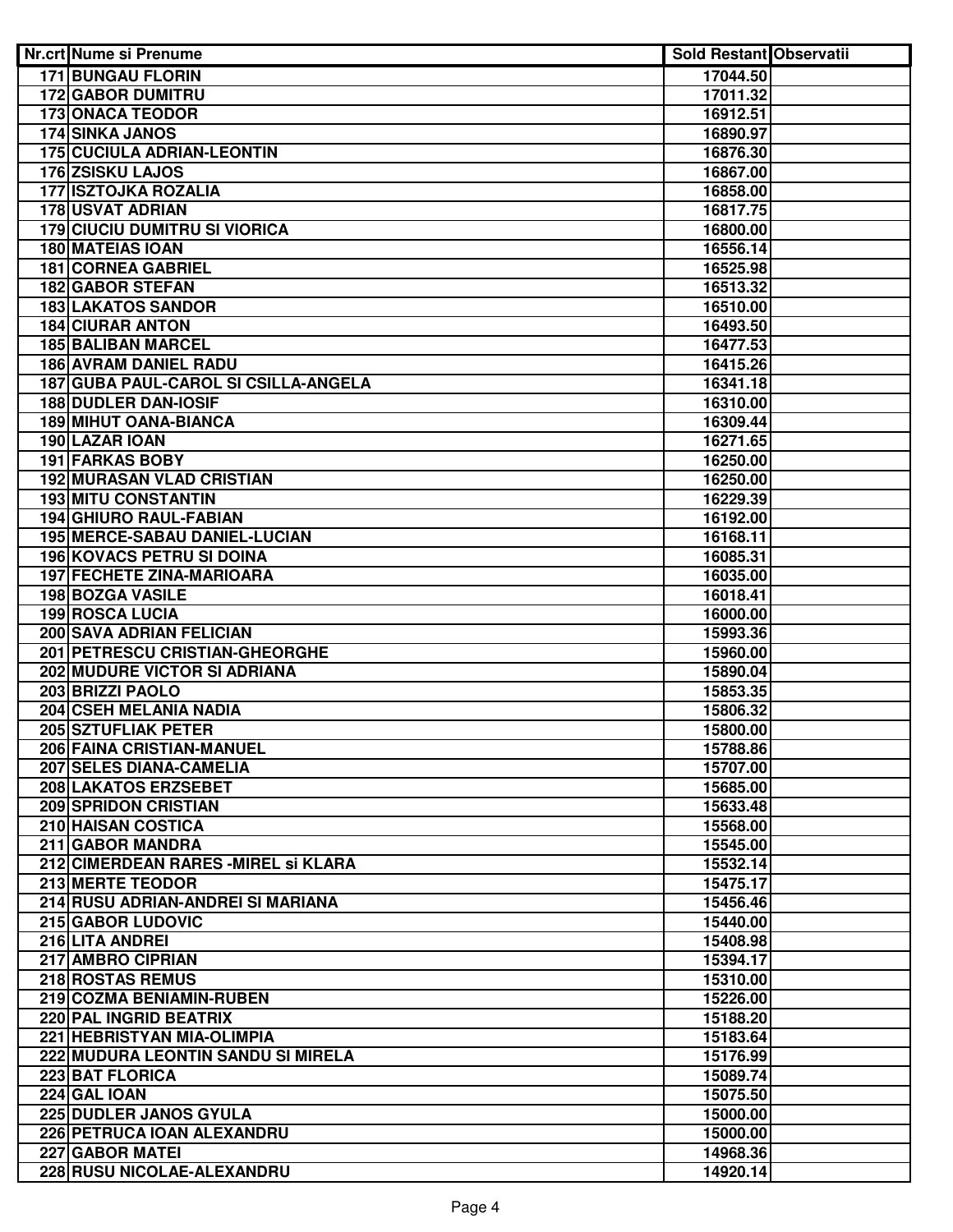| <b>Nr.crt Nume si Prenume</b>           | <b>Sold Restant Observatii</b> |  |
|-----------------------------------------|--------------------------------|--|
| 229 FAUR NICUSOR-DARIUS                 | 14918.26                       |  |
| 230 ROSTAS RUMITA                       | 14889.78                       |  |
| <b>231 COTRAU CORNELIA</b>              | 14770.26                       |  |
| 232 GABOR ELISABETA                     | 14758.00                       |  |
| 233 RACZ SANDOR                         | 14702.34                       |  |
| <b>234 BAR MARIOARA</b>                 | 14700.00                       |  |
| <b>235 MICLE GHEORGHE</b>               | 14697.76                       |  |
| 236 BACIU HOREA-SABIN                   | 14696.41                       |  |
| 237 ROSTAS JAN                          | 14683.26                       |  |
| 238 FRENTIU CRISTIAN                    | 14670.00                       |  |
| 239 ROMOCEA DAN MIRCEA                  | 14669.64                       |  |
| 240 EDU MIREL-IONUT                     | 14658.67                       |  |
| 241 GABOR GAVRIL                        | 14601.87                       |  |
| 242 POP DANUT-AUREL                     | 14586.07                       |  |
| 243 GEBER TUNDE                         | 14565.00                       |  |
| 244 IUHAS GHEORGHE SI FLOARE            | 14493.61                       |  |
| 245 PETRUT IOAN                         | 14479.64                       |  |
| 246 SERE ANAMARIA-ALEXANDRA             | 14431.06                       |  |
| 247 SAIDI NADER                         | 14419.76                       |  |
| 248 MANEIA MARGHERITA                   | 14400.08                       |  |
| 249 HIDEG PAL                           | 14396.33                       |  |
| 250 IGNATESCU EDIT-SAROLTA              | 14300.99                       |  |
| <b>251 NICA LAURA SI EUGEN</b>          | 14266.66                       |  |
| 252 KHAWALED ISSA                       | 14259.66                       |  |
| 253 STANA VASILE-CALIN SI DANA-JANINA   | 14189.30                       |  |
| 254 CIONCA MARCEL-ADRIAN                | 14142.76                       |  |
| 255 SAVA ANDREA                         | 14120.00                       |  |
| <b>256 MANGRA PETRU-LIVIU</b>           | 14083.65                       |  |
| <b>257 MICULESCU DACIAN MIRCEA</b>      | 14053.97                       |  |
| 258 GAVRILAS MIRELA-SILVIA              | 14047.85                       |  |
| 259 GABOR IOSIF SI SUSANA               | 14043.35<br>13999.14           |  |
| 260 BALAWI ISSAM<br>261 COSTIN CRISTIAN | 13987.89                       |  |
| 262 GABOR IOAN                          | 13934.04                       |  |
| 263 CRETU IOAN SI PETRUTA               | 13932.49                       |  |
| 264 BOROS IONEL-ALEXANDRU               | 13892.00                       |  |
| 265 TATAR ADRIAN-DACIAN                 | 13873.54                       |  |
| <b>266 LINGURAR MINISTRU</b>            | 13850.00                       |  |
| 267 BODO NORBERT-ZSOLT                  | 13806.18                       |  |
| 268 COVACI MIRCEA-MIHAI                 | 13750.77                       |  |
| 269 FAZEKAS LEVENTE-ERVIN               | 13724.34                       |  |
| 270 ZETOCHA RAUL                        | 13691.00                       |  |
| 271 TIRLA NICOLAE                       | 13637.65                       |  |
| 272 ZBIRCEA RADU-CRISTIAN SI CORNELIA   | 13631.00                       |  |
| 273 RATIU ADRIAN-CRISTIAN               | 13613.56                       |  |
| 274 CARLIG ILDIKO-CSILLA                | 13549.94                       |  |
| 275 MEZOSI ATTILA                       | 13482.06                       |  |
| 276 ROSTAS AUGUSTIN                     | 13475.00                       |  |
| 277 PAUNESCU NICOLAE                    | 13343.00                       |  |
| 278 KISS ROTH MONICA SI LAJOS           | 13342.04                       |  |
| 279 JURJAK PAUL-DAN                     | 13244.44                       |  |
| 280 CHIRILA ALEXANDRA-MARIA             | 13238.71                       |  |
| 281 GABOR IOAN                          | 13211.69                       |  |
| 282 NAGY DANIIL                         | 13211.24                       |  |
| 283 GOLBAN NICUSOR - CONSTANTIN         | 13163.50                       |  |
| <b>284 BRISCAN CALIN SORIN</b>          | 13158.77                       |  |
| <b>285 BODIU NICOLAE SI DOMNICA</b>     | 13136.92                       |  |
| 286 TROISTA ION                         | 13076.75                       |  |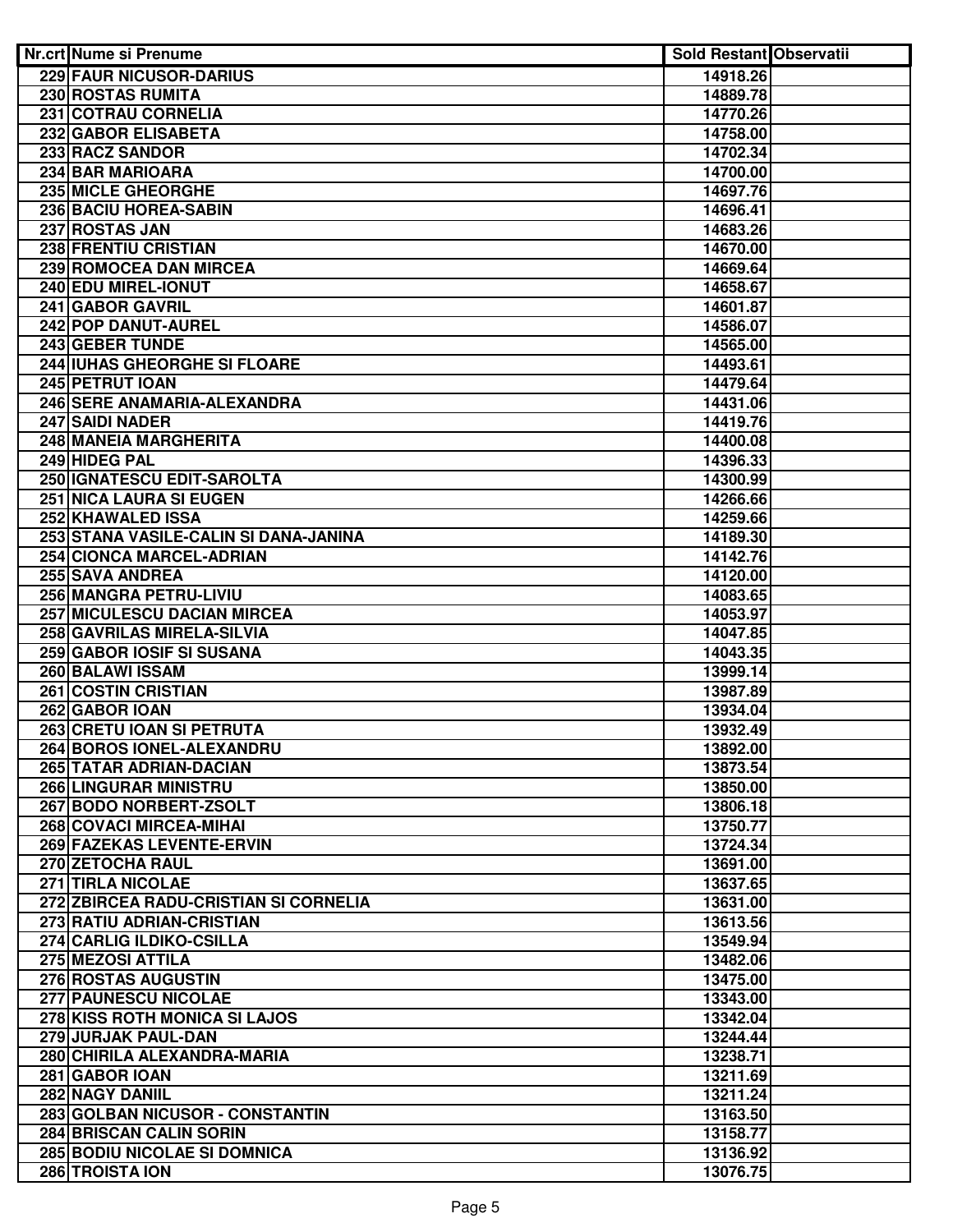| Nr.crt Nume si Prenume                          | <b>Sold Restant Observatii</b> |                        |
|-------------------------------------------------|--------------------------------|------------------------|
| <b>287 COPIL FLORIAN</b>                        | 13062.85                       |                        |
| 288 COLTE IOSIF MIRCEA                          | 13026.68                       |                        |
| 289 REMES AUREL                                 | 12977.03                       |                        |
| 290 BOCA KALMAN JOZSEF                          | 12844.00                       |                        |
| <b>291 ROSTAS VISAN</b>                         | 12827.00                       |                        |
| <b>292 CIURAR PEDONE</b>                        | 12826.00                       |                        |
| <b>293 BLAGA VIOREL</b>                         | 12819.00                       |                        |
| 294 BUZATU MARIAN-NISTOR                        | 12805.00                       |                        |
| 295 GABOR IOAN                                  | 12800.41                       |                        |
| 296 CIURAR ANTON                                | 12800.00                       |                        |
| 297 OPREA LACRAMIOARA-MARIANA                   | 12782.67                       |                        |
| 298 TURBUCZ DALITA                              | 12760.00                       |                        |
| 299 MEZEI MARGIT                                | 12755.00                       |                        |
| 300 ABRAHAM CALIN                               | 12749.01                       |                        |
| 301 MATEAS GHEORGHE-ROMEO                       | 12720.00                       |                        |
| 302 PANTIS GHEORGHE-CORNEL                      | 12714.17                       |                        |
| 303 OLTEANU GEORGETA DORINA                     | 12631.61                       |                        |
| 304 SERES JANOS ZSOLT                           | 12526.38                       |                        |
| 305 FUSCAS NICOLAE                              | 12520.34                       |                        |
| 306 VARGA LASZLO                                | 12520.00                       |                        |
| 307 KOSZTA SANDOR - ATTILA                      | 12440.00                       |                        |
| 308 COTRAU GEORGE-REMUS                         | 12438.00                       |                        |
| 309 TODERICI IOAN OVIDIU                        | 12428.34                       |                        |
|                                                 |                                |                        |
| 310 SIMAN MARIUS-MIHAIL SI ANAMARIA             | 12412.43                       |                        |
| 311 LATA FLORIN                                 | 12400.64                       |                        |
| 312 ISZTOJKA GAVRIL                             | 12400.24                       |                        |
| 313 TAKACS GEOSEFINA                            | 12400.00                       |                        |
| <b>314 ISZTOIKA MARIA</b>                       | 12392.56                       |                        |
| 315 BANYA HAJNAL-CSILLA                         | 12390.00                       |                        |
| 316 OTVOS KAROLY-MARIUS                         | 12340.00                       |                        |
| 317 ROSTAS AUGUSTIN                             | 12340.00                       |                        |
| 318 MANAILA COSMIN-EUGEN                        | 12245.00                       |                        |
| 319 ROSTAS ANDRONICA SI AUGUSTIN                | 12209.35                       |                        |
| 320 POP ROBERT                                  | 12193.63                       |                        |
| 321 GHEREG FLORIN-SORIN                         | 12189.51                       |                        |
| 322 BODIU BOGDAN RADU                           | 12181.10                       |                        |
| 323 SEUCHE LUCIAN-GHEORGHE                      | 12173.11                       |                        |
| 324 PFEIFER ERZSEBET                            |                                | 12129.76 PROCES PE ROL |
| 325 MARCON GHEORGHE                             | 12107.84                       |                        |
| 326 HALUSKA ROBERT                              | 12102.33                       |                        |
| 327 SUCIU GAVRIL SI CLAUDIA-GHEORGHINA          | 12093.03                       |                        |
| <b>328 MOGA CORINA SANDA</b>                    | 12084.31                       |                        |
| 329 COSTIN FLORIN ALIN                          | 12064.20                       |                        |
| 330 MOLDOVAN CALIN-GHEORGHE                     | 12050.00                       |                        |
| 331 ANTOCI IOAN                                 | 12026.16                       |                        |
| 332 DRIMBA MIHAI - SEBASTIAN                    | 11977.00                       |                        |
| 333 SABAU REMUS-ADRIAN                          | 11977.00                       |                        |
| 334 VLAD NICUSOR-MIREL                          | 11944.00                       |                        |
| 335 BIGASZ IOSIF                                | 11919.61                       |                        |
| 336 OLAH IOAN-IOSIF                             | 11910.08                       |                        |
| 337 LIDA CONSTANTIN - GHEORGHE                  | 11896.00                       |                        |
| 338 POPA OCTAVIAN                               | 11889.14                       |                        |
| 339 STIUBEA IOAN                                | 11888.96                       |                        |
| 340 MALAIES NICOLAE, MALAIES SUSANA, LAZAR MINA | 11878.49                       |                        |
| 341 ISZTOIKA STEFAN                             | 11861.00                       |                        |
| 342 VARGA GYULA                                 | 11827.00                       |                        |
| 343 POP GHEORGHE CLAUDIU                        | 11794.56                       |                        |
| 344 SZABO IBOLYA                                | 11786.23                       |                        |
|                                                 |                                |                        |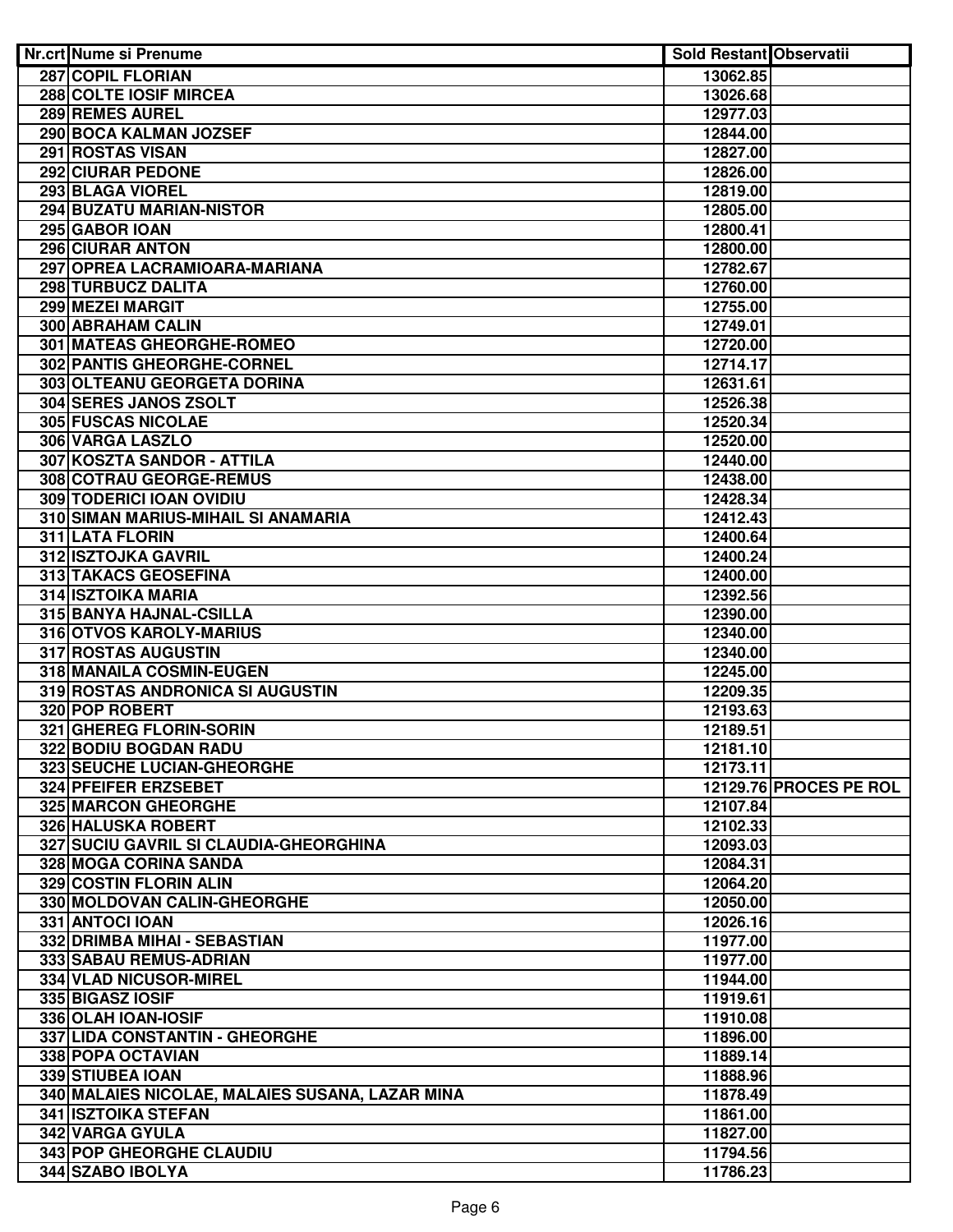| Nr.crt Nume si Prenume                                   | <b>Sold Restant Observatii</b> |  |
|----------------------------------------------------------|--------------------------------|--|
| <b>345 SARAC AUREL DANUT</b>                             | 11773.04                       |  |
| 346 GLIGOR LAZAR-FLORIAN                                 | 11728.26                       |  |
| 347 GUIAS SERGIU-EMANUEL                                 | 11709.00                       |  |
| 348 POPA RADU ADRIAN                                     | 11680.63                       |  |
| <b>349 TOMA ADINA-VASILICA</b>                           | 11676.54                       |  |
| 350 GANEA DORIN-ADRIAN                                   | 11658.18                       |  |
| <b>351 FARTEA EDINA</b>                                  | 11650.38                       |  |
| 352 STANA OCTAVIAN                                       | 11643.57                       |  |
| 353 BURGHELEA SIMONA                                     | 11632.00                       |  |
| 354 LETEA VIOREL-LIVIU                                   | 11609.02                       |  |
| 355 KESKENY CLARA SI RUDOLF                              | 11608.81                       |  |
| 356 DUME VASILE-CORNELIU SI CORNELIA                     | 11542.79                       |  |
| <b>357 TICHILA FLORIAN</b>                               | 11541.77                       |  |
| 358 MUNTEANU VALERIAN                                    | 11535.00                       |  |
| 359 MEER IOAN-PAUL                                       | 11516.36                       |  |
| 360 POPA VASILE                                          | 11486.40                       |  |
| 361 MOGYOROSI IULIANNA SI BIHARI PIROSKA SI PENZES IRENE | 11472.16                       |  |
| <b>362 BARTA MIKLOS-ATTILA</b>                           | 11447.86                       |  |
| 363 PRODAN ZAHARIA-ZOLTAN                                | 11393.17                       |  |
| <b>364 HRITAN STEFAN</b>                                 | 11390.00                       |  |
| 365 LUPSA CIPRIAN - DUMITRU SI MIHAELA                   | 11389.18                       |  |
| <b>366 FARKAS ALEXANDRU</b>                              | 11380.47                       |  |
| 367 BURCSA RADU SI EVA                                   | 11333.72                       |  |
| 368 SZALAI CLAUDIUS-FELIX                                | 11324.00                       |  |
| 369 POP ALEXANDRU-SORIN                                  | 11301.95                       |  |
| 370 ROSU VASILE                                          | 11286.32                       |  |
| <b>371 TUDOR GHEORGHE SI HORTENSIA GABRIE</b>            | 11247.46                       |  |
| <b>372 GALIS VIOREL</b>                                  | 11189.13                       |  |
| 373 UNGUR GHEORGHE-DANIEL                                | 11176.00                       |  |
| 374 CEARNAU OVIDIU DANIEL                                | 11165.00                       |  |
| 375 TIRLEA LOREDANA                                      | 11108.08                       |  |
| 376 LUNG AURELIAN MIHAITA                                | 11103.12                       |  |
| 377 GHERMAN IOAN                                         | 11085.82                       |  |
| 378 GROZA SORIN-PETRU                                    | 11050.00                       |  |
| 379 MADA DAN                                             | 11029.94                       |  |
| 380 HAITA FLORIAN-GAVRIL                                 | 11027.00                       |  |
| 381 RISNOVEANU VLAD                                      | 11015.00                       |  |
| 382 TARAU DAFIN - ANDREI                                 | 11004.49                       |  |
| 383 DOBAI SIMONA MIRABELA                                | 11000.00                       |  |
| 384 PALATIN ILEANA                                       | 11000.00                       |  |
| <b>385 SZTOJKA ISTVAN</b>                                | 10984.06                       |  |
| 386 MOCSAR LADISLAU                                      | 10980.00                       |  |
| <b>387 TENTEA CSEPEI SANDOR</b>                          | 10958.76                       |  |
| 388 COMAN VASILE                                         | 10952.42                       |  |
| 389 VESE FLORIAN SI ROSTAS FRANCISC.                     | 10952.16                       |  |
| 390 STOIKA RADU                                          | 10952.09                       |  |
| 391 GYENGE ISTVAN-ATTILA                                 | 10950.00                       |  |
| 392 SABAU SORIN                                          | 10936.87                       |  |
| 393 SZILAGYI FLORIN                                      | 10899.00                       |  |
| 394 GABOR DUMITRU GABOR TEREZIA                          | 10897.55                       |  |
| 395 GABOR RUPERT                                         | 10867.59                       |  |
| 396 SILAGHI SORIN-SILVIU                                 | 10842.80                       |  |
| 397 PETRUT DANIEL-CIPRIAN                                | 10819.21                       |  |
| 398 GABOR AMBRUS                                         | 10803.53                       |  |
| <b>399 HORVATH NORBERT</b>                               | 10789.64                       |  |
| <b>400 GHIT GHEORGHE MIRCEA</b>                          | 10774.44                       |  |
| <b>401 PUSCAU CORNEL</b>                                 | 10772.96                       |  |
| <b>402 VARGA ERIKA ILDIKO</b>                            |                                |  |
|                                                          | 10762.76                       |  |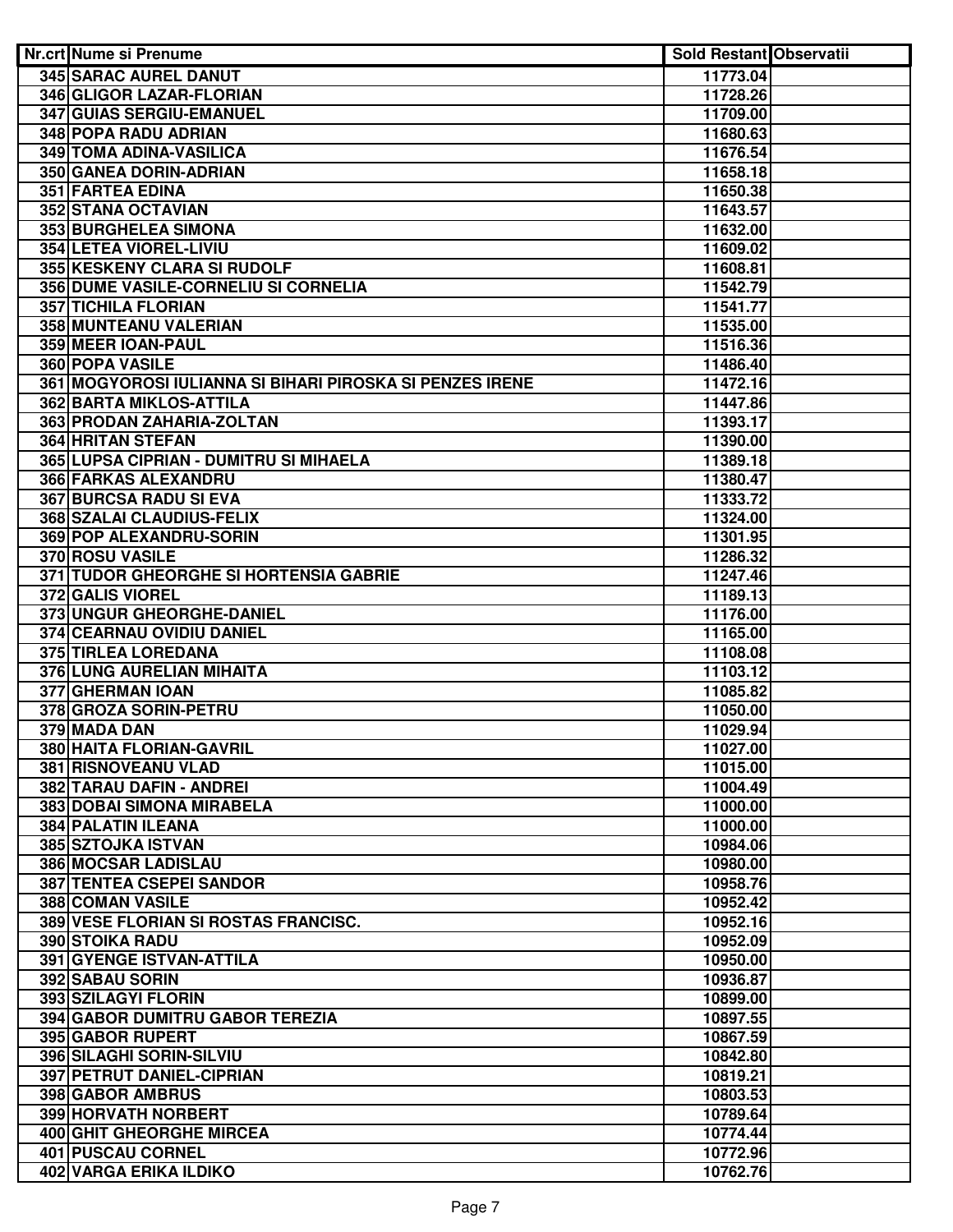| <b>Nr.crt Nume si Prenume</b>            | <b>Sold Restant Observatii</b> |  |
|------------------------------------------|--------------------------------|--|
| <b>403 DEMIAN ISTVAN CSABA</b>           | 10761.91                       |  |
| 404 BOGDAN JONAS-CSABA-OTTILA            | 10761.00                       |  |
| <b>405 BOSNYAK OTTO</b>                  | 10741.70                       |  |
| <b>406 OROS DACIAN</b>                   | 10729.98                       |  |
| <b>407 GYONGYOSI IOAN</b>                | 10700.00                       |  |
| 408 TARR MAGDOLNA BEATA                  | 10700.00                       |  |
| 409 ROMOCSA-MORAR IONEL                  | 10693.31                       |  |
| 410 PATAKI EVA                           | 10676.89                       |  |
| 411 MOCIAN OVIDIU                        | 10674.26                       |  |
| 412 CERCEL FLORIN-GHEORGHE SI RENATA     | 10670.07                       |  |
| 413 MESESAN CORIOLAN                     | 10669.37                       |  |
| 414 RACZ IOSIF                           | 10645.50                       |  |
| 415 HOSSZU DANIEL                        | 10643.73                       |  |
| 416 POPOVICIU RADU-FLORIN                | 10628.38                       |  |
| 417 POP VASILE                           | 10622.20                       |  |
| 418 DOCZI SIGHISMUND                     | 10620.00                       |  |
| 419 MOCA VIOREL SI VIORICA               | 10617.89                       |  |
| 420 MARIAN FLORIN-MIRCEA-LUCIAN SI GRETA | 10614.33                       |  |
| 421 APOSTOAEI PAUL-PETRU                 | 10600.00                       |  |
| 422 FODOR MIRCEA                         | 10573.98                       |  |
| 423 PANTIS AUREL                         | 10557.52                       |  |
| 424 IONESCU MUGUREL-COSTIN               | 10549.00                       |  |
| 425 VIDICAN ELENA-OLIMPIA                | 10512.26                       |  |
| 426 COSTACHE NICOLAE-ADRIAN              | 10503.56                       |  |
| 427 PAPP CONSTANTIN-RADU                 | 10500.00                       |  |
| 428 MARTIN IONEL-PAUL SI LENUTA          | 10495.69                       |  |
| 429 ELER CSABA-ROBERT                    | 10449.74                       |  |
| 430 MOLDOVAN GHEORGHE-CRISTIAN           | 10440.00                       |  |
| <b>431 ISZTOIKA MATEI</b>                | 10425.84                       |  |
| <b>432 HEVESI MIHAI</b>                  | 10423.29                       |  |
| 433 GYEBNAR ADALBERT-ZSOLT               | 10414.05                       |  |
| <b>434 RATIU IOAN ADRIAN</b>             | 10400.29                       |  |
| 435 GABOR GHIZELA                        | 10380.00                       |  |
| <b>436 MITAN NICOLAE</b>                 | 10352.99                       |  |
| <b>437 SUPURAN CIPRIAN-ROMEO</b>         | 10282.93                       |  |
| 438 GABOR TEREZIA                        | 10250.00                       |  |
| 439 BOCHIS CALIN PETRU                   | 10215.78                       |  |
| 440 SERES GHIZELA                        | 10200.00                       |  |
| 441 FARKAS CAROL-ROBERT                  | 10190.00                       |  |
| 442 ROSTAS CODRUT                        | 10181.14                       |  |
| 443 KOSZTIN VASILE-ANDREI                | 10180.00                       |  |
| 444 FODOR PETER-LASZLO                   | 10178.49                       |  |
| 445 HIRTE CLAUDIA                        | 10166.96                       |  |
| 446 LUNKA ADAM-NORBERT                   | 10160.00                       |  |
| 447 IGNAT MIHAI-MARIUS SI FELICIA-CARMEN | 10148.22                       |  |
| 448 VEKERDI LEVENTE-CSABA                | 10118.02                       |  |
| <b>449 PLATONA IULIA</b>                 | 10108.17                       |  |
| 450 CALIN ROBERT                         | 10100.00                       |  |
| 451 GYORGY - CSAKI JANOS                 | 10078.17                       |  |
| 452 PALOS FLORIN-MIHAI                   | 10064.01                       |  |
| 453 ROMANIUC ADRIAN-NICOLAE              | 10051.95                       |  |
| <b>454 MOCA FLORENTINA-ELENA</b>         |                                |  |
|                                          | 10050.89                       |  |
| 455 BONDAR ALEXANDRU-RAZVAN              | 10041.41                       |  |
| 456 GALIS LAZAR                          | 10038.00                       |  |
| <b>457 NICULESCU TRAIAN</b>              | 10001.00                       |  |
| <b>458 COSTEA EUGEN-PETRU</b>            | 10000.00                       |  |
| <b>459 PASCU FLORIAN</b>                 | 10000.00                       |  |
| <b>460 PETRAR CRISTINA</b>               | 10000.00                       |  |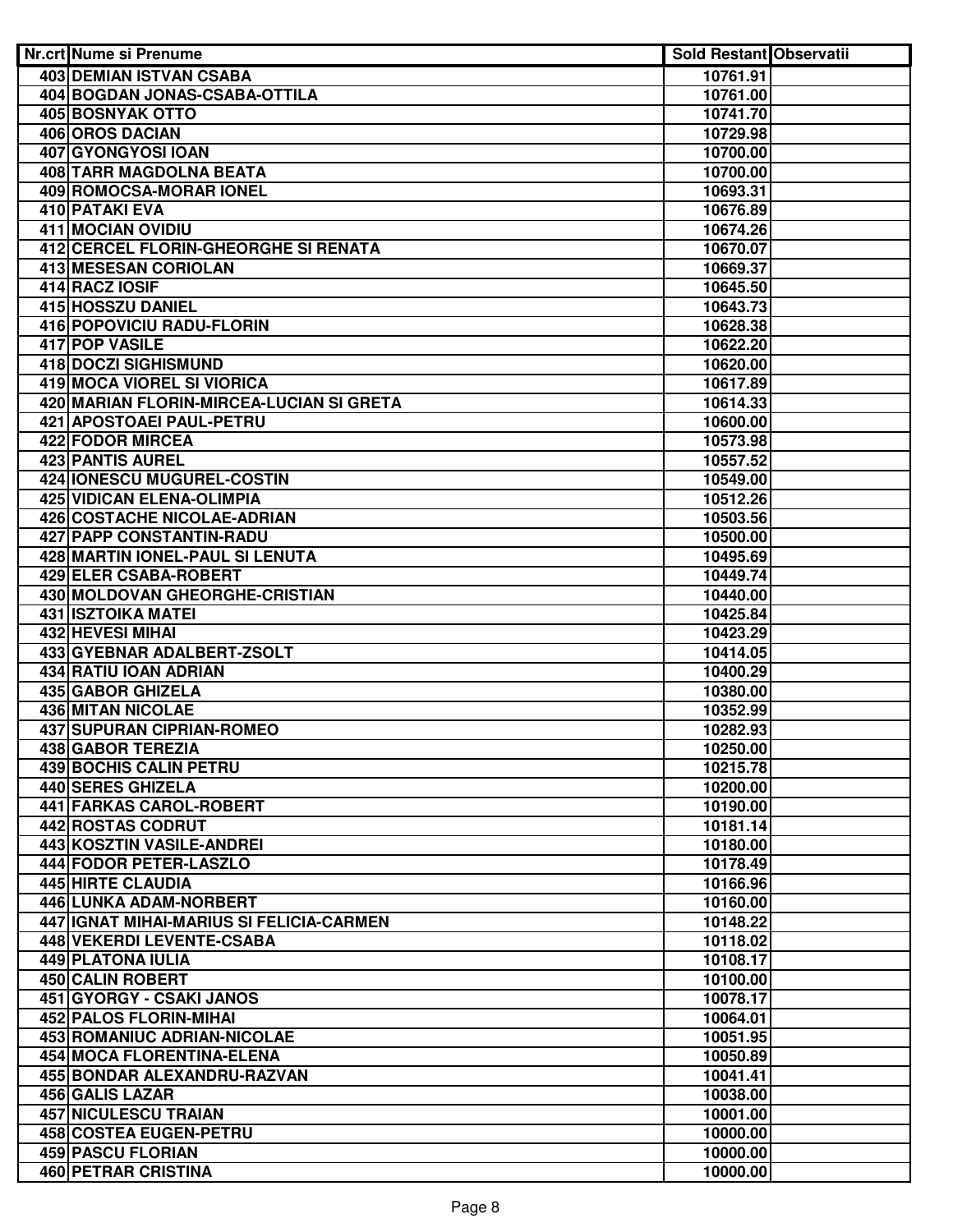| Nr.crt Nume si Prenume                  | <b>Sold Restant Observatii</b> |  |
|-----------------------------------------|--------------------------------|--|
| <b>461 SIMONYI GYORGY</b>               | 10000.00                       |  |
| <b>462 VARGA OVIDIU-FLORIN</b>          | 10000.00                       |  |
| 463 GAVRILAS ALIN-SORIN SI RENATA-ALINA | 9996.86                        |  |
| <b>464 NEDELCU ANDREI</b>               | 9995.68                        |  |
| <b>465 SLEIDER NORBERT-ISTVAN</b>       | 9991.07                        |  |
| <b>466 GABOR LUDOVIC</b>                | 9978.00                        |  |
| <b>467 VANCEA CORNELIA</b>              | 9950.99                        |  |
| <b>468 DERECICHEI RAUL-VIOREL</b>       | 9929.57                        |  |
| <b>469 STOJKA GAVRIL</b>                | 9920.00                        |  |
| 470 OPREA ECATERINA                     | 9900.00                        |  |
| <b>471 SCHITTENHELM LASZLO-ATTILA</b>   | 9900.00                        |  |
| 472 SEICA IOANA-CODRUTA-EVA             | 9900.00                        |  |
| <b>473 CRISAN GHEORGHE DANIEL</b>       | 9893.82                        |  |
| 474 CIOCAN RAYMOND                      | 9823.65                        |  |
| 475 BOSZORMENY MALVINA                  | 9800.00                        |  |
| 476 SUKOSD CSABA SI CRISTINA            | 9790.70                        |  |
| 477 SZTOJKA LAJOS                       | 9785.00                        |  |
| <b>478 BUKSA STEFAN OVIDIU</b>          | 9781.27                        |  |
| 479 MURVAI NORBERT-EUGEN                | 9780.45                        |  |
| 480 IOVAN GHEORGHE SI MARIANA           | 9776.85                        |  |
| 481 POP OLIMPIA LOREDANA                | 9769.09                        |  |
| 482 BAUMAN RAYMOND                      | 9750.00                        |  |
| <b>483 TODA CRISTIAN</b>                | 9725.75                        |  |
| 484 RUSU VERGIL SI EMMA                 | 9724.76                        |  |
| <b>485 KULCSAR STEFAN</b>               | 9681.64                        |  |
| <b>486 CHIRICHEU DACIAN SI DANA</b>     | 9673.51                        |  |
| <b>487 POP IONEL MARCEL</b>             | 9664.26                        |  |
| <b>488 STOKKER GHEORGHE</b>             | 9660.00                        |  |
| <b>489 ROSTAS AUGUSTIN</b>              | 9647.32                        |  |
| <b>490 DAVID CORNEL</b>                 | 9630.98                        |  |
| 491 COSMA LENNON-LEVENTE-KRISZTIAN      | 9626.17                        |  |
| <b>492 SMEIRAT AHMAD NAYEF AHMAD</b>    | 9604.79                        |  |
| 493 GOGAN CLAUDIU - CRISTIAN            | 9600.00                        |  |
| 494 PUSKAS ALEXANDRU                    | 9600.00                        |  |
| 495 RIF MARIN SI SIMONA-FLORENTINA      | 9598.12                        |  |
| 496 HARAGOS RENE LASZLO                 | 9596.44                        |  |
| 497 BERE MUGUREL                        | 9571.47                        |  |
| <b>498 HULE OCTAVIAN-VALENTIN</b>       | 9570.00                        |  |
| 499 DASCAL ALEXANDRU DUMITRU            | 9553.85                        |  |
| 500 BUNGO ANDRAS                        | 9548.00                        |  |
| <b>501 ISTOIKA MATE</b>                 | 9546.19                        |  |
| 502 ARDAI ALBERT-GYULA                  | 9526.40                        |  |
| 503 KERESZTESY ROMEO-EMIL               | 9502.96                        |  |
| 504 FULOP NORBERT-ATILA                 | 9500.00                        |  |
| 505 CHIRODEA CRISTIAN                   | 9459.00                        |  |
| 506 ISZTOIKA STEFAN                     | 9450.00                        |  |
| 507 TOMA SILVIU-MARIAN                  | 9438.14                        |  |
| 508 IENCIU NICOLAE                      | 9425.00                        |  |
| 509 VASILE ANITA                        | 9413.04                        |  |
| 510 POPA MARIANA                        | 9381.81                        |  |
| 511 MARTIN CRISTIAN PAUL                | 9360.90                        |  |
| 512 MUNDRUCZ FLAMINGO-TONI              | 9354.79                        |  |
| 513 GALIS DELIA-ELENA                   | 9353.89                        |  |
| 514 BELCEA FLAVIUS-ROBERT               | 9343.27                        |  |
| 515 BORZ IOAN-VASILE                    | 9340.68                        |  |
| 516 IACOBITA MARIAN                     | 9300.00                        |  |
| 517 SORODOC IONEL VIOREL                | 9291.25                        |  |
| 518 APOSTOL CELUS TIBERIUS              | 9291.16                        |  |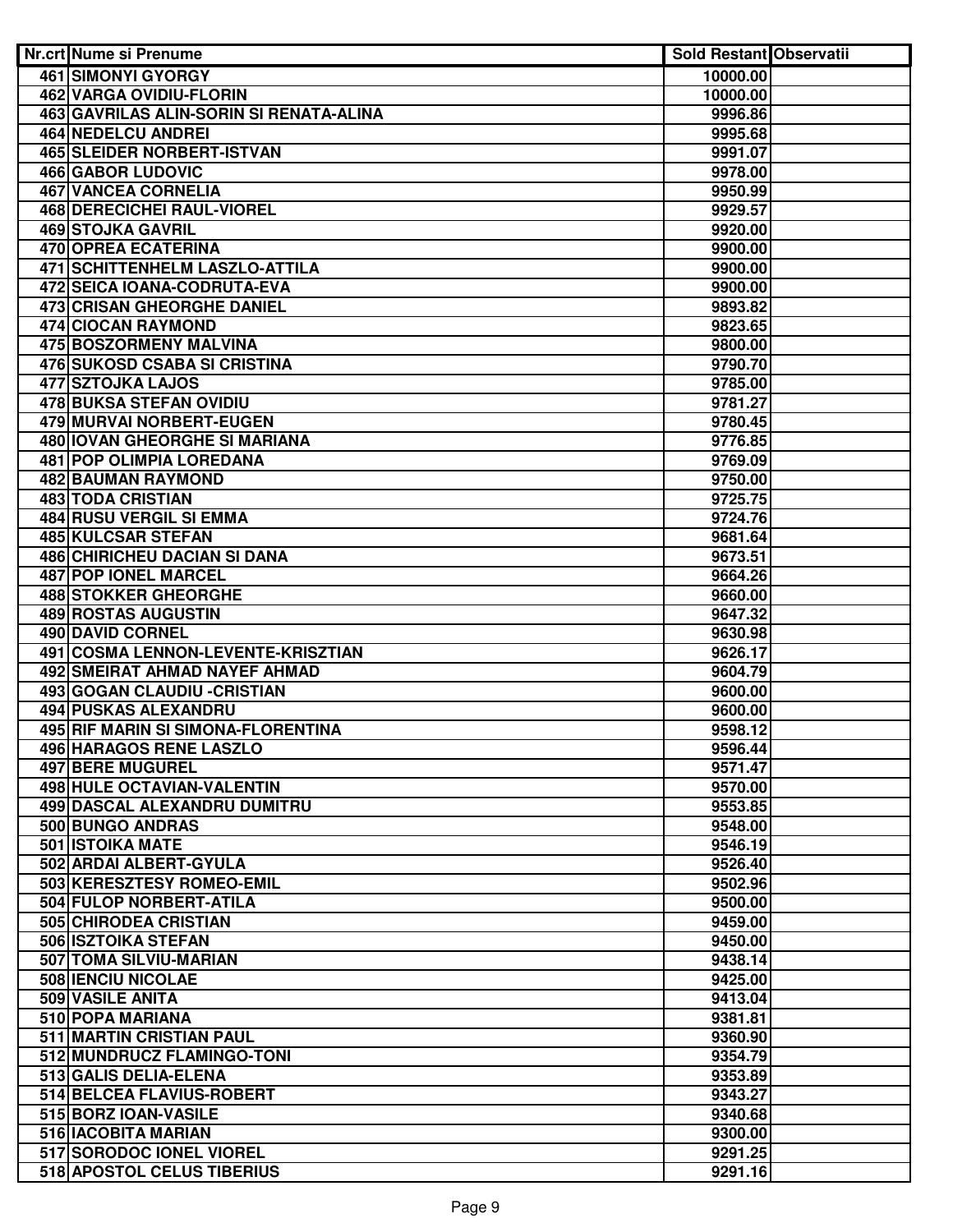| Nr.crt Nume si Prenume                  | <b>Sold Restant Observatii</b> |  |
|-----------------------------------------|--------------------------------|--|
| 519 MARC IOSIF                          | 9286.00                        |  |
| <b>520 COPIL PETRU-MARIUS</b>           | 9283.00                        |  |
| 521 OPRIS RADU OVIDIU                   | 9274.00                        |  |
| 522 FABIAN MONIKA-ZSUZSANNA             | 9271.30                        |  |
| 523 CASAPU CRISTIAN-AURELIAN            | 9255.00                        |  |
| 524 HUBERT JOZSEF                       | 9253.98                        |  |
| 525 BRONT DAN IULIAN SI CLAUDIA STELA   | 9247.88                        |  |
| 526 POP MIHAI                           | 9239.74                        |  |
| 527 MANGRA ADINA FLORINA                | 9211.21                        |  |
| 528 COMAN TIMEA-REBEKA                  | 9206.30                        |  |
| 529 TENT SORIN-MARIUS SI ADRIANA        | 9200.33                        |  |
| 530 GHIT PETRU-ALEXANDRU                | 9200.00                        |  |
| 531 I.IND. ANTAL ROBERT                 | 9199.21                        |  |
| 532 FARKAS MARIA                        | 9197.08                        |  |
| 533 MOROCA MARIA                        | 9171.00                        |  |
| 534 MOS TEODOR                          | 9168.59                        |  |
| 535 TOIA GHEORGHE                       | 9160.07                        |  |
| 536 PAL LUDOVIC                         | 9150.98                        |  |
| 537 DAJKA CORNELIA                      | 9148.00                        |  |
| 538 ADORJAN TIBERIU ALEXANDRU SI ILDIKO | 9144.51                        |  |
| 539 BARANKA MINDRA                      | 9136.55                        |  |
| 540 POP FLORINA-CRISTINA                | 9131.72                        |  |
| 541 VARGA IOAN                          | 9125.00                        |  |
| 542 KESKENY RUDOLF SI CLARA             | 9117.10                        |  |
| 543 SAVAN HORIA-ADRIAN                  | 9102.56                        |  |
| 544 CABAU ANDREI-VLAD                   | 9101.83                        |  |
| 545 SICOE NELU DORU                     | 9094.52                        |  |
| 546 VASARI ILEANA-VERONICA              | 9080.87                        |  |
| 547 LUNG - MITRICA DORU                 | 9080.00                        |  |
| 548 COSMA OVIDIU SORIN                  | 9067.49                        |  |
| 549 ZANCA IONUT-MARIUS                  | 9048.00                        |  |
| <b>550 SANDIKCI KASIM</b>               | 9041.13                        |  |
| 551 BIVOL GHENADIE                      | 9035.28                        |  |
| 552 MOLNAR ATTILA-JANOS                 | 9033.81                        |  |
| 553 CSASZAR TAMAS                       | 9033.19                        |  |
| 554 BARNA CALIN MARIUS                  | 9026.71                        |  |
| 555 MORAR BOGDAN-MIHAI                  | 9007.00                        |  |
| 556 BOLDIS MONICA-IRINA                 | 9000.00                        |  |
| 557 GHIT NICOLETA                       | 9000.00                        |  |
| 558 MARCUTIU LEONTIN                    | 9000.00                        |  |
| 559 SZUCS LEVENTE                       | 9000.00                        |  |
| 560 VARGA-SEBESTYEN IMRE                | 9000.00                        |  |
| 561 SZTOJKA DEMETER                     | 8998.13                        |  |
| 562 IANCU LORIN                         | 8995.53                        |  |
| 563 BONACIU LUCIAN-GHEORGHE SI FLOARE   | 8995.23                        |  |
| 564 CORBUT DANIEL                       | 8994.06                        |  |
| 565 KULCSAR JENO-ELEMER                 | 8993.00                        |  |
| 566 VARGA BELA IULIU                    | 8991.08                        |  |
| 567 BIRAU CRISTIAN                      | 8982.41                        |  |
| 568 BAT MIRCEA SI FLORICA               | 8981.77                        |  |
| 569 DEMIAN GAVRIL                       | 8974.77                        |  |
| 570 RUGE IOAN                           | 8971.96                        |  |
| 571 MIKLOS GABOR                        | 8941.80                        |  |
| 572 BOLONI EMANUELA-MONICA              | 8930.00                        |  |
| 573 ROSTAS ANTON                        | 8907.00                        |  |
| <b>574 PUIEA FELICIA</b>                | 8902.64                        |  |
| 575 FAZACAS DUMITRU CIPRIAN             | 8900.75                        |  |
| 576 SAS MARIA GABRIELA                  | 8900.00                        |  |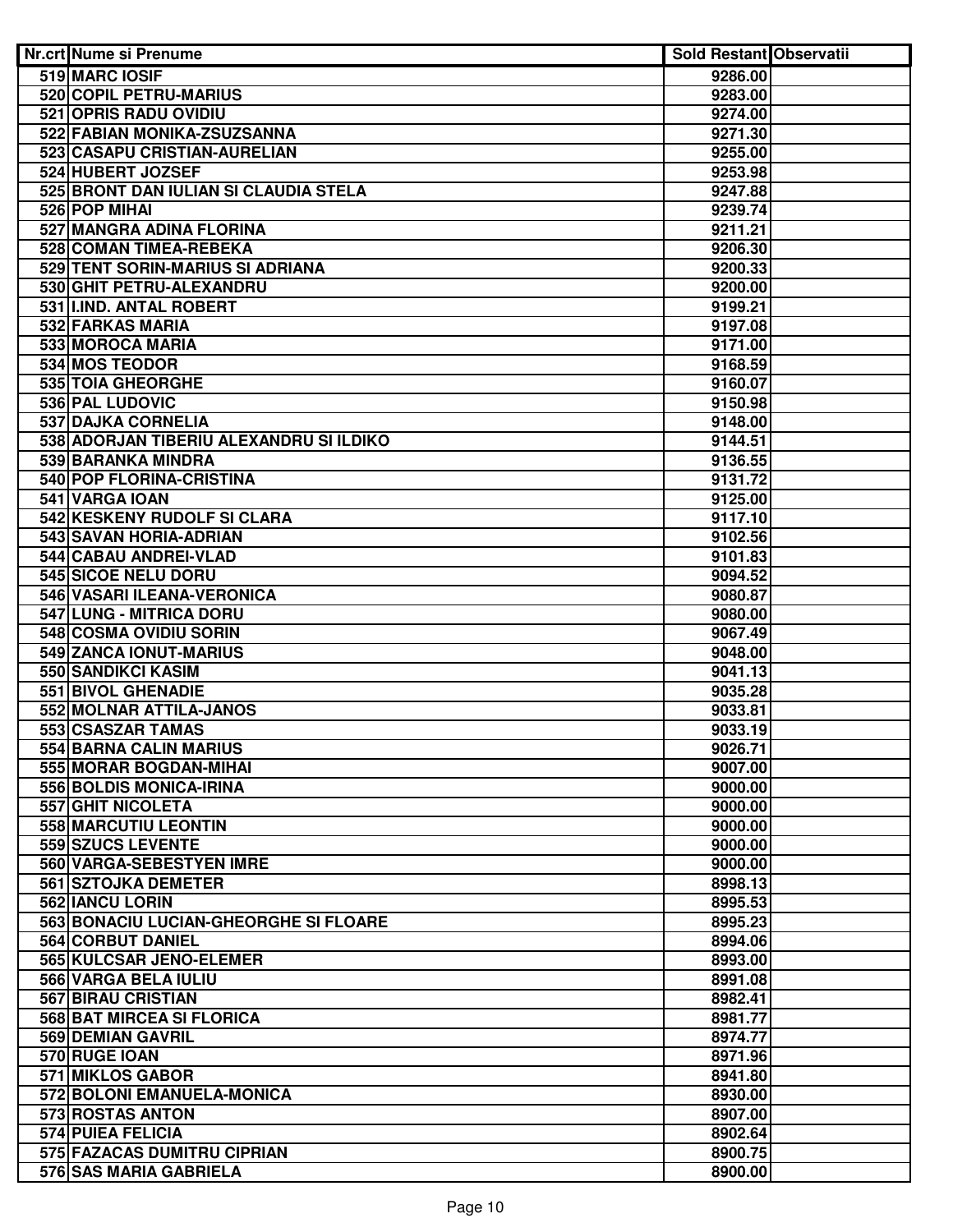| <b>Nr.crt Nume si Prenume</b>            | <b>Sold Restant Observatii</b> |  |
|------------------------------------------|--------------------------------|--|
| <b>577 TURCAS LIVIU</b>                  | 8900.00                        |  |
| 578 DUMEA OVIDIU-IOSIF                   | 8896.11                        |  |
| 579 MLADIN COSMIN GHEORGHE               | 8893.07                        |  |
| 580 LASCU PETRU-FLORIN                   | 8884.52                        |  |
| 581 RUJE - TUDOR CECILIA SI EUGEN        | 8880.55                        |  |
| 582 GAVRILAS VIOREL TRAIAN               | 8875.78                        |  |
| 583 COMAN LUCIAN VALENTIN                | 8857.35                        |  |
| 584 SZABO LASZLO-IOZSEF                  | 8852.29                        |  |
| 585 MAJER FELIX SI EDINA                 | 8845.77                        |  |
| 586 BOCHIS VALENTIN FLORIN               | 8838.38                        |  |
| 587 KOROSI BARNA                         | 8836.00                        |  |
| 588 BULGARU VIOREL NUTU                  | 8830.00                        |  |
| 589 POPA MIHAI                           | 8825.00                        |  |
| 590 BONDAR TIVADAR                       | 8810.84                        |  |
| 591 SELEJEAN AURICA                      | 8794.83                        |  |
| 592 LUNKA ERIKA                          | 8790.00                        |  |
| 593 BACIU RAZVAN-COSMIN                  | 8789.00                        |  |
| 594 NAGY ZOLTAN(cramei 18)               | 8783.60                        |  |
| 595 GENCSI ATTILA                        | 8771.86                        |  |
| 596 JUHASZ ILDIKO                        | 8765.00                        |  |
| 597 BOLOCAN CRISTIAN                     | 8763.51                        |  |
| 598 BALOG DUMITRU ANDREI                 | 8760.00                        |  |
| 599 OPRIS CORNELIA-MIRELA                | 8752.36                        |  |
| 600 CIOCAN GHEORGHE SI ANA               | 8749.21                        |  |
| 601 ENACHE MELANIA-ANTONIA               | 8734.96                        |  |
| 602 FLORIAN GHEORGHE                     | 8724.00                        |  |
| <b>603 GABOR DUMITRU</b>                 | 8718.62                        |  |
| 604 PLOSCARIU FLORINEL SI HADNAGY SIMONA | 8717.17                        |  |
| 605 POPESCU BALAZS FLORIN                | 8696.76                        |  |
| 606 POPOVICI GHEORGHE-FLORIAN            | 8694.10                        |  |
| <b>607 GABOR STEFAN</b>                  | 8688.00                        |  |
| 608 BAJOR NORBERT                        | 8683.87                        |  |
| 609 MATES MARIAN                         | 8683.43                        |  |
| 610 DIACONESCU CONSTANTIN                | 8675.35                        |  |
| 611 NEMES ROBERT-SANDOR                  | 8673.89                        |  |
| 612 SIRB AGOTA                           | 8669.64                        |  |
| 613 BAK MARIA<br>614 GABOR ROBERT        | 8669.06                        |  |
| 615 TURCAN EUGENIU                       | 8664.11<br>8652.81             |  |
| 616 CRACIUN FLORIN                       |                                |  |
| <b>617 NICORUT FLORICA</b>               | 8644.66<br>8620.07             |  |
| 618 LACATUS ALINA-FELICIA                | 8610.77                        |  |
| 619 TAUT DUMITRU NICOLAE                 | 8604.15                        |  |
| 620 TIPLEA COSMIN-NICOLAE                | 8602.84                        |  |
| 621 HUSZTI VASILE                        | 8601.39                        |  |
| 622 PAUL GERARDO-ROMULUS                 | 8600.00                        |  |
| 623 BUTCOVAN LIVIU-IONEL                 | 8585.64                        |  |
| 624 BOGDAN ADRIAN-FLORIN                 | 8578.85                        |  |
| 625 PELE CALIN OVIDIU                    | 8562.07                        |  |
| <b>626 ISTOICA MATEI</b>                 | 8538.38                        |  |
| 627 NAGY NICOLAE-ALEXANDRU               | 8536.59                        |  |
| 628 GAVRUTA MARIANA SILVIA               | 8529.52                        |  |
| 629 POP TEODORA MARINELA                 | 8526.69                        |  |
| 630 SUPARARE BOGDAN-SEBASTIAN            | 8525.00                        |  |
| 631 COPIL DANIEL-EMIL                    | 8524.85                        |  |
| 632 ASZTALOS ILDIKO                      | 8515.00                        |  |
| 633 MATEI MARIANA                        | 8512.69                        |  |
| 634 COVACI MIHAI                         | 8500.00                        |  |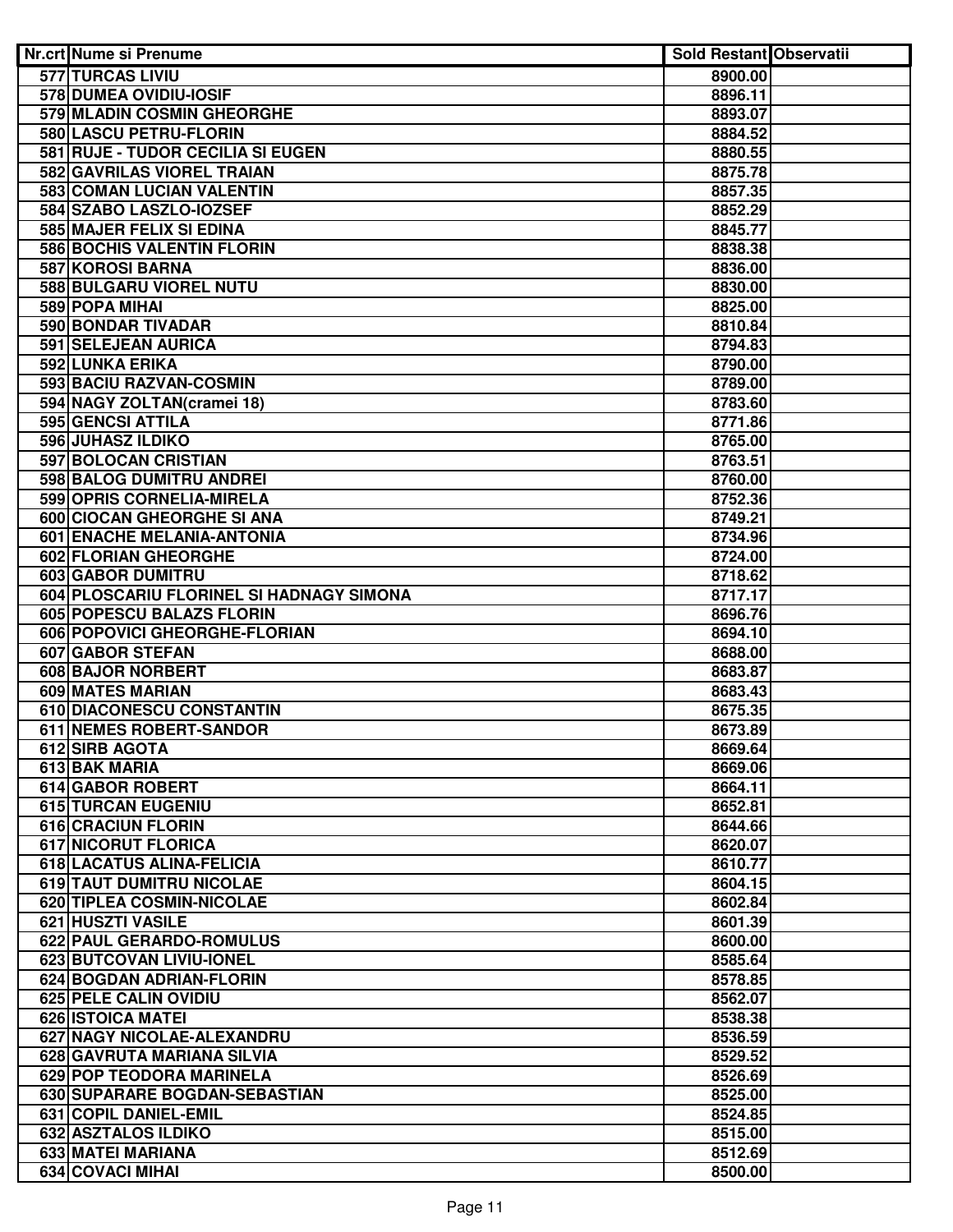| 635 HIRI FRANCIS<br>8500.00<br>636 KEREKES ZOLTAN SI MAGDOLNA<br>8500.00<br><b>637 OROSZ FERENC</b><br>8500.00<br>638 PIERSUNARU CRISMARITA<br>8500.00<br>639 BURCSA JANKO SI GITA<br>8498.51<br>640 GACEU GABRIEL ALIN<br>8493.00<br>641 FILIP MARIUS CORNEL<br>8489.74<br>642 BOT FLORINA<br>8482.11<br>643 ISZTOIKA GAVRIL<br>8481.00<br>644 GOVOREANU ION SI MIHAELA<br>8477.46<br>645 LAKATOS ERZSEBET<br>8475.00<br>646 ZBIRCEA MIRCEA-NICOLAE Si CORINA-NICOLETA<br>8449.11<br>647 LIBANT KATALIN SAROLTA<br>8446.97<br>648 GALEA DORINA SI LAZAR<br>8420.16<br>649 MARTIN CLAUDIU-GABRIEL<br>8400.00<br>650 TARAU CLAUDIU-FLORENTIN<br>8394.00<br>651 TURCAS DANIEL MARIUS<br>8381.00<br>652 KISS FERENC<br>8380.00<br>653 NOVAK NORBERT<br>8360.00<br>654 TURCUT SERGIU-BOGDAN<br>8360.00<br>655 BIRTA IONUT-VALENTIN<br>8334.00<br>656 BAKO ZOLTAN<br>8333.01<br>657 SAJO LASZLO<br>8314.00<br>658 BALAIAN OVIDIU-GABRIEL<br>8311.09<br>659 OLTEAN MIRCEA<br>8292.00<br>660 BORRI SATURNO<br>8289.00<br>661 HORVATH COLOMAN<br>8278.38<br><b>662 IAKOB NICOLAE</b><br>8275.64<br>663 BRINZAS DACIAN<br>8271.03<br><b>664 RADOI NICOLAE</b><br>8271.00<br>665 PLATONA NICOLAE MARIUS<br>8265.45<br>666 BOROS RAMONA-CAMELIA<br>8250.00<br>667 BOSNYAK CSILLA-KATALIN<br>8240.42<br>668 IUHAS MARIANA<br>8240.00<br>669 LAZAR ARDELEAN SI LENUTA<br>8234.04<br>670 CATANA MIHAIL<br>8234.00<br>671 IANCEU SORINA-LILIANA<br>8216.32<br>672 BULZAN IOANA-ANDREEA<br>8211.85<br>673 RUSU IOAN MARIUS<br>8210.00<br>674 AL HOSIN GHAZIE<br>8200.00<br>675 BANCIU ALINA<br>8200.00<br>676 FARCUTA NICOLAE<br>8195.00<br>677 HAISZLER ATTILA-ZSOLT<br>8186.96<br>678 PARA CLAUDIU-CRISTIAN<br>8185.00<br>679 ILE VALERIU DOVADOR<br>8176.45<br>680 HERCUT VIOREL<br>8152.05<br>681 FETEA IOAN<br>8150.00<br>682 GABOR MATE<br>8145.10<br>683 HUNYADI GHEORGHE<br>8135.09<br>684 MAGHIAR DIANA CAMELIA<br>8119.00<br>685 MOCEAN AUGUSTIN GABRIEL<br>8103.48<br>686 MARNEA DAN-FLORIN<br>8098.00<br>687 BORBELY MAGDALENA SI LUDOVIC<br>8094.26<br>688 SECARA CORIOLAN<br>8091.25<br><b>689 LENCAR IONUT</b><br>8088.01<br>690 GYONGYOSI NORBERT<br>8070.00<br>691 ONACA LUMINITA-CARMEN<br>8059.34 | Nr.crt Nume si Prenume     | <b>Sold Restant Observatii</b> |  |
|------------------------------------------------------------------------------------------------------------------------------------------------------------------------------------------------------------------------------------------------------------------------------------------------------------------------------------------------------------------------------------------------------------------------------------------------------------------------------------------------------------------------------------------------------------------------------------------------------------------------------------------------------------------------------------------------------------------------------------------------------------------------------------------------------------------------------------------------------------------------------------------------------------------------------------------------------------------------------------------------------------------------------------------------------------------------------------------------------------------------------------------------------------------------------------------------------------------------------------------------------------------------------------------------------------------------------------------------------------------------------------------------------------------------------------------------------------------------------------------------------------------------------------------------------------------------------------------------------------------------------------------------------------------------------------------------------------------------------------------------------------------------------------------------------------------------------------------------------------------------------------------------------------------------------------------------------------------------------------------------------------------------------------------------------------------------------------------------------------------------------------------------------------------------------------------------------|----------------------------|--------------------------------|--|
|                                                                                                                                                                                                                                                                                                                                                                                                                                                                                                                                                                                                                                                                                                                                                                                                                                                                                                                                                                                                                                                                                                                                                                                                                                                                                                                                                                                                                                                                                                                                                                                                                                                                                                                                                                                                                                                                                                                                                                                                                                                                                                                                                                                                      |                            |                                |  |
|                                                                                                                                                                                                                                                                                                                                                                                                                                                                                                                                                                                                                                                                                                                                                                                                                                                                                                                                                                                                                                                                                                                                                                                                                                                                                                                                                                                                                                                                                                                                                                                                                                                                                                                                                                                                                                                                                                                                                                                                                                                                                                                                                                                                      |                            |                                |  |
|                                                                                                                                                                                                                                                                                                                                                                                                                                                                                                                                                                                                                                                                                                                                                                                                                                                                                                                                                                                                                                                                                                                                                                                                                                                                                                                                                                                                                                                                                                                                                                                                                                                                                                                                                                                                                                                                                                                                                                                                                                                                                                                                                                                                      |                            |                                |  |
|                                                                                                                                                                                                                                                                                                                                                                                                                                                                                                                                                                                                                                                                                                                                                                                                                                                                                                                                                                                                                                                                                                                                                                                                                                                                                                                                                                                                                                                                                                                                                                                                                                                                                                                                                                                                                                                                                                                                                                                                                                                                                                                                                                                                      |                            |                                |  |
|                                                                                                                                                                                                                                                                                                                                                                                                                                                                                                                                                                                                                                                                                                                                                                                                                                                                                                                                                                                                                                                                                                                                                                                                                                                                                                                                                                                                                                                                                                                                                                                                                                                                                                                                                                                                                                                                                                                                                                                                                                                                                                                                                                                                      |                            |                                |  |
|                                                                                                                                                                                                                                                                                                                                                                                                                                                                                                                                                                                                                                                                                                                                                                                                                                                                                                                                                                                                                                                                                                                                                                                                                                                                                                                                                                                                                                                                                                                                                                                                                                                                                                                                                                                                                                                                                                                                                                                                                                                                                                                                                                                                      |                            |                                |  |
|                                                                                                                                                                                                                                                                                                                                                                                                                                                                                                                                                                                                                                                                                                                                                                                                                                                                                                                                                                                                                                                                                                                                                                                                                                                                                                                                                                                                                                                                                                                                                                                                                                                                                                                                                                                                                                                                                                                                                                                                                                                                                                                                                                                                      |                            |                                |  |
|                                                                                                                                                                                                                                                                                                                                                                                                                                                                                                                                                                                                                                                                                                                                                                                                                                                                                                                                                                                                                                                                                                                                                                                                                                                                                                                                                                                                                                                                                                                                                                                                                                                                                                                                                                                                                                                                                                                                                                                                                                                                                                                                                                                                      |                            |                                |  |
|                                                                                                                                                                                                                                                                                                                                                                                                                                                                                                                                                                                                                                                                                                                                                                                                                                                                                                                                                                                                                                                                                                                                                                                                                                                                                                                                                                                                                                                                                                                                                                                                                                                                                                                                                                                                                                                                                                                                                                                                                                                                                                                                                                                                      |                            |                                |  |
|                                                                                                                                                                                                                                                                                                                                                                                                                                                                                                                                                                                                                                                                                                                                                                                                                                                                                                                                                                                                                                                                                                                                                                                                                                                                                                                                                                                                                                                                                                                                                                                                                                                                                                                                                                                                                                                                                                                                                                                                                                                                                                                                                                                                      |                            |                                |  |
|                                                                                                                                                                                                                                                                                                                                                                                                                                                                                                                                                                                                                                                                                                                                                                                                                                                                                                                                                                                                                                                                                                                                                                                                                                                                                                                                                                                                                                                                                                                                                                                                                                                                                                                                                                                                                                                                                                                                                                                                                                                                                                                                                                                                      |                            |                                |  |
|                                                                                                                                                                                                                                                                                                                                                                                                                                                                                                                                                                                                                                                                                                                                                                                                                                                                                                                                                                                                                                                                                                                                                                                                                                                                                                                                                                                                                                                                                                                                                                                                                                                                                                                                                                                                                                                                                                                                                                                                                                                                                                                                                                                                      |                            |                                |  |
|                                                                                                                                                                                                                                                                                                                                                                                                                                                                                                                                                                                                                                                                                                                                                                                                                                                                                                                                                                                                                                                                                                                                                                                                                                                                                                                                                                                                                                                                                                                                                                                                                                                                                                                                                                                                                                                                                                                                                                                                                                                                                                                                                                                                      |                            |                                |  |
|                                                                                                                                                                                                                                                                                                                                                                                                                                                                                                                                                                                                                                                                                                                                                                                                                                                                                                                                                                                                                                                                                                                                                                                                                                                                                                                                                                                                                                                                                                                                                                                                                                                                                                                                                                                                                                                                                                                                                                                                                                                                                                                                                                                                      |                            |                                |  |
|                                                                                                                                                                                                                                                                                                                                                                                                                                                                                                                                                                                                                                                                                                                                                                                                                                                                                                                                                                                                                                                                                                                                                                                                                                                                                                                                                                                                                                                                                                                                                                                                                                                                                                                                                                                                                                                                                                                                                                                                                                                                                                                                                                                                      |                            |                                |  |
|                                                                                                                                                                                                                                                                                                                                                                                                                                                                                                                                                                                                                                                                                                                                                                                                                                                                                                                                                                                                                                                                                                                                                                                                                                                                                                                                                                                                                                                                                                                                                                                                                                                                                                                                                                                                                                                                                                                                                                                                                                                                                                                                                                                                      |                            |                                |  |
|                                                                                                                                                                                                                                                                                                                                                                                                                                                                                                                                                                                                                                                                                                                                                                                                                                                                                                                                                                                                                                                                                                                                                                                                                                                                                                                                                                                                                                                                                                                                                                                                                                                                                                                                                                                                                                                                                                                                                                                                                                                                                                                                                                                                      |                            |                                |  |
|                                                                                                                                                                                                                                                                                                                                                                                                                                                                                                                                                                                                                                                                                                                                                                                                                                                                                                                                                                                                                                                                                                                                                                                                                                                                                                                                                                                                                                                                                                                                                                                                                                                                                                                                                                                                                                                                                                                                                                                                                                                                                                                                                                                                      |                            |                                |  |
|                                                                                                                                                                                                                                                                                                                                                                                                                                                                                                                                                                                                                                                                                                                                                                                                                                                                                                                                                                                                                                                                                                                                                                                                                                                                                                                                                                                                                                                                                                                                                                                                                                                                                                                                                                                                                                                                                                                                                                                                                                                                                                                                                                                                      |                            |                                |  |
|                                                                                                                                                                                                                                                                                                                                                                                                                                                                                                                                                                                                                                                                                                                                                                                                                                                                                                                                                                                                                                                                                                                                                                                                                                                                                                                                                                                                                                                                                                                                                                                                                                                                                                                                                                                                                                                                                                                                                                                                                                                                                                                                                                                                      |                            |                                |  |
|                                                                                                                                                                                                                                                                                                                                                                                                                                                                                                                                                                                                                                                                                                                                                                                                                                                                                                                                                                                                                                                                                                                                                                                                                                                                                                                                                                                                                                                                                                                                                                                                                                                                                                                                                                                                                                                                                                                                                                                                                                                                                                                                                                                                      |                            |                                |  |
|                                                                                                                                                                                                                                                                                                                                                                                                                                                                                                                                                                                                                                                                                                                                                                                                                                                                                                                                                                                                                                                                                                                                                                                                                                                                                                                                                                                                                                                                                                                                                                                                                                                                                                                                                                                                                                                                                                                                                                                                                                                                                                                                                                                                      |                            |                                |  |
|                                                                                                                                                                                                                                                                                                                                                                                                                                                                                                                                                                                                                                                                                                                                                                                                                                                                                                                                                                                                                                                                                                                                                                                                                                                                                                                                                                                                                                                                                                                                                                                                                                                                                                                                                                                                                                                                                                                                                                                                                                                                                                                                                                                                      |                            |                                |  |
|                                                                                                                                                                                                                                                                                                                                                                                                                                                                                                                                                                                                                                                                                                                                                                                                                                                                                                                                                                                                                                                                                                                                                                                                                                                                                                                                                                                                                                                                                                                                                                                                                                                                                                                                                                                                                                                                                                                                                                                                                                                                                                                                                                                                      |                            |                                |  |
|                                                                                                                                                                                                                                                                                                                                                                                                                                                                                                                                                                                                                                                                                                                                                                                                                                                                                                                                                                                                                                                                                                                                                                                                                                                                                                                                                                                                                                                                                                                                                                                                                                                                                                                                                                                                                                                                                                                                                                                                                                                                                                                                                                                                      |                            |                                |  |
|                                                                                                                                                                                                                                                                                                                                                                                                                                                                                                                                                                                                                                                                                                                                                                                                                                                                                                                                                                                                                                                                                                                                                                                                                                                                                                                                                                                                                                                                                                                                                                                                                                                                                                                                                                                                                                                                                                                                                                                                                                                                                                                                                                                                      |                            |                                |  |
|                                                                                                                                                                                                                                                                                                                                                                                                                                                                                                                                                                                                                                                                                                                                                                                                                                                                                                                                                                                                                                                                                                                                                                                                                                                                                                                                                                                                                                                                                                                                                                                                                                                                                                                                                                                                                                                                                                                                                                                                                                                                                                                                                                                                      |                            |                                |  |
|                                                                                                                                                                                                                                                                                                                                                                                                                                                                                                                                                                                                                                                                                                                                                                                                                                                                                                                                                                                                                                                                                                                                                                                                                                                                                                                                                                                                                                                                                                                                                                                                                                                                                                                                                                                                                                                                                                                                                                                                                                                                                                                                                                                                      |                            |                                |  |
|                                                                                                                                                                                                                                                                                                                                                                                                                                                                                                                                                                                                                                                                                                                                                                                                                                                                                                                                                                                                                                                                                                                                                                                                                                                                                                                                                                                                                                                                                                                                                                                                                                                                                                                                                                                                                                                                                                                                                                                                                                                                                                                                                                                                      |                            |                                |  |
|                                                                                                                                                                                                                                                                                                                                                                                                                                                                                                                                                                                                                                                                                                                                                                                                                                                                                                                                                                                                                                                                                                                                                                                                                                                                                                                                                                                                                                                                                                                                                                                                                                                                                                                                                                                                                                                                                                                                                                                                                                                                                                                                                                                                      |                            |                                |  |
|                                                                                                                                                                                                                                                                                                                                                                                                                                                                                                                                                                                                                                                                                                                                                                                                                                                                                                                                                                                                                                                                                                                                                                                                                                                                                                                                                                                                                                                                                                                                                                                                                                                                                                                                                                                                                                                                                                                                                                                                                                                                                                                                                                                                      |                            |                                |  |
|                                                                                                                                                                                                                                                                                                                                                                                                                                                                                                                                                                                                                                                                                                                                                                                                                                                                                                                                                                                                                                                                                                                                                                                                                                                                                                                                                                                                                                                                                                                                                                                                                                                                                                                                                                                                                                                                                                                                                                                                                                                                                                                                                                                                      |                            |                                |  |
|                                                                                                                                                                                                                                                                                                                                                                                                                                                                                                                                                                                                                                                                                                                                                                                                                                                                                                                                                                                                                                                                                                                                                                                                                                                                                                                                                                                                                                                                                                                                                                                                                                                                                                                                                                                                                                                                                                                                                                                                                                                                                                                                                                                                      |                            |                                |  |
|                                                                                                                                                                                                                                                                                                                                                                                                                                                                                                                                                                                                                                                                                                                                                                                                                                                                                                                                                                                                                                                                                                                                                                                                                                                                                                                                                                                                                                                                                                                                                                                                                                                                                                                                                                                                                                                                                                                                                                                                                                                                                                                                                                                                      |                            |                                |  |
|                                                                                                                                                                                                                                                                                                                                                                                                                                                                                                                                                                                                                                                                                                                                                                                                                                                                                                                                                                                                                                                                                                                                                                                                                                                                                                                                                                                                                                                                                                                                                                                                                                                                                                                                                                                                                                                                                                                                                                                                                                                                                                                                                                                                      |                            |                                |  |
|                                                                                                                                                                                                                                                                                                                                                                                                                                                                                                                                                                                                                                                                                                                                                                                                                                                                                                                                                                                                                                                                                                                                                                                                                                                                                                                                                                                                                                                                                                                                                                                                                                                                                                                                                                                                                                                                                                                                                                                                                                                                                                                                                                                                      |                            |                                |  |
|                                                                                                                                                                                                                                                                                                                                                                                                                                                                                                                                                                                                                                                                                                                                                                                                                                                                                                                                                                                                                                                                                                                                                                                                                                                                                                                                                                                                                                                                                                                                                                                                                                                                                                                                                                                                                                                                                                                                                                                                                                                                                                                                                                                                      |                            |                                |  |
|                                                                                                                                                                                                                                                                                                                                                                                                                                                                                                                                                                                                                                                                                                                                                                                                                                                                                                                                                                                                                                                                                                                                                                                                                                                                                                                                                                                                                                                                                                                                                                                                                                                                                                                                                                                                                                                                                                                                                                                                                                                                                                                                                                                                      |                            |                                |  |
|                                                                                                                                                                                                                                                                                                                                                                                                                                                                                                                                                                                                                                                                                                                                                                                                                                                                                                                                                                                                                                                                                                                                                                                                                                                                                                                                                                                                                                                                                                                                                                                                                                                                                                                                                                                                                                                                                                                                                                                                                                                                                                                                                                                                      |                            |                                |  |
|                                                                                                                                                                                                                                                                                                                                                                                                                                                                                                                                                                                                                                                                                                                                                                                                                                                                                                                                                                                                                                                                                                                                                                                                                                                                                                                                                                                                                                                                                                                                                                                                                                                                                                                                                                                                                                                                                                                                                                                                                                                                                                                                                                                                      |                            |                                |  |
|                                                                                                                                                                                                                                                                                                                                                                                                                                                                                                                                                                                                                                                                                                                                                                                                                                                                                                                                                                                                                                                                                                                                                                                                                                                                                                                                                                                                                                                                                                                                                                                                                                                                                                                                                                                                                                                                                                                                                                                                                                                                                                                                                                                                      |                            |                                |  |
|                                                                                                                                                                                                                                                                                                                                                                                                                                                                                                                                                                                                                                                                                                                                                                                                                                                                                                                                                                                                                                                                                                                                                                                                                                                                                                                                                                                                                                                                                                                                                                                                                                                                                                                                                                                                                                                                                                                                                                                                                                                                                                                                                                                                      |                            |                                |  |
|                                                                                                                                                                                                                                                                                                                                                                                                                                                                                                                                                                                                                                                                                                                                                                                                                                                                                                                                                                                                                                                                                                                                                                                                                                                                                                                                                                                                                                                                                                                                                                                                                                                                                                                                                                                                                                                                                                                                                                                                                                                                                                                                                                                                      |                            |                                |  |
|                                                                                                                                                                                                                                                                                                                                                                                                                                                                                                                                                                                                                                                                                                                                                                                                                                                                                                                                                                                                                                                                                                                                                                                                                                                                                                                                                                                                                                                                                                                                                                                                                                                                                                                                                                                                                                                                                                                                                                                                                                                                                                                                                                                                      |                            |                                |  |
|                                                                                                                                                                                                                                                                                                                                                                                                                                                                                                                                                                                                                                                                                                                                                                                                                                                                                                                                                                                                                                                                                                                                                                                                                                                                                                                                                                                                                                                                                                                                                                                                                                                                                                                                                                                                                                                                                                                                                                                                                                                                                                                                                                                                      |                            |                                |  |
|                                                                                                                                                                                                                                                                                                                                                                                                                                                                                                                                                                                                                                                                                                                                                                                                                                                                                                                                                                                                                                                                                                                                                                                                                                                                                                                                                                                                                                                                                                                                                                                                                                                                                                                                                                                                                                                                                                                                                                                                                                                                                                                                                                                                      |                            |                                |  |
|                                                                                                                                                                                                                                                                                                                                                                                                                                                                                                                                                                                                                                                                                                                                                                                                                                                                                                                                                                                                                                                                                                                                                                                                                                                                                                                                                                                                                                                                                                                                                                                                                                                                                                                                                                                                                                                                                                                                                                                                                                                                                                                                                                                                      |                            |                                |  |
|                                                                                                                                                                                                                                                                                                                                                                                                                                                                                                                                                                                                                                                                                                                                                                                                                                                                                                                                                                                                                                                                                                                                                                                                                                                                                                                                                                                                                                                                                                                                                                                                                                                                                                                                                                                                                                                                                                                                                                                                                                                                                                                                                                                                      |                            |                                |  |
|                                                                                                                                                                                                                                                                                                                                                                                                                                                                                                                                                                                                                                                                                                                                                                                                                                                                                                                                                                                                                                                                                                                                                                                                                                                                                                                                                                                                                                                                                                                                                                                                                                                                                                                                                                                                                                                                                                                                                                                                                                                                                                                                                                                                      |                            |                                |  |
|                                                                                                                                                                                                                                                                                                                                                                                                                                                                                                                                                                                                                                                                                                                                                                                                                                                                                                                                                                                                                                                                                                                                                                                                                                                                                                                                                                                                                                                                                                                                                                                                                                                                                                                                                                                                                                                                                                                                                                                                                                                                                                                                                                                                      |                            |                                |  |
|                                                                                                                                                                                                                                                                                                                                                                                                                                                                                                                                                                                                                                                                                                                                                                                                                                                                                                                                                                                                                                                                                                                                                                                                                                                                                                                                                                                                                                                                                                                                                                                                                                                                                                                                                                                                                                                                                                                                                                                                                                                                                                                                                                                                      |                            |                                |  |
|                                                                                                                                                                                                                                                                                                                                                                                                                                                                                                                                                                                                                                                                                                                                                                                                                                                                                                                                                                                                                                                                                                                                                                                                                                                                                                                                                                                                                                                                                                                                                                                                                                                                                                                                                                                                                                                                                                                                                                                                                                                                                                                                                                                                      |                            |                                |  |
|                                                                                                                                                                                                                                                                                                                                                                                                                                                                                                                                                                                                                                                                                                                                                                                                                                                                                                                                                                                                                                                                                                                                                                                                                                                                                                                                                                                                                                                                                                                                                                                                                                                                                                                                                                                                                                                                                                                                                                                                                                                                                                                                                                                                      |                            |                                |  |
|                                                                                                                                                                                                                                                                                                                                                                                                                                                                                                                                                                                                                                                                                                                                                                                                                                                                                                                                                                                                                                                                                                                                                                                                                                                                                                                                                                                                                                                                                                                                                                                                                                                                                                                                                                                                                                                                                                                                                                                                                                                                                                                                                                                                      |                            |                                |  |
|                                                                                                                                                                                                                                                                                                                                                                                                                                                                                                                                                                                                                                                                                                                                                                                                                                                                                                                                                                                                                                                                                                                                                                                                                                                                                                                                                                                                                                                                                                                                                                                                                                                                                                                                                                                                                                                                                                                                                                                                                                                                                                                                                                                                      |                            |                                |  |
|                                                                                                                                                                                                                                                                                                                                                                                                                                                                                                                                                                                                                                                                                                                                                                                                                                                                                                                                                                                                                                                                                                                                                                                                                                                                                                                                                                                                                                                                                                                                                                                                                                                                                                                                                                                                                                                                                                                                                                                                                                                                                                                                                                                                      |                            |                                |  |
|                                                                                                                                                                                                                                                                                                                                                                                                                                                                                                                                                                                                                                                                                                                                                                                                                                                                                                                                                                                                                                                                                                                                                                                                                                                                                                                                                                                                                                                                                                                                                                                                                                                                                                                                                                                                                                                                                                                                                                                                                                                                                                                                                                                                      |                            |                                |  |
|                                                                                                                                                                                                                                                                                                                                                                                                                                                                                                                                                                                                                                                                                                                                                                                                                                                                                                                                                                                                                                                                                                                                                                                                                                                                                                                                                                                                                                                                                                                                                                                                                                                                                                                                                                                                                                                                                                                                                                                                                                                                                                                                                                                                      | 692 RUJE-TUDOR EUGEN-AUREL | 8045.34                        |  |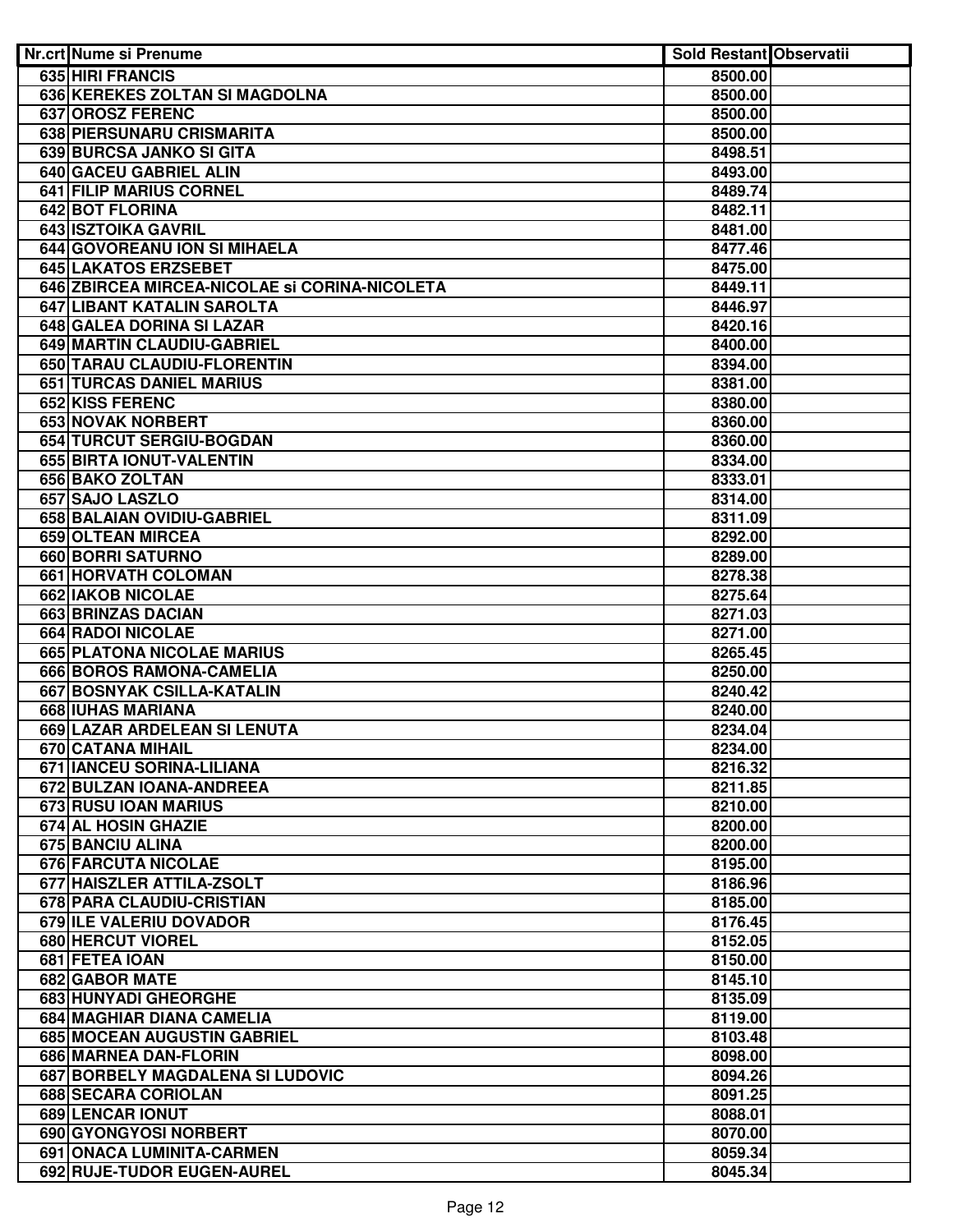| Nr.crt Nume si Prenume           | <b>Sold Restant Observatii</b> |  |
|----------------------------------|--------------------------------|--|
| 693 TOLAS MARIA - ANGELICA       | 8039.61                        |  |
| 694 URUGIUC-APATI LIVIU-PAUL     | 8020.00                        |  |
| 695 PAUR NORBERT ATTILA          | 8016.14                        |  |
| 696 SZMERCSANYI ELENA-IRINA      | 8015.00                        |  |
| 697 LUNCAN AXENIA                | 8013.20                        |  |
| 698 VARGA MIKLOS-GABOR           | 8006.21                        |  |
| 699 UNGUR MIRCEA ADRIAN          | 8003.57                        |  |
| 700 ALBUI MARIN                  | 8001.98                        |  |
| <b>701 BARBURAS PAUL-MIRCEA</b>  | 8001.71                        |  |
| 702 BALINT ARPAD                 | 8000.00                        |  |
| 703 BARANYKA ECATERINA           | 8000.00                        |  |
| 704 BOGDAN IOAN-NICOLAE          | 8000.00                        |  |
| 705 BUCIAS MARGIT                | 8000.00                        |  |
| 706 BUNGO LASZLO                 | 8000.00                        |  |
| 707 COZMA MARIANA                | 8000.00                        |  |
| 708 CUCCIA FLORICA               | 8000.00                        |  |
| 709 FARCAS CORNELIA-FLORINA      | 8000.00                        |  |
| 710 HANIS ALEXANDRU              | 8000.00                        |  |
| 711 HIRIS LOREDANA-MARIA         | 8000.00                        |  |
| 712 ISZTOIKA JANCU               | 8000.00                        |  |
| 713 MADA ELISABETA               | 8000.00                        |  |
| 714 MIHELE LIDIA-ANA             | 8000.00                        |  |
| 715 NAGY IMRE                    | 8000.00                        |  |
| 716 NEMETH GABOR                 | 8000.00                        |  |
| 717 PAP ZOLTAN IULIU             | 8000.00                        |  |
| 718 PETRICAU MIHAELA-CRISTINA    | 8000.00                        |  |
| 719 ROBOS DORIN FLORIN           | 8000.00                        |  |
| 720 SZABO BEATRIX- IVETT         | 8000.00                        |  |
| 721 TIAR IOANA-MARIANA           | 8000.00                        |  |
| 722 TIPLEA PETRU-AUREL           | 8000.00                        |  |
| <b>723 TOCAI FLORICA</b>         | 8000.00                        |  |
| <b>724 TOTH ATTILA</b>           | 8000.00                        |  |
| 725 VARGA OVIDIU MARIAN          | 8000.00                        |  |
| 726 ZALAI EDITH                  | 8000.00                        |  |
| 727 MARZE LIVIU si MARZE MARIA   | 7993.62                        |  |
| 728 KERESZTURI GABRIELA          | 7991.00                        |  |
| 729 ISZTOIKA EVA                 | 7990.69                        |  |
| 730 POPESCU TITUS-MARIAN         | 7972.00                        |  |
| 731 BOTA MARIUS-SORIN-OVIDIU     | 7970.70                        |  |
| 732 COITA ADRIAN CALIN           | 7968.12                        |  |
| 733 ULICI FOCSA RUXANDRA         | 7960.00                        |  |
| 734 BOCRA MIRCEA                 | 7953.65                        |  |
| 735 HAIDUC LAVINIU FLORIN        | 7950.31                        |  |
| 736 ARON GHERASIM-SORIN          | 7946.46                        |  |
| 737 GHEMIS MONICA-FLORINA        | 7936.27                        |  |
| 738 SILAGHI MARIUS-GHEORGHE      | 7927.00                        |  |
| 739 BUSANU VERONICA              | 7926.44                        |  |
| 740 SIMON JULIETA-LACRIMIOARA    | 7926.00                        |  |
| 741 KOTVAN ELISABETA             | 7924.50                        |  |
| <b>742 KOCSIS ATTILA ROMULUS</b> | 7921.64                        |  |
| 743 CIGAN CATALINA MARIA         | 7900.00                        |  |
| 744 BAUMANN VALERIA              | 7890.20                        |  |
| 745 POP LUCIAN-NICOLAE           | 7885.63                        |  |
| 746 MERCE-PASCA MARIUS-LUCIAN    | 7874.37                        |  |
| 747 MURESAN IOAN                 | 7857.76                        |  |
| 748 VARGA KRISTIAN               | 7855.50                        |  |
| <b>749 STOIKA GABOR</b>          | 7851.23                        |  |
| 750 TODORAN MARCEL-MARIUS        | 7851.00                        |  |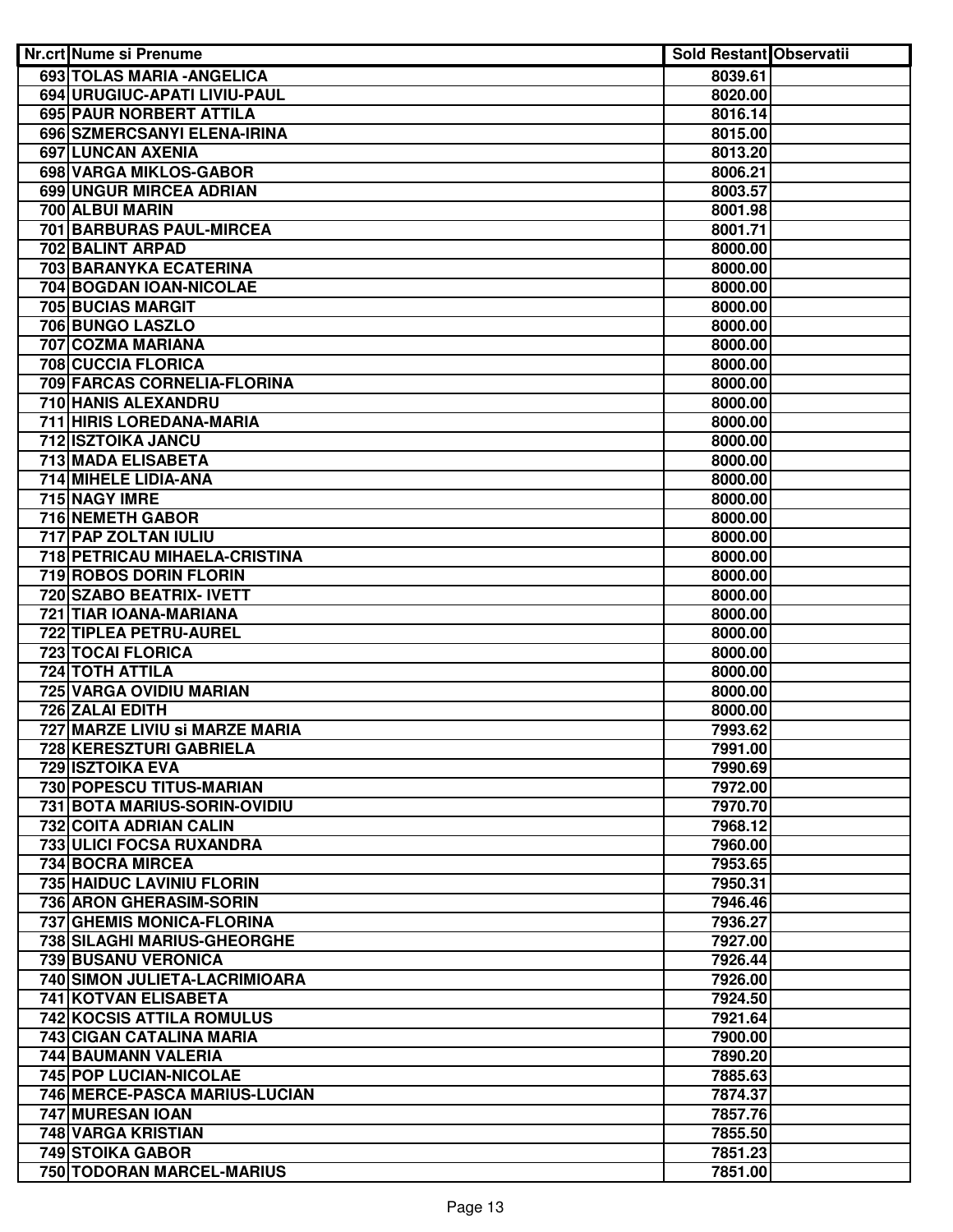| Nr.crt Nume si Prenume                         | <b>Sold Restant Observatii</b> |  |
|------------------------------------------------|--------------------------------|--|
| 751 PASALAU (fosta MERCA) DANIELA              | 7847.84                        |  |
| <b>752 LUKACS ATTILA SANDOR</b>                | 7828.54                        |  |
| <b>753 BARANYKA IANOS</b>                      | 7825.52                        |  |
| <b>754 VAKAR LUCIAN-MIHAI</b>                  | 7825.00                        |  |
| <b>755 DUNAI CRISTIAN SI GABRIELA</b>          | 7821.45                        |  |
| <b>756 VADAS CSABA-IMRE</b>                    | 7820.47                        |  |
| 757 SELEJAN CIPRIAN-SERGIU                     | 7818.26                        |  |
| 758 VAIDA FLORIN - EMANUEL                     | 7806.91                        |  |
| 759 DRAGAN ANTONIO-DANIEL                      | 7806.00                        |  |
| 760 LAURENTIU IOAN LUCRETIU SI MADALINA-RAMONA | 7804.39                        |  |
| <b>761 OLAH EMERIC</b>                         | 7803.44                        |  |
| 762 BODOG TEOFIL-PAVEL                         | 7800.17                        |  |
| 763 CIURAR NUTU                                | 7775.00                        |  |
| 764 CACIAUNU ZIGRE VALENTIN COSMIN             | 7765.00                        |  |
| 765 SECARA MIRCEA-EMIL                         | 7749.00                        |  |
| 766 LACATUS ALIN-FLORIN SI ALINA               | 7744.08                        |  |
| 767 VARGA ISTVAN JOZSEF                        | 7736.27                        |  |
| 768 MOISIL PAMFIL SI NASTASIA                  | 7732.25                        |  |
| 769 CIRIL ALEXANDRU                            | 7724.00                        |  |
| 770 GABOR BANO                                 | 7713.27                        |  |
| 771 LINGURAR GETA                              | 7700.00                        |  |
| 772 VARGA IOAN                                 | 7700.00                        |  |
| 773 BOROS ZOLTAN                               | 7685.00                        |  |
| 774 ROSTAS FRANCISC                            | 7677.54                        |  |
| 775 STOICA MARIA                               | 7665.00                        |  |
| 776 BELENES TRAIAN                             | 7656.90                        |  |
| 777 BOLDIS CALIN-MIHAI                         | 7650.50                        |  |
| 778 BORZA LILIANA DORINA                       | 7648.84                        |  |
| 779 TIMAR OLIVER VALENTIN SI AUGUSTINA         | 7632.85                        |  |
| 780 ISAK ADAM                                  | 7627.00                        |  |
| <b>781 CHELEMEN COSMIN MARIUS</b>              | 7626.00                        |  |
| <b>782 TODERICI MIHAIU SI GEORGETA</b>         | 7625.80                        |  |
| <b>783 SZALKAI GHEORGHE</b>                    | 7612.65                        |  |
| 784 JUSCA VIRGIL-VASILE                        | 7600.00                        |  |
| 785 LEISEK IOAN-IOSIF                          | 7600.00                        |  |
| <b>786 MALAN MARIUS SI CARMEN</b>              | 7595.82                        |  |
| 787 VARGA ALEXANDRU SI PIROSKA                 | 7575.00                        |  |
| 788 VARGA ZOLTAN                               | 7563.36                        |  |
| 789 BARANYKA CLARA                             | 7560.00                        |  |
| 790 MIRON TRAIAN REMUS SI IOANA                | 7551.37                        |  |
| <b>791 CIGAN CRISTIAN VASILE</b>               | 7550.00                        |  |
| 792 GABOR ZSUZSA                               | 7526.26                        |  |
| 793 ORBAI LUCIAN-FLORIN                        | 7519.33                        |  |
| 794 TUNDUC ADRIAN                              | 7507.76                        |  |
| 795 GABOR GITA                                 | 7500.00                        |  |
| 796 FIT NICOLAE                                | 7490.88                        |  |
| 797 DAN NICOLAE                                | 7465.00                        |  |
| 798 GABOR CRISTIAN FLORIN                      | 7462.79                        |  |
| 799 MANEA ADRIAN SI FELICIA                    | 7456.00                        |  |
| 800 SIMON ROBERT                               | 7442.81                        |  |
| 801 KISS LADISLAU-ANDREI-IOSIF                 | 7441.82                        |  |
| <b>802 POP VASILE OVIDIU</b>                   | 7437.52                        |  |
| 803 VIDICAN MARIUS SI FELICIA                  | 7434.85                        |  |
| <b>804 POPESCU EMIL MIHAIL</b>                 | 7434.47                        |  |
| 805 ISTOICA IOAN                               | 7428.50                        |  |
| 806 MIHUT ECATERINA-CARMEN                     | 7424.30                        |  |
| 807 HOLLEIS FRIEDRICH                          | 7408.86                        |  |
| 808 DAN REMUS-CLAUDIU                          | 7397.00                        |  |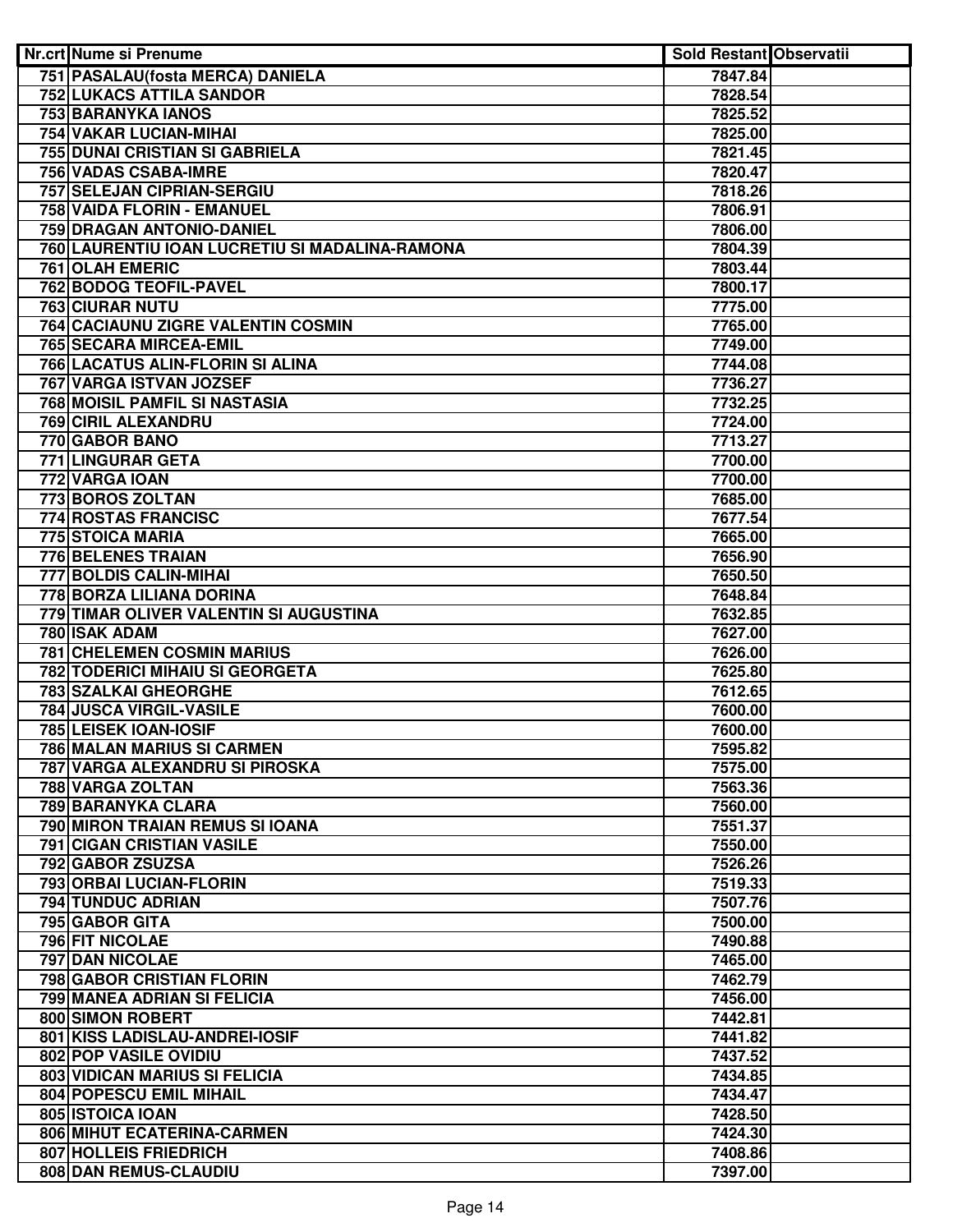| Nr.crt Nume si Prenume                                | <b>Sold Restant Observatii</b> |  |
|-------------------------------------------------------|--------------------------------|--|
| <b>809 TENT MIRCEA SI MARIA</b>                       | 7380.28                        |  |
| 810 SAS IONUT-ANDREI                                  | 7377.57                        |  |
| <b>811 VAIDA DANIELA</b>                              | 7372.92                        |  |
| 812 SIM REMUS VIOREL                                  | 7360.00                        |  |
| 813 GRIGORUT VASILE                                   | 7354.31                        |  |
| 814 MARINAU GHEORGHE DUMITRU                          | 7351.66                        |  |
| 815 SZOKE GYONGYI-PIROSKA si VASILE                   | 7347.80                        |  |
| 816 IOVAN IOAN                                        | 7345.00                        |  |
| 817 ORAS GHEORGHE-VASILE                              | 7344.17                        |  |
| 818 ROSTAS CONSTANTIN                                 | 7343.33                        |  |
| 819 TASEDAN CIPRIAN-IOAN                              | 7340.00                        |  |
| 820 ECSEDI STEFAN-EMERIC                              | 7337.53                        |  |
| 821 SZABADOS ALEXANDRU                                | 7316.58                        |  |
| 822 KOVARI JOZSEF-CSABA                               | 7305.00                        |  |
| 823 ROSTAS ATTILA STEFAN                              | 7295.00                        |  |
| 824 JARCA-RUGAN IOANA-RAMONA                          | 7283.03                        |  |
| 825 TRANDAFIR CLAUDIA-CRISTINA                        | 7263.94                        |  |
| 826 GABOR GAVRIL                                      | 7257.50                        |  |
| 827 VARGA ALEXANDRU-VALENTIN-SEBASTIAN                | 7255.00                        |  |
| 828 RADAC AUREL-GHEORGHE                              | 7228.18                        |  |
| 829 POPOVICI ANNA-MARIA                               | 7225.08                        |  |
| 830 CRET OVIDIU NICOLAE                               | 7213.51                        |  |
| 831 COZAC IOAN SI CONSTANTA LUCIA                     | 7211.50                        |  |
| <b>832 ILUTA TRAIAN NICOLAE</b>                       | 7202.57                        |  |
| 833 SCHOLLER IOSIF LEVENTE                            | 7201.90                        |  |
| 834 CIRNU RAUL-TIBERIU                                | 7200.00                        |  |
| 835 MOLDOVAN IONUT                                    | 7188.17                        |  |
| <b>836 BERINDEI PETRU</b>                             | 7185.86                        |  |
| <b>837 ROSTAS CODRUT</b>                              | 7178.50                        |  |
| <b>838 GABOR CLARA</b>                                | 7175.00                        |  |
| 839 MOLNAR DOMINIQUE ANGELLO                          | 7170.00                        |  |
| 840 BARTA ANDREA-MONIKA                               | 7162.80                        |  |
| 841 URS LIDIA-FLORICA                                 | 7147.93                        |  |
| 842 BACIU IRINA                                       | 7142.57                        |  |
| 843 CRACIUN CALIN-IONEL                               | 7136.37                        |  |
| <b>844 LORINCZ LAJOS</b><br>845 TICU CONSTANTIN-IONEL | 7115.00                        |  |
|                                                       | 7114.99<br>7111.74             |  |
| 846 GABOR TEREZ<br>847 IZSAK JOZSEF                   | 7100.00                        |  |
| 848 COSTIN ALEXANDRU IOSIF                            | 7098.82                        |  |
| 849 HAINAL LUCIAN-CALIN                               | 7095.02                        |  |
| 850 GABOR LUIZA, GABOR, IANCU, MATEI, LUIZA           | 7058.03                        |  |
| 851 GAVRUTA ADRIAN                                    | 7039.96                        |  |
| 852 HALASZ STEFAN MARIA                               | 7039.25                        |  |
| 853 GABOR MATEI                                       | 7038.44                        |  |
| 854 KISS GEZA BOBI                                    | 7025.46                        |  |
| 855 CIOACA FLORINEL                                   | 7025.29                        |  |
| 856 SEBESTYEN ADRIAN                                  | 7025.00                        |  |
| 857 SZEKRENYES LAJOS                                  | 7003.00                        |  |
| 858 BRETAN MARIA                                      | 7000.00                        |  |
| 859 IANOSDAN ANAMARIA-RAMONA                          | 7000.00                        |  |
| 860 SATRAN CAROL                                      | 7000.00                        |  |
| 861 VARGA ADRIAN-IOAN SI MARIA                        | 7000.00                        |  |
| 862 PASCA FLORIN                                      | 6976.10                        |  |
| <b>863 GABOR SUSANA</b>                               | 6970.00                        |  |
| 864 GAL NICOLETA SI SORIN                             | 6967.92                        |  |
| 865 LELE CLAUDIU-MARIUS                               | 6965.67                        |  |
| 866 BANDICI MARCEL-GEORGE                             | 6962.74                        |  |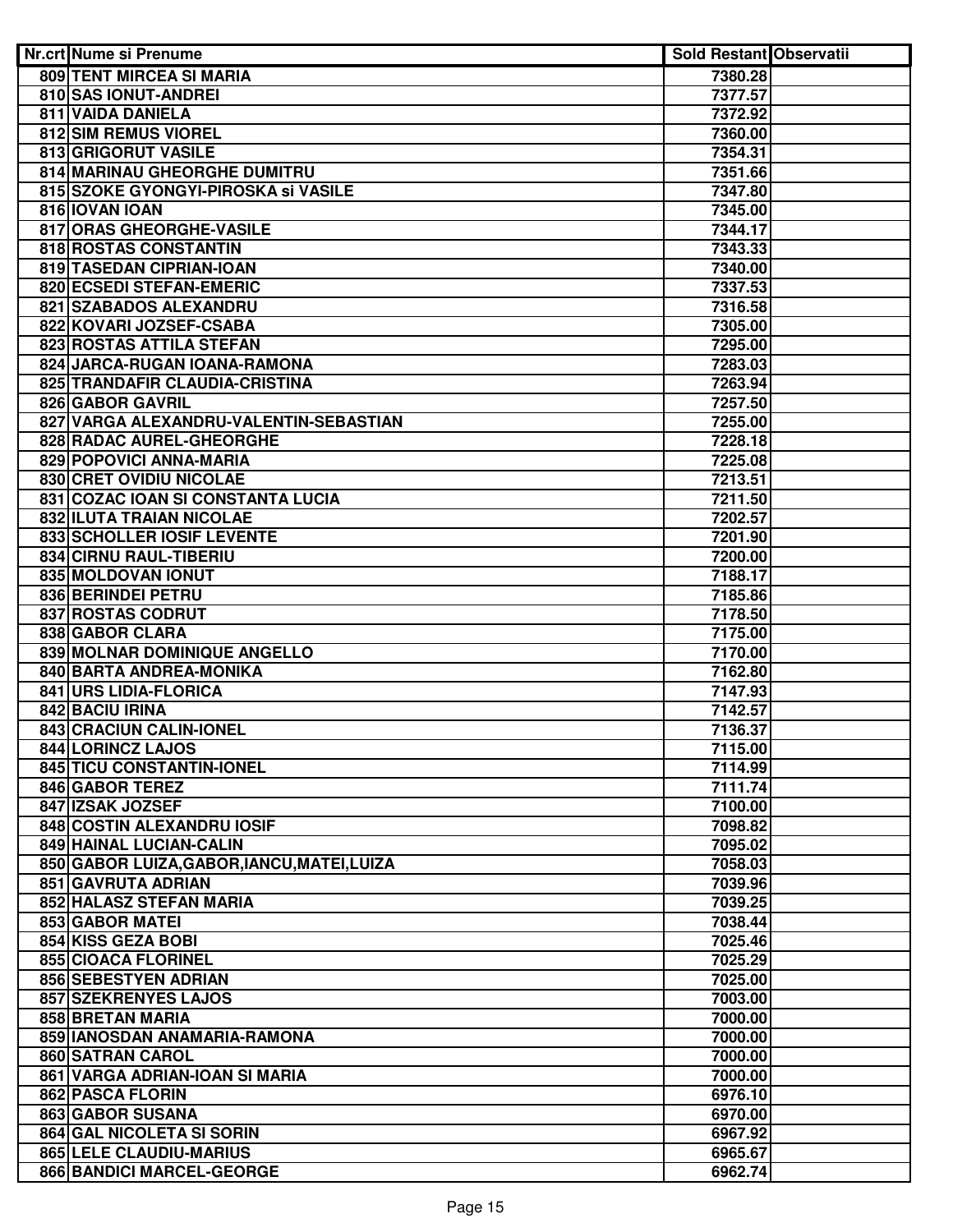| Nr.crt Nume si Prenume           | <b>Sold Restant Observatii</b> |  |
|----------------------------------|--------------------------------|--|
| <b>867 ISZTOIKA LUDOVIC</b>      | 6962.00                        |  |
| 868 RUSU ANDREI                  | 6950.96                        |  |
| 869 NYUZO JANOS                  | 6948.00                        |  |
| <b>870 MARIAN MIRCEA</b>         | 6940.23                        |  |
| <b>871 GABOR STEFAN</b>          | 6940.00                        |  |
| 872 SABAU MIHAELA-FLORINA        | 6934.19                        |  |
| 873 IACOB IONUT                  | 6930.00                        |  |
| 874 GAVITA GABRIEL               | 6921.00                        |  |
| 875 GABOR STEFAN                 | 6920.00                        |  |
| 876 GEUDENS PHILIPPE             | 6910.36                        |  |
| 877 PUSZTAI ISTVAN-JOZSEF        | 6910.36                        |  |
| 878 CIRGE GHEORGHE JUN           | 6908.34                        |  |
| 879 RACHITA ANDI-ALIN            | 6908.00                        |  |
| 880 CHISVARI REKA                | 6907.63                        |  |
| <b>881 HALACU TITUS SIMION</b>   | 6892.43                        |  |
| <b>882 CIURAR RADU</b>           | 6891.00                        |  |
| 883 TUDORAN ILIE-MARCEL          | 6883.00                        |  |
| 884 ROSCA TIBERIU SI MIOARA      | 6882.99                        |  |
| 885 GABOR RUPI                   | 6882.59                        |  |
| 886 GABOR LUDOVIC                | 6877.60                        |  |
| 887 BALOGH TIBOR                 | 6870.00                        |  |
| 888 VERES TIBERIU                | 6869.00                        |  |
| 889 MICLOS GHEORGHINA            | 6866.68                        |  |
| 890 GABOR IANCU                  | 6862.76                        |  |
| 891 BERE VIOREL                  | 6850.00                        |  |
| 892 GABOR LAIOS                  | 6850.00                        |  |
| 893 MIRZA DARIUS-GELU            | 6846.16                        |  |
| 894 OROSZ SANDOR SI VIOLETA      | 6835.02                        |  |
| 895 NAGY SANDOR                  | 6834.00                        |  |
| 896 PERNES IOAN CALIN            | 6826.75                        |  |
| 897 CODRIEANU IOAN               | 6810.00                        |  |
| 898 SZULCSIK ISTVAN              | 6803.38                        |  |
| 899 IAS ALEXANDRU                | 6800.36                        |  |
| 900 NICA EUGEN-CATALIN           | 6796.63                        |  |
| 901 BALAN IOAN-CRISTIAN          | 6795.00                        |  |
| 902 RUS CALIN-DUMITRU            | 6787.80                        |  |
| 903 GABOR GAVRIL                 | 6784.00                        |  |
| 904 STOIA BOGDAN-MIHAI           | 6782.16                        |  |
| 905 KISS CLAUDIU VASILE          | 6776.76                        |  |
| 906 REDNIC LYNDA                 | 6764.00                        |  |
| 907 GHENGHIU IOAN-DANUT          | 6757.64                        |  |
| 908 LAPUSCA VALENTIN             | 6753.93                        |  |
| 909 BAROTI ATTILA                | 6750.01                        |  |
| 910 KISS NORBERT                 | 6740.00                        |  |
| 911 BORZA EMILIAN                | 6739.45                        |  |
| 912 CABAU TEODOR                 | 6737.87                        |  |
| 913 VESA DANIEL                  | 6737.00                        |  |
| 914 SUCIU HOREA MIHAI            | 6728.00                        |  |
| 915 IGNATESCU-SABAU ALBERT-CSABA | 6725.04                        |  |
| 916 BALAN SERGIU-VIRGIL          | 6724.05                        |  |
| 917 GUTILA RAMONA-LAURA          | 6714.93                        |  |
| 918 SUTA VASILE-SEBASTIAN        | 6700.50                        |  |
| 919 MOLDOVAN FLORIN-EUGEN        | 6700.00                        |  |
| 920 TOROK IULIU SI ILONA         | 6697.70                        |  |
| 921 HOMMER SANDOR ZOLTAN         | 6683.92                        |  |
| 922 MAILINGER IOSIF              | 6679.02                        |  |
| 923 LASZLO CSABA                 | 6675.99                        |  |
| 924 LUNGU VIRGIL SI IBOLYA       | 6672.02                        |  |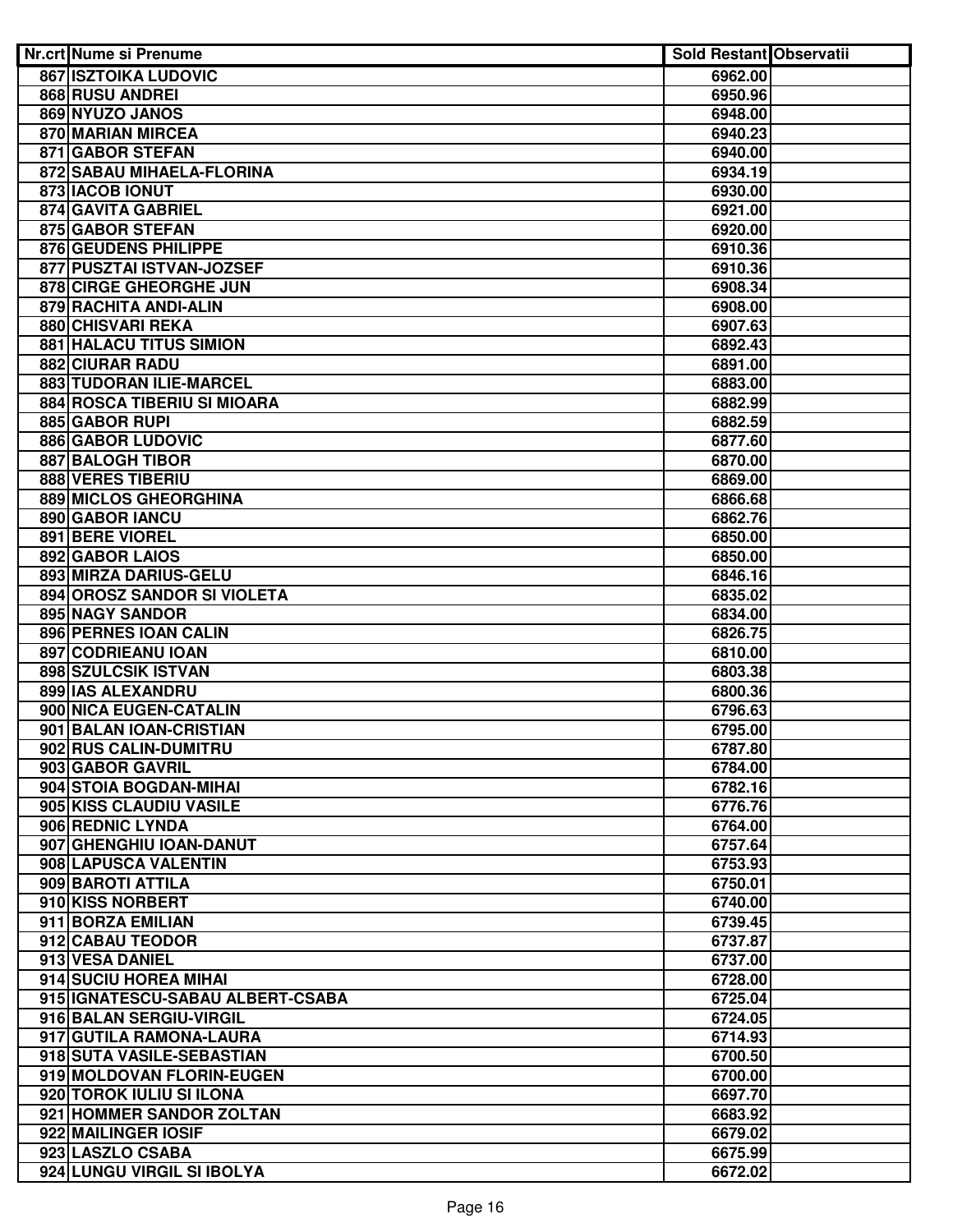| Nr.crt Nume si Prenume                       | <b>Sold Restant Observatii</b> |  |
|----------------------------------------------|--------------------------------|--|
| 925 NAGY-PRATA ZOLTAN GYORGY                 | 6668.93                        |  |
| 926 NEGREAN ADRIAN NISTOR                    | 6667.00                        |  |
| 927 MICLE CONSTANTIN                         | 6664.50                        |  |
| 928 POP OVIDIU SABIN                         | 6664.43                        |  |
| 929 IUHAS GAVRIL                             | 6662.00                        |  |
| 930 PAHONTU CRISTIAN                         | 6655.90                        |  |
| 931 POP VALERIA                              | 6654.00                        |  |
| 932 LAKATOS TIBOR                            | 6640.00                        |  |
| 933 BARANKA STEFAN                           | 6634.49                        |  |
| 934 BIROUAS RADU                             | 6629.60                        |  |
| 935 SAPI JANOS                               | 6628.88                        |  |
| 936 LASCAU GABRIELA ANAMARIA                 | 6617.73                        |  |
| 937 FARKAS GUSZTAV                           | 6617.00                        |  |
| 938 ERDEI ADALBERT EMERIC                    | 6614.61                        |  |
| 939 DOBLE RADU EUGEN                         | 6611.00                        |  |
| 940 GYORI MONIKA                             | 6610.00                        |  |
| 941 OPREA GABRIEL                            | 6602.26                        |  |
| 942 COSTA MIRCEA-ADRIAN                      | 6600.00                        |  |
| 943 LUNCAN LUCIA                             | 6600.00                        |  |
| 944 MOISIN ALEXANDRU                         | 6600.00                        |  |
| 945 HURMUZ SURAJ                             | 6599.78                        |  |
| 946 STIOP CALIN IONEL                        | 6596.56                        |  |
| 947 ONICA ADRIAN-DORU                        | 6596.27                        |  |
| 948 MARTIN FLORICA-MARIOARA                  | 6595.64                        |  |
| 949 CHERECHES RAZVAN-ARMAND                  | 6595.00                        |  |
| 950 TORJOC LUCIAN                            | 6581.47                        |  |
| 951 BALOG PETRU                              | 6578.50                        |  |
| 952 VESEA CARMEN ALINA                       | 6567.95                        |  |
| 953 DEMETER SANDA                            | 6564.09                        |  |
| 954 PURICE IOAN CRISTIAN                     | 6563.55                        |  |
| 955 BODNAR CARMEN-ILDIKO<br>956 MALEK MARTON | 6555.00                        |  |
| 957 ROSTAS LUCRETIA                          | 6550.00<br>6550.00             |  |
| 958 DANELIUC NATALIA                         | 6546.70                        |  |
| 959 PASKA MARIAN-VIRGIL                      | 6546.58                        |  |
| 960 ROSTAS STEFAN SI DRENA                   | 6545.07                        |  |
| 961 CUPSA PADUREAN SI ASOCIATII, SCA         | 6537.80                        |  |
| 962 BOB IOAN RADU                            | 6526.66                        |  |
| 963 BORBELYI ALEXANDRU                       | 6525.56                        |  |
| 964 GABOR MATEI                              | 6513.08                        |  |
| 965 TAKACS RENATTA-EDINA                     | 6513.00                        |  |
| 966 VALCEANU ALEXANDRU-VLAD                  | 6510.00                        |  |
| 967 POSZTOS ZSOLT-FERENCZ                    | 6505.00                        |  |
| 968 BUDAI IOSIF                              | 6500.00                        |  |
| 969 CAVASDAN REMUS                           | 6500.00                        |  |
| 970 LELEA VIOREL                             | 6500.00                        |  |
| 971 PFA GHEORGHES ILPIU                      | 6500.00                        |  |
| 972 PINTYE BRIGITTE-ANTONIA                  | 6500.00                        |  |
| 973 SASS SANDOR-JOZSEF                       | 6500.00                        |  |
| 974 PATAKI HASAS EMIL                        | 6490.00                        |  |
| 975 BICA ANGELA-CLAUDIA                      | 6480.00                        |  |
| 976 VARODI LEONTIN                           | 6475.17                        |  |
| 977 MOCA SORIN VICTOR SI FLORINA             | 6475.00                        |  |
| 978 DRIMBA CIPRIAN MARIUS                    | 6473.84                        |  |
| 979 JOUNAS ANTAL-FRANCISC                    | 6468.40                        |  |
| 980 CIOCOIU RODICA SI PETRU MARIAN           | 6466.39                        |  |
| 981 HOEFSMIT LILIANA-STEFANIA                | 6462.19                        |  |
| 982 CIURAR ROBERT                            | 6460.00                        |  |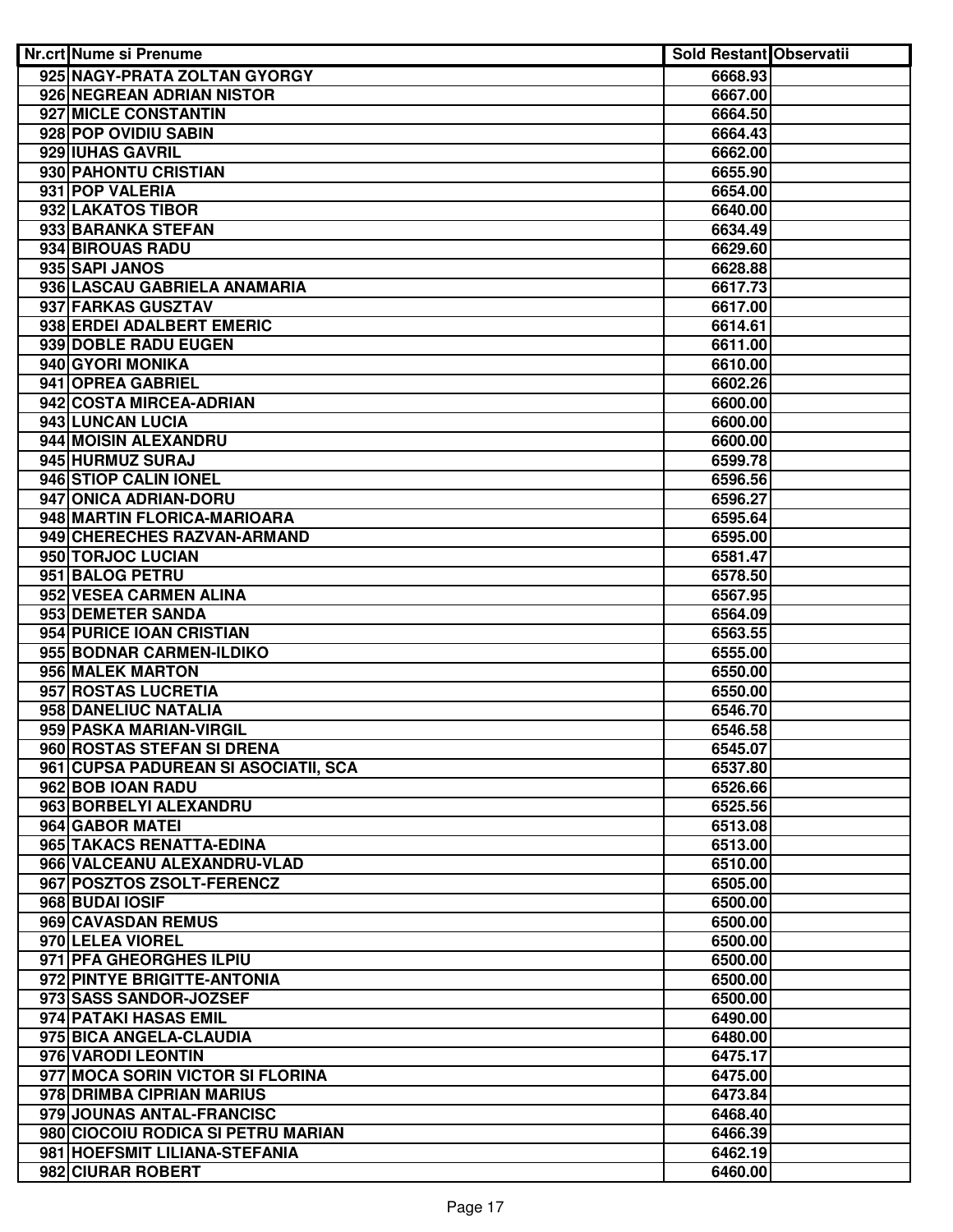| <b>Nr.crt Nume si Prenume</b>                        | <b>Sold Restant Observatii</b> |  |
|------------------------------------------------------|--------------------------------|--|
| 983 GUG PAVEL SI RAVEICA                             | 6451.64                        |  |
| 984 DRAGHICI MIHAI                                   | 6441.00                        |  |
| 985 GABOR STEFAN                                     | 6439.40                        |  |
| 986 MICLOS MIRCEA SI GHEORGHINA                      | 6431.89                        |  |
| 987 ENACHE MALINA                                    | 6430.96                        |  |
| 988 APOSTOL CORNEL                                   | 6405.77                        |  |
| 989 BUDAU DANIEL                                     | 6403.55                        |  |
| 990 CRACIUN FLORIN                                   | 6402.55                        |  |
| 991 SARACUT CLAUDIA MONICA                           | 6400.09                        |  |
| 992 HANIS ZSOLT                                      | 6400.00                        |  |
| 993 JUNC IOAN                                        | 6398.94                        |  |
| 994 SIMINIC VASILE SI MARIA                          | 6386.67                        |  |
| 995 ASZTALOS ZSOLT-FERENCZ                           | 6386.01                        |  |
| 996 LORINCZ VIENTIN IOLANDA                          | 6371.54                        |  |
| 997 PAP ZSOLT PETER                                  | 6370.15                        |  |
| 998 BARNA LASZLO-AURELIAN                            | 6363.00                        |  |
| 999 MOISI TEODOR-DOREL                               | 6360.22                        |  |
| 1000 DERBAN FLORIN-NICOLAE                           | 6355.18                        |  |
| 1001 VANCEA ANA                                      | 6349.14                        |  |
| <b>1002 TIPOS NICOLAE</b>                            | 6345.30                        |  |
| 1003 CHERECHES FLOARE                                | 6341.13                        |  |
| 1004 ARON TIBOR                                      | 6331.69                        |  |
| 1005 TARNOVETCHI GEORGE-IOAN                         | 6323.45                        |  |
| <b>1006 PIERSUNARU DUMITRU</b>                       | 6321.61                        |  |
| 1007 BUHAS CALIN-OVIDIU                              | 6320.07                        |  |
| 1008 IUONAS DANA-MIRELA, VIVIEN SI MARK              | 6312.38                        |  |
| <b>1009 DEAC OLIMPIU</b>                             | 6312.00                        |  |
| 1010 DEZSI GEZA                                      | 6310.10                        |  |
| <b>1011 ROSTAS MIRCEA SI LUCRETIA</b>                | 6302.88                        |  |
| 1012 LASCAU IOANA-PATRICIA                           | 6300.00                        |  |
| 1013 RAT SORIN                                       | 6289.00                        |  |
| 1014 LEURINTIU GAVRIL                                | 6285.11                        |  |
| 1015 VARGA IDA                                       | 6280.00                        |  |
| 1016 CICORTAS DORINICA                               | 6265.85                        |  |
| 1017 WEKERLE IACOB                                   | 6265.64                        |  |
| 1018 TIRITEU FRANCISC<br>1019 PASCA IOAN             | 6265.25                        |  |
|                                                      | 6264.10                        |  |
| <b>1020 ILIES THOMAS BECKET</b><br>1021 SIMON ANDREI | 6253.70                        |  |
| 1022 DOCI STEFAN                                     | 6250.00<br>6249.83             |  |
| 1023 CSERNYI MARIA                                   | 6244.22                        |  |
| <b>1024 PINTEAN GHEORGHE</b>                         | 6243.35                        |  |
| 1025 NAGY ATTILA                                     | 6240.00                        |  |
| 1026 ARDELEAN IOANA - MARIA                          | 6234.00                        |  |
| 1027 GANA IONUT-GABRIEL                              | 6233.00                        |  |
| 1028 MIHAI TEODOR-FLORIAN                            | 6231.00                        |  |
| 1029 GABOR MINDRA                                    | 6227.07                        |  |
| <b>1030 MORUS CRISTIAN CLAUDIU</b>                   | 6224.18                        |  |
| 1031 CZAPP IOSIF                                     | 6217.15                        |  |
| 1032 GABOR RUPERT                                    | 6215.00                        |  |
| 1033 ITTU MONICA-DORINA                              | 6210.93                        |  |
| <b>1034 STIUBE DANIEL RADU</b>                       | 6210.67                        |  |
| 1035 KELEMEN IOAN SI ROZALIA                         | 6210.51                        |  |
| 1036 GRAUR CSABA-ALEXANDRU                           | 6207.36                        |  |
| <b>1037 STROIU TANASE</b>                            | 6206.10                        |  |
| 1038 GABOR IANCU                                     | 6201.51                        |  |
| 1039 TRIPE IULIANA-NICOLETA                          | 6201.44                        |  |
| 1040 ALEXANDRU FANEL                                 | 6200.00                        |  |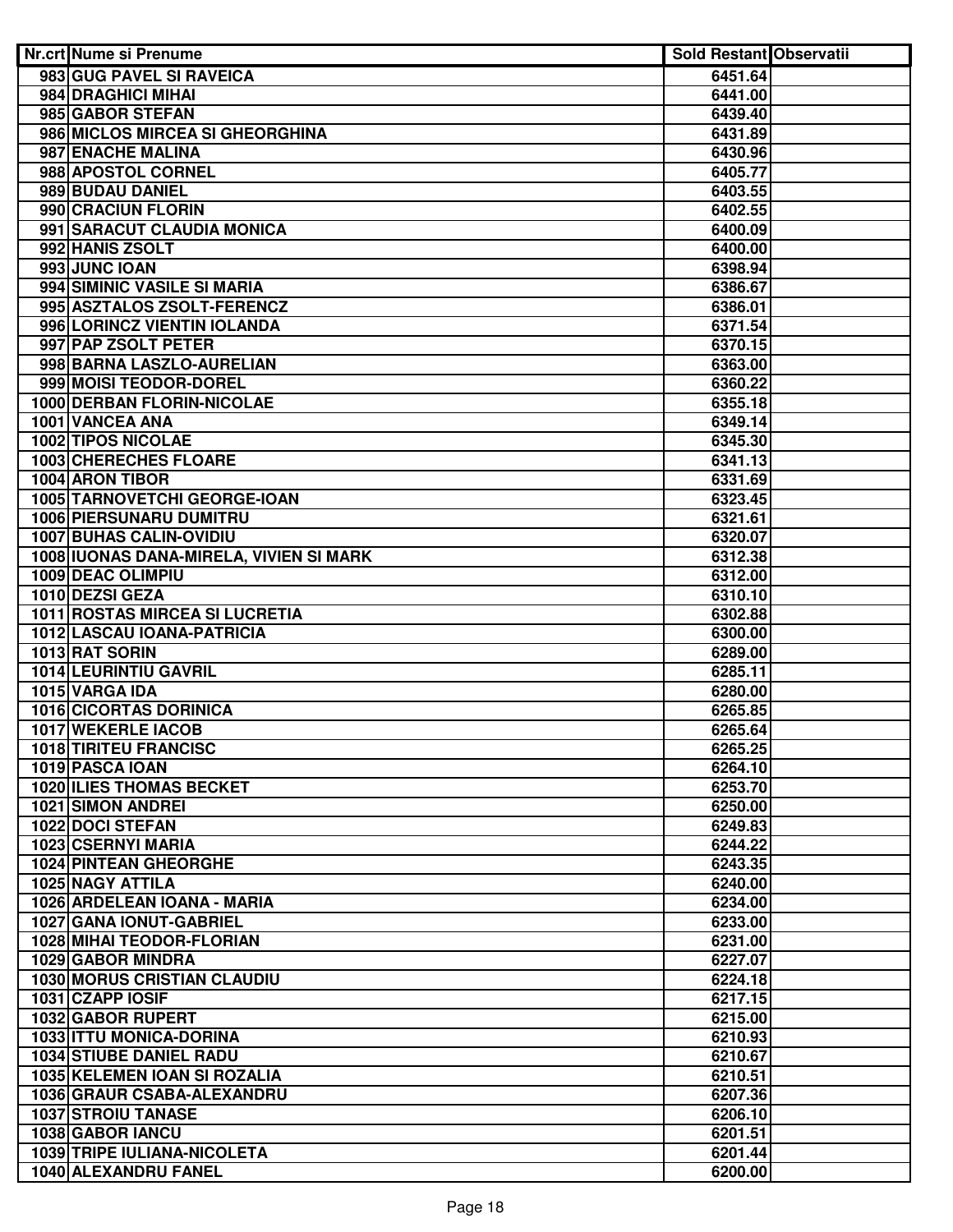| Nr.crt Nume si Prenume                          | <b>Sold Restant Observatii</b> |  |
|-------------------------------------------------|--------------------------------|--|
| 1041 ASTEFANOAEI LUCIAN-FLORENTIN               | 6200.00                        |  |
| <b>1042 POPA ADRIAN CRISTIAN</b>                | 6200.00                        |  |
| <b>1043 CIUCA CRISTIAN-ADRIAN</b>               | 6197.73                        |  |
| 1044 RUSKA-BANDA LASZLO                         | 6197.24                        |  |
| <b>1045 SCHMIDT CONSTANTIN</b>                  | 6183.09                        |  |
| <b>1046 VAIDA DORIN SI DANIELA</b>              | 6182.98                        |  |
| 1047 BALAZS ALEXANDRU-LADISLAU                  | 6180.00                        |  |
| 1048 VARY ELISABETA SI GHERASIM                 | 6176.25                        |  |
| 1049 PARFENE RAZVAN-OLIMPIU                     | 6174.00                        |  |
| 1050 BREK GAVRIL-ZOLTAN                         | 6171.97                        |  |
| <b>1051 ISZTOIKA MATEI</b>                      | 6170.00                        |  |
| 1052 FERARIU BOGDAN IOAN                        | 6141.50                        |  |
| 1053 STAFIE SORIN                               | 6140.32                        |  |
| <b>1054 CIUCIUMIS STEFAN-DUMITRU</b>            | 6138.09                        |  |
| 1055 MOLDOVAN VASILE                            | 6137.70                        |  |
| 1056 KAJCZA ANTON GIULIO                        | 6133.21                        |  |
| 1057 SCORTARI ILIE-CONSTANTIN                   | 6126.67                        |  |
| <b>1058 DARABAN DOREL PETRU</b>                 | 6124.87                        |  |
| 1059 LATA IOAN ALEXANDRU                        | 6123.57                        |  |
| 1060 GIRBOVAN MIHAI CLAUDIU                     | 6123.53                        |  |
| 1061 KARACSONYI MARGARETA                       | 6121.90                        |  |
| 1062 LAJOS ANDREA - NICULINA                    | 6120.00                        |  |
| 1063 BAROTHI ANCA                               | 6119.83                        |  |
| 1064 POPA ROMEO                                 | 6119.73                        |  |
| 1065 GABOR ROZALIA                              | 6107.78                        |  |
| 1066 BARBONTA TRAIAN                            | 6105.72                        |  |
| 1067 DRIMBA ADRIAN-MIHAI                        | 6100.00                        |  |
| 1068 LESAC ROBERT                               | 6100.00                        |  |
| <b>1069 MINDRUT TEODOR</b>                      | 6100.00                        |  |
| 1070 MOCSAR JOZSEF                              | 6090.00                        |  |
| 1071 BALAZS ZOLTAN - GYORGY                     | 6078.38                        |  |
| 1072 PALLO IZABELLA                             | 6077.83                        |  |
| 1073 DEIBEL SIEGFRIED                           | 6077.56                        |  |
| <b>1074 SOLOMIE IONUT GABRIEL</b>               | 6067.09                        |  |
| <b>1075 BACIU CORNEL-CIPRIAN</b>                | 6046.08                        |  |
| 1076 SILAGHI COSMIN-EMANUEL                     | 6044.24                        |  |
| 1077 AVRAM AMALIA-MELINDA SI GAVRIL             | 6022.71                        |  |
| 1078 TARA VLAD GELU                             | 6015.15                        |  |
| 1079 CABINET INDIVIDUAL AVOCATIAL COSTEA OVIDIU | 6010.89                        |  |
| 1080 AL EZZEH TAREQ AHMAD TALAB                 | 6000.00                        |  |
| <b>1081 AMBRUS CLAUDIA</b>                      | 6000.00                        |  |
| 1082 BAGHE MARIA                                | 6000.00                        |  |
| 1083 BARABAS IOAN                               | 6000.00                        |  |
| 1084 BARNA PETRU-GHEORGHE                       | 6000.00                        |  |
| 1085 BIRTA CRISTINA-IOANA                       | 6000.00                        |  |
| 1086 BODNAR DANIELA                             | 6000.00                        |  |
| <b>1087 BODNAR GAVRIL EUGEN</b>                 | 6000.00                        |  |
| <b>1088 BRINDUS OLIMPIA</b>                     | 6000.00                        |  |
| 1089 BUDAI KAROLY-ROBERT                        | 6000.00                        |  |
| 1090 BULGARU FLORIN                             | 6000.00                        |  |
| 1091 BULZAN MARIA                               | 6000.00                        |  |
| 1092 BUNTA DAN-PETRU                            | 6000.00                        |  |
| <b>1093 CAMPAN NELU-FLORIN</b>                  | 6000.00                        |  |
| <b>1094 CIMERDEAN KLARA</b>                     | 6000.00                        |  |
| 1095 CIOCANARU HOREA-ALEXANDRU                  | 6000.00                        |  |
| 1096 CONTINI SILVIA-GEORGETA                    | 6000.00                        |  |
| 1097 CSER JANOS-ATTILA                          | 6000.00                        |  |
| <b>1098 CSETE ZOLTAN IANOS</b>                  | 6000.00                        |  |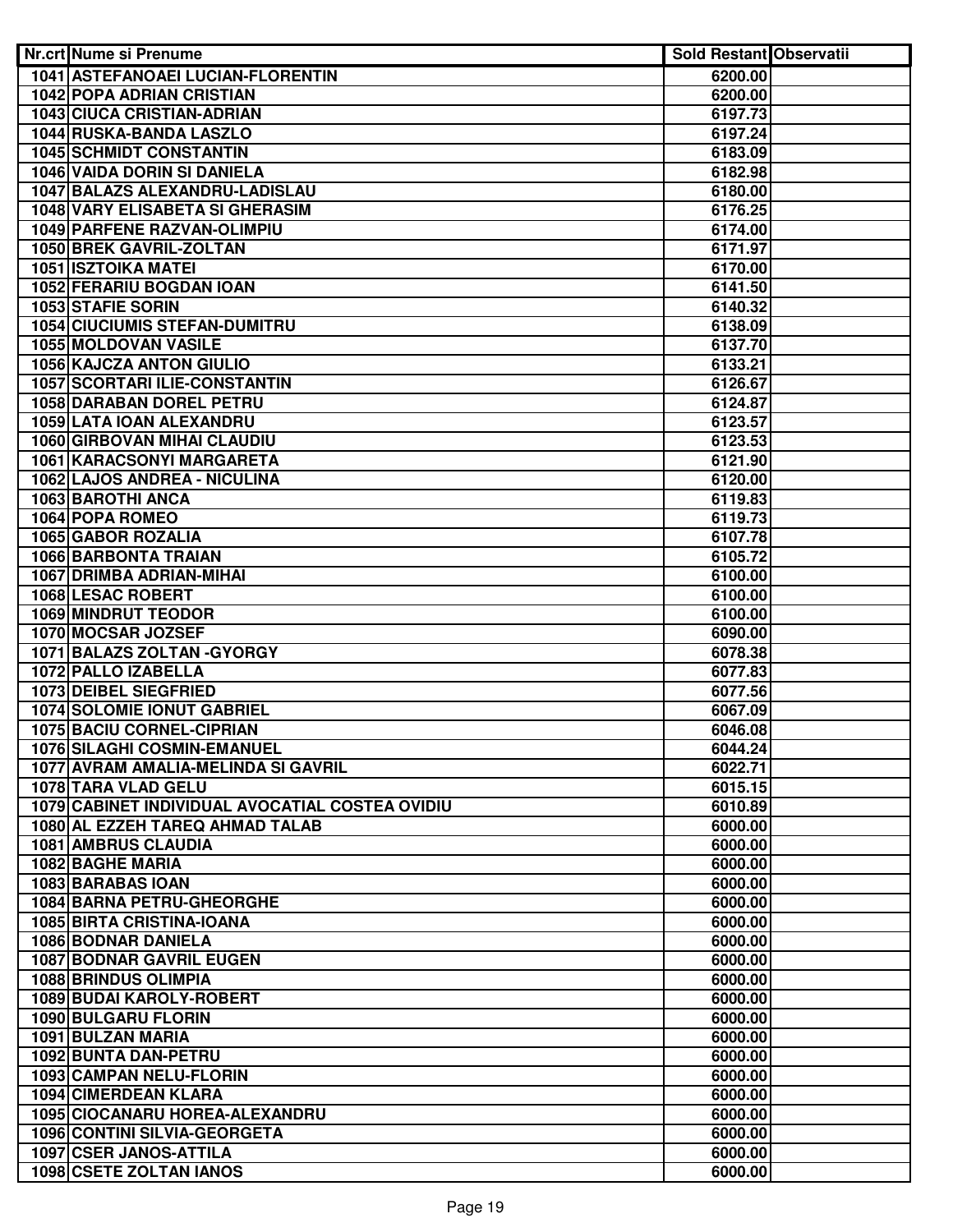| Nr.crt Nume si Prenume                | <b>Sold Restant Observatii</b> |  |
|---------------------------------------|--------------------------------|--|
| 1099 DE SMET MEDA                     | 6000.00                        |  |
| <b>1100 DEMETER FLORINA</b>           | 6000.00                        |  |
| 1101 DOMJAN CAROL ZSOLT               | 6000.00                        |  |
| 1102 EPUREANU DORIN                   | 6000.00                        |  |
| 1103 FLONTA DANIEL                    | 6000.00                        |  |
| <b>1104 FOIT DANUT VIOREL</b>         | 6000.00                        |  |
| 1105 GERZON RUDOLF                    | 6000.00                        |  |
| 1106 GIBOI EMILIA                     | 6000.00                        |  |
| 1107 GOIA ANGELA-HAJNALKA             | 6000.00                        |  |
| 1108 HALASZ GYONGYI                   | 6000.00                        |  |
| 1109 HARAGOS ORSOLYA                  | 6000.00                        |  |
| 1110 IOVA MARTA                       | 6000.00                        |  |
| 1111 IVAN LUCIAN-ARON                 | 6000.00                        |  |
| 1112 JUCAN AUGUSTIN-DOREL             | 6000.00                        |  |
| 1113 KALLAI EVA-PIROSKA               | 6000.00                        |  |
| 1114 KORPAS FLORIAN                   | 6000.00                        |  |
| 1115 KUN LAVINIA-ALIETA               | 6000.00                        |  |
| <b>1116 LAKATOS SANDOR</b>            | 6000.00                        |  |
| <b>1117 LICOIU LUDOVIC-ATTILA</b>     | 6000.00                        |  |
| <b>1118 MEZE PETRU FRANCISC</b>       | 6000.00                        |  |
| 1119 MOCA FLORINA-CRISTINA            | 6000.00                        |  |
| 1120 MOHOLEA LIANA-DANIELA            | 6000.00                        |  |
| 1121 MOLDOVAN FLAVIU                  | 6000.00                        |  |
| <b>1122 MOS MIHAI-SILVIU</b>          | 6000.00                        |  |
| <b>1123 MUTIU CRISTIAN</b>            | 6000.00                        |  |
| 1124 OKOS ISTVAN-JOZSEF               | 6000.00                        |  |
| <b>1125 POPA FLORIN-GHEORGHE</b>      | 6000.00                        |  |
| <b>1126 POPA NICOLAE CALIN</b>        | 6000.00                        |  |
| 1127 POPA RAMONA-IOANA                | 6000.00                        |  |
| 1128 POPA TEOFIL-DANIEL               | 6000.00                        |  |
| <b>1129 PRAHOVEANU CRISTINA</b>       | 6000.00                        |  |
| <b>1130 PUSCAS ALINA-TATIANA</b>      | 6000.00                        |  |
| 1131 RODA PAOLO                       | 6000.00                        |  |
| <b>1132 ROSTAS MARIA</b>              | 6000.00                        |  |
| 1133 SAMANIEGO SOTO EDUARDO ARMANDO   | 6000.00                        |  |
| 1134 SARAZ ANGELA                     | 6000.00                        |  |
| 1135 SIFT GABRIELA-CORINA             | 6000.00                        |  |
| <b>1136 STANCIU EUGEN</b>             | 6000.00                        |  |
| 1137 SZABO JOZSEF                     | 6000.00                        |  |
| 1138 SZILAGYI ANIKO                   | 6000.00                        |  |
| <b>1139 TINCAU IOANA-NICOLETA</b>     | 6000.00                        |  |
| <b>1140 TOROK LEVENTE-LORANT</b>      | 6000.00                        |  |
| <b>1141 TOTH ATTILA</b>               | 6000.00                        |  |
| <b>1142 TOTH SANDOR</b>               | 6000.00                        |  |
| 1143 TRIFA IULIU                      | 6000.00                        |  |
| 1144 VAKAR MARIA-LIANA                | 6000.00                        |  |
| 1145 VAN GELEEN ELENA CRISTINA        | 6000.00                        |  |
| 1146 VANCEA ALIN DANIEL               | 6000.00                        |  |
| 1147 VARDAI ANDREEA MARIA             | 6000.00                        |  |
| 1148 VASILE DIANA-ANCA                | 6000.00                        |  |
| <b>1149 VIGLIONE MICHELLE</b>         | 6000.00                        |  |
| <b>1150 IOVANOVICI MILAN IONUT</b>    | 5998.40                        |  |
| <b>1151 CIOTIR CIPRIAN GEORGE</b>     | 5997.00                        |  |
| <b>1152 MERCEA ADRIAN SI SANDA</b>    | 5991.45                        |  |
| 1153 POP IOAN-GHEORGHE                | 5989.57                        |  |
| <b>1154 IONESCU DORIN SI GABRIELA</b> | 5984.20                        |  |
| 1155 GILAU GHEORGHE-CAROL             | 5982.17                        |  |
| <b>1156 ELENES CIPRIAN-IONEL</b>      | 5966.41                        |  |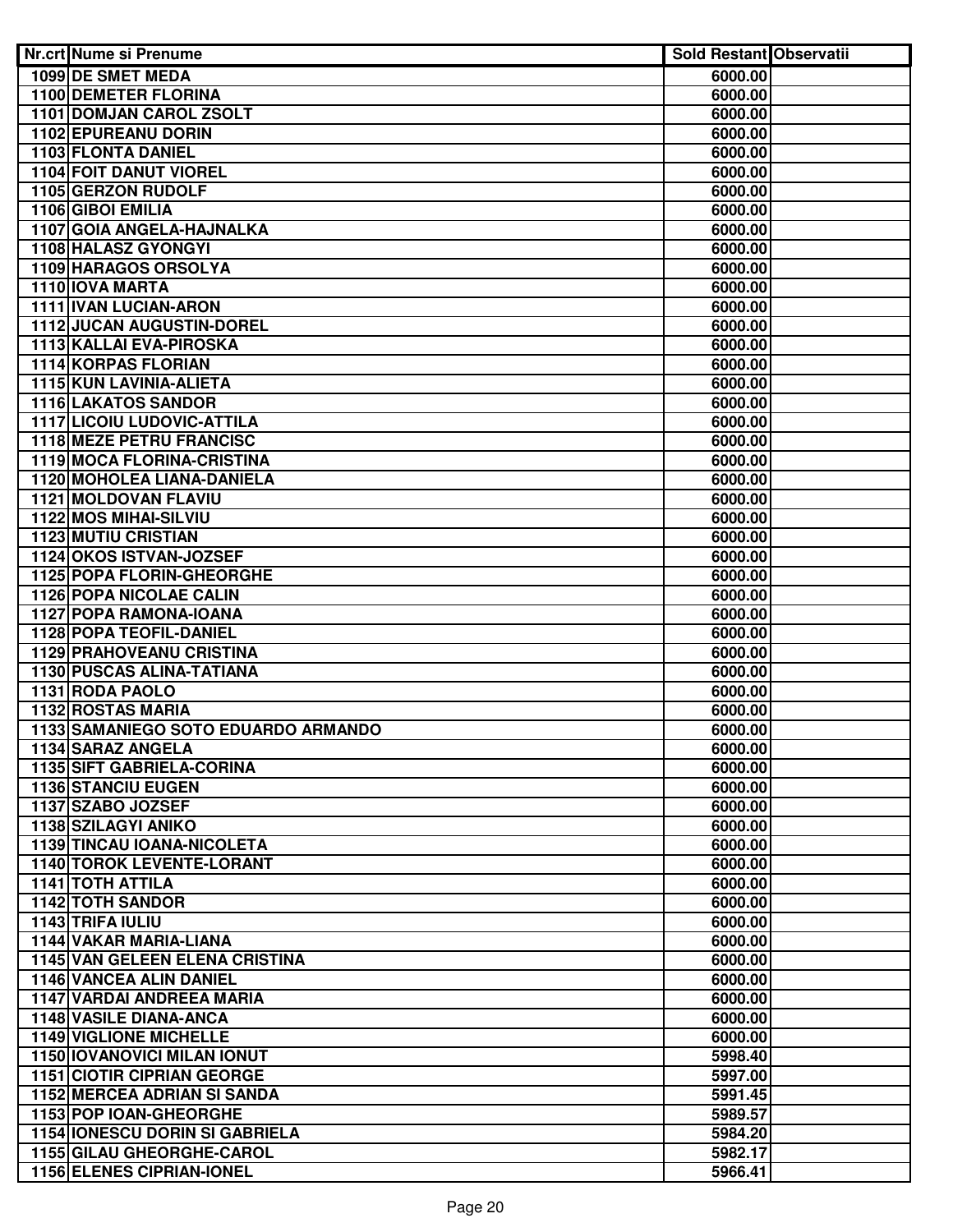| <b>Nr.crt Nume si Prenume</b>                                         | <b>Sold Restant Observatii</b> |  |
|-----------------------------------------------------------------------|--------------------------------|--|
| <b>1157 SIME RADU HORIA</b>                                           | 5963.00                        |  |
| 1158 NAGY LAJOS                                                       | 5962.50                        |  |
| <b>1159 COSAC MATEI-ROMEO</b>                                         | 5960.00                        |  |
| <b>1160 TIRTIU REMUS-CRISRIAN</b>                                     | 5960.00                        |  |
| <b>1161 PRECUP TRAIAN</b>                                             | 5951.00                        |  |
| <b>1162 BONDICI CRINA-FELICIA</b>                                     | 5947.30                        |  |
| 1163 MILLE ROMEO                                                      | 5945.00                        |  |
| <b>1164 TAPU VALERIU COSMIN</b>                                       | 5944.57                        |  |
| 1165 NAGY LASZLO                                                      | 5939.45                        |  |
| 1166 BABOS ERZSEBET                                                   | 5938.05                        |  |
| 1167 GONCZE ATTILA-BELA                                               | 5936.00                        |  |
| 1168 GIRZ ELISABETA                                                   | 5932.43                        |  |
| <b>1169 MIHELE FLORIAN</b>                                            | 5931.88                        |  |
| 1170 COZMA ANA                                                        | 5931.57                        |  |
| 1171 LOLO ISTVAN                                                      | 5925.97                        |  |
| 1172 IUONAS VIVIEN-VANDA                                              | 5925.68                        |  |
| 1173 MIHAI GHEORGHE                                                   | 5920.00                        |  |
| 1174 VARGA STEFAN                                                     | 5915.62                        |  |
| <b>1175 IAMBOR ALEXANDRU</b>                                          | 5909.91                        |  |
| 1176 SARB ADRIAN-DANIEL                                               | 5908.67                        |  |
| 1177 ABRUDAN ADRIAN                                                   | 5907.18                        |  |
| 1178 VERES GEORGETA                                                   | 5905.00                        |  |
| 1179 CRACIUN SORIN-IOAN                                               | 5901.61                        |  |
| 1180 ALBUTIU DOREL-DUMITRU                                            | 5892.82                        |  |
| <b>1181 CARAIANI BENONI MARIAN</b>                                    | 5889.76                        |  |
| 1182 FEHER PIROSCA                                                    | 5881.37                        |  |
| <b>1183 HEBRISTEAN VIOREL-LAURIAN</b>                                 | 5881.00                        |  |
| <b>1184 NECULAI DANIEL</b>                                            | 5874.55                        |  |
| <b>1185 LAZAR SEBASTIAN CONSTANTIN</b>                                | 5868.78                        |  |
| 1186 GABOR GABOR                                                      | 5860.16                        |  |
| <b>1187 KUDELASZ LEVENTE-TIBOR</b><br><b>1188 OTVOS CLAUDIU PETRU</b> | 5860.00                        |  |
| 1189 CIURBA GABRIEL                                                   | 5859.97<br>5855.00             |  |
| 1190 VARGA TIBOR                                                      | 5853.00                        |  |
| 1191 AMBUDAN ILONA                                                    | 5843.60                        |  |
| 1192 MUNTEAN IULIU                                                    | 5832.52                        |  |
| 1193 SLIEDER IRINA                                                    | 5809.04                        |  |
| <b>1194 MOLDOVAN FLORIN ANDREI</b>                                    | 5807.03                        |  |
| 1195 CIURAR LAIE                                                      | 5806.52                        |  |
| 1196 ANECHIFORESEI CATALIN-CONSTANTIN                                 | 5800.00                        |  |
| 1197 GABOR GABOR                                                      | 5792.01                        |  |
| 1198 BARA MIRELA AURELIA                                              | 5787.07                        |  |
| <b>1199 MEZE DANIELA-VIORICA</b>                                      | 5780.96                        |  |
| 1200 DEAC DOREL                                                       | 5777.91                        |  |
| <b>1201 COSTEA FLAVIU</b>                                             | 5777.50                        |  |
| <b>1202 BALINT FLORIN SI FLOARE</b>                                   | 5776.04                        |  |
| 1203 KHAN FARAZ                                                       | 5759.48                        |  |
| 1204 SZABO LEVENTE                                                    | 5759.19                        |  |
| <b>1205 MONE RAZVAN-MADALIN</b>                                       | 5755.24                        |  |
| <b>1206 BURCSA MIHAI</b>                                              | 5740.00                        |  |
| <b>1207 FAZEKAS VIORICA MAGDALENA</b>                                 | 5736.98                        |  |
| 1208 CORBUT PAUL-SEBASTIAN                                            | 5735.42                        |  |
| <b>1209 TOTH STEFAN SI KATALIN</b>                                    | 5734.27                        |  |
| 1210 APETREI DANIEL                                                   | 5734.00                        |  |
| <b>1211 IUONAS CORNELIU-REMUS SI ILDIKO GYONGYI</b>                   | 5729.50                        |  |
| <b>1212 BERINDE RADU SI DIANA</b>                                     | 5725.64                        |  |
| 1213 POPA OCTAVIAN                                                    | 5725.00                        |  |
| <b>1214 GABOR SUSANA</b>                                              | 5721.96                        |  |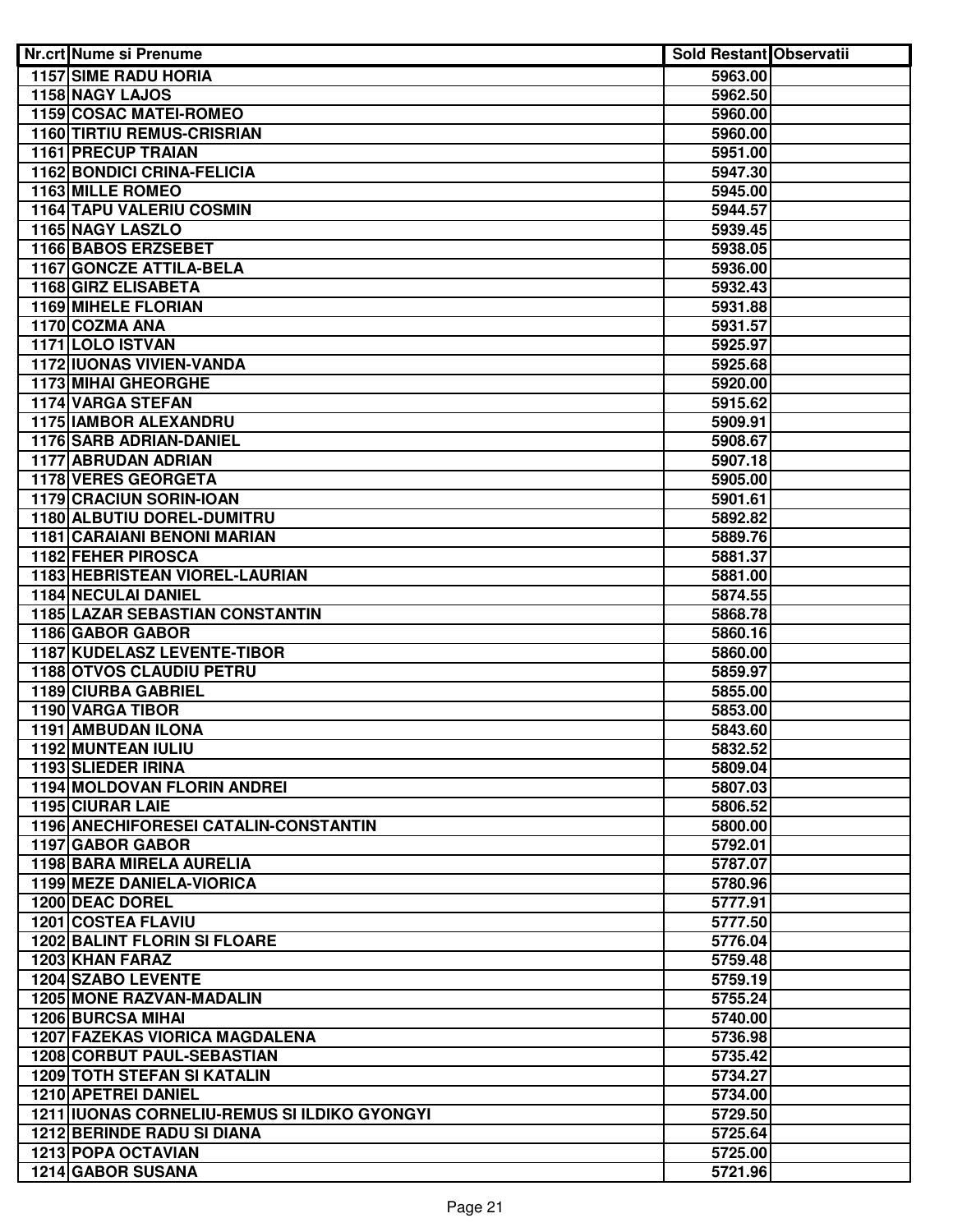| Nr.crt Nume si Prenume                        | <b>Sold Restant Observatii</b> |  |
|-----------------------------------------------|--------------------------------|--|
| 1215 BONCEA IOAN-LAVINIU                      | 5719.07                        |  |
| 1216 POPA DANIEL-CIPRIAN                      | 5718.99                        |  |
| <b>1217 DERECICHEI FLORIN</b>                 | 5718.80                        |  |
| <b>1218 BUNDIK ROBERT</b>                     | 5716.29                        |  |
| <b>1219 SANDOR CRISTIAN</b>                   | 5714.00                        |  |
| <b>1220 SANDOR-BARLEA ZOLTAN</b>              | 5713.43                        |  |
| <b>1221 RICCIO ROBERTO</b>                    | 5713.26                        |  |
| 1222 GHENGHIU LAURENTIU-RADU                  | 5706.88                        |  |
| <b>1223 VARGA ISTVAN ROBERT</b>               | 5702.00                        |  |
| 1224 PUIE RAZVAN-GEORGE                       | 5701.58                        |  |
| 1225 DAVID DANIEL-VIRGIL                      | 5700.40                        |  |
| 1226 GABOR IANOS                              | 5700.00                        |  |
| 1227 KATONA ALEXANDRA-LOREDANA                | 5700.00                        |  |
| <b>1228 BIRTA VASILE-CATALIN</b>              | 5694.78                        |  |
| <b>1229 MIHAI MARIUS</b>                      | 5671.26                        |  |
| 1230 GYORI FLORIN-MARIUS                      | 5668.81                        |  |
| <b>1231 NUT IOAN</b>                          | 5667.87                        |  |
| <b>1232 POPA DANIELA VIOLETA</b>              | 5655.72                        |  |
| 1233 ISZTOYKA GABOR                           | 5650.00                        |  |
| <b>1234 LAZAU CIPRIAN VLADUT</b>              | 5650.00                        |  |
| 1235 BORSI MIHAELA-VIRGINIA                   | 5647.55                        |  |
| 1236 CORDA IONAS                              | 5647.50                        |  |
| 1237 UNGUR CLAUDIU-LIVIU                      | 5636.00                        |  |
| <b>1238 COVACIU ALEXANDRU</b>                 | 5625.04                        |  |
| 1239 GABOR STEFAN                             | 5624.22                        |  |
| 1240 POPA OCTAVIAN                            | 5620.02                        |  |
| <b>1241 GAIDOS SAMUEL SIMION</b>              | 5620.00                        |  |
| <b>1242 ZIGA EMANUEL-VIOREL</b>               | 5620.00                        |  |
| <b>1243 CSERVAK MIKLOS ZSOLT</b>              | 5618.89                        |  |
| <b>1244 HRIN GHEORGHE-DORIN</b>               | 5602.88                        |  |
| <b>1245 BOLONI ARON</b>                       | 5597.90                        |  |
| 1246 PASCA-TANC BIANCA-CLARA                  | 5597.90                        |  |
| 1247 GABOR GABRIEL                            | 5595.00                        |  |
| <b>1248 DUME MIRCEA VASILE</b>                | 5588.76                        |  |
| <b>1249 HORVATH GHEORGHE</b>                  | 5585.00                        |  |
| <b>1250 LAKATOS AUGUSTIN</b>                  | 5580.00                        |  |
| 1251 RACZ ELVIRA                              | 5572.44                        |  |
| <b>1252 BANO TUNDE VIORICA</b>                | 5572.00                        |  |
| 1253 BLAGOE-BREDICEANU CRISTIAN-FLAVIUS       | 5569.14                        |  |
| <b>1254 POP RODICA-ANDREEA</b>                | 5550.00                        |  |
| 1255 GABOR IOAN ADRIAN                        | 5546.95                        |  |
| 1256 LIPTAK ZOLTAN                            | 5546.89                        |  |
| <b>1257 STURZ CIPRIAN-IOAN SI CRINA-IOANA</b> | 5533.69                        |  |
| <b>1258 AGOSTON EMIL IOAN</b>                 | 5530.00                        |  |
| 1259 DEMETER TRAIAN                           | 5526.29                        |  |
| <b>1260 ANCSAN VASILE CIPRIAN SI AURICA</b>   | 5516.12                        |  |
| 1261 COSMA FLORIN-CALIN                       | 5511.29                        |  |
| 1262 URSU MIHAI-ADRIAN                        | 5507.50                        |  |
| <b>1263 SZABO ELISABET MARIA</b>              | 5506.42                        |  |
| 1264 LAZAR GHEORGHE                           | 5500.89                        |  |
| <b>1265 DRUGAS TEODOR</b>                     | 5500.84                        |  |
| 1266 GROZE TRAIAN                             | 5500.00                        |  |
| 1267 GYONGYOSI FERDINAND-GHEORGHE             | 5500.00                        |  |
| 1268 FOCOS GABRIEL-RAZVAN                     | 5483.17                        |  |
| 1269 RADU TEODOR Si ANA                       | 5473.23                        |  |
| 1270 CORDOVAN JENO                            | 5470.00                        |  |
| 1271 RADUCANU VASILE RAJ                      | 5463.00                        |  |
| 1272 ROSTAS IOAN-DOLAR                        | 5460.00                        |  |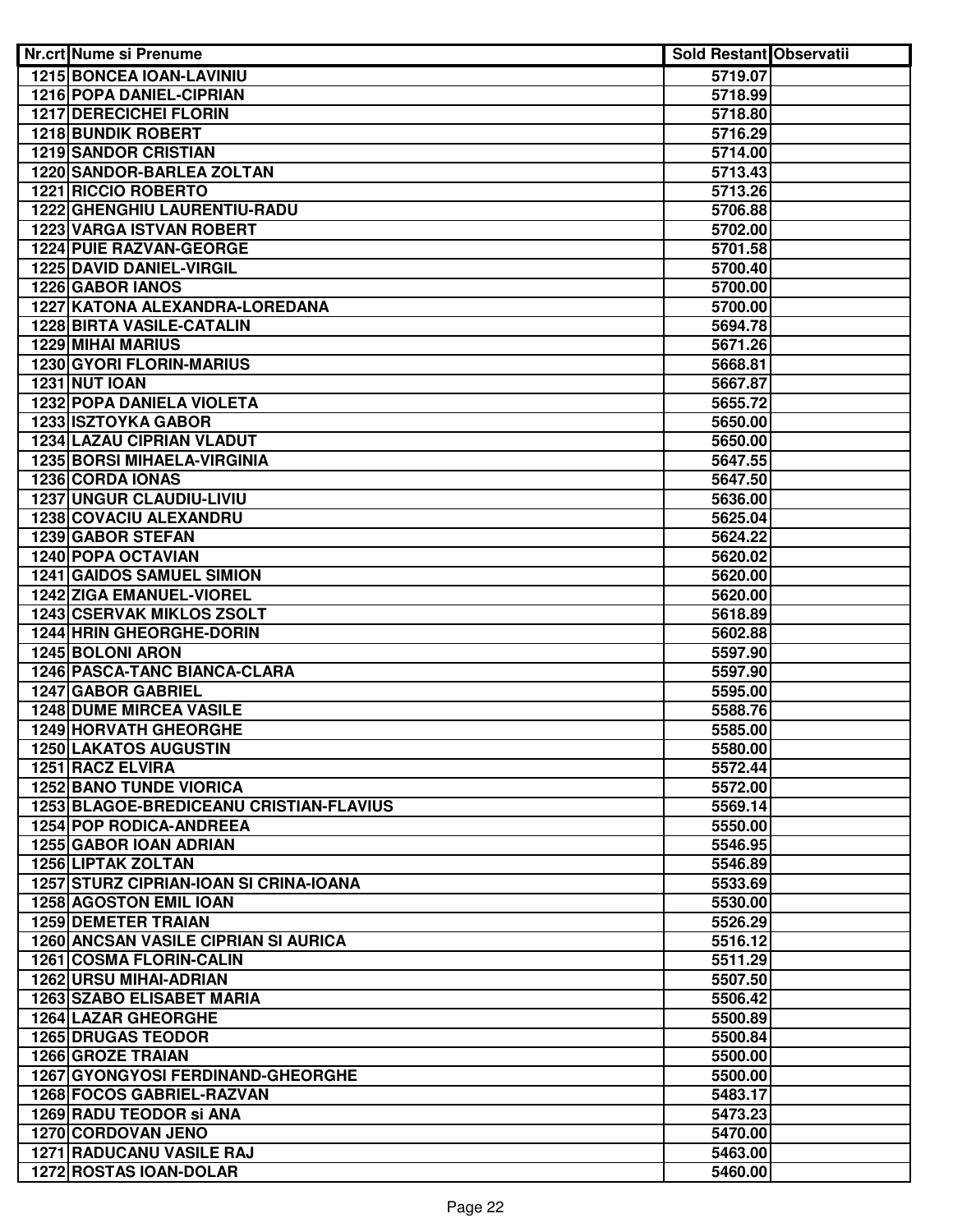| Nr.crt Nume si Prenume                      | <b>Sold Restant Observatii</b> |  |
|---------------------------------------------|--------------------------------|--|
| <b>1273 SILAGHI ADRIAN-GABRIEL</b>          | 5453.25                        |  |
| <b>1274 HODISAN ELISABETA</b>               | 5448.00                        |  |
| <b>1275 SCHUSTER HANZ</b>                   | 5448.00                        |  |
| <b>1276 STAN MARIN</b>                      | 5447.53                        |  |
| <b>1277 COCIUBAN ENIKO-ANDREA</b>           | 5446.00                        |  |
| <b>1278 ANDOR ALEXANDRU DAN</b>             | 5438.38                        |  |
| <b>1279 IONESCU MARIN</b>                   | 5436.00                        |  |
| 1280 SIPOS EVA ELISABETA                    | 5433.96                        |  |
| 1281 ANEI LIVIU SI MIHAELA                  | 5431.87                        |  |
| <b>1282 PADUREAN MARIN FLORIN</b>           | 5427.59                        |  |
| 1283 MARIAN CALIN OLIVIU                    | 5425.23                        |  |
| 1284 SZUCS STEFAN-OLGA                      | 5424.27                        |  |
| 1285 BRATA MARIA                            | 5421.01                        |  |
| <b>1286 TOTH SANDOR SI LIDIA</b>            | 5419.39                        |  |
| 1287 UNGUR GYORGY-JOZSEF                    | 5405.54                        |  |
| 1288 PORUMB CORNELIA                        | 5400.18                        |  |
| 1289 KISS LASZLO                            | 5400.00                        |  |
| 1290 VIDICAN DAN                            | 5400.00                        |  |
| <b>1291 SALAGEAN DANIEL-OLIMPIU</b>         | 5395.93                        |  |
| 1292 SAMU SORIN MIHAI                       | 5391.00                        |  |
| 1293 MAKAI CAROL                            | 5390.00                        |  |
| <b>1294 MINDRUTIU MARIUS</b>                | 5384.00                        |  |
| 1295 CHIOREAN-VAGNER MARIUS-OVIDIU          | 5381.85                        |  |
| 1296 POP MARIUS                             | 5379.62                        |  |
| 1297 GHIT IONUT-ALEXANDRU                   | 5379.14                        |  |
| <b>1298 ISTOICA IOAN SI TEREZ</b>           | 5373.81                        |  |
| 1299 NOVAK ZSOLT-ISTVAN                     | 5370.00                        |  |
| 1300 KOVACS ISTVAN                          | 5363.12                        |  |
| <b>1301 BOITOR CAROL</b>                    | 5355.00                        |  |
| <b>1302 FOGHIS TRAIAN</b>                   | 5354.51                        |  |
| <b>1303 PANTEA ARTHUR CORNEL</b>            | 5346.29                        |  |
| 1304 FALUB COSMIN-BIR. IND. DE ARHITECTURA  | 5344.58                        |  |
| 1305 ISZTOIKA STEFAN                        | 5341.32                        |  |
| <b>1306 SIMO MARIA-MAGDALENA</b>            | 5335.78                        |  |
| <b>1307 SFERLEA GHEORGHE</b>                | 5334.23                        |  |
| 1308 MOTOS MIHAI                            | 5332.00                        |  |
| <b>1309 FARKAS TIBOR</b>                    | 5330.08                        |  |
| 1310 CABA DANIELA                           | 5327.94                        |  |
| <b>1311 BOROS STEFAN</b>                    | 5325.28                        |  |
| 1312 CHEREGI GEORGE RAZVAN                  | 5320.50                        |  |
| 1313 ERDEI ATTILA                           | 5320.00                        |  |
| <b>1314 PANCU NICOLAE VIRGIL SI LENUTA</b>  | 5317.05                        |  |
| 1315 CABA DOINA                             | 5315.62                        |  |
| 1316 INDRIE GHEORGHE-FLORIN                 | 5310.32                        |  |
| 1317 LASCAU MARINA-LUCICA                   | 5300.00                        |  |
| 1318 POP RAZVAN                             | 5300.00                        |  |
| 1319 TICOSI MIRCEA-CALIN                    | 5300.00                        |  |
| 1320 VINCZE-NAGY LADISLAU                   | 5284.70                        |  |
| <b>1321 PETRILA MARIUS SORIN</b>            | 5276.53                        |  |
| 1322 MOT RELU SEBASTIAN<br>1323 KOVACS OLGA | 5276.28<br>5275.89             |  |
| <b>1324 ROSTAS RIBILA</b>                   | 5274.50                        |  |
| 1325 ANDOR ALIN-IOAN                        | 5272.13                        |  |
| <b>1326 BARTOK ANIKO</b>                    | 5269.50                        |  |
| 1327 IUDEAN RAMONA-CLAUDIA                  | 5244.17                        |  |
| <b>1328 CRETU VIOREL REMUS</b>              | 5239.16                        |  |
| 1329 ULMARU PETRACHE                        | 5237.00                        |  |
| 1330 FERARU ANNAMARIA-GABRIELLA             | 5231.68                        |  |
|                                             |                                |  |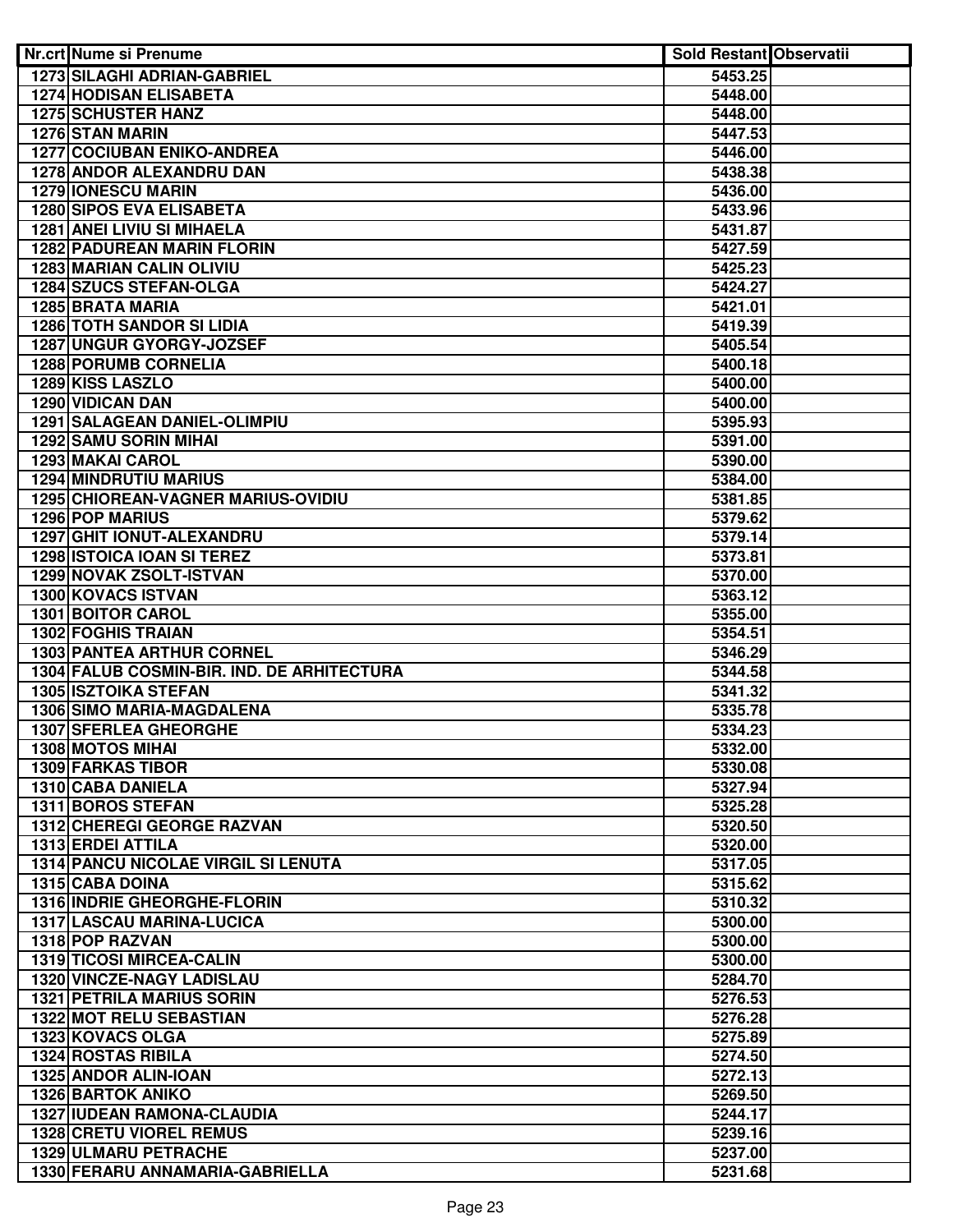| <b>Nr.crt Nume si Prenume</b>                              | <b>Sold Restant Observatii</b> |  |
|------------------------------------------------------------|--------------------------------|--|
| <b>1331 TRIFAN DUMITRU</b>                                 | 5226.58                        |  |
| <b>1332 IONESCU GABRIEL RAZVAN</b>                         | 5226.44                        |  |
| 1333 CORENIUC CLAUDIU-EMIL                                 | 5220.00                        |  |
| <b>1334 CHEREGI RAMONA-VETA</b>                            | 5209.30                        |  |
| 1335 PAP HAJNALKA                                          | 5205.68                        |  |
| 1336 TINC ALIN-FLORIN                                      | 5202.50                        |  |
| <b>1337 BENKO GABOR-ATTILA</b>                             | 5201.52                        |  |
| 1338 GABOR KATALIN                                         | 5200.00                        |  |
| 1339 KISS MARIA-MAGDALENA                                  | 5200.00                        |  |
| 1340 KOMAREK GYULA-MIHALY                                  | 5200.00                        |  |
| <b>1341 COSTEA FLORIAN DAVID</b>                           | 5198.14                        |  |
| <b>1342 LUCACI CRISTIAN</b>                                | 5185.00                        |  |
| <b>1343 MUSET MARIN CONSTANTIN</b>                         | 5180.00                        |  |
| 1344 COCIUBAN PAUL-CRISTIAN                                | 5175.17                        |  |
| <b>1345 CHIRILA SERGIU DANIEL</b>                          | 5171.00                        |  |
| 1346 ONITA DANIEL                                          | 5164.91                        |  |
| <b>1347 HRINCA COSTICA</b>                                 | 5158.66                        |  |
| <b>1348 VIERU PETRICA SI LIOARA</b>                        | 5155.52                        |  |
| 1349 CORA CRISTIAN-IOAN                                    | 5149.42                        |  |
| <b>1350 HIRTEA CRISTIAN GABRIEL</b>                        | 5145.07                        |  |
| 1351 ARDELEAN GHEORGHE-SORIN                               | 5144.38                        |  |
| 1352 POPOVICI IOAN                                         | 5143.98                        |  |
| 1353 LASCU FLORENTINA-ALINA                                | 5142.91                        |  |
| 1354 POPOVICI LIVIU NICOLAE-AV.                            | 5138.00                        |  |
| <b>1355 ABRUDAN LENUTA</b>                                 | 5132.00                        |  |
| 1356 BACIU DACIAN-CONSTANTIN                               | 5130.42                        |  |
| <b>1357 CELIK BIROL</b>                                    | 5129.81                        |  |
| <b>1358 URS AUGUSTIN SI VALERIA</b>                        | 5128.66                        |  |
| <b>1359 HEREDEA DANIEL IONUT</b>                           | 5120.06                        |  |
| <b>1360 NUTAS ANTONIA-BIANCA</b><br><b>1361 GABOR RUPI</b> | 5119.41                        |  |
|                                                            | 5118.77<br>5114.37             |  |
| 1362 CALAU DUMITRU<br>1363 CIARNAU IOAN                    | 5110.00                        |  |
| <b>1364 SATMARI IOAN GHEORGHE</b>                          | 5107.24                        |  |
| 1365 PRODAN MIRELA-LOREDANA                                | 5106.00                        |  |
| <b>1366 CRACIUN ADRIAN DANIEL</b>                          | 5105.00                        |  |
| 1367 TENT IOAN                                             | 5102.84                        |  |
| 1368 POP MIHAELA-LILIANA                                   | 5101.71                        |  |
| <b>1369 DUMITRIU STEFAN</b>                                | 5100.00                        |  |
| 1370 PRAJA LEVENTE-VASILE                                  | 5100.00                        |  |
| <b>1371 CHIS MARIOARA</b>                                  | 5099.02                        |  |
| 1372 CZEGLEDI NORBERT                                      | 5091.00                        |  |
| <b>1373 IOVAN ALEXANDRU</b>                                | 5090.00                        |  |
| <b>1374 MATE RUDOLF</b>                                    | 5084.79                        |  |
| 1375 POPUTE TEODOR                                         | 5082.57                        |  |
| <b>1376 CABAU GABRIEL BENIAMIN</b>                         | 5078.85                        |  |
| <b>1377 OPREA GRIGORIE SI VALERICA</b>                     | 5074.02                        |  |
| <b>1378 BUDA CRISTIAN AUREL</b>                            | 5071.85                        |  |
| 1379 DUDAS IMRE-LASZLO                                     | 5070.00                        |  |
| 1380 TRIIF (fosta MATEAS) PATRICIA-ANDRADA                 | 5066.68                        |  |
| 1381 MLADIN MIHAELA ANCA                                   | 5063.94                        |  |
| <b>1382 CIOBANIDIS PETROS</b>                              | 5063.11                        |  |
| 1383 STROE MIRCEA-DANIEL SI RAMONA TEREZ                   | 5056.52                        |  |
| 1384 PETRICAU ALINA-VASILICA                               | 5056.03                        |  |
| 1385 KOVACS RICHARD ZSOLT                                  | 5056.00                        |  |
| <b>1386 LINGURAR MARIN</b>                                 | 5054.26                        |  |
| 1387 LINGURAR IOAN-CALIN                                   | 5052.00                        |  |
| 1388 VANCIA VALENTIN                                       | 5051.51                        |  |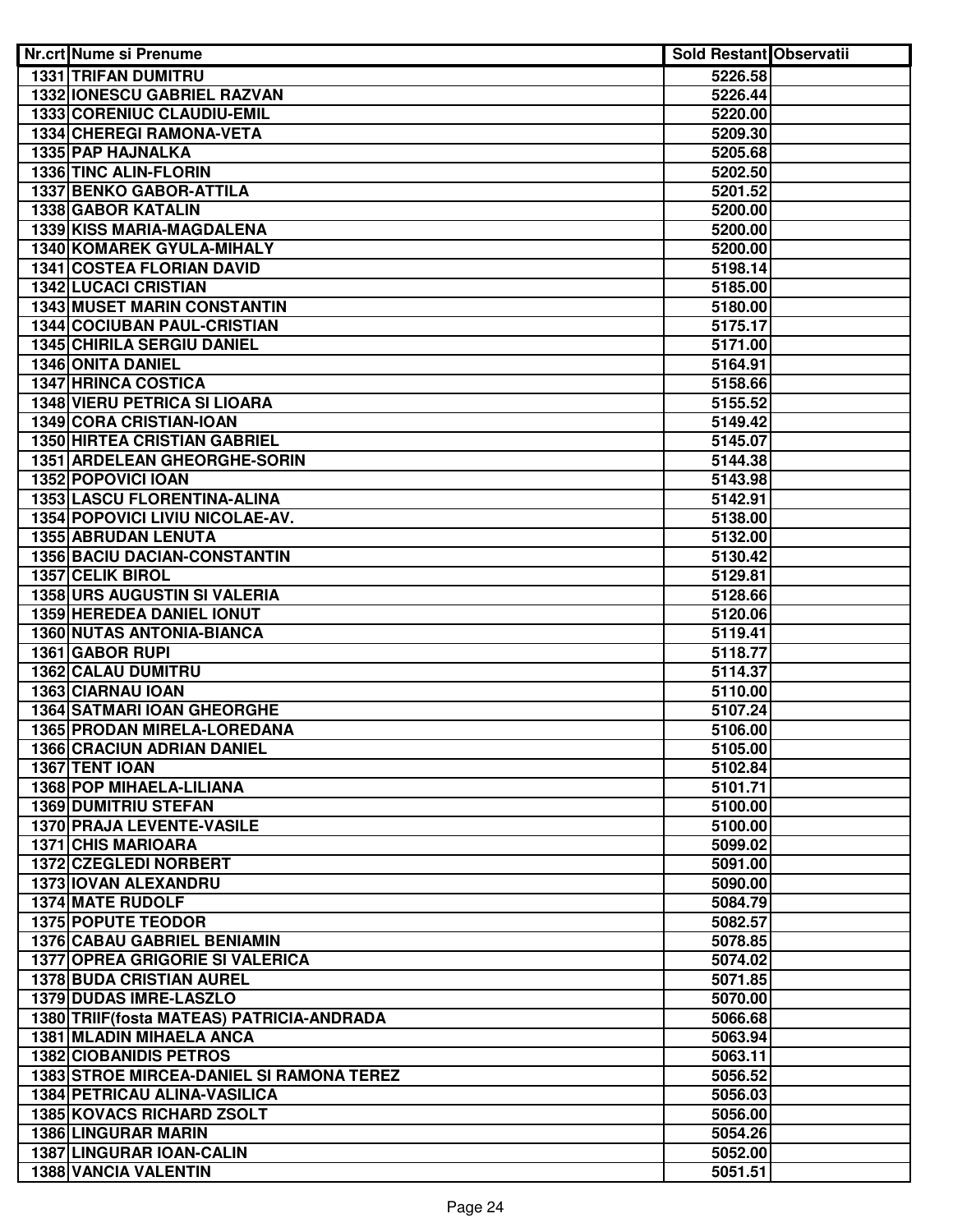| Nr.crt Nume si Prenume                                            | <b>Sold Restant Observatii</b> |  |
|-------------------------------------------------------------------|--------------------------------|--|
| 1389 GAL EMERIC                                                   | 5050.00                        |  |
| 1390 MOGA SORIN-HORATIU-IOAN                                      | 5046.10                        |  |
| <b>1391 SIME IONUT-VLAD</b>                                       | 5043.78                        |  |
| <b>1392 CUC ADINA-NICOLETA</b>                                    | 5036.00                        |  |
| 1393 VARGA IOZSEF                                                 | 5036.00                        |  |
| 1394 GABOR PETRU                                                  | 5035.12                        |  |
| 1395 LEABU CARLA-LAURA                                            | 5032.00                        |  |
| <b>1396 VLAD DUMITRU</b>                                          | 5030.70                        |  |
| 1397 BAR GABRIEL                                                  | 5025.84                        |  |
| 1398 ZANONI PAOLO                                                 | 5018.97                        |  |
| <b>1399 GRIGORAS DUMITRU</b>                                      | 5015.64                        |  |
| 1400 GHETI RAUL-EMANUEL                                           | 5015.00                        |  |
| 1401 GABOR DUMITRU                                                | 5005.38                        |  |
| 1402 VAKAR CLAUDIU-NOEL                                           | 5002.00                        |  |
| 1403 NAGY ZSOLT BARNABAS SI AGOTA ANDREA                          | 5000.80                        |  |
| 1404 DANO GYORGY-KALMAN                                           | 5000.00                        |  |
| 1405 KISS JANOS                                                   | 5000.00                        |  |
| 1406 PANTEA MARIANA-DANIELA                                       | 5000.00                        |  |
| 1407 ROMAN FLORIN                                                 | 5000.00                        |  |
| 1408 GADOLA RADU-DAN                                              | 4994.00                        |  |
| 1409 TOIA VIOREL                                                  | 4990.31                        |  |
| 1410 CIOLOS CRISTIAN-VICTOR                                       | 4990.00                        |  |
| 1411 JURGIU LENUTA-MARIA                                          | 4988.91                        |  |
| <b>1412 ROSTAS MARIA</b>                                          | 4987.71                        |  |
| <b>1413 BAICAN EMOKE-IZABELLA</b>                                 | 4986.86                        |  |
| 1414 ZARAU GABRIEL                                                | 4983.30                        |  |
| <b>1415 LENCAR LEONTINA</b>                                       | 4981.00                        |  |
| 1416 ILE DORIN-ILIE                                               | 4979.67                        |  |
| <b>1417 VOLGYESI ROBERT-ATTILA</b>                                | 4975.62                        |  |
| <b>1418 SABAU KAROLY</b>                                          | 4975.05                        |  |
| 1419 BELENESI GHEORGHE GABRIEL CIPRIAN                            | 4969.80                        |  |
| <b>1420 MIHUT CRISTIAN-MARIAN</b>                                 | 4966.54                        |  |
|                                                                   |                                |  |
| <b>1421 BIRTAS MIHAI GABRIEL</b><br><b>1422 SUCIU EVA VIORICA</b> | 4956.95                        |  |
| 1423 POP EMIL-GAVRIL SI RALUCA                                    | 4956.62                        |  |
|                                                                   | 4955.00                        |  |
| 1424 ANDOR STEFAN<br>1425 ROMOCEA ROXANA-NICOLETA                 | 4945.00                        |  |
|                                                                   | 4945.00                        |  |
| <b>1426 GORDAN VESTIAN SI RODICA</b>                              | 4940.00                        |  |
| <b>1427 VAD MARIN-LASZLO</b>                                      | 4938.07                        |  |
| 1428 FLORIAN IOSIF                                                | 4933.73                        |  |
| <b>1429 DARIDA LIVIU</b>                                          | 4930.78                        |  |
| 1430 SEBESTYEN MARIN                                              | 4925.00                        |  |
| 1431 FRUNZA ANDREI-MARIAN                                         | 4924.81                        |  |
| 1432 PARASCHIVA CONSTANTIN-EMIL                                   | 4922.00                        |  |
| 1433 KUKLA ISTVAN ROBERT                                          | 4919.84                        |  |
| 1434 KAHILOGULLARI SEDAT                                          | 4918.00                        |  |
| <b>1435 POP MARCEL CRISTIAN</b>                                   | 4909.45                        |  |
| 1436 LEU ZOLTAN-DAN                                               | 4901.33                        |  |
| <b>1437 DRAGOS VASILE SI MARIA</b>                                | 4901.27                        |  |
| <b>1438 CAPOTA OVIDIU</b>                                         | 4900.00                        |  |
| 1439 SZABO IOZSEF                                                 | 4900.00                        |  |
| <b>1440 TARAU TEODOR</b>                                          | 4898.78                        |  |
| <b>1441 NAGY LORANT</b>                                           | 4898.62                        |  |
| <b>1442 RUBINO ANGELO</b>                                         | 4887.86                        |  |
| <b>1443 CARCIUMARU CONSTANTIN SI DORINA</b>                       | 4881.95                        |  |
| <b>1444 RAT MARCEL-NICOLAE</b>                                    | 4881.22                        |  |
| 1445 FURTOS STELIAN ADRIAN                                        | 4870.00                        |  |
| <b>1446 RAZVANTA COSMIN PAUL</b>                                  | 4870.00                        |  |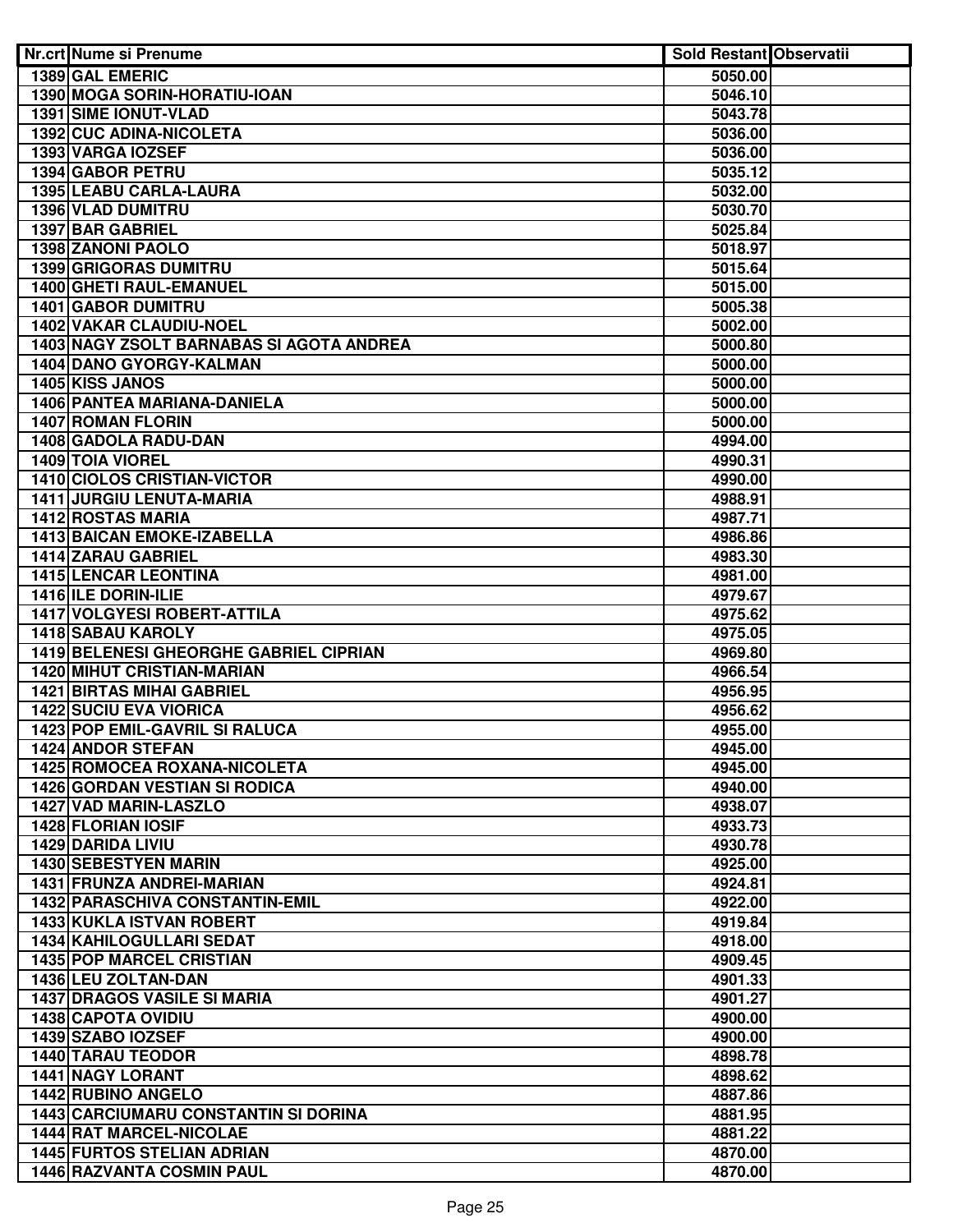| Nr.crt Nume si Prenume                        | <b>Sold Restant Observatii</b> |  |
|-----------------------------------------------|--------------------------------|--|
| <b>1447 POPA FLORIAN</b>                      | 4866.68                        |  |
| <b>1448 ILUTA FLORIN</b>                      | 4864.09                        |  |
| <b>1449 BAICAN PETRU CORNEL SI MARIA</b>      | 4860.76                        |  |
| <b>1450 UNGUR CRACIUN</b>                     | 4860.72                        |  |
| <b>1451 IURCA VALERIU-FLAVIUS</b>             | 4850.00                        |  |
| <b>1452 GALL ISTVAN CSABA</b>                 | 4846.00                        |  |
| <b>1453 FIZESAN RAMONA NICOLETA</b>           | 4843.40                        |  |
| <b>1454 NEMES ALEXANDRU</b>                   | 4840.00                        |  |
| <b>1455 MIRON CALIN CRACIUN</b>               | 4827.43                        |  |
| 1456 DUDOMA IOSIF                             | 4818.00                        |  |
| <b>1457 MIKUCZ MATILDA</b>                    | 4814.42                        |  |
| 1458 GABOR IANCU                              | 4813.48                        |  |
| 1459 BOROD GHEORGHE                           | 4809.38                        |  |
| 1460 MEDREA COSMIN-GABRIEL                    | 4806.90                        |  |
| <b>1461 FORGACIU DUMITRU ROMICA</b>           | 4803.00                        |  |
| <b>1462 BIRAU CRISTIAN</b>                    | 4791.50                        |  |
| 1463 TIRIL RADU-MARIUS SI GABRIELA            | 4788.05                        |  |
| <b>1464 NEAGA NICOLETA-FELICIA</b>            | 4787.34                        |  |
| <b>1465 ISZTOIKA LUDOVIC</b>                  | 4787.08                        |  |
| <b>1466 DARABAN MARIUS MIHAI</b>              | 4786.84                        |  |
| <b>1467 JEBEREAN ALINA IOANA</b>              | 4786.07                        |  |
| 1468 MALAIES OCTAVIAN                         | 4785.64                        |  |
| <b>1469 NEMET BENIAMIN</b>                    | 4785.07                        |  |
| <b>1470 HORVATH JENO ZOLTAN</b>               | 4784.53                        |  |
| 1471 SULUGIUC SADCO-GEORGE SI RALUCA CODRUTA  | 4780.60                        |  |
| <b>1472 KELEMEN LASZLO</b>                    | 4780.00                        |  |
| <b>1473 TOTORAN FLORINA</b>                   | 4779.14                        |  |
| <b>1474 SARATOC ADRIAN-PAUL</b>               | 4771.41                        |  |
| 1475 ONUT-TOMA PETRU                          | 4764.71                        |  |
| <b>1476 MIHAI DOREL-CONSTANTIN</b>            | 4760.00                        |  |
| <b>1477 DUDAS ANDRAS SI GABRIELA</b>          | 4750.02                        |  |
| 1478 KATI ALEXANDRU                           | 4749.00                        |  |
| 1479 LENCAR IOAN-CALIN<br>1480 VEGVARI ESTERA | 4746.78<br>4745.92             |  |
| <b>1481 FOGHIS CATALIN-VIOREL</b>             | 4737.50                        |  |
| 1482 BALINT FLORIAN                           | 4736.61                        |  |
| 1483 HERLE ADRIAN-DORIN                       | 4727.85                        |  |
| <b>1484 VIDICAN COSMIN-MARIUS</b>             | 4722.56                        |  |
| 1485 CHERECHES DINU-SERBAN                    | 4717.66                        |  |
| <b>1486 KOVARI TIBERIU</b>                    | 4714.00                        |  |
| <b>1487 SASU SEXTIL RAUL</b>                  | 4714.00                        |  |
| 1488 DURMAZ HAMZA                             | 4710.36                        |  |
| <b>1489 KISS LADISLAU</b>                     | 4708.83                        |  |
| <b>1490 JANCSEK ERVIN GYULA</b>               | 4703.85                        |  |
| 1491 CAMPAN OCTAVIAN-IOAN                     | 4702.00                        |  |
| <b>1492 BENTAN CONSTANTIN</b>                 | 4700.00                        |  |
| 1493 FOTA SEBASTIAN-EUGEN                     | 4700.00                        |  |
| 1494 DEAK ISTVAN                              | 4695.02                        |  |
| <b>1495 GEREBENES ZSUZSANNA</b>               | 4690.00                        |  |
| <b>1496 MITRASCA ANDREI-NICOLAE</b>           | 4688.00                        |  |
| <b>1497 RASCU LAURENTIU-PETRE</b>             | 4683.16                        |  |
| 1498 BARANOSCHI MIHAI-FLORIN                  | 4683.00                        |  |
| 1499 IVAN SEBASTIAN-DAN                       | 4682.50                        |  |
| <b>1500 ZAHARIE TIBOR</b>                     | 4680.00                        |  |
| <b>1501 VANCSA ARPAD-OLIVER</b>               | 4677.00                        |  |
| <b>1502 TINCAU LIVIU-CORNEL SI ELZA</b>       | 4673.75                        |  |
| 1503 DRAJAN BOGDAN ALEXANDRU                  | 4673.00                        |  |
| 1504 IUGA MARIA                               | 4672.64                        |  |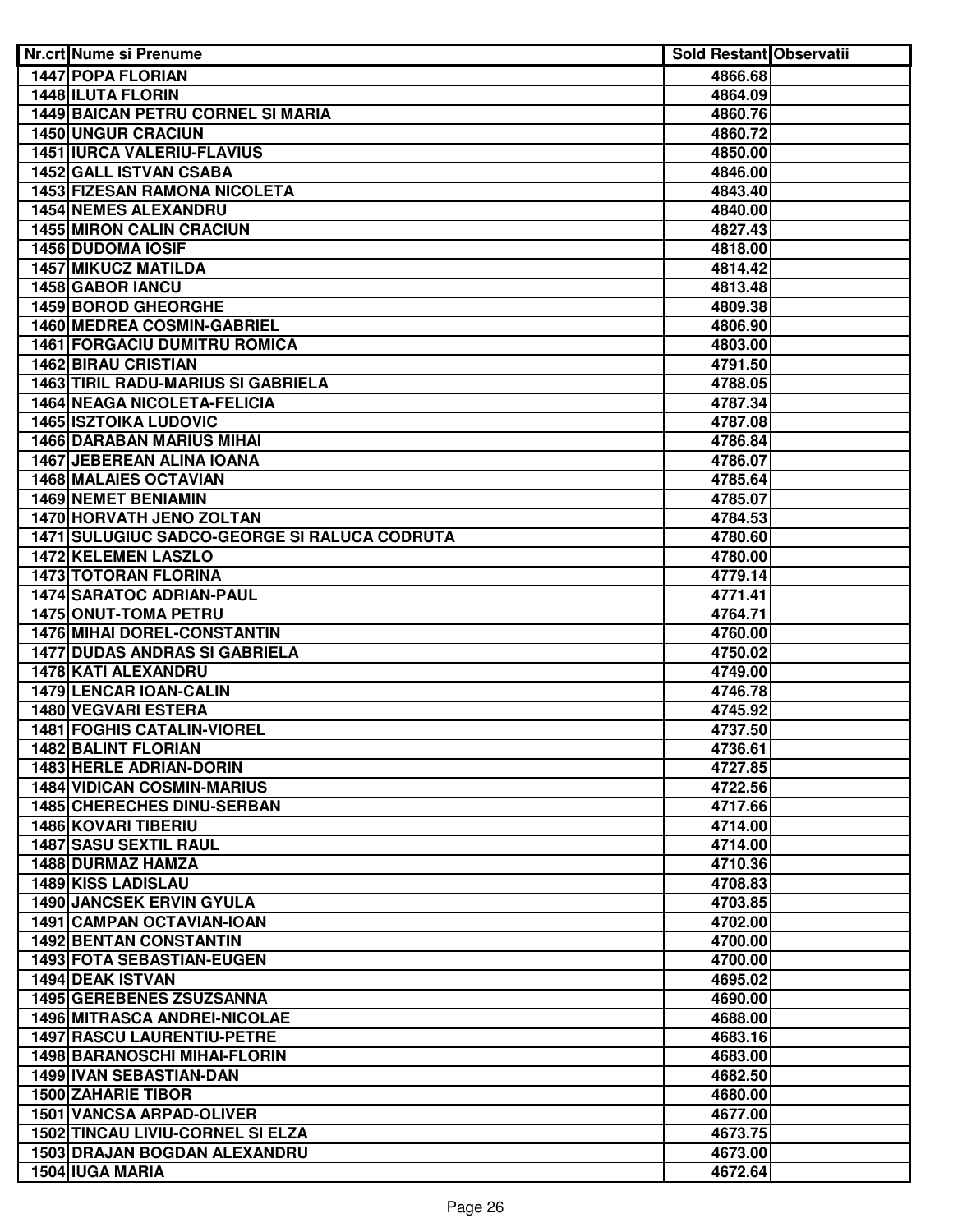| Nr.crt Nume si Prenume                                            | <b>Sold Restant Observatii</b> |  |
|-------------------------------------------------------------------|--------------------------------|--|
| <b>1505 FORGACIU SEBASTIAN</b>                                    | 4672.00                        |  |
| <b>1506 BOGDAN FELIX ROLAND</b>                                   | 4670.00                        |  |
| <b>1507 ANDREI CATALIN-GAVRIL</b>                                 | 4666.39                        |  |
| <b>1508 SGINDAR DANIEL</b>                                        | 4658.33                        |  |
| 1509 STEF IOAN                                                    | 4658.05                        |  |
| <b>1510 BURCSA MATEI</b>                                          | 4653.68                        |  |
| <b>1511 SZFERLE OVIDIU</b>                                        | 4639.05                        |  |
| <b>1512 NEMES DUMITRU SI VIORICA</b>                              | 4637.50                        |  |
| <b>1513 TATAR MARIAN-GEORGE</b>                                   | 4637.00                        |  |
| 1514 GORGOZ SERVET                                                | 4633.28                        |  |
| <b>1515 BORA-GUT ILIE</b>                                         | 4629.00                        |  |
| 1516 MIHUT AUREL                                                  | 4625.80                        |  |
| <b>1517 ARDELEANU CRISTINA CARMEN</b>                             | 4622.80                        |  |
| <b>1518 ISZTOIKA GABOR SI EVA</b>                                 | 4621.91                        |  |
| <b>1519 CABA CALIN FLORENTIN</b>                                  | 4615.64                        |  |
| 1520 SERBA MARIA                                                  | 4613.64                        |  |
| <b>1521 FARKAS ATTILA-NORBERT</b>                                 | 4605.00                        |  |
| <b>1522 TINCAU MARINA-FLORENTINA</b>                              | 4604.67                        |  |
| <b>1523 JIANU-GEROCS MARIUS-DORIN</b>                             | 4604.24                        |  |
| <b>1524 REZMIVES SAMUIL</b>                                       | 4601.76                        |  |
| <b>1525 STATE VASILE</b>                                          | 4600.44                        |  |
| 1526 ALBUTIU ANGELA                                               | 4600.00                        |  |
| <b>1527 CHIRICA EMERIC ZSOLT</b>                                  | 4600.00                        |  |
| 1528 COVACIU ANGELA                                               | 4600.00                        |  |
| 1529 NYUZO ERZSEBET                                               | 4600.00                        |  |
| 1530 CABA FLORICA-DANIELA                                         | 4598.36                        |  |
| <b>1531 HERMAN IOAN</b>                                           | 4597.90                        |  |
| <b>1532 DOMOCOS CRISTIAN-VLAD</b>                                 | 4596.00                        |  |
| <b>1533 STANCU MARINELA</b>                                       | 4595.31                        |  |
| <b>1534 ALDEA ADRIAN-CONSTANTIN</b>                               | 4588.47                        |  |
| 1535 FEKETE DOREL                                                 | 4588.00                        |  |
| <b>1536 ZAHA NICOLAE-IONUT</b>                                    | 4586.00                        |  |
| <b>1537 BERNATH CATALINA</b>                                      | 4584.29                        |  |
| 1538 HORVATH ADALBERT                                             | 4584.19                        |  |
| <b>1539 KOPAR ROBERT-NICOLAE</b>                                  | 4580.78                        |  |
| <b>1540 LEUCA VIOREL</b>                                          | 4580.00                        |  |
| 1541 LUNCAN PETRU SORIN                                           | 4576.06                        |  |
| 1542 POTRA IOAN - INTREPRINDERE INDIVIDUALA                       | 4570.00                        |  |
| 1543 LAKATOS ERZSEBET-NOEMI                                       | 4565.36                        |  |
| <b>1544 HAMZA GHEORGHE-ROMEO</b>                                  | 4561.89                        |  |
| <b>1545 GABOR MARIA</b>                                           | 4560.00                        |  |
| <b>1546 DIMENY NICOLESCU MIHAELA SILVIA</b>                       | 4559.89                        |  |
| <b>1547 LUPSE IONEL</b>                                           | 4558.00                        |  |
| <b>1548 LUNCAN PETRU</b>                                          | 4555.38                        |  |
| <b>1549 STAN VIOREL</b>                                           | 4550.00                        |  |
| 1550 BITIS IOAN                                                   | 4546.62                        |  |
| 1551 KERESZTESI AURELIA MIHAELA VIERU                             | 4543.33                        |  |
|                                                                   |                                |  |
| <b>1552 CIOCAN FLORIAN LUCIAN</b>                                 | 4542.00                        |  |
| <b>1553 DRAGAN HORATIU-CHRISTIAN</b><br><b>1554 HENDRE LENUTA</b> | 4541.88                        |  |
|                                                                   | 4540.00                        |  |
| 1555 TORZSA IOSIF<br><b>1556 ORBAI EUSEBIU</b>                    | 4534.22                        |  |
| <b>1557 GROSU CONSTANTIN</b>                                      | 4530.00<br>4527.00             |  |
|                                                                   |                                |  |
| 1558 GALIS ALIN-HADRIAN                                           | 4525.19                        |  |
| <b>1559 KHALL FALLAH MOSBAH</b>                                   | 4514.97                        |  |
| <b>1560 UNGUR FLORIN-GHEORGHE</b>                                 | 4513.00                        |  |
| <b>1561 STROIU VASILE</b>                                         | 4512.99                        |  |
| <b>1562 BIRTA SORIN VASILE SI CLAUDIA</b>                         | 4509.00                        |  |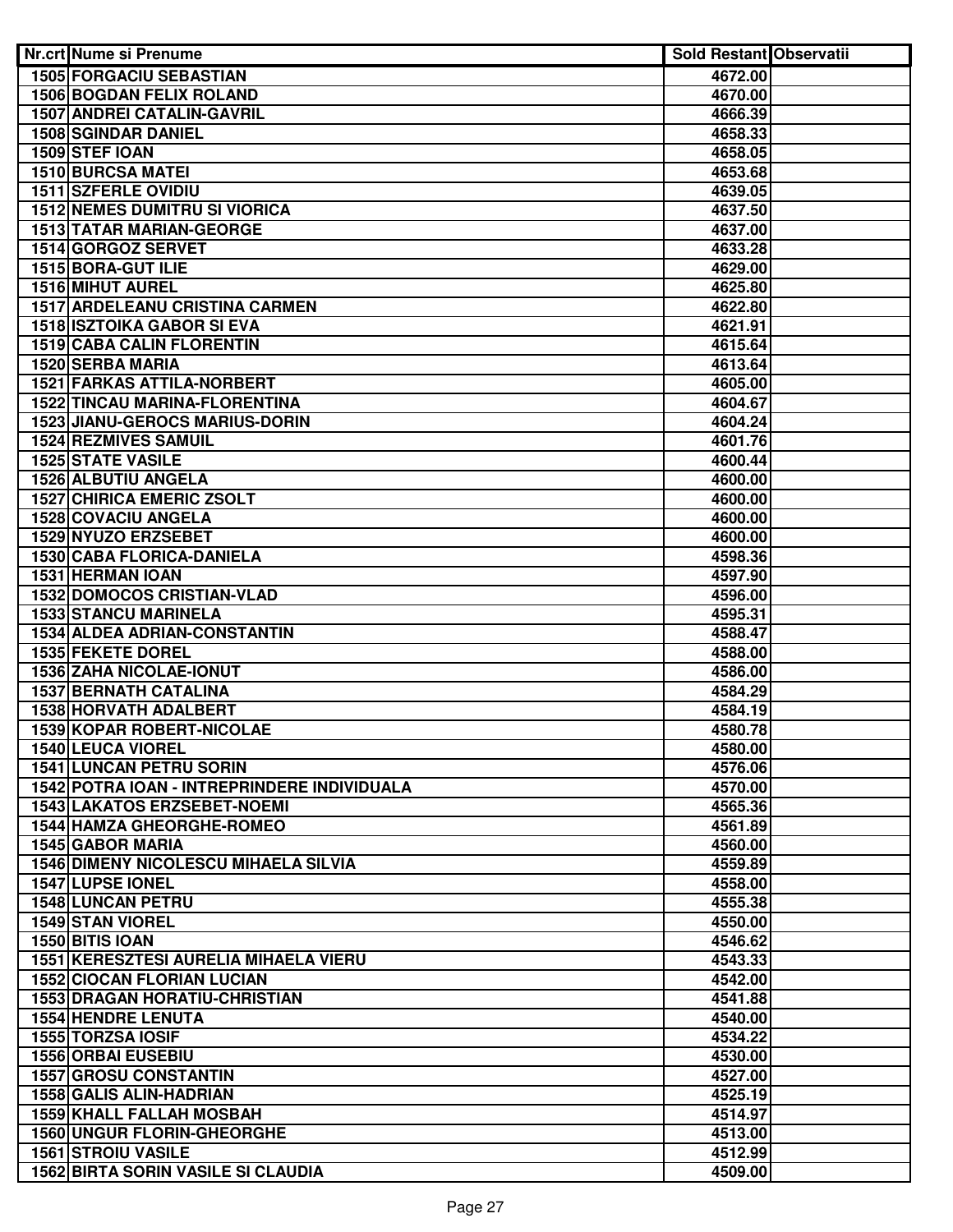| Nr.crt Nume si Prenume                | <b>Sold Restant Observatii</b> |  |
|---------------------------------------|--------------------------------|--|
| 1563 CHERMAN BOGDAN-MADALIN           | 4509.00                        |  |
| <b>1564 BORSE ALEXANDRU</b>           | 4505.01                        |  |
| <b>1565 NAGY SANDOR</b>               | 4505.00                        |  |
| <b>1566 BALOGH CARLA - ETELKA</b>     | 4503.69                        |  |
| <b>1567 SZENTGYORGYI LASZLO</b>       | 4502.00                        |  |
| 1568 TANC VLAD                        | 4501.00                        |  |
| <b>1569 AGH FERENCZ OSZKAR</b>        | 4500.00                        |  |
| 1570 CHILBA DENISA-KRISZTINA          | 4500.00                        |  |
| 1571 DASCAL VIVIANA-IOANA             | 4500.00                        |  |
| <b>1572 DRUGAS CRISTINA</b>           | 4500.00                        |  |
| 1573 MADAU IOAN MIRCEA                | 4500.00                        |  |
| 1574 NAGY EVA                         | 4500.00                        |  |
| 1575 OSAN ALIN                        | 4500.00                        |  |
| <b>1576 OTVOS REMUS TIBERIU</b>       | 4500.00                        |  |
| <b>1577 PANTAZI NICOLETA</b>          | 4500.00                        |  |
| 1578 SILAGHI ARPAD                    | 4500.00                        |  |
| <b>1579 TODINCA ANDREA-MARIA</b>      | 4500.00                        |  |
| 1580 SOLYOM ADAM LASZLO               | 4495.50                        |  |
| <b>1581 NICORUT DOINA-ELENA</b>       | 4495.14                        |  |
| <b>1582 CURPAS GHEORGHE</b>           | 4493.84                        |  |
| 1583 HEREDEA DANIEL                   | 4492.68                        |  |
| <b>1584 LERNER FRIDA</b>              | 4492.53                        |  |
| 1585 JURESCHI VERONICA-AURELIA        | 4491.95                        |  |
| 1586 LAZAR SEBASTIAN MIHAI ANDREI     | 4490.00                        |  |
| 1587 KISS LAJOS                       | 4488.91                        |  |
| 1588 ROSTAS DOLI                      | 4487.00                        |  |
| <b>1589 TORDAI ELISABETA</b>          | 4479.14                        |  |
| <b>1590 HATTAB MOHAMED AMINE</b>      | 4476.96                        |  |
| <b>1591 ISZTOIKA STEFAN</b>           | 4465.00                        |  |
| <b>1592 DAROCZI VASILE</b>            | 4462.73                        |  |
| 1593 ALFOLDI SERGIU ALIN              | 4455.66                        |  |
| <b>1594 BOGDAN GHEORGHE</b>           | 4453.68                        |  |
| 1595 DOBOVAN ALEXANDRU                | 4450.40                        |  |
| 1596 BARBU CORNEL                     | 4450.30                        |  |
| 1597 BORKI VILHELM-DAVID              | 4450.29                        |  |
| <b>1598 BADEA FLORIN-GABRIEL</b>      | 4450.00                        |  |
| 1599 VEG LADISLAU-EMERIC              | 4445.81                        |  |
| <b>1600 BIRTA FRANCISC</b>            | 4440.08                        |  |
| 1601 POPAN IOAN                       | 4440.00                        |  |
| <b>1602 VARGA BARNA ATTILA</b>        | 4437.37                        |  |
| 1603 POSTOVEANU PETRU-CLAUDIU         | 4435.00                        |  |
| 1604 RACZ SANDOR                      | 4432.00                        |  |
| 1605 KISS CSABA                       | 4431.52                        |  |
| <b>1606 FECHETE OCTAV LUCRETIU</b>    | 4431.32                        |  |
| <b>1607 PATAKI MAGDALENA SI ENIKO</b> | 4429.64                        |  |
| <b>1608 SILAGHI ANA INTREP.FAM</b>    | 4420.50                        |  |
| 1609 LAZAR-POJEGA DUMITRU SI MARTA    | 4420.00                        |  |
| <b>1610 PELE EUGEN-CATALIN</b>        | 4419.64                        |  |
| <b>1611 GEREBENES DUMITRU</b>         | 4416.46                        |  |
| 1612 SARBU MIHAI                      | 4410.00                        |  |
| <b>1613 STOICA PAUL SORIN</b>         | 4410.00                        |  |
| <b>1614 TEGLAS MARIA</b>              | 4405.08                        |  |
| <b>1615 DOVLETE ADRIAN</b>            | 4404.60                        |  |
| <b>1616 PETRILA CRISTIAN-OVIDIU</b>   | 4403.06                        |  |
| 1617 SZASZ PAUL                       | 4402.00                        |  |
| <b>1618 ISTOICA LUDOVIC</b>           | 4401.98                        |  |
| 1619 GALCA DUMITRU-NICOLAE-DAN        | 4400.64                        |  |
| <b>1620 LAZAR CRISTINEL FLORIN</b>    | 4399.99                        |  |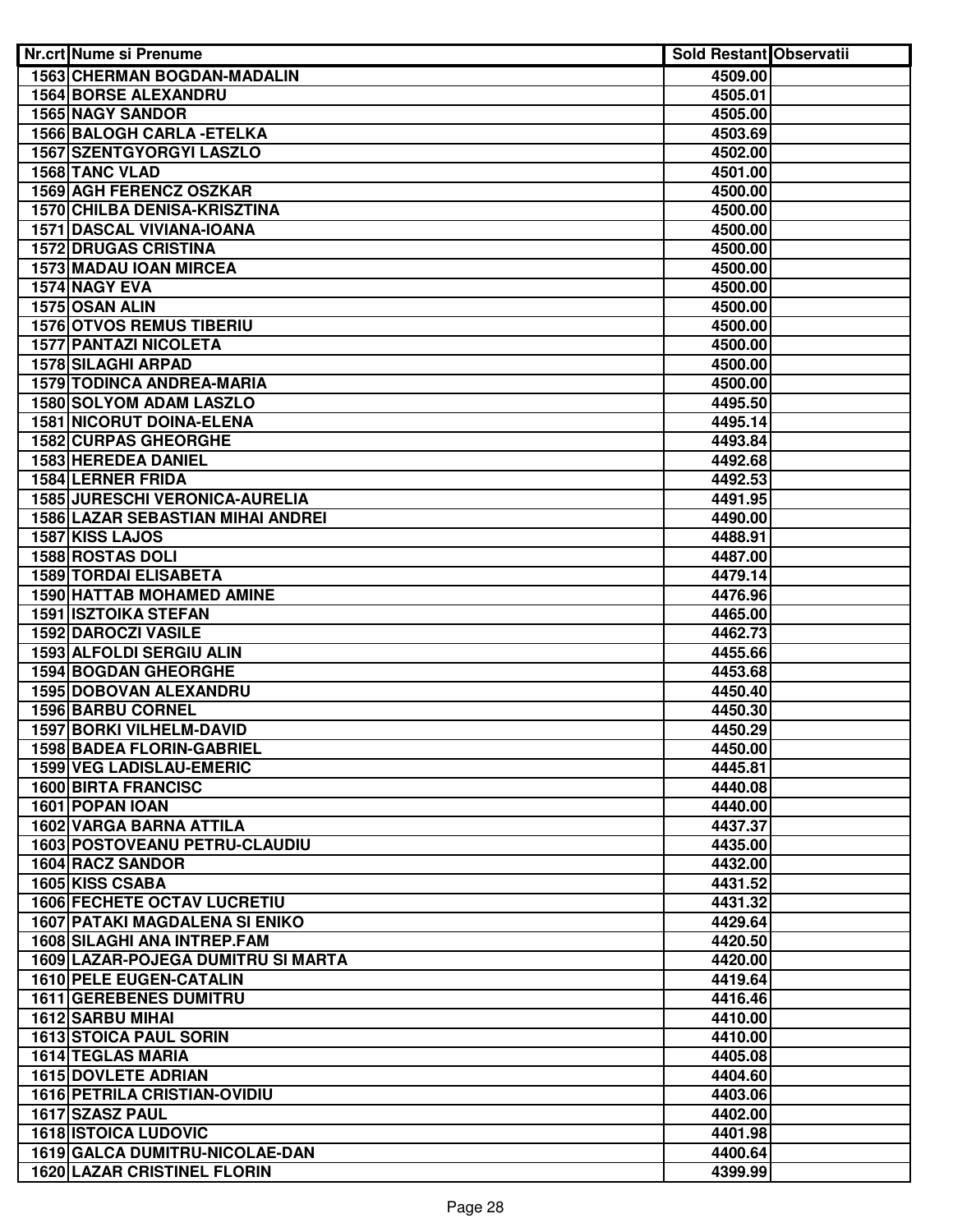| Nr.crt Nume si Prenume                                  | Sold Restant Observatii |  |
|---------------------------------------------------------|-------------------------|--|
| <b>1621 MICH AGNETA</b>                                 | 4399.97                 |  |
| <b>1622 STEF TRAIAN</b>                                 | 4398.17                 |  |
| 1623 ISAI OLIMPIU                                       | 4395.01                 |  |
| <b>1624 NICORUT FLORIN</b>                              | 4394.70                 |  |
| <b>1625 MATEI MADALINA GEORGIANA</b>                    | 4390.00                 |  |
| <b>1626 RASVANTA CORNEL</b>                             | 4390.00                 |  |
| <b>1627 FERENT EDUARD</b>                               | 4383.45                 |  |
| <b>1628 URSACHE IONUT-BOGDAN</b>                        | 4383.10                 |  |
| <b>1629 VIDICAN RAZVAN -SERGIU</b>                      | 4382.50                 |  |
| 1630 VARGA MIRCEA-GIONI                                 | 4381.84                 |  |
| 1631 GABOR GIZELLA                                      | 4380.00                 |  |
| 1632 BUDAI ISTVAN                                       | 4378.64                 |  |
| <b>1633 DAVID DACIAN IONUT</b>                          | 4373.00                 |  |
| <b>1634 BALOGH DORINA SI GHEORGHE</b>                   | 4369.95                 |  |
| 1635 LAZA VASILE                                        | 4368.32                 |  |
| <b>1636 FLOREA MARCEL PASCU</b>                         | 4364.00                 |  |
| <b>1637 MATE GABRIEL</b>                                | 4363.61                 |  |
| <b>1638 POPA EDUARD-CRISTIAN</b>                        | 4361.50                 |  |
| 1639 FLORIAN GHEORGHE                                   | 4360.00                 |  |
| <b>1640 SARKADI AUGUSTIN-GEZA</b>                       | 4355.00                 |  |
| <b>1641 BACUS FLORENTINA-ADANA</b>                      | 4354.16                 |  |
| <b>1642 BOROS IOAN-MARIUS SI LENUTA</b>                 | 4353.05                 |  |
| <b>1643 STIUBE LUCIAN</b>                               | 4350.00                 |  |
| 1644 MIHAILA DAN                                        | 4343.20                 |  |
| <b>1645 COSTE ALEXANDRU VASILE</b>                      | 4343.00                 |  |
| <b>1646 KISS GEORGIANA</b>                              | 4341.36                 |  |
| <b>1647 HEGEDUS LASZLO</b>                              | 4341.00                 |  |
| <b>1648 MUNTEANU SEPTIMIU - STEFAN</b>                  | 4339.87                 |  |
| 1649 KOVACS-SZALAKNAI ESZTER SI LUDOVIC                 | 4339.25                 |  |
| 1650 MUDURA ALIN IOAN                                   | 4338.00                 |  |
| <b>1651 COSTEA MARIUS COSTEL</b>                        | 4330.00                 |  |
| <b>1652 PATCAS CRISTIAN BOGDAN</b>                      | 4320.00                 |  |
| 1653 BORA VICTOR-VIOREL                                 | 4316.93                 |  |
| <b>1654 MATE KAROLY IMRE</b><br><b>1655 SONEA DORIN</b> | 4310.22<br>4308.44      |  |
| <b>1656 MUSCA IOSIF ANTON</b>                           | 4300.35                 |  |
| <b>1657 FORIS ISTVAN</b>                                | 4300.00                 |  |
| <b>1658 SZUCS ARPAD JOZSEF</b>                          | 4299.83                 |  |
| 1659 KALLOS LORAND ALBERT SI RAMONA IOANA               | 4297.27                 |  |
| <b>1660 STANA GHEORGHE</b>                              | 4291.68                 |  |
| <b>1661 ISZTOIKA MANDRA</b>                             | 4290.00                 |  |
| 1662 KHOVANYECZ MILAN                                   | 4290.00                 |  |
| <b>1663 BORBOLA GYULA SI GABRIELA</b>                   | 4289.80                 |  |
| <b>1664 ROSTAS NUTU</b>                                 | 4285.00                 |  |
| <b>1665 SUSTER GHEORGHE</b>                             | 4283.80                 |  |
| <b>1666 TARAU IONEL-MADALIN</b>                         | 4283.22                 |  |
| <b>1667 COMAN MONIKA</b>                                | 4282.94                 |  |
| <b>1668 CSERNA ADRIAN-FLORIN</b>                        | 4282.00                 |  |
| 1669 DAN MARTIAN                                        | 4280.00                 |  |
| 1670 MUNTEANU NELU-MIRCEA                               | 4280.00                 |  |
| 1671 FARKAS ANNAMARIA-MAGDALENA                         | 4277.68                 |  |
| <b>1672 SELICEANU OLIVIU DANIEL</b>                     | 4276.84                 |  |
| 1673 CIORA NICUSOR-NELU                                 | 4276.74                 |  |
| <b>1674 POPA ALIN FLORIN</b>                            | 4274.00                 |  |
| 1675 PELE MIHAI                                         | 4270.00                 |  |
| <b>1676 INVERARDI FULVIO</b>                            | 4265.00                 |  |
| 1677 BUDA RUBEN                                         | 4264.55                 |  |
| 1678 GABOR IOAN                                         | 4261.63                 |  |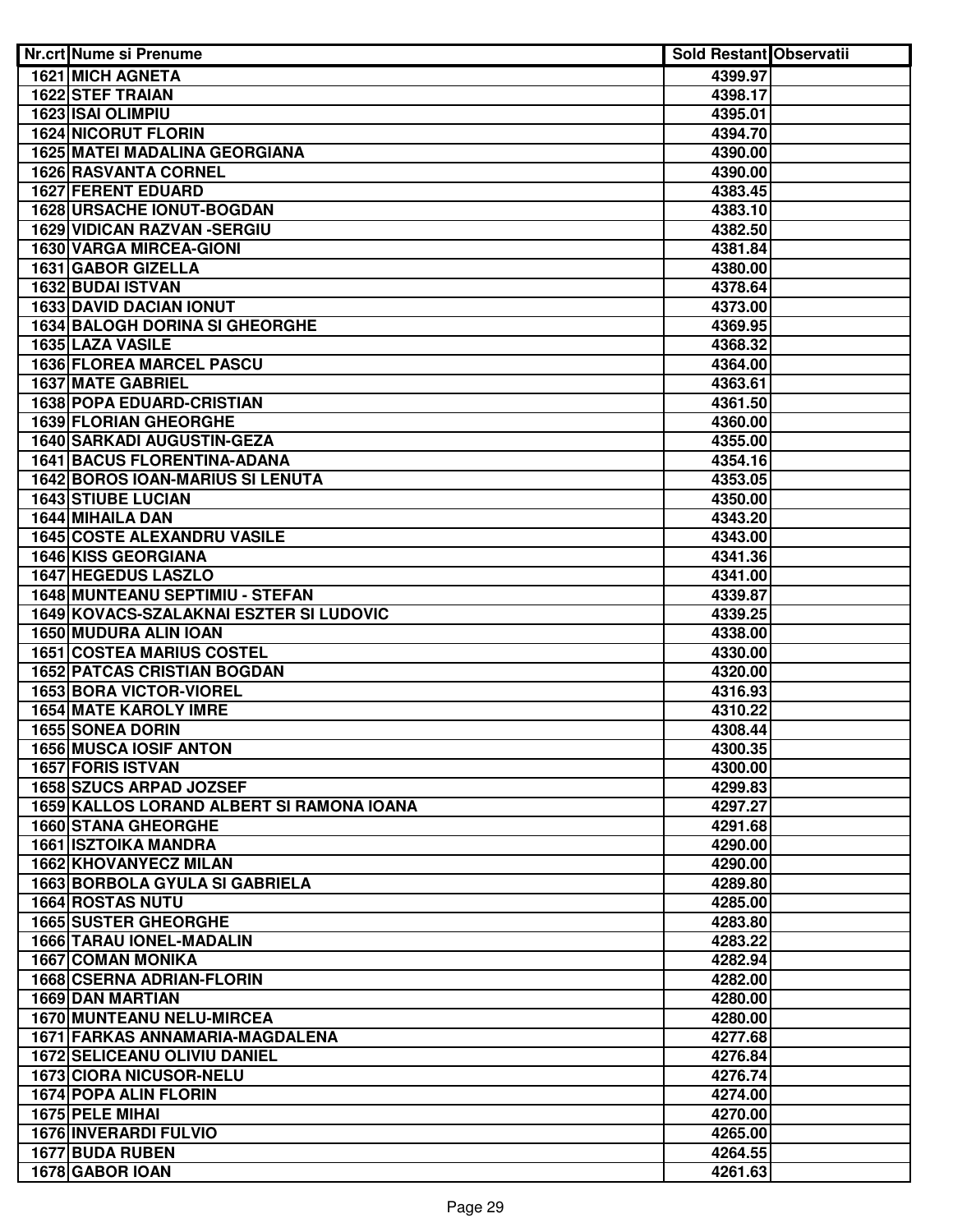| Nr.crt Nume si Prenume                                                      | <b>Sold Restant Observatii</b> |  |
|-----------------------------------------------------------------------------|--------------------------------|--|
| <b>1679 JUNC ADINA VOICHITA</b>                                             | 4261.49                        |  |
| <b>1680 BERECZKI CSABA-IOSIF</b>                                            | 4261.00                        |  |
| 1681 IONUT IOAN                                                             | 4260.00                        |  |
| <b>1682 CAMPAN CRISTIAN-FLORIN</b>                                          | 4259.70                        |  |
| <b>1683 IONESCU STEFAN-MARIAN</b>                                           | 4255.00                        |  |
| 1684 BIGASZ MAGDALENA ROZALIA SI DANIEL                                     | 4250.00                        |  |
| <b>1685 GHERGHEV DANIELA AURELIA</b>                                        | 4250.00                        |  |
| 1686 ZVAGYURA ZSIROS                                                        | 4250.00                        |  |
| <b>1687 ISZTOIKA CAROL</b>                                                  | 4245.00                        |  |
| <b>1688 ROSTAS LAURA</b>                                                    | 4245.00                        |  |
| 1689 GABOR JANOS                                                            | 4240.00                        |  |
| <b>1690 CATAUDELLA GIORGIO</b>                                              | 4239.45                        |  |
| 1691 TOTOREAN SILVIU-ALIN                                                   | 4238.75                        |  |
| 1692 GABOR RUDI                                                             | 4230.00                        |  |
| <b>1693 GABOR MATEI</b>                                                     | 4228.94                        |  |
| <b>1694 DUMA DAN CATALIN</b>                                                | 4223.82                        |  |
|                                                                             |                                |  |
| <b>1695 BACIU DANIEL</b>                                                    | 4223.68                        |  |
| 1696 RETEG ROMEO-LASZLO                                                     | 4219.00                        |  |
| 1697 VASARHELYI MARIA                                                       | 4218.00                        |  |
| <b>1698 LAKATOS EUGEN</b>                                                   | 4213.78                        |  |
| 1699 CODRIEAN VASILE-TEODOR                                                 | 4213.25                        |  |
| 1700 MONENCIU FLORIAN OVIDIU                                                | 4210.56                        |  |
| 1701 VASARI EVA SI DARABAN AUREL                                            | 4210.39                        |  |
| <b>1702 OROS LUCIA-CRISTINA</b>                                             | 4210.37                        |  |
| <b>1703 HORVATH GIZELLA</b>                                                 | 4210.00                        |  |
| <b>1704 GAVRILAS COSMIN</b>                                                 | 4209.74                        |  |
| <b>1705 IANCU DRAGOS NICUSOR</b>                                            | 4206.60                        |  |
| <b>1706 UR IOSIF</b>                                                        | 4206.00                        |  |
| <b>1707 FENCEA VIOREL-DOREL</b>                                             | 4204.26                        |  |
| 1708 CAPUS FLORIN SI MARGARETA CLAUDIA<br><b>1709 HAVRINCEA DANIEL-NONY</b> | 4200.00                        |  |
| <b>1710 HOTEA IONUT-CIPRIAN</b>                                             | 4200.00                        |  |
|                                                                             | 4200.00                        |  |
| 1711 MANOLESCU ALINA ANGELA<br><b>1712 VERES CRISTIAN</b>                   | 4200.00<br>4199.15             |  |
| <b>1713 NISTOR CALIN IOAN</b>                                               | 4199.09                        |  |
| 1714 CIOCOIU IONEL SI GABRIELA                                              | 4190.20                        |  |
| 1715 ZAFIU MARIAN                                                           | 4190.00                        |  |
| 1716 SIPOS STEFAN (MIRONESCU FLORICA)                                       | 4187.97                        |  |
| <b>1717 HAPA ELVIS MARIUS</b>                                               | 4180.00                        |  |
| 1718 VARGA SANDOR                                                           | 4180.00                        |  |
| 1719 MAGHIAR CATALIN-GEORGE                                                 | 4176.66                        |  |
| 1720 GHIURO DINU SORIN                                                      | 4170.00                        |  |
| <b>1721 VIDICAN GABRIEL-OVIDIU</b>                                          | 4167.78                        |  |
| 1722 SERBAN ZORITA SI MARCEL                                                | 4166.57                        |  |
| 1723 BUMB JOZSEF                                                            | 4165.00                        |  |
| <b>1724 RAIZI CONSTANTIN CALIN</b>                                          | 4160.20                        |  |
| 1725 IHAB M.I.ABUALKHIR                                                     | 4160.00                        |  |
| <b>1726 PUSKAS MIKLOS-ZOLTAN</b>                                            | 4160.00                        |  |
| 1727 POP DOREL-GHEORGHE                                                     | 4159.65                        |  |
| 1728 BUT CLAUDIA-MARCELA                                                    | 4158.69                        |  |
| 1729 PETER CAROL                                                            | 4157.89                        |  |
| 1730 BUT PETRU-FRANCISC                                                     | 4155.00                        |  |
| <b>1731 ENESCU ADRIAN</b>                                                   | 4153.17                        |  |
| <b>1732 CIUCIU IACOB-CORNEL</b>                                             | 4150.59                        |  |
| 1733 MEDVE IOAN                                                             | 4150.00                        |  |
| <b>1734 STURZ MIRCEA CLAUDIU</b>                                            | 4150.00                        |  |
| 1735 JUDEA IOAN                                                             | 4140.00                        |  |
| 1736 TANASE DORIAN                                                          | 4140.00                        |  |
|                                                                             |                                |  |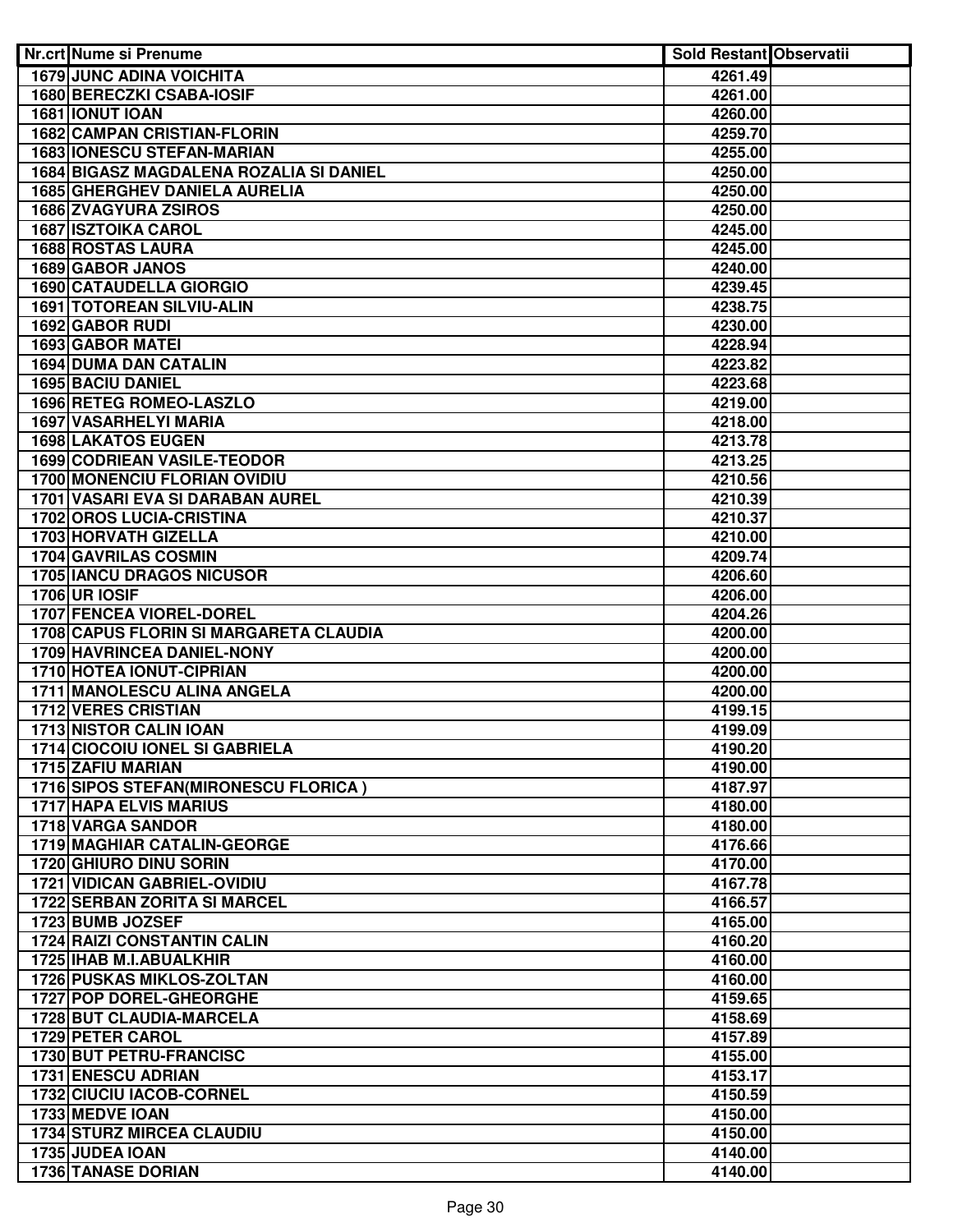| Nr.crt Nume si Prenume                                           | <b>Sold Restant Observatii</b> |  |
|------------------------------------------------------------------|--------------------------------|--|
| <b>1737 CRACIUN VIOREL-MARIUS</b>                                | 4134.18                        |  |
| <b>1738 FARAGO TAMAS SANDOR</b>                                  | 4133.49                        |  |
| <b>1739 GAVRILUT ELENA</b>                                       | 4132.70                        |  |
| <b>1740 SZABO IOAN</b>                                           | 4130.00                        |  |
| 1741 SZABO SZABOLCS-NORBERT                                      | 4130.00                        |  |
| 1742 DROBOTA BENIAMIN-CORNELIU                                   | 4123.44                        |  |
| <b>1743 JURCUT RADU</b>                                          | 4120.48                        |  |
| 1744 BOSZORMENYI BRIGITTA                                        | 4120.00                        |  |
| <b>1745 CORBEANU MIRCEA RAUL</b>                                 | 4118.83                        |  |
| 1746 CABINET DE AVOCATURA- LAZEA COSMIN                          | 4117.00                        |  |
| <b>1747 GIURCUT FLORIAN</b>                                      | 4116.61                        |  |
| 1748 IMECS MARIA                                                 | 4113.07                        |  |
| 1749 FORT IONUT-CRISTIAN                                         | 4110.00                        |  |
| 1750 BRIZZI MICHELE                                              | 4108.11                        |  |
| <b>1751 PAUL TEODOR SI ELISABETA</b>                             | 4108.00                        |  |
| <b>1752 DEMETER LADISLAU</b>                                     | 4103.51                        |  |
| <b>1753 DUMITRESCU RAVECA</b>                                    | 4102.40                        |  |
| <b>1754 SABAU CARMEN-VIORICA</b>                                 | 4102.40                        |  |
| <b>1755 SANDOR TEODOR MIHAI</b>                                  | 4102.40                        |  |
| 1756 PALL CSABA                                                  | 4100.00                        |  |
| 1757 SCHIOP MARIUS-DANIEL                                        | 4096.05                        |  |
| 1758 SAS RAZVAN                                                  | 4088.00                        |  |
| 1759 BANDEA CORNELIA-GABRIELA                                    | 4087.43                        |  |
| <b>1760 NAGY TIBERIU</b>                                         | 4085.00                        |  |
| <b>1761 TAUT AURELIA</b>                                         | 4083.80                        |  |
| 1762 OTVOS ANDREI-NORBERT                                        | 4081.00                        |  |
| <b>1763 JUCA NICOLAE</b>                                         | 4080.60                        |  |
| 1764 MUT ELENA-CLARA                                             | 4080.00                        |  |
| 1765 RUGAN IOAN                                                  | 4080.00                        |  |
| 1766 MOLNAR SANDOR-ISTVAN SI VALENTINA                           | 4071.42                        |  |
| <b>1767 BARBONTA CORINA IOANA</b>                                | 4071.39                        |  |
| 1768 ARON SANDOR                                                 | 4070.71                        |  |
| 1769 GABOR RUPI                                                  | 4070.00                        |  |
| 1770 DEACONESCU VIOREL                                           | 4068.94                        |  |
| 1771 SIMOC SILVIA                                                | 4067.00                        |  |
| 1772 GAVRUTA GAVRAS TEODOR MARIUS                                | 4064.56                        |  |
| <b>1773 DURGHEU MIRCEA IONEL</b>                                 | 4064.19                        |  |
| 1774 KAYMAZ AKANSEL                                              | 4063.34                        |  |
| 1775 POP OVIDIU-DORIN                                            | 4060.53                        |  |
| <b>1776 URDE CRISTIAN-GHEORGHE</b>                               | 4060.00                        |  |
| 1777 TOTH JULIANA JUDIT<br><b>1778 PRECUP VALENTINA-VICTORIA</b> | 4058.95                        |  |
| 1779 BODOGAI FLORIN-VASILE                                       | 4056.48                        |  |
| <b>1780 MOLNAR ISTVAN-ALBERT</b>                                 | 4056.00                        |  |
| 1781 BARANKA GAVRIL                                              | 4056.00<br>4050.02             |  |
| <b>1782 FECHETE OCTAVIAN-MARIUS</b>                              |                                |  |
| <b>1783 PORCAR FLORIN CORNEL</b>                                 | 4046.50<br>4043.59             |  |
| 1784 HAVA ALEXANDRU-IOAN                                         | 4040.00                        |  |
| <b>1785 SUCIU VIOREL FLORIN</b>                                  | 4040.00                        |  |
| <b>1786 CURTMAN DANIEL</b>                                       | 4038.00                        |  |
| <b>1787 DAVID STELIAN</b>                                        | 4033.15                        |  |
| 1788 HADI BELA                                                   | 4031.51                        |  |
| <b>1789 ROSTAS IONAT</b>                                         | 4031.15                        |  |
| <b>1790 GABOR IANCU</b>                                          | 4030.00                        |  |
| <b>1791 PETRIS PATRICIA</b>                                      | 4028.15                        |  |
| 1792 GABOR GAVRIL                                                | 4027.43                        |  |
| 1793 NEDELEA IONEL-DUMITRU                                       | 4027.15                        |  |
| <b>1794 OCHIS DUMITRU</b>                                        | 4024.64                        |  |
|                                                                  |                                |  |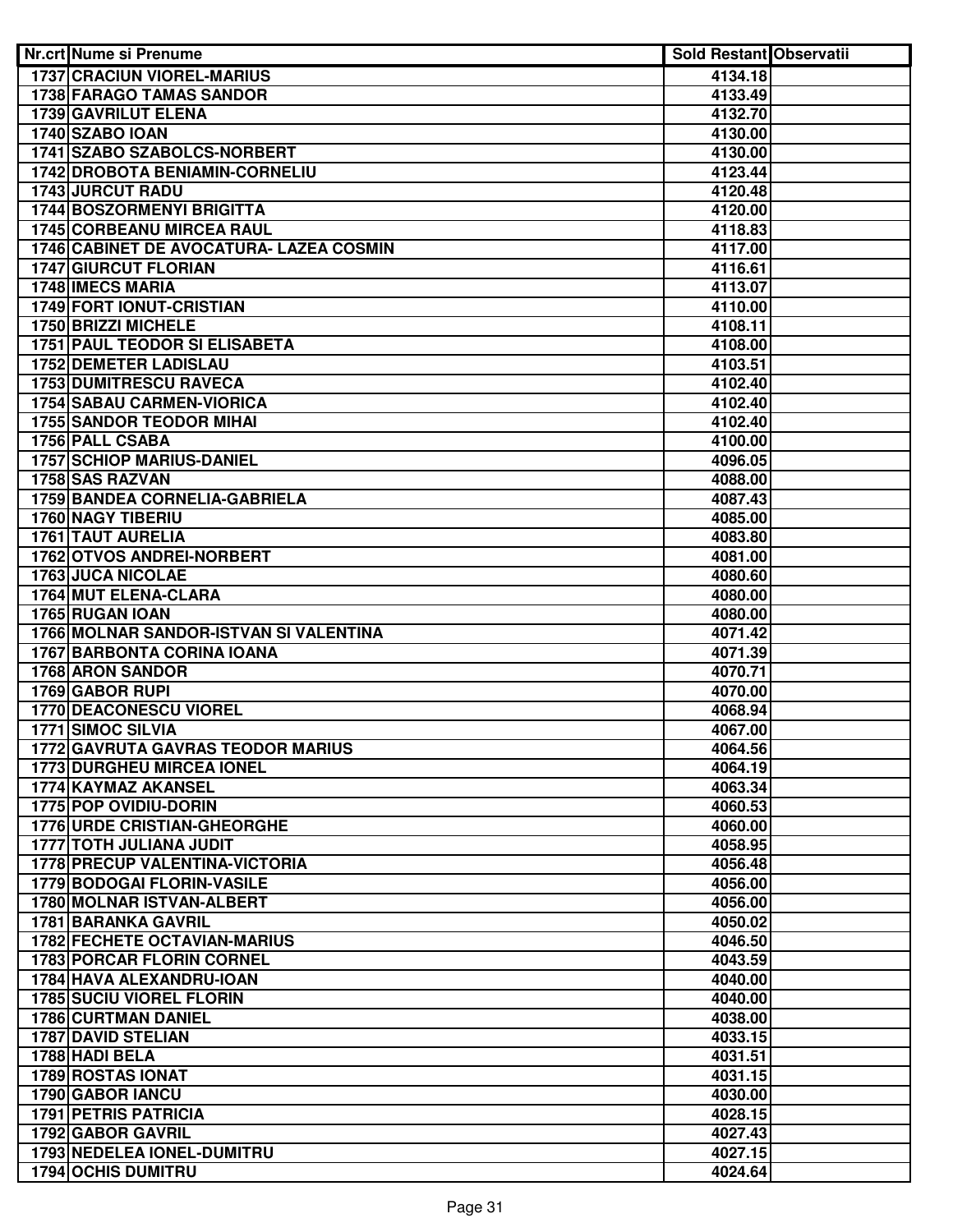| <b>Nr.crt Nume si Prenume</b>              | <b>Sold Restant Observatii</b> |  |
|--------------------------------------------|--------------------------------|--|
| <b>1795 CIRNU MARIOARA SI RAULTIBERIU</b>  | 4022.04                        |  |
| <b>1796 COPIL FLORIAN</b>                  | 4020.87                        |  |
| 1797 KAPALAI ZSOLT-ARPAD                   | 4019.32                        |  |
| 1798 POP NADIA-ILEANA                      | 4012.18                        |  |
| 1799 DULAU CLAUDIU-MIHAI SI SIMONA FLORINA | 4009.20                        |  |
| <b>1800 BARNA GHEORGHE</b>                 | 4009.00                        |  |
| <b>1801 GOLDENBERG CRISTIAN-RADU</b>       | 4002.08                        |  |
| 1802 SULYOK ILDIKO-EVA                     | 4002.00                        |  |
| 1803 DASCALESCU ADELA-ELENA                | 4000.64                        |  |
| <b>1804 APOSTOL LETITIA-MIHAELA</b>        | 4000.00                        |  |
| 1805 BALOG ISTVAN                          | 4000.00                        |  |
| <b>1806 BENTE CALIN-FLORIN</b>             | 4000.00                        |  |
| <b>1807 BODNAR IOANA TEODORA</b>           | 4000.00                        |  |
| <b>1808 BOGDAN DOREL GAVRIL</b>            | 4000.00                        |  |
| 1809 BONTA LUCIAN-FLORIN                   | 4000.00                        |  |
| 1810 BOROS ANA INTREPRINDERE INDIVIDUALA   | 4000.00                        |  |
| 1811 BOTH ZSOLT                            | 4000.00                        |  |
| <b>1812 BRONT VIORICA-ALINA</b>            | 4000.00                        |  |
| <b>1813 BUSUIOC ANAMARIA-FLORINA</b>       | 4000.00                        |  |
| 1814 CALIN ANITA                           | 4000.00                        |  |
| <b>1815 CAVUS CIHAN ISKENDER</b>           | 4000.00                        |  |
| <b>1816 CHIS MARIUS-DANIEL</b>             | 4000.00                        |  |
| 1817 COLCER CORINA                         | 4000.00                        |  |
| 1818 COZMA FLORIN VALENTIN                 | 4000.00                        |  |
| 1819 COZMI EMIL                            | 4000.00                        |  |
| 1820 CSOKA ATTILA                          | 4000.00                        |  |
| 1821 DAROCZI ERZSEBET                      | 4000.00                        |  |
| <b>1822 DONEI EVA ECATERINA</b>            | 4000.00                        |  |
| <b>1823 DUME CORNELIA</b>                  | 4000.00                        |  |
| <b>1824 FORIS ATTILA</b>                   | 4000.00                        |  |
| <b>1825 GABOR KATALIN</b>                  | 4000.00                        |  |
| <b>1826 GABOR MANDRA</b>                   | 4000.00                        |  |
| <b>1827 GALASSINI NATALINO-FERRUCCIO</b>   | 4000.00                        |  |
| 1828 GERGELY KAROLY<br>1829 GHETEA ANA     | 4000.00                        |  |
| 1830 GHIMIS GEORGETA-CECILIA               | 4000.00<br>4000.00             |  |
| 1831 GLATZ SANDOR-JOZSEF                   | 4000.00                        |  |
| 1832 GYORFI OVIDIU-LIVIU                   | 4000.00                        |  |
| <b>1833 HAISAN DOINA</b>                   | 4000.00                        |  |
| 1834 HAMZA ZOLTAN-LASZLO                   | 4000.00                        |  |
| <b>1835 HANGA GEANINA-CLAUDIA</b>          | 4000.00                        |  |
| <b>1836 HANIS LASZLO</b>                   | 4000.00                        |  |
| 1837 HAPA ECATERINA                        | 4000.00                        |  |
| 1838 HERMAN ROZALIA-IZABELA                | 4000.00                        |  |
| 1839 HUTYRA GRAM ZOLTAN PETER              | 4000.00                        |  |
| 1840 KILINC MARIA                          | 4000.00                        |  |
| <b>1841 KISS ECATERINA</b>                 | 4000.00                        |  |
| 1842 KLAUSZ FERENCZ                        | 4000.00                        |  |
| 1843 LASCU MARCEL SI AURELIA-FLORINA       | 4000.00                        |  |
| <b>1844 LASZLO ILDIKO MARIA</b>            | 4000.00                        |  |
| 1845 LAZA FLOARE                           | 4000.00                        |  |
| <b>1846 LECHINTEANU EUGEN</b>              | 4000.00                        |  |
| <b>1847 LELE MARCEL HORIA</b>              | 4000.00                        |  |
| <b>1848 MAGHIAR SPERANTA-ADINA</b>         | 4000.00                        |  |
| 1849 MIHANCEA FLORINA-MARINA               | 4000.00                        |  |
| 1850 MIHUTA PETRU-SORIN                    | 4000.00                        |  |
| 1851 MOLDOVAN FLORIN                       | 4000.00                        |  |
| <b>1852 MOTOS MARCEL</b>                   | 4000.00                        |  |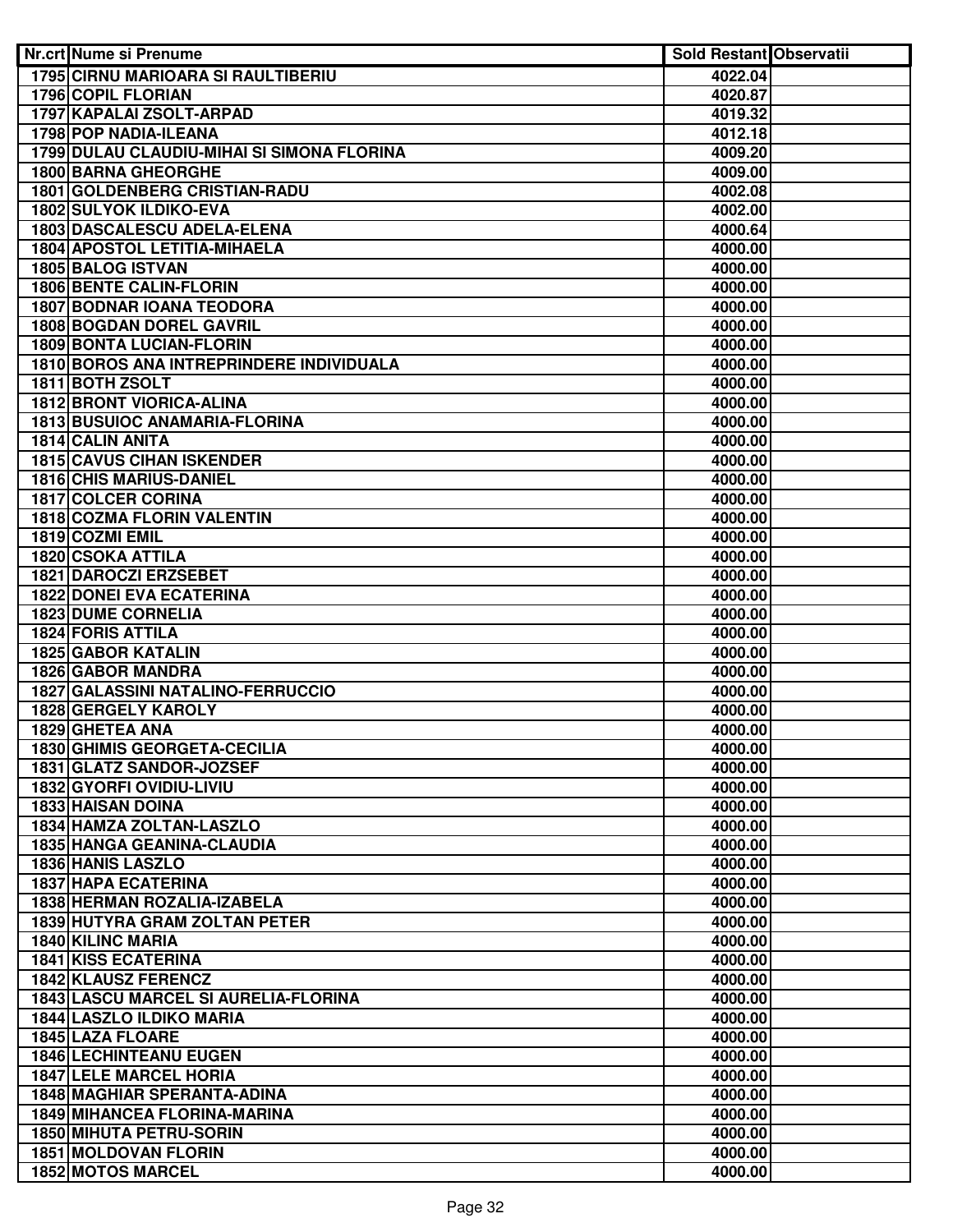| Nr.crt Nume si Prenume                     | <b>Sold Restant Observatii</b> |                       |
|--------------------------------------------|--------------------------------|-----------------------|
| <b>1853 MUDURA MIRELA</b>                  | 4000.00                        |                       |
| <b>1854 MUNTEAN IRINA</b>                  | 4000.00                        |                       |
| <b>1855 NAGY MARTA</b>                     | 4000.00                        |                       |
| <b>1856 NAGY NOEMI</b>                     | 4000.00                        |                       |
| <b>1857 NEDELCU GEORGIAN</b>               | 4000.00                        |                       |
| <b>1858 NEGRUTI RODICA ELIZA</b>           | 4000.00                        |                       |
| <b>1859 ORASANU MARIUS</b>                 | 4000.00                        |                       |
| <b>1860 PATCAS CRINA NARCISA</b>           | 4000.00                        |                       |
| <b>1861 PATRASCU NATALIA</b>               | 4000.00                        |                       |
| <b>1862 PETRICA ALINA RAMONA</b>           | 4000.00                        |                       |
| 1863 PLES FLORINEL                         | 4000.00                        |                       |
| 1864 POPA GEORGETA                         | 4000.00                        |                       |
| 1865 POTI MELINDA                          | 4000.00                        |                       |
| <b>1866 RADINOIU ADRIANA GABRIELA</b>      | 4000.00                        |                       |
| <b>1867 RIF-TOTH MARIA</b>                 |                                | 4000.00 PROCES PE ROL |
| 1868 RUS ANIKO                             | 4000.00                        |                       |
| <b>1869 SABAU LIVIU-MARIAN</b>             | 4000.00                        |                       |
| <b>1870 SANDOR TRAIAN-ANTONIU</b>          | 4000.00                        |                       |
| 1871 SAS FERENC                            | 4000.00                        |                       |
| <b>1872 SCORTE FLORIAN</b>                 | 4000.00                        |                       |
| <b>1873 SEICHE FLORIN</b>                  | 4000.00                        |                       |
| 1874 TABUS TANIA-GEORGETA-IOANA            | 4000.00                        |                       |
| <b>1875 TEGLAS DORINA</b>                  | 4000.00                        |                       |
| <b>1876 TRUBACS MARTA</b>                  | 4000.00                        |                       |
| <b>1877 VICAS FLORIN</b>                   | 4000.00                        |                       |
| <b>1878 ZBIRCE SANDA CORINA</b>            | 4000.00                        |                       |
| <b>1879 GERGYELY LAJOS</b>                 | 3999.00                        |                       |
| <b>1880 KOCIS MARIA</b>                    | 3998.37                        |                       |
| 1881 LUPU IBOLYA                           | 3998.00                        |                       |
| 1882 ALB MONICA<br><b>1883 DUCA EMILIA</b> | 3995.00<br>3995.00             |                       |
| <b>1884 HODIS RODICA</b>                   | 3995.00                        |                       |
| <b>1885 DRAGAN CARMEN-ADRIANA</b>          | 3994.00                        |                       |
| 1886 DINU ANDREI-COSMIN                    | 3992.41                        |                       |
| <b>1887 BUT IOANA-GHEORGHINA</b>           | 3990.00                        |                       |
| 1888 PELE DOREL FLORIN SI RODICA           | 3990.00                        |                       |
| <b>1889 ERDEI LAVINIA FELICIA</b>          | 3985.00                        |                       |
| <b>1890 SZOMBATI GABRIELA SI EMERIC</b>    | 3984.28                        |                       |
| <b>1891 BOTA MARTA-LAURA</b>               | 3984.00                        |                       |
| 1892 OLAH EMMA                             | 3983.00                        |                       |
| 1893 POP GHEORGHE- MIRCEA- FLORIN          | 3981.84                        |                       |
| <b>1894 MANDRU NELU MARIAN</b>             | 3981.00                        |                       |
| <b>1895 CIARNAU SANDOR</b>                 | 3980.00                        |                       |
| 1896 EGYED-DACZ ZOLT-TIBOR                 | 3980.00                        |                       |
| 1897 RADUI ALEXANDRU SI DELIA              | 3975.01                        |                       |
| <b>1898 MATEI CATALIN NICOLAE</b>          | 3974.00                        |                       |
| <b>1899 BALOG GABRIELA LEONTINA</b>        | 3970.43                        |                       |
| 1900 BALOGH OLGA                           | 3970.00                        |                       |
| 1901 TEM STEFAN-PETRU-EMERIC               | 3965.92                        |                       |
| 1902 GABOR STEFAN                          | 3965.00                        |                       |
| 1903 CHERELEU DUMITRU-ADRIAN               | 3964.00                        |                       |
| 1904 TAMBA SIMONA IOANA                    | 3962.00                        |                       |
| <b>1905 GHERMAN VASILE CRISTIAN</b>        | 3958.57                        |                       |
| <b>1906 BORZA AUREL MARIUS</b>             | 3958.50                        |                       |
| <b>1907 BERENDE NELA-GAFIA</b>             | 3954.00                        |                       |
| 1908 CHEREGI GHEORGHE - ADRIAN             | 3951.50                        |                       |
| 1909 NOUR ALI AL- HAMO                     | 3950.94                        |                       |
| 1910 NAGY FRANCISC                         | 3950.61                        |                       |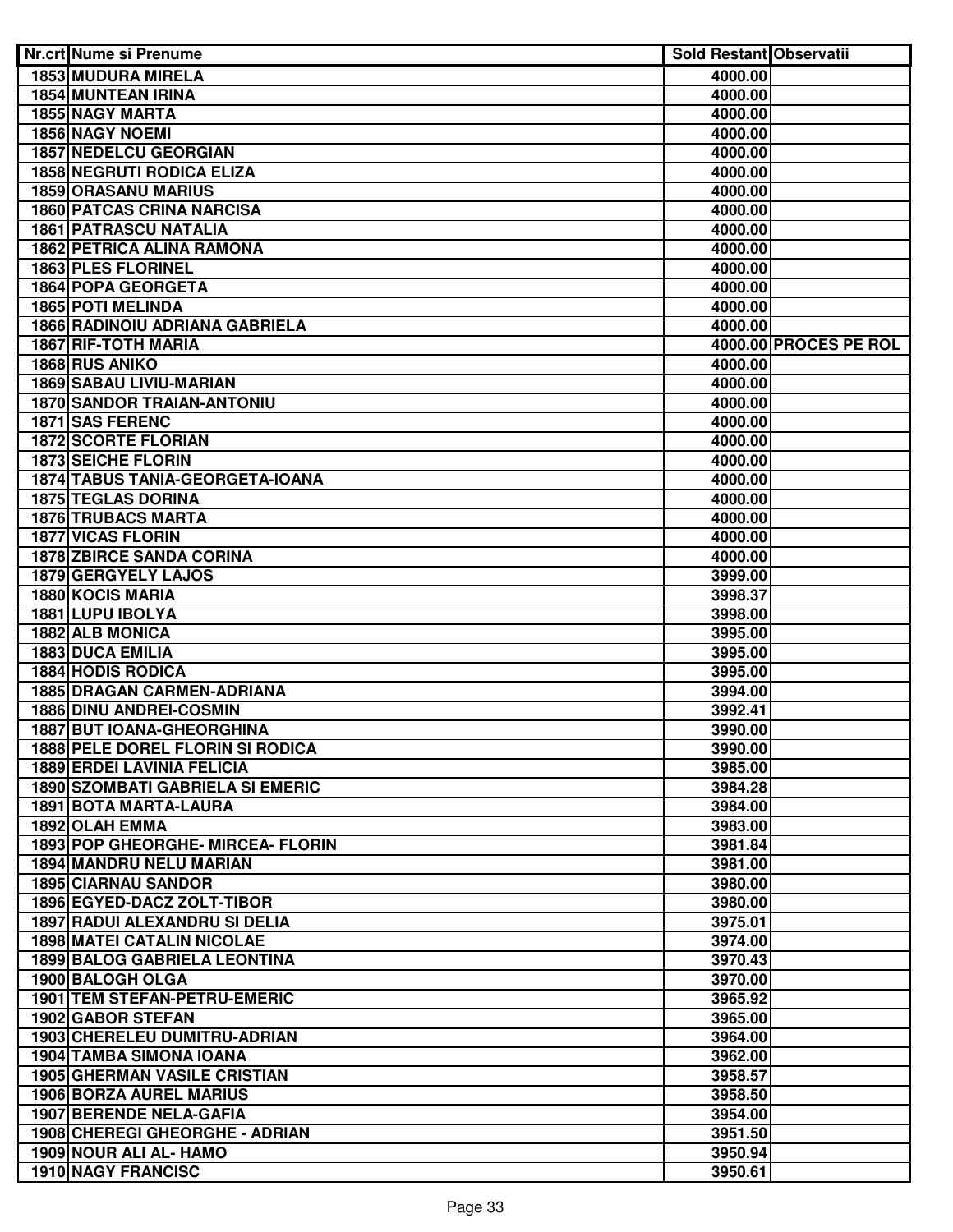| Nr.crt Nume si Prenume                   | <b>Sold Restant Observatii</b> |  |
|------------------------------------------|--------------------------------|--|
| 1911 SABAU CARMEN                        | 3949.95                        |  |
| <b>1912 GABOR IANCU</b>                  | 3949.73                        |  |
| <b>1913 BULC GHEORGHE CRISTIAN</b>       | 3949.00                        |  |
| <b>1914 DAVID VASILE LUCIAN</b>          | 3947.93                        |  |
| <b>1915 HADADE FLORIN-DUMITRU-VICTOR</b> | 3943.51                        |  |
| 1916 BLAGE IOAN NICOLAE SI SERGIU FLORIN | 3942.21                        |  |
| <b>1917 BURLE DUMITRU SI VICTORIA</b>    | 3942.01                        |  |
| 1918 MAGYARI ROBERT-STEFAN               | 3942.00                        |  |
| 1919 BARANYKA GABRIEL                    | 3935.49                        |  |
| 1920 KELE IANOS                          | 3933.80                        |  |
| <b>1921 GHIURA NICOLAE</b>               | 3927.87                        |  |
| 1922 VILCEANU MIHAI-SORIN                | 3923.00                        |  |
| 1923 BOSCA LUMINITA                      | 3922.68                        |  |
| 1924 KIS CARMEN                          | 3921.00                        |  |
| 1925 OLCEAN IOAN                         | 3920.20                        |  |
| 1926 GABOR MARTIN                        | 3920.00                        |  |
| <b>1927 MINDRUTIU ROVINO</b>             | 3920.00                        |  |
| <b>1928 COCIUBEI DUMITRU CLAUDIU</b>     | 3918.68                        |  |
| 1929 JURCA MIRELA-CLAUDIA                | 3918.53                        |  |
| 1930 HOTOPAN LOREDANA-MARIANA            | 3918.16                        |  |
| <b>1931 RADAC DANIELA</b>                | 3917.71                        |  |
| 1932 VARGA GHEORGHE-PETRU                | 3914.00                        |  |
| 1933 BOCSAN GELU                         | 3911.59                        |  |
| 1934 TOMA COSMIN-SILVIU                  | 3908.30                        |  |
| <b>1935 MICH TEOFIL</b>                  | 3901.00                        |  |
| 1936 MANCI DANIEL                        | 3900.00                        |  |
| <b>1937 MOHAN DUMITRU-MIHAI</b>          | 3900.00                        |  |
| <b>1938 SARKADI EMIL</b>                 | 3900.00                        |  |
| 1939 FLORINCUTA GEORGIANA-LAURA          | 3891.95                        |  |
| 1940 KISS IBOJ                           | 3887.18                        |  |
| 1941 CHITARU ALEXANDRA - RAMONA          | 3883.46                        |  |
| <b>1942 SAS MARIUS RADU</b>              | 3881.81                        |  |
| <b>1943 LAKATOS MONIKA EVA</b>           | 3876.14                        |  |
| 1944 VARGA PAULA                         | 3874.66                        |  |
| 1945 KUCHEL REMUS                        | 3870.00                        |  |
| <b>1946 IGNATESCU DEZIDERIU ROBERT</b>   | 3868.94                        |  |
| 1947 BODEA DANIEL-TIBERIU                | 3866.56                        |  |
| 1948 SZABO ROBERT                        | 3862.65                        |  |
| 1949 KLANICZA MARGIT                     | 3861.73                        |  |
| <b>1950 NEGRUT DAN-SILVIU</b>            | 3860.38                        |  |
| <b>1951 MARINCEAN COSMIN RARES</b>       | 3858.96                        |  |
| <b>1952 BERES STEFAN SI ILEANA</b>       | 3857.43                        |  |
| 1953 HARANGUS CAIUS-VASILIU              | 3852.01                        |  |
| <b>1954 DAN IOSIF ATTILA</b>             | 3851.54                        |  |
| 1955 CATANA ALEXANDRU SI FLOAREA         | 3849.60                        |  |
| <b>1956 MOTEI CONSTANTIN</b>             | 3847.54                        |  |
| <b>1957 KOVACS LADISLAU DESIDERIU</b>    | 3841.28                        |  |
| 1958 ALAFI LAVINIU-CORNEL                | 3840.12                        |  |
| 1959 LAZAR DORIN IOAN                    | 3838.00                        |  |
| 1960 BANYAI ARPAD ALBERT                 | 3837.33                        |  |
| <b>1961 ISZTOIKA LUDOVIC</b>             | 3835.00                        |  |
| <b>1962 DOMOCOS FLORIN</b>               | 3834.50                        |  |
| 1963 KISKASZA ROBERT                     | 3825.28                        |  |
| <b>1964 TUSA CLAUDIU-CATALIN</b>         | 3825.00                        |  |
| <b>1965 DURNEA EUGEN SI DORINA</b>       | 3824.94                        |  |
| <b>1966 POENARU GEORGE</b>               | 3822.56                        |  |
| 1967 GHEORGHITA IOAN-DAN                 | 3816.00                        |  |
| 1968 POPA IOAN-ADRIAN                    | 3815.00                        |  |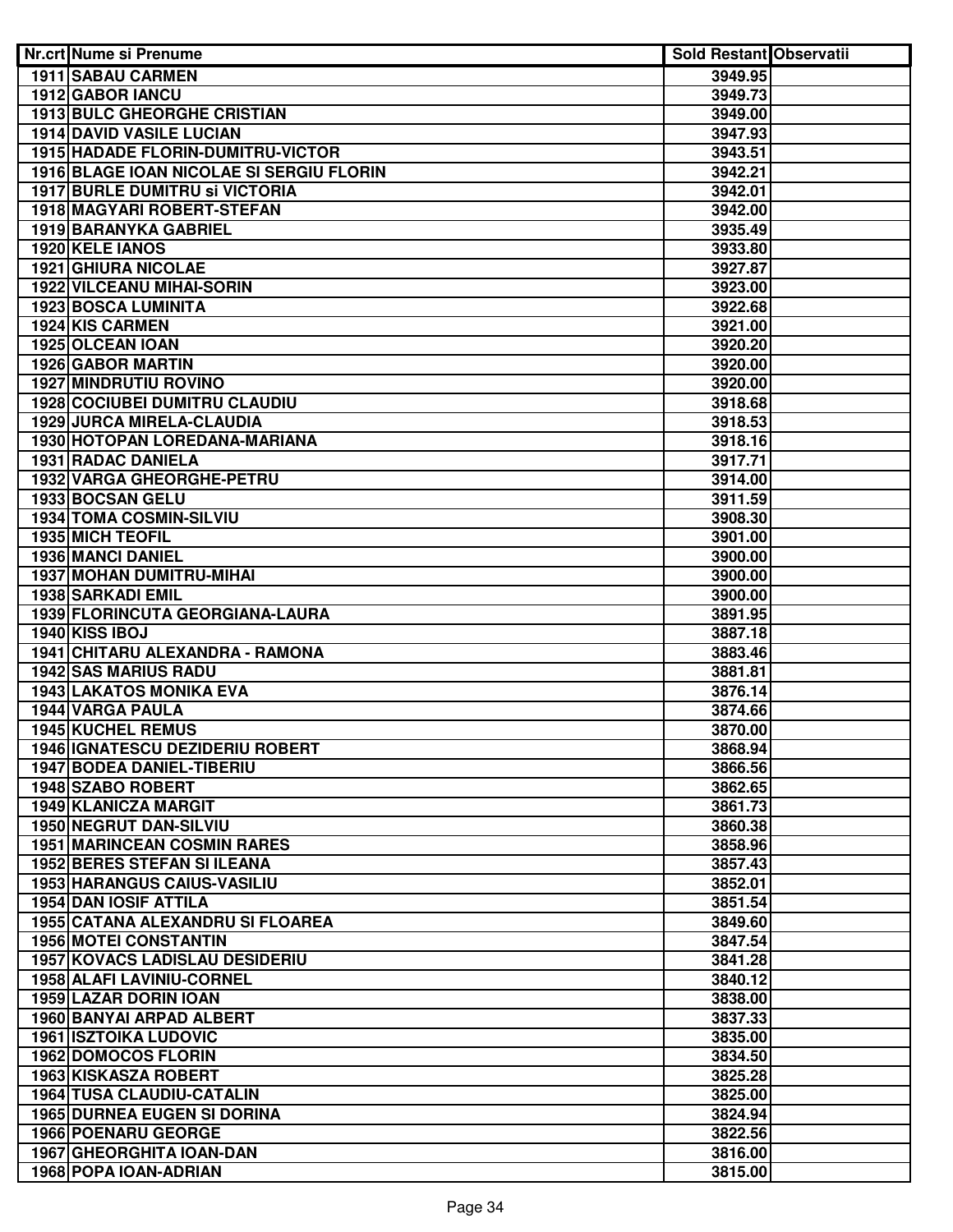| Nr.crt Nume si Prenume                                 | <b>Sold Restant Observatii</b> |  |
|--------------------------------------------------------|--------------------------------|--|
| <b>1969 FELECAN VOICU-SORIN</b>                        | 3814.00                        |  |
| <b>1970 GRABOVSCHI SORIN</b>                           | 3813.71                        |  |
| <b>1971 ZAHARIA GRIGORE</b>                            | 3813.32                        |  |
| <b>1972 KAPAS PETER-ZSOLT SI NAOMI REBECA</b>          | 3813.12                        |  |
| 1973 BAIDUCA ANA SI IOAN                               | 3812.02                        |  |
| <b>1974 BOROS DAN ALEXANDRU</b>                        | 3810.00                        |  |
| <b>1975 ROSTAS CAROLINA</b>                            | 3810.00                        |  |
| 1976 CABA GEORGE ADRIAN                                | 3809.00                        |  |
| 1977 CIUHANDU BOGDAN-DANUT                             | 3804.71                        |  |
| 1978 MULLER ANDRAS                                     | 3802.86                        |  |
| 1979 HEGHEDUS PETRU-ADRIAN                             | 3800.00                        |  |
| 1980 KEREZSI REMUS                                     | 3800.00                        |  |
| <b>1981 DEMIAN TRAIAN-DANIEL SI NICOLETA</b>           | 3791.23                        |  |
| 1982 RADEANU COSTEL                                    | 3790.43                        |  |
| <b>1983 TOIE GEORGIANA-BIANCA</b>                      | 3790.07                        |  |
| <b>1984 SFERLE IOAN SI DOINA</b>                       | 3790.02                        |  |
| <b>1985 BAHICA VASILE</b>                              | 3790.00                        |  |
| 1986 GEREBENES RUDI                                    | 3790.00                        |  |
| <b>1987 DUMA ELENA LAVINIA</b>                         | 3788.06                        |  |
| <b>1988 BUMBUI MIHAI CATALIN</b>                       | 3785.46                        |  |
| <b>1989 LADANYI TIBOR-ISTVAN</b>                       | 3784.17                        |  |
| <b>1990 SIMON RODICA-RAMONA</b>                        | 3778.79                        |  |
| <b>1991 NISTOR BIANCA</b>                              | 3777.34                        |  |
| <b>1992 ISZTOIKA RUPI</b>                              | 3776.20                        |  |
| 1993 NYIKA CRISTIAN-MARCEL                             | 3773.60                        |  |
| 1994 EDDO INNOCENT OLUWALONIMI                         | 3770.46                        |  |
| <b>1995 MADA LUCIAN</b>                                | 3770.00                        |  |
| <b>1996 CARAGIA MARIUS</b>                             | 3765.79                        |  |
| <b>1997 MATICAS IOAN-EMILIAN</b>                       | 3763.16                        |  |
| 1998 LAZA LIVIU                                        | 3762.25                        |  |
| <b>1999 HALMAJAN PETRU ADRIAN</b>                      | 3757.96                        |  |
| 2000 PENZES IRINA                                      | 3756.41                        |  |
| 2001 GYERMAN FLORIN - SORIN SI NADIA-LAURA-MARIA       | 3754.72                        |  |
| 2002 TIRTEU IOAN                                       | 3754.34                        |  |
| 2003 ISTOIKA EVA                                       | 3752.01                        |  |
| 2004 MOLDOVAN LUCICA                                   | 3751.07                        |  |
| 2005 VARGA IMRE                                        | 3750.03                        |  |
| 2006 COZMA VLAD SI SUSANA                              | 3750.00                        |  |
| 2007 GABORAS SANDOR                                    | 3750.00                        |  |
| 2008 SUCIU SEBASTIAN                                   | 3750.00                        |  |
| 2009 SZTOJKA KLARA                                     | 3750.00                        |  |
| 2010 HETES-PESTEAN PASCU                               | 3748.90                        |  |
| 2011 SION IOAN                                         | 3746.46                        |  |
| 2012 BODEA NORBERT                                     | 3745.00                        |  |
| 2013 POP OVIDIU MIRON                                  | 3741.00                        |  |
| 2014 CATANA CALIN-PETRICA SI DENISA                    | 3740.26                        |  |
| 2015 BALAJ CALIN-SILVIU                                | 3734.68                        |  |
| 2016 SAMU IVAN                                         | 3732.50                        |  |
| 2017 VERES EDMUND-EUGEN                                | 3727.16                        |  |
| 2018 CERNAU MARIA                                      | 3726.66                        |  |
| 2019 NAGY STEFAN-MARIUS<br>2020 SFARLEA MIRCEA-FLORIAN | 3722.00                        |  |
| 2021 GABOR LUDOVIC                                     | 3720.00<br>3719.05             |  |
| 2022 CAMPEANU ADRIAN SI MAGHIAR CRISTINA-LAURA         | 3713.93                        |  |
| 2023 GABOR RUPI                                        | 3713.25                        |  |
| 2024 SFERLE FLORIAN-SEBASTIAN                          |                                |  |
| 2025 GUG FLORIN CRISTIAN                               | 3711.50                        |  |
| 2026 BOSCA SERGIU                                      | 3710.13<br>3710.00             |  |
|                                                        |                                |  |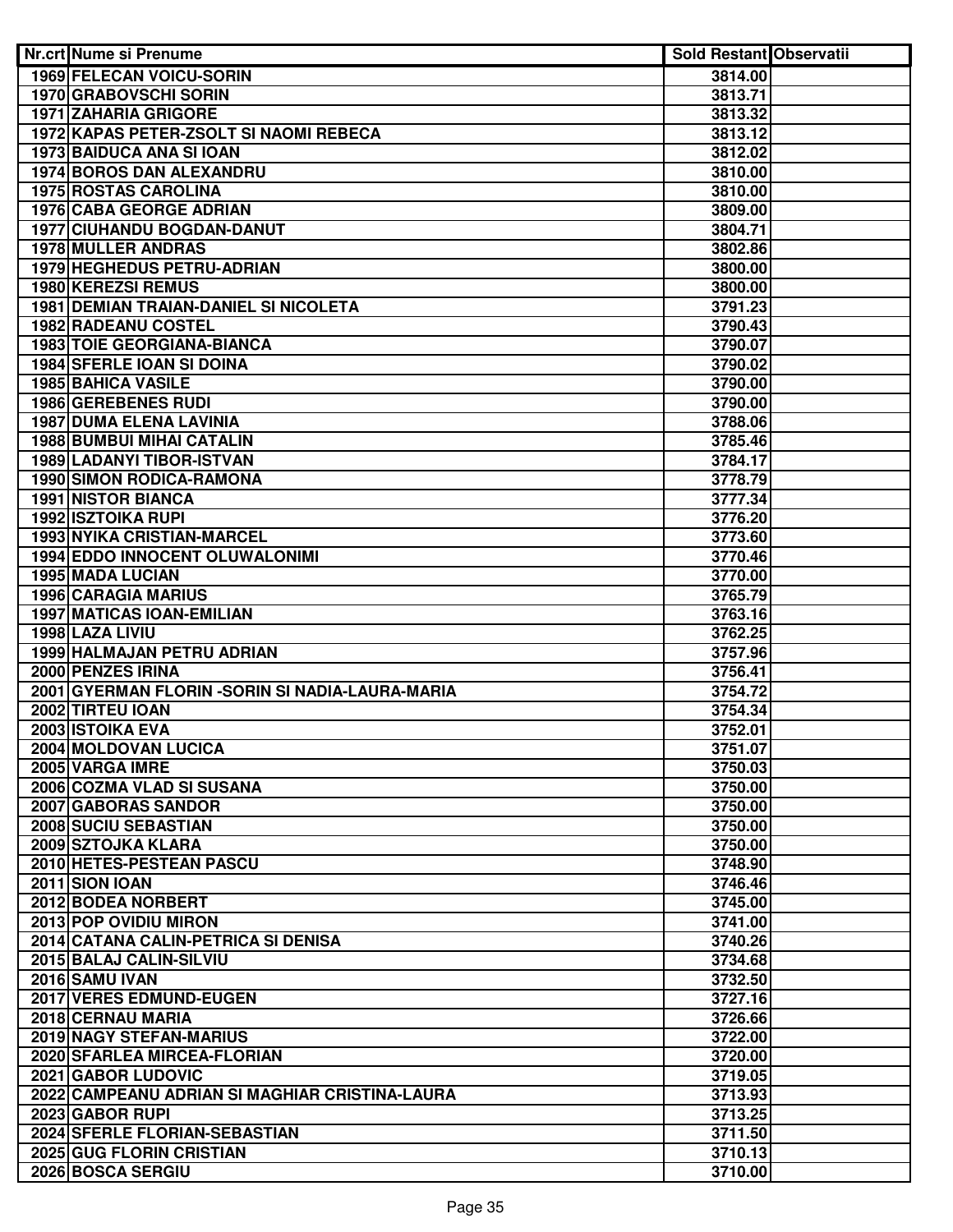| Nr.crt Nume si Prenume                                   | <b>Sold Restant Observatii</b> |  |
|----------------------------------------------------------|--------------------------------|--|
| 2027 KOZAK ADRIAN                                        | 3707.50                        |  |
| 2028 NAZIR IRFAN                                         | 3705.55                        |  |
| 2029 MARINA FLORIN-ADRIAN                                | 3704.87                        |  |
| 2030 MARTIN IOAN                                         | 3702.81                        |  |
| 2031 PATAI CAROL                                         | 3702.69                        |  |
| 2032 AVRAMESCU NICUSOR                                   | 3700.00                        |  |
| 2033 GABOR MARIA                                         | 3700.00                        |  |
| 2034 GABOR RITA MANDRA                                   | 3700.00                        |  |
| 2035 TIUTIU SILVIAN-VLADUT                               | 3700.00                        |  |
| 2036 CIOBOTARIU CRISTIAN SI CLAUDIA                      | 3696.40                        |  |
| 2037 MATA VALENTINA DOINA                                | 3694.67                        |  |
| 2038 OLTEANU FLAVIUS-DECEBAL                             | 3694.23                        |  |
| 2039 SILAGHI VASILE                                      | 3693.95                        |  |
| 2040 SFRENGEU ILIE-IERONIM                               | 3692.00                        |  |
| 2041 GABOR IANCU                                         | 3690.00                        |  |
| 2042 GORDAN DANIEL                                       | 3688.41                        |  |
| 2043 DERECICHEI ADRIAN                                   | 3688.25                        |  |
| 2044 DANCIU ADRIAN-CRISTIAN                              | 3684.24                        |  |
| 2045 TUFA VASILE SI LAURA-SIMONA                         | 3680.73                        |  |
| 2046 MEZEI IULIANA                                       | 3680.00                        |  |
| 2047 CMECIU CRISTIAN-ROMULUS                             | 3678.00                        |  |
| <b>2048 SANTER TIBERIU</b>                               | 3678.00                        |  |
| 2049 POPA ADRIAN FLORIN                                  | 3673.79                        |  |
| 2050 CAPRIS TEODORESCU-VIRGIL                            | 3673.64                        |  |
| 2051 SARKADI ATTILA                                      | 3672.33                        |  |
| 2052 DASCAL IONEL                                        | 3670.00                        |  |
| 2053 ISTOICA IOAN                                        | 3664.76                        |  |
| <b>2054 DUDAS VASILE SI DOINA</b>                        | 3662.42                        |  |
| 2055 VARGA ALEXANDRU-GYULA                               | 3660.00                        |  |
| 2056 LINGURAR TRAIAN                                     | 3658.85                        |  |
| 2057 DOBA NICOLAE                                        | 3658.62                        |  |
| 2058 VARGA ALIN-COSMIN                                   | 3657.73                        |  |
| 2059 DUDAS FLORIAN                                       | 3655.34                        |  |
| 2060 SATMARI VIRGIL                                      | 3654.93                        |  |
| 2061 SIMINIC MARIA                                       | 3654.64                        |  |
| 2062 VENTEL KALMAN                                       | 3653.54                        |  |
| 2063 DERECICHEI ANGELA<br>2064 POPESCU SERGIU-RAUL       | 3653.04                        |  |
|                                                          | 3652.60                        |  |
| 2065 ROVERS ADRIANUS-MATHEUS-PETRUS<br>2066 NISTOR JANOS | 3652.24                        |  |
| 2067 MEZEI PARASCHIVA SI IOSIF                           | 3652.10<br>3650.91             |  |
| 2068 LUCUTA VICTOR IONEL                                 | 3650.53                        |  |
| 2069 GABOR IANOS                                         | 3650.00                        |  |
| 2070 CUCU DORU                                           | 3643.44                        |  |
| 2071 SZILAGY JANOS-IMRE                                  | 3643.02                        |  |
| 2072 CORSEI MARIANA                                      | 3640.39                        |  |
| 2073 VERES MARIAN CASIAN                                 | 3637.80                        |  |
| 2074 PAP SANDOR-JOZSEF                                   | 3637.35                        |  |
| 2075 POPOVICI FLORIN                                     | 3636.41                        |  |
| 2076 IOVAN MARIA EVA                                     | 3635.00                        |  |
| 2077 GABOR STEFAN-SAMUEL                                 | 3632.58                        |  |
| 2078 BRADEA GHEORGHE                                     | 3629.54                        |  |
| <b>2079 BRAJER IANOS GYORGY</b>                          | 3628.00                        |  |
| 2080 GHETE IOAN                                          | 3627.23                        |  |
| 2081 MAGHIAR TRAIAN SI GABRIELA NICOLETA                 | 3624.10                        |  |
| 2082 PUSKAS MIKLOS                                       | 3619.52                        |  |
| 2083 MESTER JOZSEF-CSABA                                 | 3613.00                        |  |
| 2084 JUNJAN RAUL-CLAUDIU                                 | 3610.80                        |  |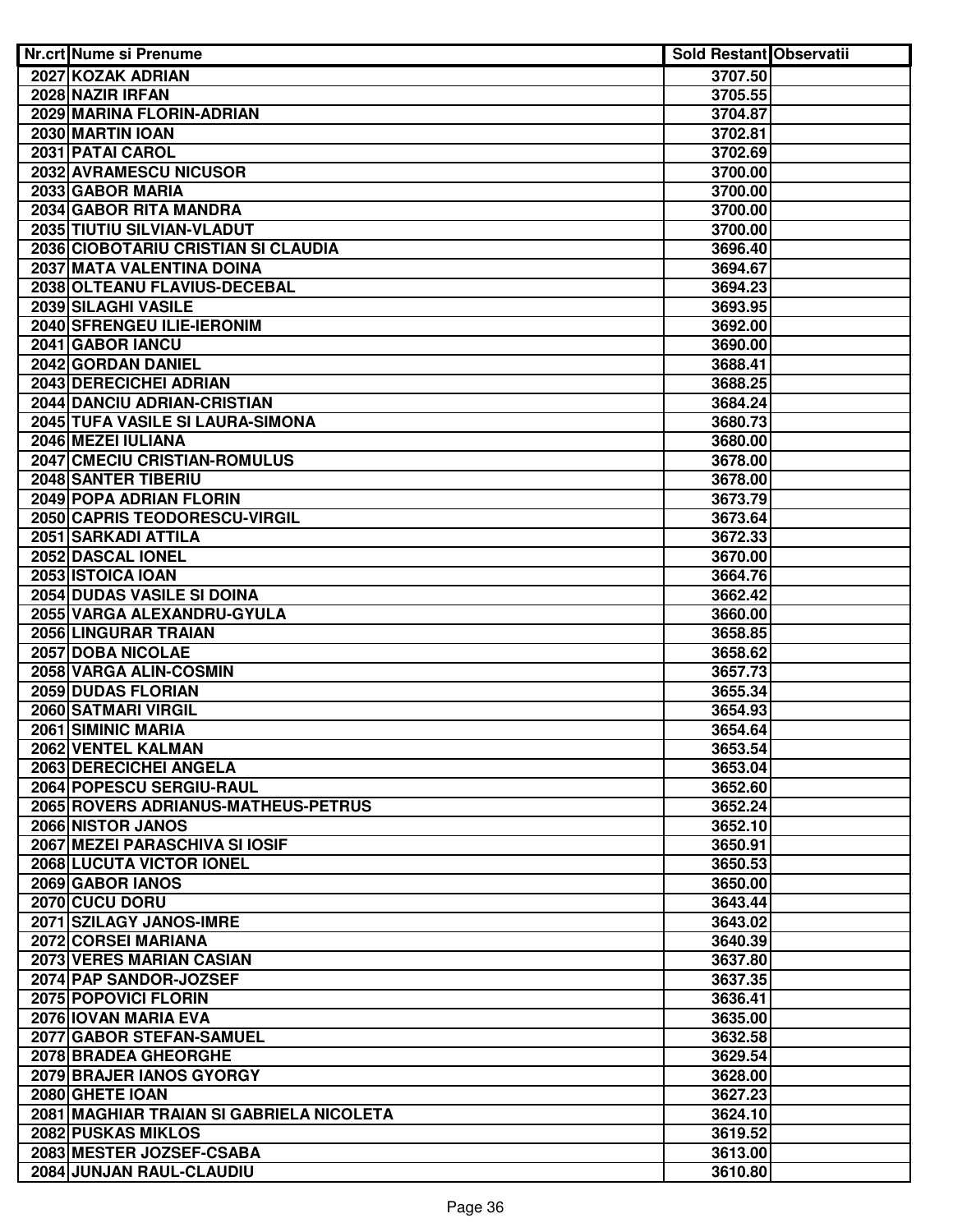| Nr.crt Nume si Prenume                                | <b>Sold Restant Observatii</b> |  |
|-------------------------------------------------------|--------------------------------|--|
| 2085 DELCZEG CSABA                                    | 3610.00                        |  |
| 2086 AVRAM DINU-CATALIN                               | 3608.92                        |  |
| 2087 BALLA TIBOR-MIKLOS                               | 3605.45                        |  |
| 2088 AVRAM RENATE-MADALINA                            | 3604.80                        |  |
| 2089 RUS PETRU-NICOLAE                                | 3600.00                        |  |
| 2090 SIMON ADRIAN-EMIL                                | 3600.00                        |  |
| 2091 VARGA ROMULUS-NICOLAE                            | 3600.00                        |  |
| 2092 LASZLO ISTVAN                                    | 3594.63                        |  |
| 2093 FARKAS CLAUDIA-MIHAELA, INTREP.INDIVIDUALA       | 3594.30                        |  |
| 2094 BOTOS SEBASTIAN-CRISTIAN                         | 3590.00                        |  |
| 2095 BRADAU CRISTIAN-GHEORGHE                         | 3590.00                        |  |
| 2096 POIANA CRISTINEL                                 | 3590.00                        |  |
| 2097 MAROLEANU EMIL                                   | 3587.20                        |  |
| 2098 MOLNAR KAROLY                                    | 3585.86                        |  |
| 2099 IENCIU VLAD-OCTAVIAN                             | 3585.00                        |  |
| 2100 MARICESCU CATALIN-EUGEN                          | 3584.00                        |  |
|                                                       |                                |  |
| 2101 BLAGA ECATERINA                                  | 3582.19                        |  |
| 2102 ROSTAS MALIN<br>2103 GABOR SUSANA                | 3577.00                        |  |
|                                                       | 3574.26                        |  |
| 2104 HENDRE CRISTIAN-IONUT<br>2105 SIMINIE MIHAI-IOAN | 3571.19                        |  |
|                                                       | 3568.82                        |  |
| 2106 PETRICAS GHEORGHE                                | 3568.06                        |  |
| 2107 POPESCU COSTEL                                   | 3568.06                        |  |
| 2108 GHIT ALEXANDRU                                   | 3564.00                        |  |
| 2109 SZABO ADALBERT                                   | 3557.99                        |  |
| 2110 TOCAIU IOAN                                      | 3553.05                        |  |
| 2111 MADA GHEORGHE - ADRIAN                           | 3552.38                        |  |
| 2112 DAMICS FERENC-SANDOR                             | 3550.00                        |  |
| 2113 GABOR GETA<br>2114 SALAJAN IOAN MARIN            | 3550.00                        |  |
| 2115 IOVA CIPRIAN NICOLAE                             | 3550.00<br>3549.00             |  |
| 2116 BAICAN MARCEL-LIVIU                              | 3547.54                        |  |
| 2117 HENDREA CAMELIA-FLORINA SI MARIUS                | 3544.95                        |  |
| 2118 GABOR MINDRA                                     | 3544.32                        |  |
| 2119 HAMZA NICOLAE                                    | 3544.00                        |  |
| 2120 FECHETE MARGARETA                                | 3542.79                        |  |
| 2121 POPA ADRIAN-NICOLAE                              | 3542.13                        |  |
| 2122 ANDRIES GHEORGHE                                 | 3540.22                        |  |
| 2123 VIDICAN MELANIA                                  | 3535.15                        |  |
| 2124 DORNER ALEXANDRU-LUDOVIC-IOAN                    | 3531.79                        |  |
| 2125 CADAR ADRIAN                                     | 3525.00                        |  |
| 2126 GABOR GABRIEL                                    | 3520.00                        |  |
| 2127 PETRISOR DANIEL NELU                             | 3519.87                        |  |
| 2128 OROS ADRIAN                                      | 3516.42                        |  |
| <b>2129 BRINZAS MARIUS STELIAN</b>                    | 3512.26                        |  |
| 2130 CICU VASILE-DANIEL                               | 3511.67                        |  |
| 2131 SZILAGYI IMRE BALOGH GY.                         | 3510.00                        |  |
| 2132 KATONA FRANCISC                                  | 3509.49                        |  |
| 2133 GABOR GETA                                       | 3509.00                        |  |
| 2134 BOT CALIN ARON                                   | 3503.52                        |  |
| 2135 MAIORESCU IOANA MADALINA                         | 3500.65                        |  |
| 2136 BALOGH RUDOLF KAJCZA MONICA                      | 3500.00                        |  |
| 2137 COZAC ANDREA                                     | 3500.00                        |  |
| 2138 FLORIAN MIHAI                                    | 3500.00                        |  |
| 2139 KUPE MELINDA ANITA                               | 3500.00                        |  |
| 2140 POGOR MARINA                                     | 3500.00                        |  |
| 2141 SAJN-GYORFI ILDIKO                               | 3500.00                        |  |
| 2142 BROINAS ALEXANDRU MIHAI                          | 3498.90                        |  |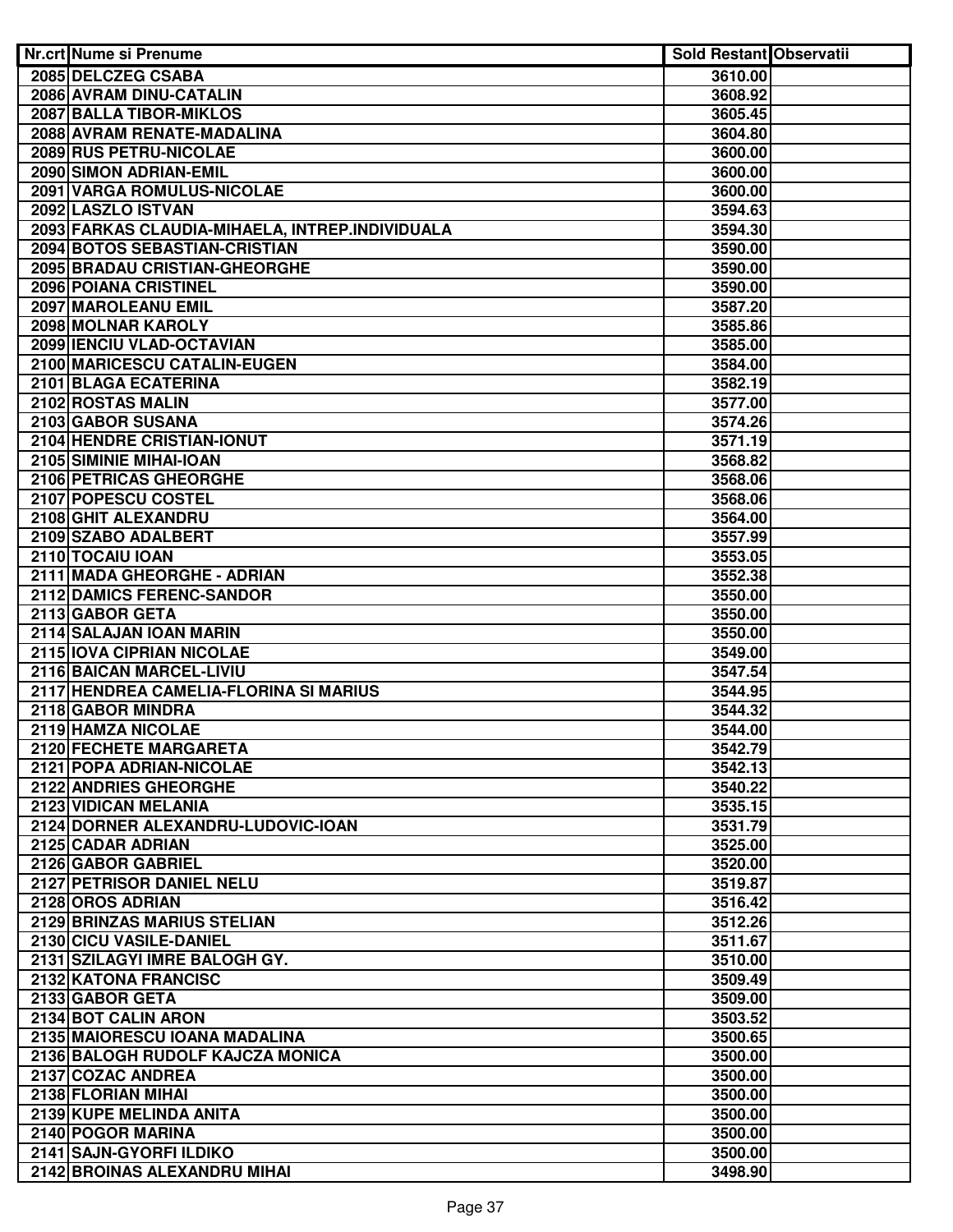| Nr.crt Nume si Prenume                          | <b>Sold Restant Observatii</b> |  |
|-------------------------------------------------|--------------------------------|--|
| 2143 LASCU EUGEN                                | 3497.33                        |  |
| 2144 IVASCA IOAN - DANIEL                       | 3495.55                        |  |
| 2145 SAVA FLORIN-IOAN                           | 3495.55                        |  |
| 2146 ISTOICA MATEI                              | 3495.00                        |  |
| 2147 FODOR TIBERIU IOSIF                        | 3490.13                        |  |
| <b>2148 MIKLOS MATEI</b>                        | 3489.24                        |  |
| 2149 DAVID LUCRETIA                             | 3488.97                        |  |
| 2150 TURCUS TEOFIL                              | 3485.00                        |  |
| 2151 GABOR GAVRIL                               | 3484.00                        |  |
| 2152 SZABO IOSIF SI VIORICA (BASTIANELLI SAURO) | 3482.23                        |  |
| 2153 DICU SERGIU-PETRU                          | 3481.00                        |  |
| 2154 DOMBI BERTALAN                             | 3481.00                        |  |
| 2155 POPA PETRU SI LIVIA                        | 3480.76                        |  |
| 2156 DOBAI MARIANA                              | 3480.00                        |  |
| 2157 KOVACS IMRE                                | 3480.00                        |  |
| 2158 RACZ EMANUEL-DAVID                         | 3479.94                        |  |
| 2159 IANTO ARPAD-CSONGOR                        | 3473.02                        |  |
| 2160 MOS IOANA MARIA                            | 3471.39                        |  |
| 2161 BOLDUT IONEL-CLAUDIU                       | 3470.56                        |  |
| 2162 PANTEA LUCIA-CARMEN                        | 3467.66                        |  |
| 2163 MATEI ADRIAN GH                            | 3467.00                        |  |
| 2164 SOTOC RAOUL ALEXANDRU                      | 3465.15                        |  |
| 2165 ISZTOIKA GAVRIL                            | 3464.44                        |  |
| 2166 SIMU GELU-VOICU-MARIN                      | 3463.78                        |  |
| 2167 OLAR SIMONA-FLORENTINA INT. IND            | 3462.13                        |  |
| 2168 LUNG-MITRICA NICHITA                       | 3460.00                        |  |
| 2169 STOICA RUPERT                              | 3459.83                        |  |
| 2170 MOHUT RAUL                                 | 3459.00                        |  |
| 2171 VIDICAN FLORIN-DANIEL                      | 3458.00                        |  |
| 2172 BUTIRI IONEL                               | 3457.77                        |  |
| 2173 CIPCIRI ADRIAN-SORIN SI LILIANA            | 3457.72                        |  |
| 2174 GHILEA FLORIAN-GHEORGHE SI DORINA-DANIELA  | 3457.37                        |  |
| 2175 FOGHIS CATALIN-FLORIN                      | 3456.00                        |  |
| 2176 MIKLOS ELISABETA                           | 3454.64                        |  |
| 2177 GABOR SUSANA GIZELA                        | 3450.00                        |  |
| 2178 KURUCZ ALEXANDRU                           | 3440.00                        |  |
| 2179 MATYAS IOSIF                               | 3440.00                        |  |
| 2180 OLAR LIANA                                 | 3438.72                        |  |
| 2181 ISZTOJKA EVA                               | 3438.00                        |  |
| 2182 CHIRTES ION SI MIRELA-FLORICA              | 3437.67                        |  |
| 2183 NAGY ANDREI MIHAI                          | 3436.79                        |  |
| 2184 THEISZ SANDOR                              | 3435.13                        |  |
| 2185 ERDEI GHEORGHE                             | 3432.49                        |  |
| 2186 IOJA CLAUDIA DANIELA                       | 3431.81                        |  |
| 2187 LUKACS GABRIELA-EVA-MIRELA                 | 3430.00                        |  |
| 2188 MASCAS GEORGES-TEODOR                      | 3430.00                        |  |
| 2189 ESER REMZI                                 | 3429.00                        |  |
| 2190 CRISAN CLAUDIU                             | 3420.00                        |  |
| 2191 CRISAN DORIN                               | 3418.00                        |  |
| 2192 SOLOMIE VERONICA                           | 3417.15                        |  |
| 2193 CSENGERI JOZSEF                            | 3414.00                        |  |
| 2194 TIPLEA DANIEL CRISTIAN                     | 3413.00                        |  |
| 2195 POPOVICI IOAN-FLORIN                       | 3411.38                        |  |
| <b>2196 BANCSIK KAROLY</b>                      | 3410.79                        |  |
| 2197 PAL KATALIN-EDIT                           | 3409.21                        |  |
| 2198 DANILA VIORICA SI VICTOR                   | 3407.16                        |  |
| 2199 PETCU TOADER                               | 3406.03                        |  |
| 2200 ROSTAS MATEI                               | 3405.00                        |  |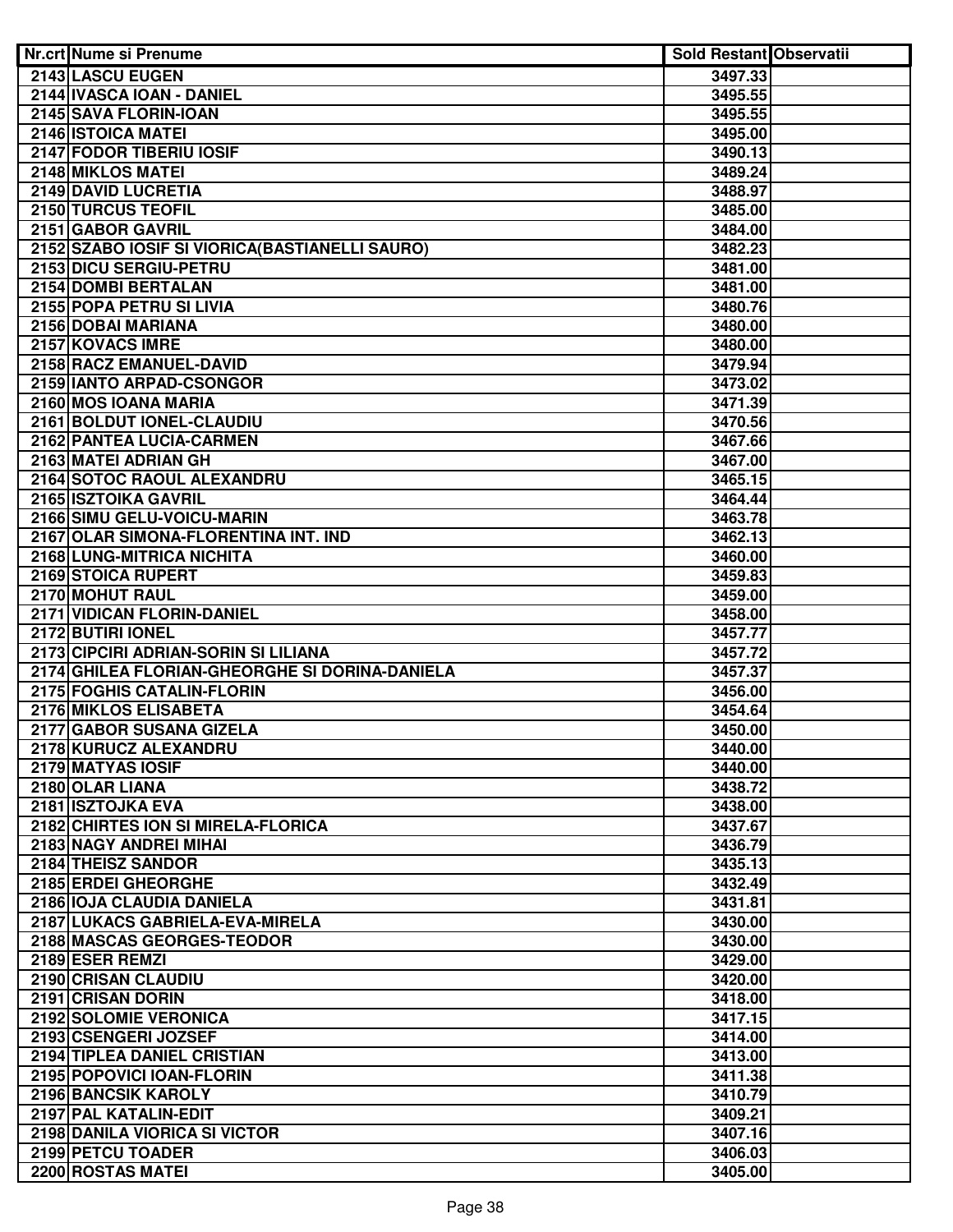| <b>Nr.crt Nume si Prenume</b>       | <b>Sold Restant Observatii</b> |  |
|-------------------------------------|--------------------------------|--|
| <b>2201 LEONTE COSTICA</b>          | 3400.00                        |  |
| <b>2202 MARCON VASILE GHEORGHE</b>  | 3400.00                        |  |
| 2203 CALIN MARIUS-GHEORGHE          | 3397.12                        |  |
| 2204 NIREAN GHEORGHE-ADRIAN         | 3393.00                        |  |
| 2205 VALCEANU TEODORA-ALEXANDRA     | 3393.00                        |  |
| <b>2206 POPA CIPRIAN-DUMITRU</b>    | 3392.61                        |  |
| 2207 SULTAN-TIRTEA ALEXANDRU-CALIN  | 3392.20                        |  |
| 2208 GHIURAU GHEORGHE SI ELENA      | 3382.33                        |  |
| 2209 CIORDAS CONSTANTIN             | 3381.29                        |  |
| 2210 GHIMAN REMUS-PAUL              | 3380.00                        |  |
| <b>2211 LAL IOAN</b>                | 3378.89                        |  |
| 2212 TRIFAN NICOLAE-MARIN           | 3377.71                        |  |
| 2213 LUPSE CAMELIA-MARIANA          | 3374.04                        |  |
| 2214 ORBAI NICOLAE ALIN FLORIN      | 3374.00                        |  |
| 2215 KEREZSI BELLA - ANGELO         | 3372.24                        |  |
| 2216 MAGHIAR SORINA ADINA           | 3370.89                        |  |
| 2217 MURVAI SERGIU RAZVAN           | 3370.02                        |  |
| 2218 LUP MARIUS GHEORGHE            | 3370.00                        |  |
| 2219 ROSAN LIVIU SI MARIOARA        | 3367.88                        |  |
| 2220 BELKO JANOS ZOLTAN             | 3365.00                        |  |
| 2221 BODO LASZLO                    | 3364.29                        |  |
| 2222 BOLOCA CRISTIAN                | 3363.00                        |  |
| 2223 OROSZ IOAN                     | 3362.00                        |  |
| 2224 CIRIL GABRIEL-FLORIN           | 3357.42                        |  |
| 2225 BOGDAN GABRIELA                | 3355.86                        |  |
| 2226 HURMUZ DAN                     | 3354.14                        |  |
| <b>2227 COBIRZAN GHITA SI MARIA</b> | 3352.28                        |  |
| 2228 ROSTAS CRAISOR                 | 3350.00                        |  |
| 2229 CIOBAN MIHAELA-DOLORES         | 3349.00                        |  |
| 2230 GLODAN CIPRIAN IOAN            | 3346.57                        |  |
| 2231 CAB.AVOCATIAL MAN COSMIN       | 3340.10                        |  |
| 2232 TOTH OLIVER                    | 3338.36                        |  |
| 2233 COLTA ROZALIA                  | 3335.47                        |  |
| 2234 TUCALIUC DIMITRIE              | 3334.67                        |  |
| 2235 BUHAS FLORIAN-BOGDAN           | 3333.97                        |  |
| 2236 KABAI AURELIA                  | 3332.74                        |  |
| 2237 LUNCA IOSIF                    | 3325.42                        |  |
| 2238 JURCA SEBASTIAN-VIOREL         | 3325.00                        |  |
|                                     |                                |  |
| 2239 BEJUSCA IOAN                   | 3322.48                        |  |
| 2240 MIKLOS IANCU                   | 3321.37                        |  |
| 2241 POPOVICI IONUT-SERBAN          | 3320.02                        |  |
| 2242 BOGARIU ADRIAN-IONEL           | 3320.00                        |  |
| 2243 SOLYOM MONIKA-ERIKA            | 3320.00                        |  |
| 2244 VOICILA DORIAN-IONUT           | 3320.00                        |  |
| 2245 MARZA ILIE FLORIN              | 3317.95                        |  |
| 2246 COLTA MIRCEA                   | 3317.88                        |  |
| 2247 SILAGHI PAUL-FLORIN            | 3317.50                        |  |
| 2248 MARINCEAN SERBAN CONSTANTIN    | 3317.47                        |  |
| 2249 ISZTOJKA GAVRIL                | 3315.00                        |  |
| 2250 SIM TEODORA-ROXANA             | 3315.00                        |  |
| 2251 STOICA JANOS SI EVA            | 3311.49                        |  |
| 2252 FODOR FLAVIUS COSMIN           | 3311.29                        |  |
| 2253 INDRIES CLAUDIA DOLORES        | 3310.19                        |  |
| <b>2254 BRANDAS CRISTIAN</b>        | 3310.18                        |  |
| 2255 HAIDUCSI ARPAD                 | 3309.43                        |  |
| 2256 MARIAN IOACHIM-DOREL           | 3308.92                        |  |
| 2257 SUCIU CIPRIAN VALENTIN         | 3307.77                        |  |
| 2258 GAVRUTA IOAN                   | 3307.46                        |  |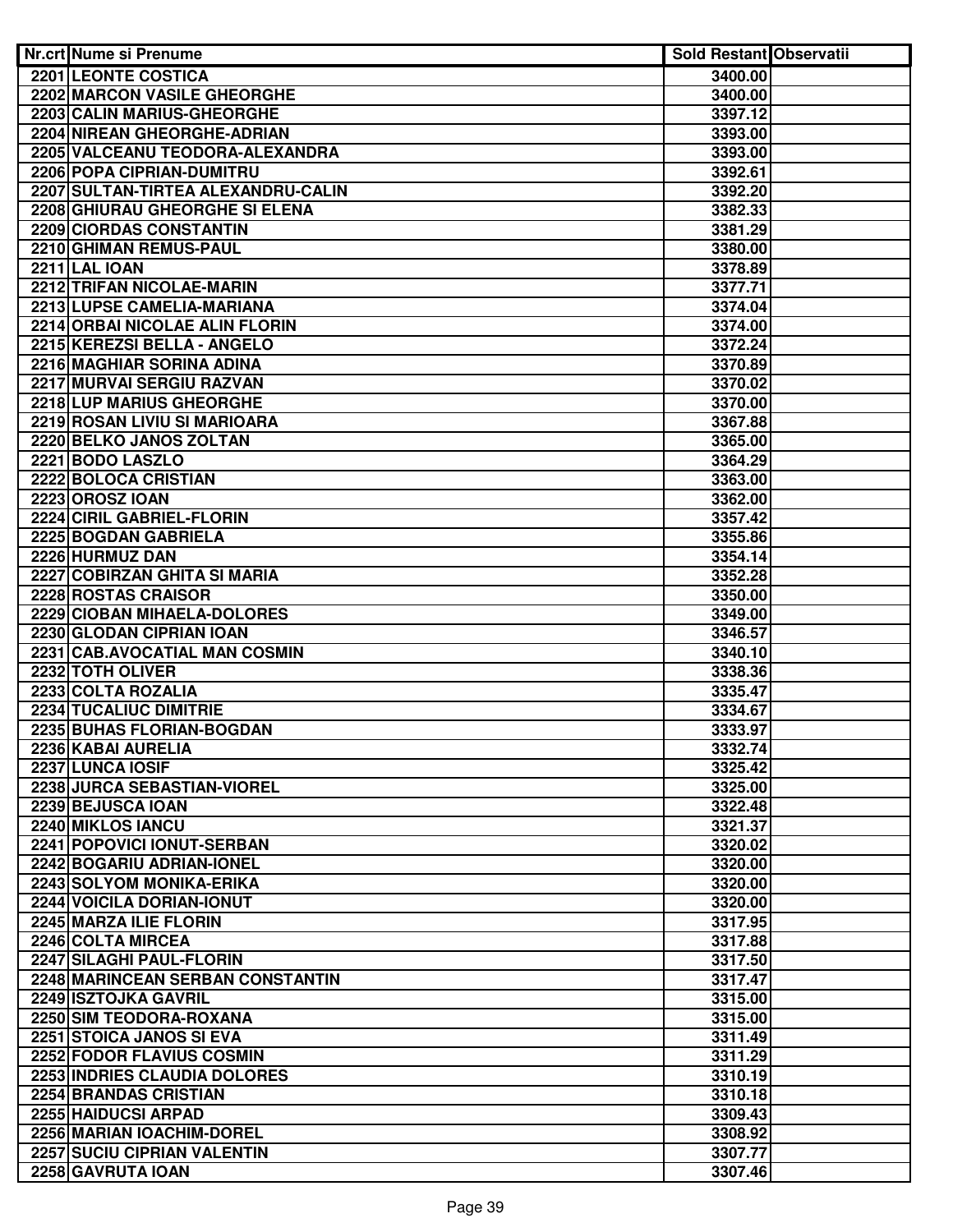| <b>Nr.crt Nume si Prenume</b>                           | <b>Sold Restant Observatii</b> |  |
|---------------------------------------------------------|--------------------------------|--|
| 2259 BARATI ENEAS                                       | 3305.00                        |  |
| <b>2260 BUNGAU LAVINIU-REMUS</b>                        | 3304.77                        |  |
| 2261 DUDOMA EUGEN                                       | 3300.00                        |  |
| 2262 ELES CSABA-SEBASTIAN-NICOLAE                       | 3300.00                        |  |
| 2263 KOVACI GABRIEL                                     | 3300.00                        |  |
| 2264 BELCE ALEXANDRU                                    | 3297.44                        |  |
| <b>2265 POPESCU SEBASTIAN TUDOR</b>                     | 3297.01                        |  |
| 2266 LAZAR MARIANA DOINA                                | 3293.34                        |  |
| 2267 DECAN MARIUS AURELIAN                              | 3292.90                        |  |
| 2268 BALINT DAVID                                       | 3283.50                        |  |
| 2269 CAVASDAN CORNEL-VALERIU                            | 3282.67                        |  |
| 2270 PERRIA ALESSANDRO                                  | 3281.90                        |  |
| 2271 LETEA SERGIU TEODOR                                | 3281.31                        |  |
| 2272 BALLA LAURA CLAUDIA                                | 3279.71                        |  |
| 2273 SZATHMARI CSABA ZSOLT SI ANIKO                     | 3279.58                        |  |
| 2274 LACRARU ADRIAN                                     | 3278.00                        |  |
| 2275 PANTEA DANIEL-DACIAN                               | 3275.00                        |  |
| 2276 LUP IOANA ADELINA                                  | 3274.86                        |  |
| 2277 FARTEA ZSOLT ATTILA                                | 3274.57                        |  |
| 2278 PETRE ADRIANA-MARIA                                | 3273.00                        |  |
| 2279 BUDAI ERZSEBET                                     | 3270.00                        |  |
| 2280 SZILAGY RUDOLF                                     | 3270.00                        |  |
| 2281 SZEKELY OFELIA-DORINA                              | 3265.00                        |  |
| 2282 OVANESCU CONSTANTIN-CIPRIAN                        | 3264.84                        |  |
| 2283 PFA APATI NICOLETA                                 | 3262.50                        |  |
| 2284 VERES MIHAI                                        | 3260.00                        |  |
| 2285 PORTAN CALIN IOAN                                  | 3258.04                        |  |
| 2286 MURVAI BRUNO                                       | 3256.98                        |  |
| 2287 BUDAU ALINA IOANA                                  | 3255.69                        |  |
| 2288 LAKATOS RENATA                                     | 3255.00                        |  |
| <b>2289 BENGA VIOREL</b>                                | 3250.30                        |  |
| 2290 BURCEA RUPI                                        | 3250.00                        |  |
| 2291 NYIRI GABRIEL                                      | 3250.00                        |  |
| 2292 POP GHEORGHE                                       | 3250.00                        |  |
| 2293 IGNATESCU CIPRIAN-CONSTANTIN SI MARINA-ALEXANDRINA | 3249.96                        |  |
| 2294 ALB ANDREI                                         | 3246.00                        |  |
| 2295 BERE CORINA-DELIA                                  | 3241.13                        |  |
| 2296 GROZA TUDOR CALIN                                  | 3240.84                        |  |
| 2297 OTVOS ROZALIA                                      | 3240.00                        |  |
| 2298 VANYA CSILLA PARASCHIVA-INTREPRINDERE INDIVIDUALA  | 3239.06                        |  |
| 2299 ISTOICA BANDI                                      | 3236.42                        |  |
| 2300 GHENGHIU DANA-BIANCA                               | 3235.00                        |  |
| 2301 MODA SANDOR                                        | 3235.00                        |  |
| 2302 KECSE ATTILA ISTVAN                                | 3234.24                        |  |
| 2303 OMUT DANIEL-MIRCEA                                 | 3230.10                        |  |
| 2304 TONT GOMBOS FLORIAN                                | 3225.58                        |  |
| 2305 JANCSO ERZSEBET                                    | 3225.39                        |  |
| 2306 FARAIANU GEORGE HORIA                              | 3225.38                        |  |
| 2307 BECHERU LIVIU SI MIRELA-ELENA                      | 3221.91                        |  |
| 2308 TURA IOAN                                          | 3220.00                        |  |
| 2309 GABOR ANDREI                                       | 3217.00                        |  |
| 2310 LARINT IOAN                                        | 3216.56                        |  |
| 2311 NEGRUT IOAN - VLADIMIR                             | 3215.00                        |  |
| 2312 TEKERES ANDREI ROBERT                              | 3215.00                        |  |
| 2313 LAZA LUCIAN                                        | 3214.49                        |  |
| 2314 BORSI ARMOND                                       | 3213.00                        |  |
| 2315 MARKOVICS SANDOR                                   | 3212.27                        |  |
| 2316 SASVARI DANIEL-GEORGE                              | 3212.00                        |  |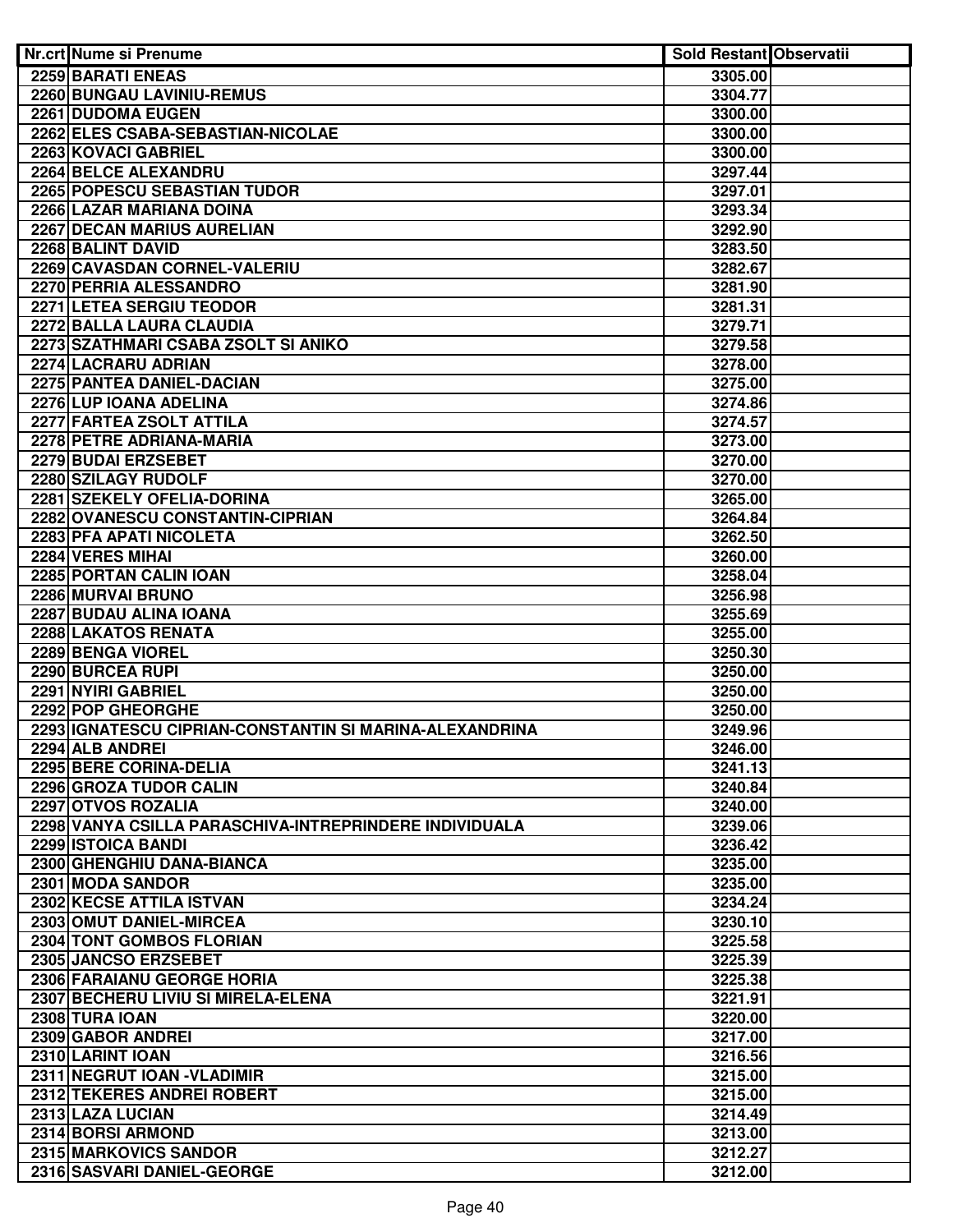| Nr.crt Nume si Prenume                                  | <b>Sold Restant Observatii</b> |  |
|---------------------------------------------------------|--------------------------------|--|
| 2317 GUBA ERNO                                          | 3210.00                        |  |
| 2318 HARSAN EUGEN ANDREI                                | 3210.00                        |  |
| 2319 NEGRU PETRU                                        | 3209.24                        |  |
| 2320 LELEA VASILE-CATALIN                               | 3205.26                        |  |
| <b>2321 BABAN VASILE CIPRIAN ROMULUS</b>                | 3205.00                        |  |
| 2322 POP IOAN CRISTIAN                                  | 3204.50                        |  |
| 2323 ALKAYED KHALAF-ABDELKARIM-IBNAYYEH SI ANCA-DACIANA | 3200.75                        |  |
| 2324 TAJAMAL HUSSAIN SHAH                               | 3200.00                        |  |
| 2325 FARAGAU-DIACONESCU GAVRIL-CORNEL                   | 3196.32                        |  |
| 2326 LATCAU LIVIU                                       | 3195.00                        |  |
| 2327 TIRTEA AUGUSTIN                                    | 3189.23                        |  |
| 2328 NOJA ADRIAN-CATALIN                                | 3186.50                        |  |
| 2329 PUPAZA CORNEL                                      | 3184.99                        |  |
| 2330 MARIAN GHEORGHE-AURELIAN                           | 3180.00                        |  |
| 2331 SECAN DANIEL                                       | 3177.46                        |  |
| 2332 SCORTEA COSMIN-GHEORGHE                            | 3174.00                        |  |
| 2333 VARGA ADRIAN-NELU                                  | 3174.00                        |  |
| 2334 PASCAR CORNELIU-ADRIAN                             | 3173.00                        |  |
| 2335 BARBES DIXINA                                      | 3165.00                        |  |
| 2336 VANCEA DUMITRU-DOREL                               | 3165.00                        |  |
| 2337 MALITA MARIUS FLORIN                               | 3164.50                        |  |
| 2338 ONEL RAZVAN-CALIN                                  | 3164.00                        |  |
| 2339 RETEK TIBOR                                        | 3155.68                        |  |
| 2340 SFARLEA SEBASTIAN                                  | 3153.97                        |  |
| 2341 MURVAI PETER                                       | 3145.00                        |  |
| 2342 MACARIE NORBERT                                    | 3144.00                        |  |
| 2343 TIRLEA GHEORGHE-DACIAN                             | 3142.00                        |  |
| 2344 SZTOIKA GABOR                                      | 3140.89                        |  |
| 2345 SIPOS LAJOS                                        | 3140.00                        |  |
| 2346 BISTRAN NICOLAE-VALENTIN                           | 3138.48                        |  |
| 2347 TURJUC CRISTIAN IOSIF                              | 3136.52                        |  |
| 2348 BOLOJAN FLORIN-CRISTIAN                            | 3135.53                        |  |
| 2349 SECARA NELA-MIRELA                                 | 3135.41                        |  |
| 2350 SZUCS ANDRAS                                       | 3133.41                        |  |
| 2351 ERDEI CIPRIAN-TEOFIL                               | 3133.12                        |  |
| 2352 BARANKA GAVRILA                                    | 3131.00                        |  |
| 2353 IUHAS ECATERINA                                    | 3130.23                        |  |
| 2354 PESCAR IOSIF                                       | 3120.85                        |  |
| 2355 STEFANESCU GHEORGHE-FLORIN                         | 3120.32                        |  |
| 2356 NAGY TIBERIU                                       | 3120.00                        |  |
| 2357 BAGULESCU FLORIAN-VASILE                           | 3117.24                        |  |
| 2358 SALAJAN TEODOR-DOREL                               | 3116.00                        |  |
| 2359 ARI ATTILA                                         | 3115.82                        |  |
| 2360 MOCIAN GHEORGHE                                    | 3113.90                        |  |
| 2361 JUCA VIOREL                                        | 3112.00                        |  |
| 2362 APOSTOL SORIN                                      | 3109.40                        |  |
| 2363 ROATIS MIHAI-ANTON                                 | 3108.76                        |  |
| 2364 AMBRUZS FRANCISC CSABA SI KATALIN                  | 3105.99                        |  |
| 2365 BAICAN FLORIN-VASILE SI EMOKE-IZABELLA             | 3105.50                        |  |
| 2366 FARCAS NICULAIE                                    | 3101.51                        |  |
| 2367 BAYCZAR FERENCZ                                    | 3100.00                        |  |
| 2368 BICA FLORIAN-AUREL                                 | 3100.00                        |  |
| 2369 SZILAGYI ROBERT                                    | 3100.00                        |  |
| 2370 SZIME-NECHIFOR RENATO-GABRIEL                      | 3100.00                        |  |
| 2371 PATKANY ATTILA                                     | 3099.59                        |  |
| 2372 CAMPEAN MIRCEA-COSMIN                              | 3098.50                        |  |
| 2373 POP MONICA                                         | 3096.08                        |  |
| 2374 DE MUCCI LUIGI                                     | 3095.98                        |  |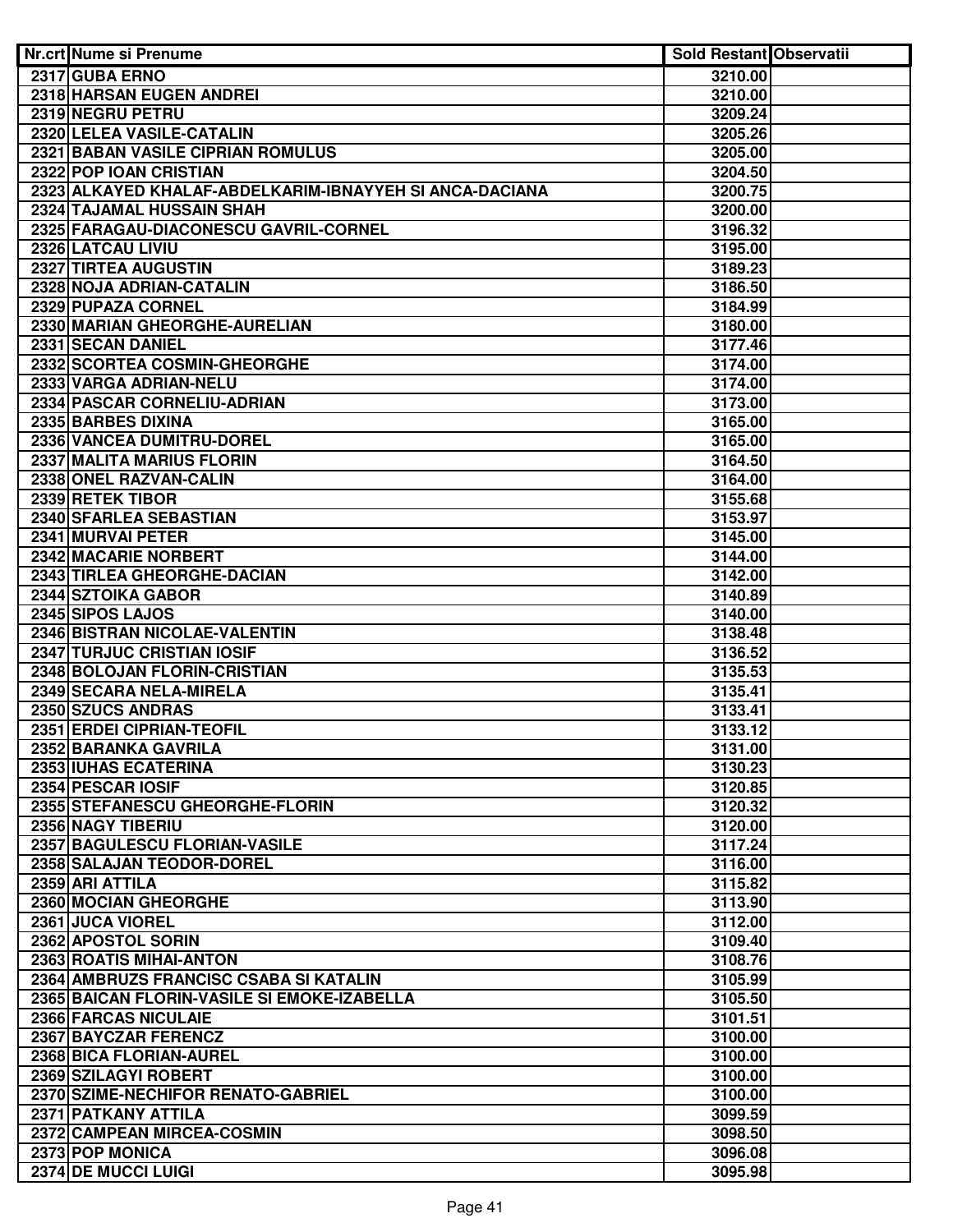| Nr.crt Nume si Prenume                      | <b>Sold Restant Observatii</b> |  |
|---------------------------------------------|--------------------------------|--|
| 2375 REZMUVES TUDOR-GHEORGHE                | 3094.00                        |  |
| 2376 IONOI-PERET LEONTIN-VALERIU            | 3093.76                        |  |
| 2377 COLTA RADU                             | 3090.18                        |  |
| 2378 GABOR MINDRA                           | 3090.00                        |  |
| 2379 ISZTOIKA GABOR                         | 3090.00                        |  |
| 2380 MOZA VIOREL-CRISTIAN                   | 3090.00                        |  |
| <b>2381 TURCUT ADRIAN VASILE</b>            | 3089.96                        |  |
| 2382 TIODAR ILEANA                          | 3087.26                        |  |
| 2383 FLORIAN GYONGYI TUNDE                  | 3084.62                        |  |
| 2384 POP FLORIAN                            | 3084.17                        |  |
| 2385 GABOR GABORE SI ROZALIA                | 3084.00                        |  |
| 2386 LYBERIOU MAGDALINI                     | 3082.82                        |  |
| 2387 BEDO ERIKA-REKA                        | 3074.82                        |  |
| 2388 TIRPE CALIN                            | 3074.00                        |  |
| 2389 AVRAM FLORIN                           | 3072.23                        |  |
| 2390 TARLEA BOGDAN IONITA                   | 3072.22                        |  |
| 2391 TUNDUC ANA                             | 3067.52                        |  |
| 2392 MAGYARI EDMOND-ROMEO                   | 3065.00                        |  |
| 2393 CALIN VASILE                           | 3064.00                        |  |
| 2394 GAL CRISTIAN-FLORIN                    | 3062.73                        |  |
| 2395 HALACU GINA-FLORENTINA SI TITUS-SIMION | 3061.78                        |  |
| 2396 BOCHIS DOREL                           | 3058.63                        |  |
| 2397 MATA SERGIU FLORIN                     | 3057.28                        |  |
| 2398 SPIRU ANGELICA-LUCIA                   | 3055.43                        |  |
| 2399 PORTAN TIMEA-ANDREA                    | 3053.89                        |  |
| 2400 HOSU DANIELA                           | 3051.67                        |  |
| 2401 CANDIT INA                             | 3050.00                        |  |
| 2402 CIGHIR SERBAN-VLAD                     | 3050.00                        |  |
| 2403 GHEORGHE SIMONA ADRIENNE               | 3050.00                        |  |
| 2404 MOHD SAID MOHD ABU MAHFOUZ             | 3050.00                        |  |
| 2405 NEGRU GEORGE-NICOLAE                   | 3050.00                        |  |
| 2406 BANES JESSIE-RUXANDRA                  | 3046.83                        |  |
| 2407 KALMAR GYORGY                          | 3045.50                        |  |
| 2408 AMBRO VASILE                           | 3036.00                        |  |
| 2409 NAGY CSABA ZOLTAN                      | 3035.80                        |  |
| 2410 ILAS CALIN ANDRONIC                    | 3030.60                        |  |
| 2411 MOTOS SERGIU                           | 3030.23                        |  |
| 2412 BARANKA GAVRIL                         | 3030.00                        |  |
| 2413 CORODI AUREL                           | 3030.00                        |  |
| 2414 CRETU IONEL                            | 3024.71                        |  |
| 2415 ANDOR ALEXANDRU SI TEODORA             | 3021.40                        |  |
| 2416 NAGHIU DORIN                           | 3020.00                        |  |
| 2417 MIKLOS GABOR                           | 3019.62                        |  |
| 2418 POPA DAN TRAIAN                        | 3018.11                        |  |
| 2419 UNGUR MARINEL IOAN                     | 3017.50                        |  |
| 2420 BENCZIK ISTVAN-ZSOLT                   | 3015.50                        |  |
| 2421 HAVA MIRCEA-DOREL                      | 3015.34                        |  |
| 2422 PASC RAUL-PAUL                         | 3014.00                        |  |
| 2423 FOIA SERGIU-COSMIN                     | 3005.00                        |  |
| 2424 CIMPEAN LUCIAN                         | 3004.98                        |  |
| 2425 CHENIB AYMEN                           | 3004.33                        |  |
| 2426 DRIMBE SEBASTIAN-ALEXANDRU             | 3001.85                        |  |
| 2427 ISZTOICA STEFAN                        | 3000.04                        |  |
| 2428 AVRAM IONUT LAVINIU                    | 3000.00                        |  |
| 2429 BACIU IONUT-CALIN                      | 3000.00                        |  |
| 2430 BUGHIU PETRU CRISTIAN                  | 3000.00                        |  |
| 2431 CUIBUS VASILE SI MELANIA LUMINITA      | 3000.00                        |  |
| 2432 ESER REMZI                             | 3000.00                        |  |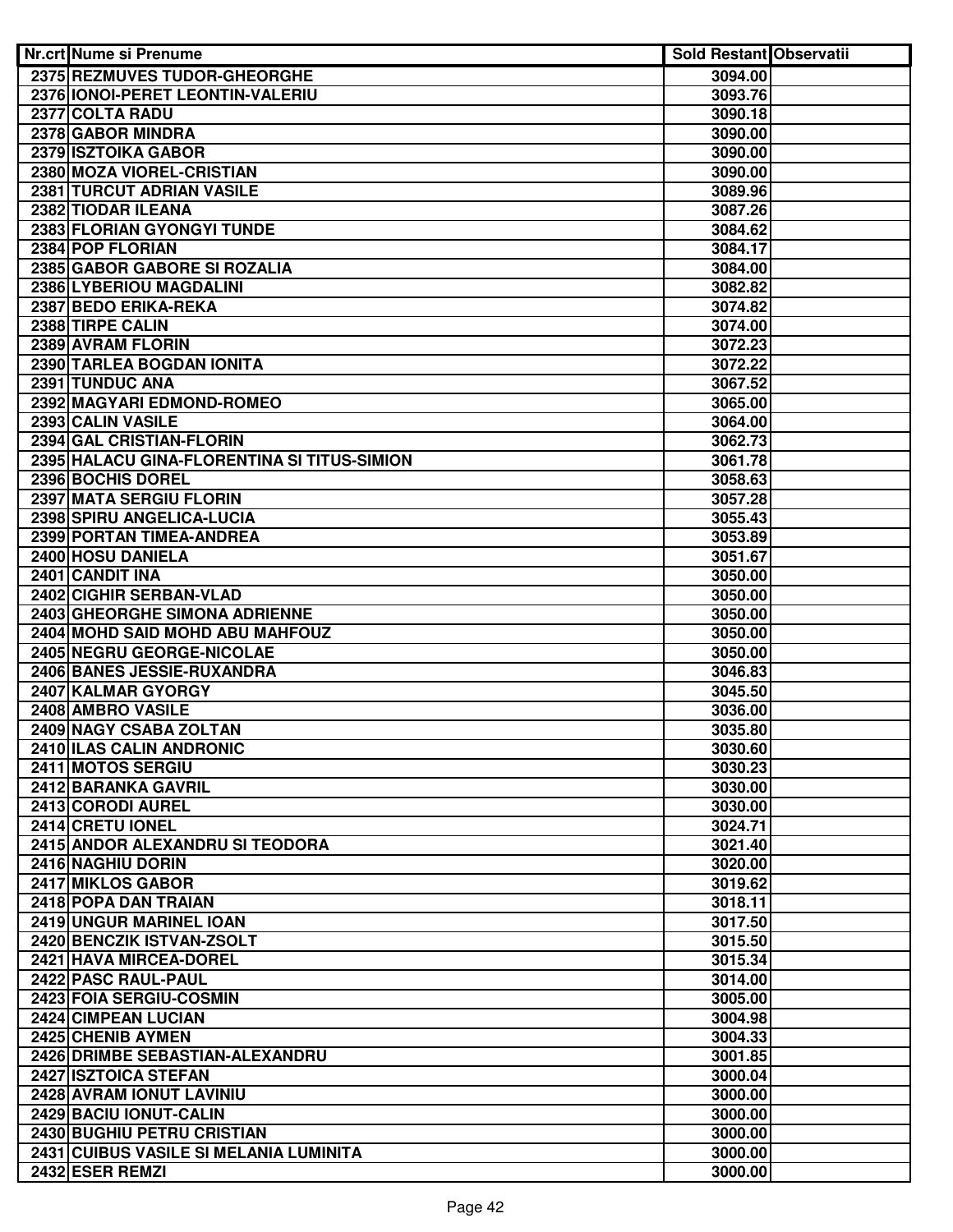| Nr.crt Nume si Prenume                                   | <b>Sold Restant Observatii</b> |  |
|----------------------------------------------------------|--------------------------------|--|
| 2433 FLONTA RAMONA IOANA                                 | 3000.00                        |  |
| 2434 GABOR BANO                                          | 3000.00                        |  |
| 2435 HAICAI IOAN                                         | 3000.00                        |  |
| 2436 MADA IOANA-COSMINA                                  | 3000.00                        |  |
| 2437 MADUTA CATALIN ADRIAN                               | 3000.00                        |  |
| 2438 ONITA MARIA-TUNDE                                   | 3000.00                        |  |
| 2439 ONYEZEBE NONSO GODWIN                               | 3000.00                        |  |
| 2440 SOTOC AURELIAN-PETRU                                | 3000.00                        |  |
| 2441 PARFION ILIE                                        | 2999.45                        |  |
| 2442 IVAN MIRCEA                                         | 2999.14                        |  |
| 2443 KALOZ LAURENTIU                                     | 2998.74                        |  |
| 2444 SZATMARI LAJOS                                      | 2996.41                        |  |
| 2445 CORBU ADRIAN-PAUL                                   | 2996.10                        |  |
| 2446 SALAJAN SORIN-REMUS                                 | 2994.08                        |  |
| 2447 CIOCAN DANUT ADRIAN                                 | 2993.00                        |  |
| 2448 MLADIN VIOLETA                                      | 2992.00                        |  |
| 2449 MELAN ANAMARIA                                      | 2991.00                        |  |
| 2450 DAVID PETRU SI FELICIA                              | 2990.44                        |  |
| 2451 SZUCS ROBERT - KAROLY                               | 2988.01                        |  |
| 2452 CABA ALIN GABRIEL                                   | 2985.33                        |  |
| 2453 RADU IOAN-JOHN SI MARIA                             | 2984.39                        |  |
| 2454 GHINDEA DORU-ADRIAN                                 | 2981.97                        |  |
| 2455 CURTA ALEXANDRU-EMANUEL SI CARMEN-NADIA             | 2979.76                        |  |
| 2456 CIORDAS MARIN                                       | 2979.26                        |  |
| 2457 JONAS MELINDA-MARIA                                 | 2978.60                        |  |
| 2458 COROI LUCIAN-MIRCEA                                 | 2976.00                        |  |
| 2459 UDREA ANTON-AURELIAN- MARIUS                        | 2975.00                        |  |
| 2460 LES NICUSOR VIOREL                                  | 2974.41                        |  |
| 2461 MIKLOS STEFAN                                       | 2972.89                        |  |
| 2462 TITI ROBERT                                         | 2972.00                        |  |
| 2463 BATRANA POPA OVIDIU                                 | 2970.00                        |  |
| <b>2464 MOTRIUC TIBERIU-EMILIAN</b>                      | 2967.58                        |  |
| 2465 ZEMBREA ALEXANDRU-FRANCISC                          | 2967.03                        |  |
| 2466 FILIMON ARMIN-MARIUS                                | 2967.00                        |  |
| 2467 SUCIU DAVID GABRIEL                                 | 2966.00                        |  |
| 2468 GABOR RUPI SI CATALINA<br>2469 PRECUP PETRICA SORIN | 2965.30<br>2963.26             |  |
| 2470 PAL BOGDAN IOAN                                     | 2963.04                        |  |
| 2471 VEKERDI ATTILA                                      | 2961.00                        |  |
| 2472 ORHA MIRCEA-RADU                                    | 2960.57                        |  |
| 2473 VURA NORBERT TIBERIU                                | 2960.56                        |  |
| <b>2474 MATE RAINER-ZSOLT</b>                            | 2960.16                        |  |
| 2475 JENEI GYORGY                                        | 2960.00                        |  |
| 2476 MEZEI VICTOR                                        | 2960.00                        |  |
| 2477 VASIU EMIL                                          | 2960.00                        |  |
| 2478 CIORBA MARIUS                                       | 2957.67                        |  |
| 2479 FURTOS ANDREI-VALENTIN                              | 2957.20                        |  |
| 2480 LAKATOS ALEXANDRU-EDUARD                            | 2955.00                        |  |
| 2481 SERB IOAN-AURELIAN                                  | 2954.72                        |  |
| 2482 DRUGAS TRAIAN-SORIN                                 | 2954.04                        |  |
| 2483 SABAU ILEANA                                        | 2953.52                        |  |
| 2484 GIURGIU ALINA DOINITA IOANA                         | 2952.32                        |  |
| 2485 SUTEU OVIDIU-HORIA                                  | 2952.00                        |  |
| 2486 BAHICA VASILE                                       | 2950.00                        |  |
| 2487 GAVRIS DANIEL                                       | 2950.00                        |  |
| 2488 GUZMANN SANDOR-JOZSEF                               | 2950.00                        |  |
| 2489 PATAKI LASZLO ZSOLT                                 | 2950.00                        |  |
| 2490 LUNG DUMITRU                                        | 2945.00                        |  |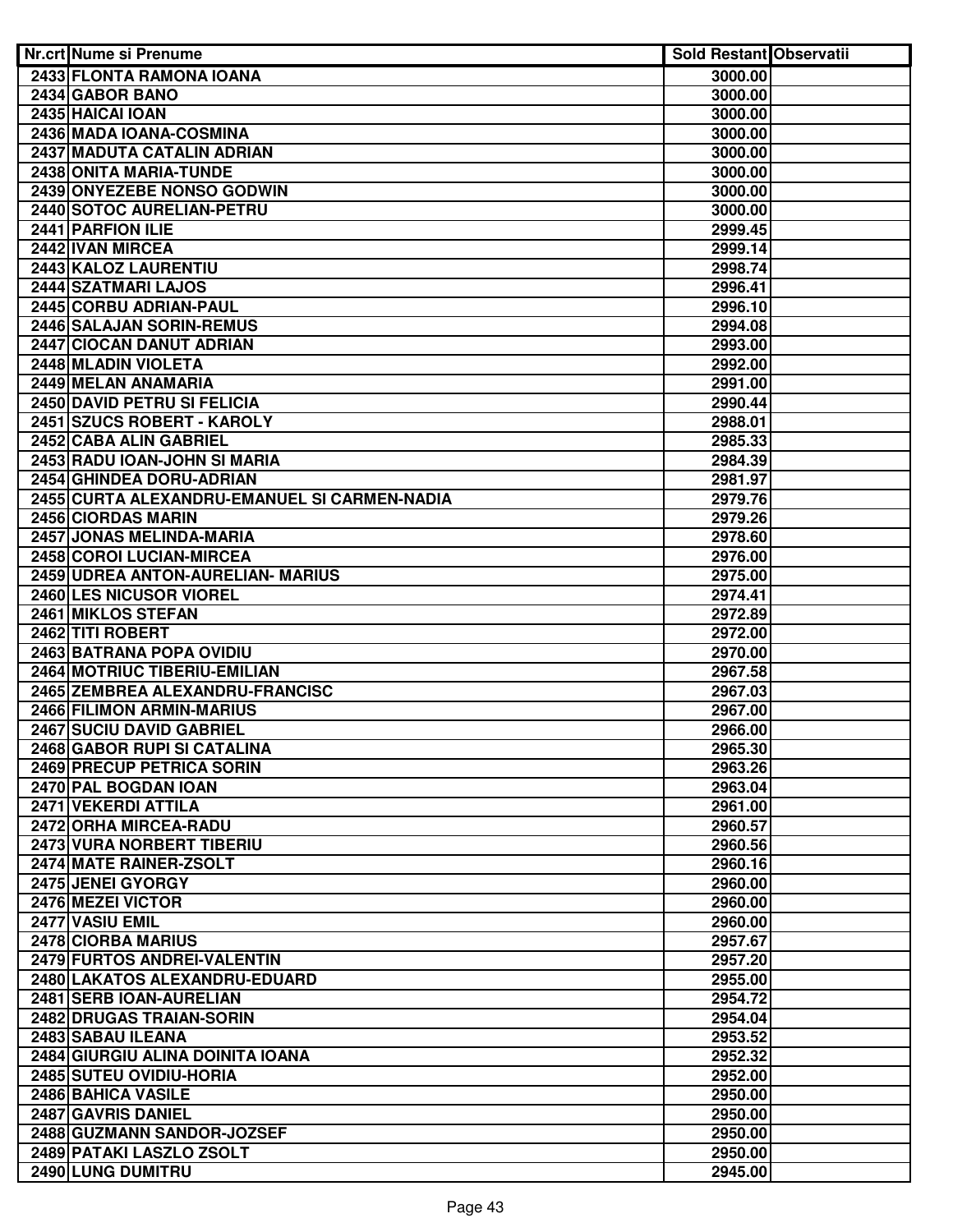| Nr.crt Nume si Prenume              | <b>Sold Restant Observatii</b> |  |
|-------------------------------------|--------------------------------|--|
| 2491 HUPLEA MARIUS-CORNELIU         | 2943.42                        |  |
| 2492 BLAGA VICTOR                   | 2935.84                        |  |
| 2493 POTROVITA IOANA-CRISTINA       | 2932.20                        |  |
| <b>2494 SERES FLORIN CALIN</b>      | 2931.44                        |  |
| 2495 PASCALAU IOAN                  | 2930.00                        |  |
| 2496 SZUCS GYULA-ATTILA             | 2930.00                        |  |
| 2497 BUNGAU MARIAN-CRISTIAN         | 2928.98                        |  |
| 2498 BONCSA MARTIN                  | 2923.14                        |  |
| 2499 BERGER SANDOR-DAVID            | 2920.00                        |  |
| 2500 MEGYERI RICHARD                | 2920.00                        |  |
| 2501 POPOVICIU ALEXANDRU-ROMULUS    | 2920.00                        |  |
| 2502 BARTA ALEXANDRU                | 2918.00                        |  |
| 2503 MARCON DANIEL                  | 2917.47                        |  |
| 2504 COSMA BOGDAN                   | 2914.34                        |  |
| 2505 POPA OVIDIU                    | 2914.34                        |  |
| 2506 VLAS MARIAN-MANUEL             | 2914.00                        |  |
| 2507 GABOR IANCU                    | 2913.35                        |  |
| 2508 DUTA ALEXANDRU-NICOLAE         | 2912.52                        |  |
| 2509 OTVOS VERA                     | 2910.00                        |  |
| 2510 MAGHIAR GHEORGHE-MIHAI         | 2909.68                        |  |
| 2511 MARINCEAN DORU-GEORGE SI DIANA | 2907.63                        |  |
| 2512 MATIUT LAVINIU-VALERIU         | 2905.00                        |  |
| 2513 ROSTAS MATE                    | 2905.00                        |  |
| 2514 LACZIKO VARVARA                | 2902.89                        |  |
| 2515 DEJI VIOREL                    | 2900.00                        |  |
| 2516 DOARNA IONUT-MIRCEA            | 2900.00                        |  |
| 2517 SACUI SORIN                    | 2899.76                        |  |
| 2518 CIOBAN CONSTANTIN              | 2899.74                        |  |
| 2519 BONATIU MIHAELA SI GHEORGHE    | 2899.33                        |  |
| 2520 CIMBALA FLORIN                 | 2898.10                        |  |
| 2521 GAZDAG ALEXANDRU               | 2896.35                        |  |
| 2522 STAN ELENA                     | 2895.50                        |  |
| 2523 MOISA DANIELA SI CRISTIAN      | 2893.62                        |  |
| 2524 COJOCARU SORIN-IONUT           | 2892.56                        |  |
| 2525 DAT ALIN FLAVIU                | 2885.00                        |  |
| 2526 SUCIU IOAN                     | 2885.00                        |  |
| 2527 ROTARU ADRIANA-NICOLETA        | 2880.81                        |  |
| 2528 KUPE FRANCISC TEODOR           | 2874.51                        |  |
| 2529 DRAGUS SORINEL VASILE          |                                |  |
|                                     | 2872.17                        |  |
| 2530 GANEA GHEORGHE                 | 2871.00                        |  |
| 2531 BRIZZI ANTONIETTA              | 2867.82                        |  |
| 2532 OLAH KRISZTIAN IMRE            | 2866.89                        |  |
| 2533 FURTOS CALIN DAN               | 2864.52                        |  |
| 2534 RADU VLAD-IONUT                | 2864.00                        |  |
| 2535 ROSTAS ALEXANDRU-GEACOMINO     | 2864.00                        |  |
| 2536 VARGA ROMULUS                  | 2864.00                        |  |
| 2537 CUC ADRIAN-NICOLAE             | 2860.00                        |  |
| 2538 POPESCU IONUT                  | 2859.00                        |  |
| 2539 BELCE STEFAN                   | 2855.00                        |  |
| 2540 CUCU MIHAI SABIN               | 2853.00                        |  |
| 2541 LUCUTA ANA-MARIA               | 2852.83                        |  |
| 2542 CORAS FLOARE                   | 2850.79                        |  |
| 2543 ARDELEAN GAVRIL                | 2850.00                        |  |
| 2544 BUZI AMBRUS                    | 2850.00                        |  |
| 2545 POP DRAGOMIR                   | 2849.94                        |  |
| 2546 STOICA IANCU                   | 2848.00                        |  |
| 2547 CURTA BUJOR-MUGUREL-IOSIF      | 2846.69                        |  |
| 2548 BALAN HORATIU-MARIAN           | 2845.00                        |  |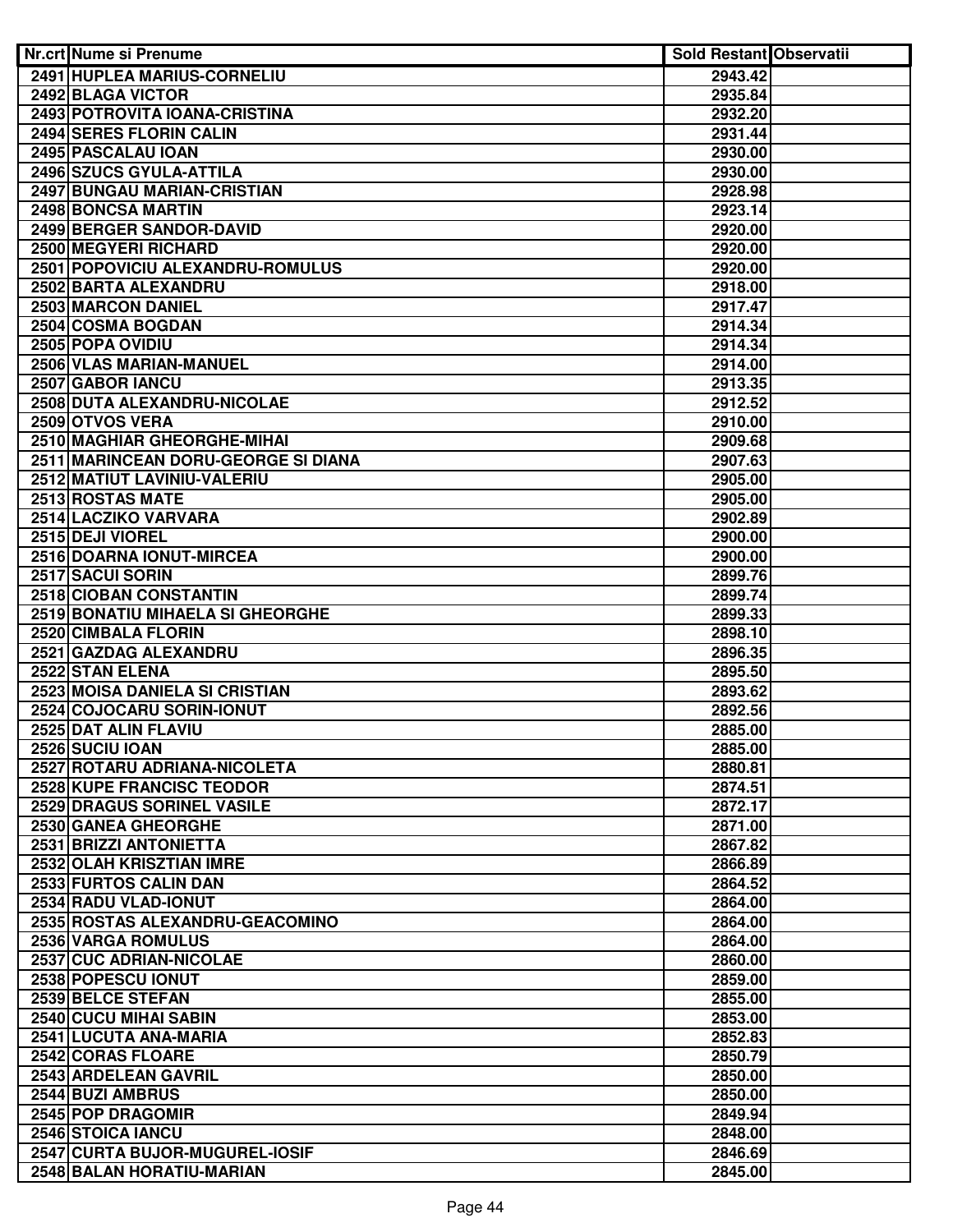| Nr.crt Nume si Prenume                                    | <b>Sold Restant Observatii</b> |  |
|-----------------------------------------------------------|--------------------------------|--|
| <b>2549 ARON ALEXANDRU-ILIE</b>                           | 2844.00                        |  |
| 2550 BACIU-POPA RODICA-MARIA                              | 2843.94                        |  |
| 2551 KALMAR PARASCHIVA                                    | 2843.52                        |  |
| 2552 KISS ELEMER                                          | 2838.57                        |  |
| 2553 BURDA DANUT                                          | 2835.83                        |  |
| 2554 ARNOCZKI EUGEN                                       | 2834.34                        |  |
| 2555 SZABO ATTILA                                         | 2834.25                        |  |
| 2556 VARGA VICTOR                                         | 2834.00                        |  |
| 2557 POPP GHEORGHE CAROL                                  | 2831.87                        |  |
| 2558 GABORAS SERGIU                                       | 2830.00                        |  |
| 2559 SANDRA SERGIU NICOLAE                                | 2826.00                        |  |
| 2560 ERDEI ADALBERT                                       | 2825.00                        |  |
| 2561 GHIURAU CARMEN-ELENA                                 | 2824.07                        |  |
| 2562 KUSZTURA ROLAND CRISTIAN                             | 2823.33                        |  |
| 2563 HADADE FLORIN-NICOLAE                                | 2820.00                        |  |
| 2564 BUNGAU FLORIN-TEODOR                                 | 2819.54                        |  |
| 2565 MATYASI GABOR                                        | 2818.82                        |  |
| 2566 BOT ADRIAN MIRCEA                                    | 2818.34                        |  |
| 2567 GAVRUTA RUXANDA-CRISTINA-MIHAELA                     | 2815.64                        |  |
| 2568 BACIU JOITA                                          | 2814.00                        |  |
| 2569 GHERGHEV DORIN                                       | 2807.39                        |  |
| 2570 MALITA MIHAELA                                       | 2805.90                        |  |
| 2571 LACATUS FLORIAN                                      | 2805.00                        |  |
| 2572 MICULA-COCIUBAN GHEORGHE SORIN                       | 2803.75                        |  |
| 2573 BOTEZATU ANGELICA                                    | 2801.56                        |  |
| 2574 SZENTIVANYI ELISABETA-ANDREA                         | 2800.86                        |  |
| 2575 BALOGH VICTOR-ANDRAS                                 | 2800.00                        |  |
| 2576 GABOR STEFAN                                         | 2800.00                        |  |
| 2577 JURCA SORIN-GHEORGHE                                 | 2800.00                        |  |
| 2578 MORARU CIPRIAN MARIAN                                | 2800.00                        |  |
| 2579 OLAH HORATIU ALEXANDRU                               | 2800.00                        |  |
| 2580 URECHE GHEORGHE RAZVAN                               | 2800.00                        |  |
| 2581 VALCIU MIHAI DOREL                                   | 2800.00                        |  |
| 2582 VARGA ISTVAN-SANDOR                                  | 2800.00                        |  |
| 2583 STEFAN FLORIAN                                       | 2798.47                        |  |
| 2584 TAMAS IOANA-ANAMARIA                                 | 2797.94                        |  |
| 2585 MORAR VIORICA                                        | 2797.26                        |  |
| 2586 HAIDUC CALIN DANIEL                                  | 2797.23                        |  |
| 2587 SAITOS OCTAVIAN ALEXANDRU                            | 2795.42                        |  |
| 2588 VIDICAN MARIUS-COSMIN<br>2589 CIARNAU GHEORGHE-DORIN | 2794.83<br>2793.47             |  |
| <b>2590 SERES CATALINA</b>                                | 2790.83                        |  |
| 2591 CIOABA STEFAN                                        | 2790.00                        |  |
| 2592 LUPU ADRIAN-NICOLAE                                  | 2790.00                        |  |
| 2593 LOVAS ELISABETA                                      | 2789.92                        |  |
| 2594 BOITOR IOSIF                                         | 2788.00                        |  |
| 2595 FRIED ANA ALIZ                                       | 2787.03                        |  |
| 2596 HALACU LUCIAN-GHEORGHE                               | 2785.00                        |  |
| 2597 MIKLOS ELENA SI MARTIN                               | 2783.04                        |  |
| 2598 SIMION STEFAN                                        | 2782.00                        |  |
| 2599 RUGE MARIUS-TRAIAN                                   | 2781.00                        |  |
| 2600 BUIE GIGEL-MIREL                                     | 2777.74                        |  |
| 2601 VASS RUDOLF                                          | 2775.00                        |  |
| 2602 MUT GHEORGHE                                         | 2773.18                        |  |
| 2603 JUNC FLORIAN GIANNI                                  | 2768.86                        |  |
| 2604 BUZ CORINA-MARIA                                     | 2768.00                        |  |
| 2605 GABOR RUPI                                           | 2764.98                        |  |
| 2606 ELENES DUMITRU IOAN                                  | 2763.24                        |  |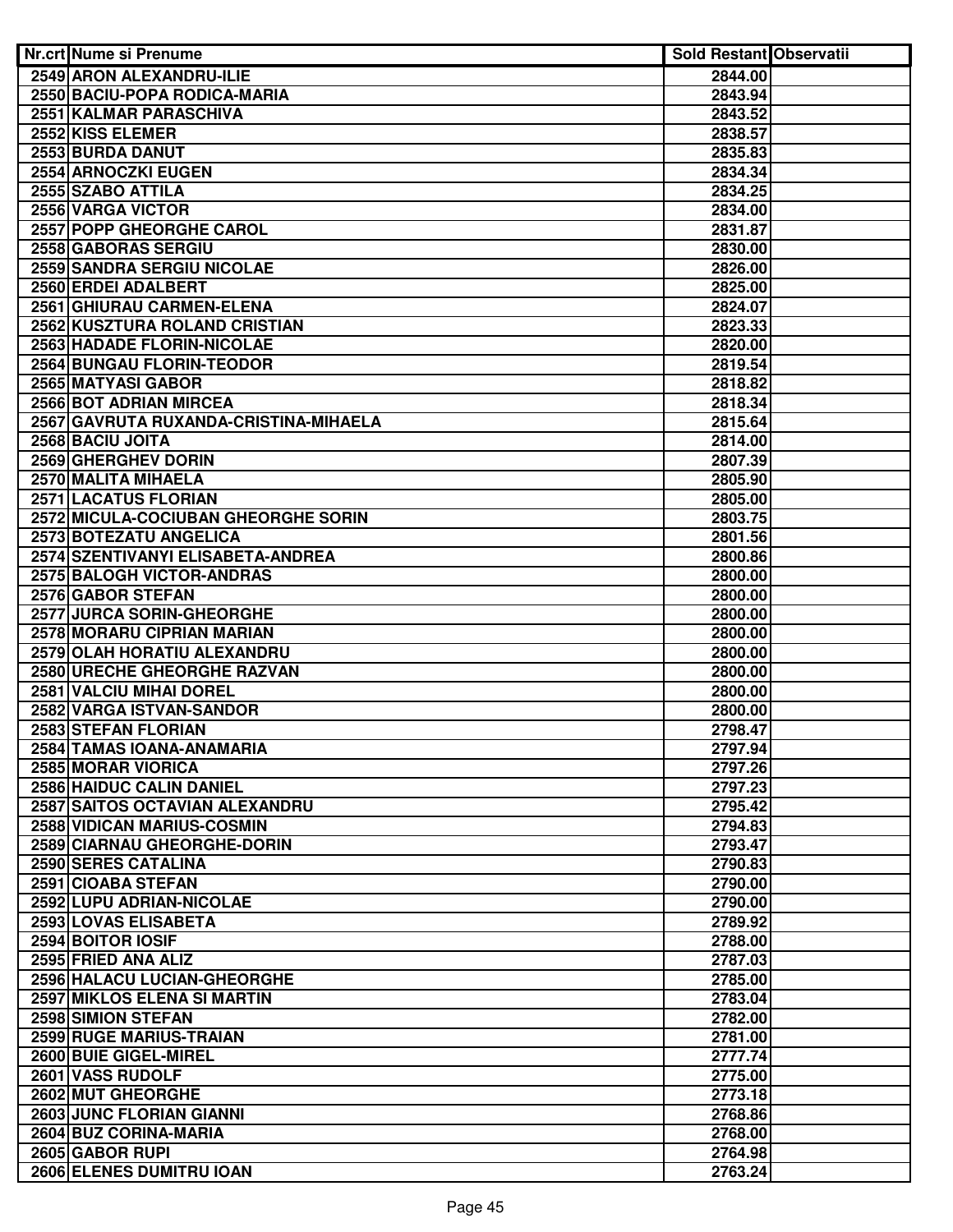| Nr.crt Nume si Prenume                                 | <b>Sold Restant Observatii</b> |  |
|--------------------------------------------------------|--------------------------------|--|
| 2607 BOBSEA FLORIN                                     | 2763.00                        |  |
| <b>2608 LAZAR NICOLAE COSMIN</b>                       | 2760.00                        |  |
| 2609 RATIU ANA                                         | 2758.47                        |  |
| 2610 IOVAN ADRIAN IONEL                                | 2758.32                        |  |
| 2611 UIVAROSAN COSMIN HORATIU DACIAN                   | 2758.12                        |  |
| 2612 KEREZSI RUDOLF                                    | 2753.55                        |  |
| 2613 ARON ANA IULIA                                    | 2752.01                        |  |
| 2614 JURJAC DUMITRU                                    | 2751.48                        |  |
| 2615 BERTALAN LASZLO                                   | 2750.00                        |  |
| <b>2616 MAGHIAR DARIUS</b>                             | 2750.00                        |  |
| 2617 OLAH ALEXANDRU IOAN                               | 2750.00                        |  |
| 2618 MISTOR SORIN - CRISTINEL                          | 2749.39                        |  |
| 2619 KOVACS MIRCEA-IOAN SI CODRUTA                     | 2747.98                        |  |
| 2620 PUPAZA CRISTIAN                                   | 2747.52                        |  |
| 2621 VENCZEL FRANCISC SI ROZALIA                       | 2746.76                        |  |
| 2622 ISZTOIKA LUDOVIC                                  | 2745.59                        |  |
| 2623 ANTOCI ADRIAN CELESTIN                            | 2745.34                        |  |
| 2624 DOJCINOVIC NEVEN                                  | 2744.04                        |  |
| 2625 POP BOGDAN-MIRCEA                                 | 2742.05                        |  |
| 2626 BINET GIORGIAN SERBAN STEFAN                      | 2742.00                        |  |
| 2627 POP ALEXANDRU-CONSTANTIN                          | 2741.00                        |  |
| 2628 MASCAS MIHAI                                      | 2740.00                        |  |
| 2629 BALAN RUDOLF-CONSTANTIN                           | 2738.00                        |  |
| 2630 COZMA ANDREI DRAGOS                               | 2737.55                        |  |
| 2631 LAKATOS JOZSEF-ROBERT                             | 2737.06                        |  |
| 2632 NICHITESCU BOGDAN                                 | 2734.28                        |  |
| 2633 GABOR STEFAN                                      | 2734.00                        |  |
| 2634 MILIAN FLORIAN LAZAR                              | 2733.45                        |  |
| 2635 CIORDAS CATALIN-BOGDAN                            | 2731.98                        |  |
| <b>2636 TULKOS ROMEO EMERIC</b>                        | 2731.82                        |  |
| 2637 DUMITRAS GHEORGHE SORIN-JUNIOR<br>2638 BODOG ADAM | 2731.12                        |  |
| 2639 TRIFAN CAROL                                      | 2731.00<br>2727.50             |  |
| 2640 NAGY ZOLTAN-ISTVAN                                | 2727.00                        |  |
| 2641 CIURAR LIZA                                       | 2726.00                        |  |
| 2642 MUDURA TITUS DUMITRU                              | 2722.03                        |  |
| 2643 SERBAN GHEORGHE                                   | 2720.00                        |  |
| 2644 CALO ALEXANDRU                                    | 2719.90                        |  |
| 2645 BODIAN ALEXANDRU SI MARIA                         | 2718.44                        |  |
| 2646 USATII ALEXANDRA                                  | 2716.40                        |  |
| 2647 GEREBENES IANCU                                   | 2716.00                        |  |
| 2648 ROSTAS FLORIN                                     | 2715.00                        |  |
| 2649 PELE IOAN                                         | 2712.99                        |  |
| 2650 SIMUT LUCIAN                                      | 2711.40                        |  |
| 2651 KOVARI SANDOR                                     | 2710.00                        |  |
| 2652 REZMUVES ROBERT                                   | 2710.00                        |  |
| 2653 TRANDAFIR GHEORGHE                                | 2708.00                        |  |
| 2654 KRIVACS MAGDALENA-IULIANA                         | 2706.00                        |  |
| 2655 OSVALD IREN                                       | 2703.97                        |  |
| 2656 BERKI ROBERT                                      | 2702.31                        |  |
| 2657 KOVACS IRMA-ROZALIA                               | 2701.76                        |  |
| 2658 DOLHAN MONICA-ELISABETA                           | 2700.00                        |  |
| <b>2659 DRONCA DACIAN</b>                              | 2700.00                        |  |
| 2660 SEMENI IOAN                                       | 2700.00                        |  |
| <b>2661 KONKOLY RICHARD</b>                            | 2695.00                        |  |
| 2662 PIT COSMIN-IONUT-CIPRIAN                          | 2692.60                        |  |
| 2663 DIREYBATOGULLARI MEVLUT                           | 2690.00                        |  |
| 2664 FEKETE BANDI PISTA CATALINA                       | 2689.37                        |  |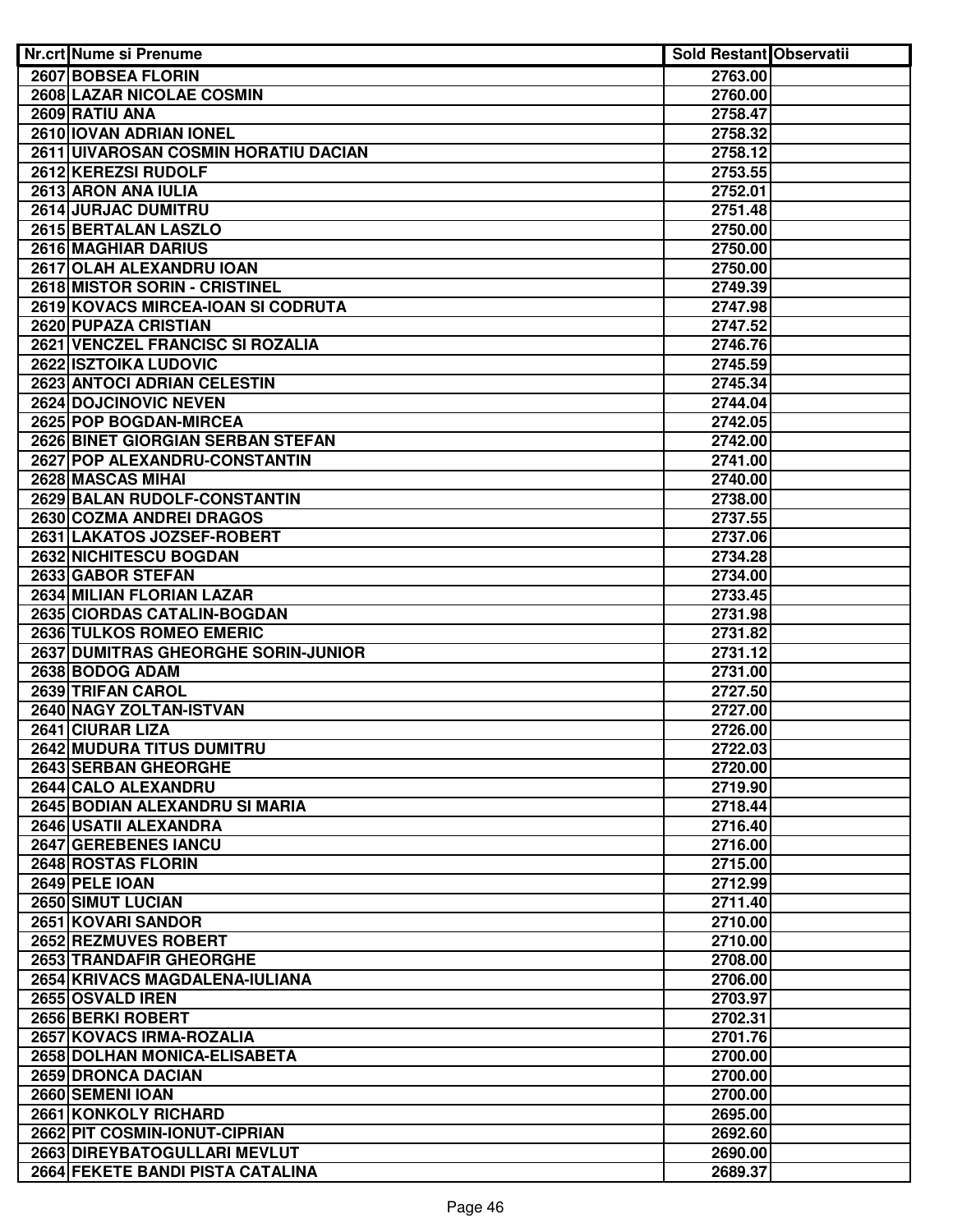| Nr.crt Nume si Prenume                    | <b>Sold Restant Observatii</b> |  |
|-------------------------------------------|--------------------------------|--|
| 2665 TODA MARIA                           | 2686.75                        |  |
| <b>2666 JUDEA ANDREI-REMUS</b>            | 2686.00                        |  |
| 2667 TIRB MARIUS                          | 2684.00                        |  |
| 2668 GRAUR MARIANA                        | 2683.18                        |  |
| 2669 ROSTAS AVERESCU                      | 2681.80                        |  |
| 2670 CIOBOTA HORIA                        | 2680.00                        |  |
| 2671 OPRIS LOREDAN-LAURENTIU              | 2674.96                        |  |
| 2672 ANTOCI IONUT                         | 2674.83                        |  |
| 2673 RADOVICI CIPRIAN ADRIAN              | 2672.71                        |  |
| 2674 PANTEA VIORICA-LUCIA                 | 2671.33                        |  |
| 2675 FORIAN ATILA-IOSIF                   | 2670.00                        |  |
| 2676 GABOR STEFAN                         | 2668.80                        |  |
| 2677 NONEA MARIANA                        | 2668.44                        |  |
| 2678 VATAMAN GHEORGHE                     | 2667.37                        |  |
| 2679 GAVRUTA MARIUS-IOAN                  | 2664.04                        |  |
| 2680 BULZAN TIBERIU                       | 2663.79                        |  |
| 2681 GABOR IANCU                          | 2662.00                        |  |
| 2682 GABOR TEREZA                         | 2662.00                        |  |
| 2683 VENTEL ALEXANDRU                     | 2661.00                        |  |
| 2684 LACZKO FRANCISC                      | 2660.11                        |  |
| 2685 VODA FLORENTINA-TEODORA              | 2660.00                        |  |
| 2686 MARCUT AUREL-MARIN-LIVIU             | 2655.00                        |  |
| 2687 TODORAN LIVIU                        | 2651.00                        |  |
| 2688 DEMETER IOAN                         | 2650.60                        |  |
| 2689 VASS VERONICA                        | 2650.00                        |  |
| 2690 ZUCHIATHI CSABA-ZOLTAN               | 2650.00                        |  |
| <b>2691 KOVACS KRISZTIAN CSABA</b>        | 2645.81                        |  |
| <b>2692 OZ ISMAIL</b>                     | 2645.00                        |  |
| 2693 BUDAI MELINDA                        | 2644.90                        |  |
| 2694 BOKA SANDOR                          | 2640.00                        |  |
| 2695 MOLNAR ERIKA                         | 2638.00                        |  |
| 2696 VARSOCZI GHEORGHE SI EVA             | 2637.66                        |  |
| 2697 MARTA ADRIAN-EUGEN                   | 2635.80                        |  |
| 2698 MOGA ANCA                            | 2635.80                        |  |
| 2699 SERE PAVEL-CORNELIU SI LUCIANA       | 2635.54                        |  |
| 2700 ISZTOIKA DUMITRU                     | 2635.00                        |  |
| 2701 GUI ADRIAN-ALEXANDRU                 | 2634.64                        |  |
| 2702 CAPOTA DAN-FLORIN                    | 2634.00                        |  |
| 2703 PAUNESCU SERGIU-NICOLAE              | 2634.00                        |  |
| 2704 VARGA ROMEO-ADRIAN                   | 2633.00                        |  |
| 2705 TOTH JENO                            | 2630.43                        |  |
| 2706 KISS TIBERIU                         | 2630.00                        |  |
| 2707 SZILAGYI NORBERT ISTVAN              | 2630.00                        |  |
| 2708 VARGA DANIEL-KAROLY                  | 2630.00                        |  |
| 2709 ZAINEA-MOLDOVAN SERGIU- EMIL         | 2630.00                        |  |
| 2710 FEIER ANNAMARIA                      | 2625.54                        |  |
| 2711 BORS IOAN-VASILE                     | 2625.00                        |  |
| 2712 TRIFA HORIA-IOAN                     | 2623.78                        |  |
| 2713 ROXIN GAVRIL OVIDIU SI ALEXANDRU FRA | 2621.21                        |  |
| 2714 SZABO AURICA MARGHARETA              | 2620.70                        |  |
| 2715 HALMAJAN CRISTIAN MIRCEA             | 2620.22                        |  |
| 2716 BODOG ALIN FLORIN                    | 2620.00                        |  |
| 2717 BOGDAN MARIA                         | 2618.55                        |  |
| 2718 GABOR IOAN                           | 2614.00                        |  |
| 2719 LINGURAR AUREL                       | 2613.48                        |  |
| 2720 ROMAN MELANIA-GHEORGHINA             | 2610.50                        |  |
| 2721 CRISTE MIHAI-ANDREI                  | 2608.78                        |  |
| 2722 LAZAR GHEORGHE-DANIEL                | 2608.00                        |  |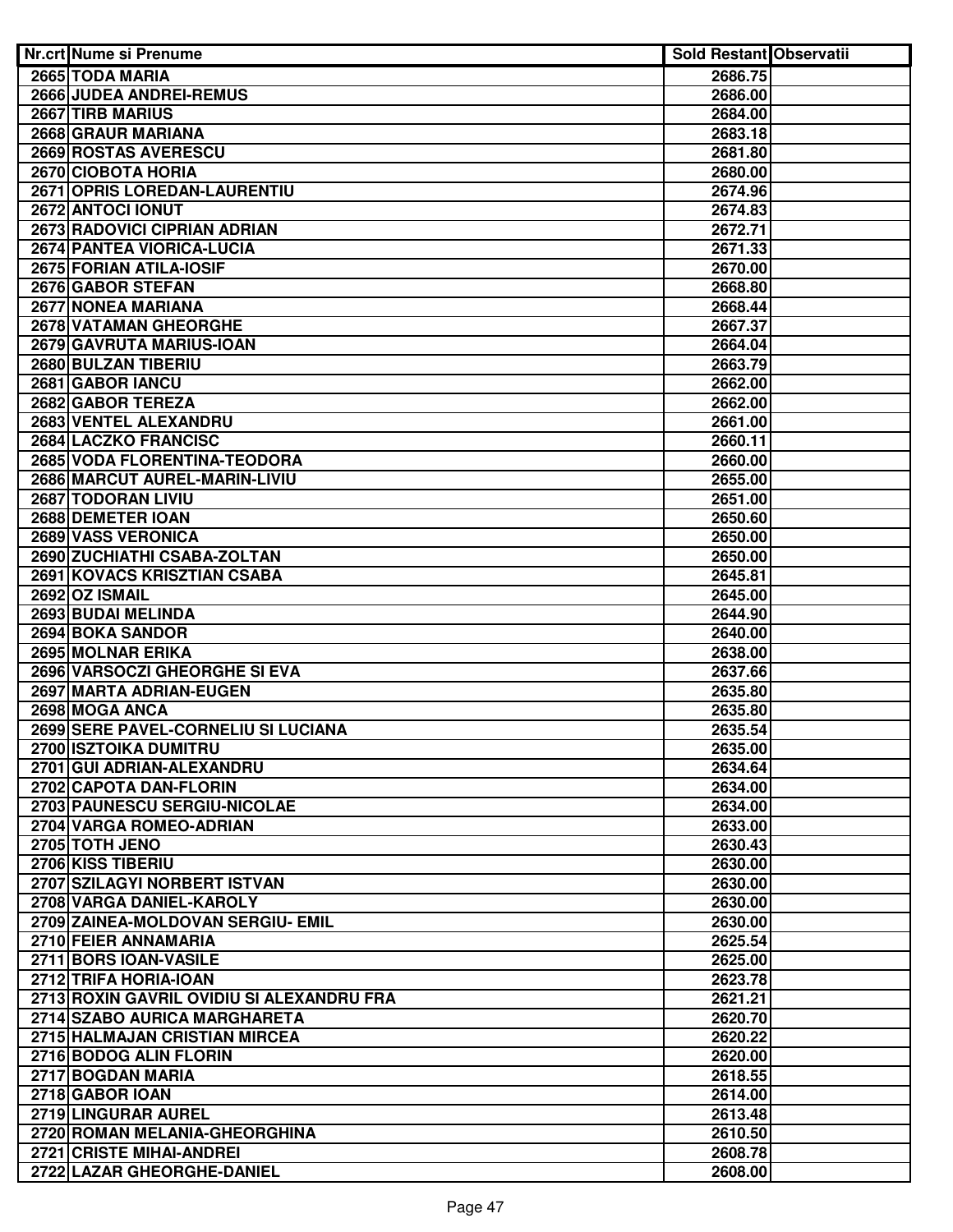| <b>Nr.crt Nume si Prenume</b>                                                       | <b>Sold Restant Observatii</b> |  |
|-------------------------------------------------------------------------------------|--------------------------------|--|
| 2723 MOS AUREL-GHEORGHE                                                             | 2607.53                        |  |
| 2724 BODOG IOAN SI ELENA                                                            | 2605.70                        |  |
| 2725 BUIE MARIA IBOLYA SI IOAN                                                      | 2603.41                        |  |
| 2726 BAN LUCIAN-IONUT                                                               | 2600.95                        |  |
| 2727 BOTA VIOREL                                                                    | 2600.00                        |  |
| 2728 BUZGO AGLAIA MARIA                                                             | 2600.00                        |  |
| 2729 ISZTOIKA SUSANA-EVA                                                            | 2600.00                        |  |
| 2730 KORODI IOAN                                                                    | 2600.00                        |  |
| 2731 MUSTEAN MARIA                                                                  | 2600.00                        |  |
| 2732 POP DANIEL                                                                     | 2600.00                        |  |
| 2733 STOICA STEFAN                                                                  | 2600.00                        |  |
| 2734 STOLK ADRIANUS                                                                 | 2600.00                        |  |
| 2735 TUSA ROLAND-LUCIAN                                                             | 2600.00                        |  |
| 2736 UNGUREANU MELINDA                                                              | 2596.84                        |  |
| 2737 GYURKUCZA GYORGY                                                               | 2595.00                        |  |
| 2738 CIOBANUCA VALERICA                                                             | 2591.00                        |  |
| 2739 MURGULY JOZSEF                                                                 | 2588.88                        |  |
| 2740 KRALOVSZKI ATTILA-TEOFIL                                                       | 2585.00                        |  |
| 2741 MODOG ROMEO-FELIX                                                              | 2585.00                        |  |
| 2742 BORBELYI ALEXANDRU SI SAS MAGDOLNA                                             | 2583.81                        |  |
| 2743 PLESA NICOLAE-DORIN                                                            | 2582.00                        |  |
| 2744 BARA MIRCEA                                                                    | 2580.00                        |  |
| 2745 HAIAS EMIL                                                                     | 2580.00                        |  |
| 2746 JUDEA FLORIN-ALEX                                                              | 2580.00                        |  |
| 2747 LUCACIU FILIMON-VIRGIL SI VIOLETA                                              | 2579.00                        |  |
| 2748 PETRILA RAMONA-IOANA                                                           | 2578.33                        |  |
| 2749 BANHAZI GHEORGHE                                                               | 2578.00                        |  |
| 2750 BERTI PARDALIAN                                                                | 2578.00                        |  |
| 2751 CHHATARPAL SINGH                                                               | 2577.89                        |  |
| 2752 BANCESCU COSMIN                                                                | 2577.03                        |  |
| 2753 POP GHEORGHE SI IOANA LIVIA<br>2754 KELEMEN LASZLO - INTREPRINDERE INDIVIDUALA | 2573.76<br>2572.69             |  |
| 2755 GUNTA DANIELA                                                                  | 2572.45                        |  |
| 2756 TIRTEA FLORIAN                                                                 | 2572.29                        |  |
| 2757 CERMIAN IOSIF ROBERT                                                           | 2572.00                        |  |
| 2758 SARAC GAVRIL ADRIAN                                                            | 2570.00                        |  |
| 2759 LAZAR TIBOR                                                                    | 2569.00                        |  |
| 2760 GABOR IOAN                                                                     | 2568.94                        |  |
| 2761 PILINSZKY ZOLTAN                                                               | 2568.81                        |  |
| 2762 LAZAU MARIN                                                                    | 2566.00                        |  |
| 2763 LUPARU ALEXANDRINA                                                             | 2562.35                        |  |
| 2764 ABRUDAN RADU-ALIN                                                              | 2560.04                        |  |
| 2765 VARGA CSONGOR-BELA                                                             | 2558.02                        |  |
| 2766 DUMITRESCU JAN-BOGDAN                                                          | 2558.00                        |  |
| 2767 FILIP ANCA IOANA                                                               | 2555.98                        |  |
| 2768 RADULESCU ANDREI                                                               | 2555.00                        |  |
| 2769 ROSEL SANDOR                                                                   | 2554.68                        |  |
| 2770 PLASTIN ADRIAN FLORIN                                                          | 2554.54                        |  |
| 2771 MAHARA COSMINA-DACIANA                                                         | 2550.00                        |  |
| <b>2772 ROSTAS COSTICA</b>                                                          | 2550.00                        |  |
| 2773 BARNA FLORIAN                                                                  | 2549.50                        |  |
| 2774 PAPAY MIHNEA-PAUL                                                              | 2549.05                        |  |
| 2775 BANYAI VLAD                                                                    | 2549.00                        |  |
| 2776 GABOR DEMETER SI TEREZA                                                        | 2548.69                        |  |
| 2777 MATEA NICOLAE                                                                  | 2547.52                        |  |
| 2778 SZABO ERIKA                                                                    | 2541.85                        |  |
| 2779 MITAN IOANA                                                                    | 2541.26                        |  |
| 2780 JUHASZ ZOLTAN                                                                  | 2540.00                        |  |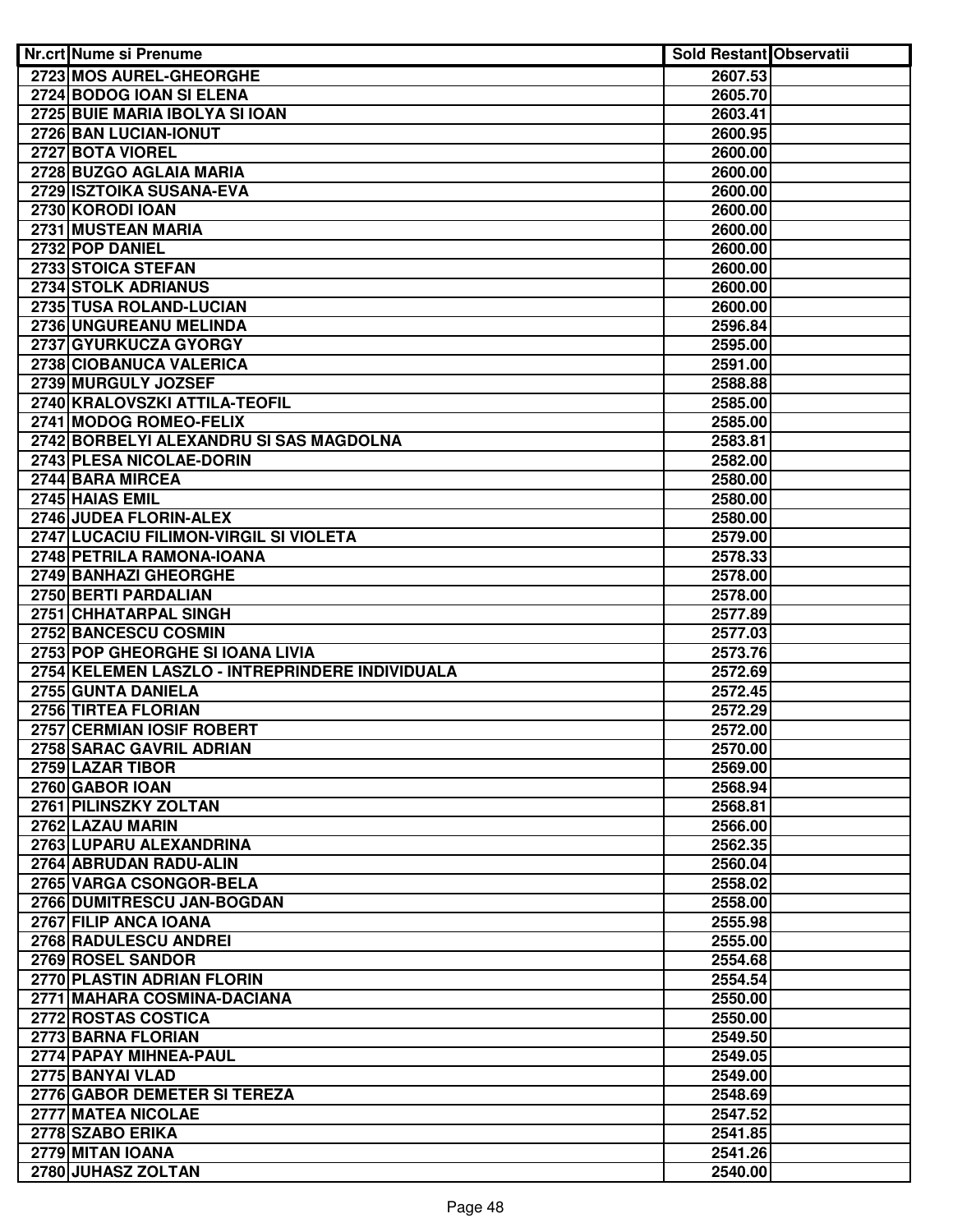| Nr.crt Nume si Prenume                             | <b>Sold Restant Observatii</b> |  |
|----------------------------------------------------|--------------------------------|--|
| 2781 VENTEL FLORIN                                 | 2540.00                        |  |
| 2782 KISS-JURGE LORAND-OSKAR                       | 2539.00                        |  |
| 2783 BODOG CRISTIAN                                | 2538.00                        |  |
| 2784 LINGURAR GHEORGHE-CORNEL                      | 2538.00                        |  |
| 2785 POP MARIA                                     | 2536.73                        |  |
| 2786 SARBA SORIN CRISTIAN                          | 2535.00                        |  |
| 2787 BUDA OCTAVIAN-VALENTIN SI ALIZ                | 2533.14                        |  |
| 2788 KULPINSZKI MIHALY                             | 2532.47                        |  |
| 2789 MIKO JANOS                                    | 2531.00                        |  |
| 2790 FREUNDLICH SAMUEL ADAM                        | 2530.41                        |  |
| 2791 ASTALAS CLAUDIU- PETRU                        | 2527.69                        |  |
| 2792 ROSCA ANA MARIA GALINA                        | 2526.90                        |  |
| 2793 BICA GHEORGHE                                 | 2525.95                        |  |
| 2794 GABOR STEFAN                                  | 2525.00                        |  |
| 2795 TURAN YUSUF                                   | 2523.48                        |  |
| 2796 TOCILA ANGELA-MARIANA                         | 2521.14                        |  |
| 2797 BARTALIS HUNOR                                | 2520.00                        |  |
| 2798 GABOR LUDOVIC                                 | 2520.00                        |  |
| 2799 PAPAY MAGDALENA                               | 2518.74                        |  |
| 2800 KAJCZA MARIA                                  | 2516.47                        |  |
| 2801 ROXIN AUREL                                   | 2514.05                        |  |
| 2802 GURGU ANTON                                   | 2514.00                        |  |
| 2803 IANCU IONUT-ANDREI                            | 2514.00                        |  |
| 2804 SZEBENI GYONGYI SI SANDOR                     | 2512.47                        |  |
| 2805 MANDRU ALEXANDRA-BIANCA SI BOHUS IOANA-CARMEN | 2511.74                        |  |
| 2806 GYONGYOSI MARIUS                              | 2510.21                        |  |
| 2807 GABOR EVA                                     | 2509.16                        |  |
| <b>2808 PODILA GEORGE MARCEL</b>                   | 2508.00                        |  |
| 2809 SABAU VIORICA                                 | 2507.02                        |  |
| 2810 GROZA ALIN                                    | 2507.00                        |  |
| 2811 NEGRUT OVIDIU                                 | 2507.00                        |  |
| 2812 PASCA OVIDIU-ALIN                             | 2506.17                        |  |
| 2813 BENTE FLORIN-CRISTIAN SI LILIANA              | 2505.16                        |  |
| 2814 BUDAU VIOREL                                  | 2505.00                        |  |
| 2815 APATI ANDREEA-ELENA                           | 2500.00                        |  |
| 2816 BIRAU-IANCU IONEL                             | 2500.00                        |  |
| 2817 BOROS ANA-MARIA<br>2818 CRACEA SERGIU-ANDREI  | 2500.00                        |  |
| 2819 CROITORU ADRIANA-LAVINIA                      | 2500.00                        |  |
|                                                    | 2500.00                        |  |
| 2820 CUC CORNELIA P.F.A.<br>2821 DUMITRAS ROBERT   | 2500.00<br>2500.00             |  |
| 2822 HENDRE ERNO                                   | 2500.00                        |  |
| 2823 IAKOB MIHAIL STEFAN                           | 2500.00                        |  |
| 2824 KARACSONYI CONSTANTIN                         | 2500.00                        |  |
| 2825 KELE OTTO-LASZLO                              | 2500.00                        |  |
| 2826 KIS IOZSEF                                    | 2500.00                        |  |
| 2827 LASZLO MIKLOS-ZOLTAN                          | 2500.00                        |  |
| 2828 LESAK IOZSEF                                  | 2500.00                        |  |
| 2829 POPESCU TATIANA                               | 2500.00                        |  |
| 2830 ROHNER MARIA MAGDALENA                        | 2500.00                        |  |
| 2831 TODOS CALIN-PETRU                             | 2500.00                        |  |
| 2832 TOTH LILIANA                                  | 2500.00                        |  |
| 2833 VARGA FLORENTINA                              | 2500.00                        |  |
| 2834 VARGA GABOR                                   | 2500.00                        |  |
| <b>2835 DONUTIU VASILE ALIN</b>                    | 2495.00                        |  |
| 2836 GIURCA MARIUS SI IOANA                        | 2494.33                        |  |
| 2837 GAVRILAS ELISABETA SI VIOREL-TRAIAN           | 2493.81                        |  |
| 2838 BANHIDI LORAND                                | 2493.46                        |  |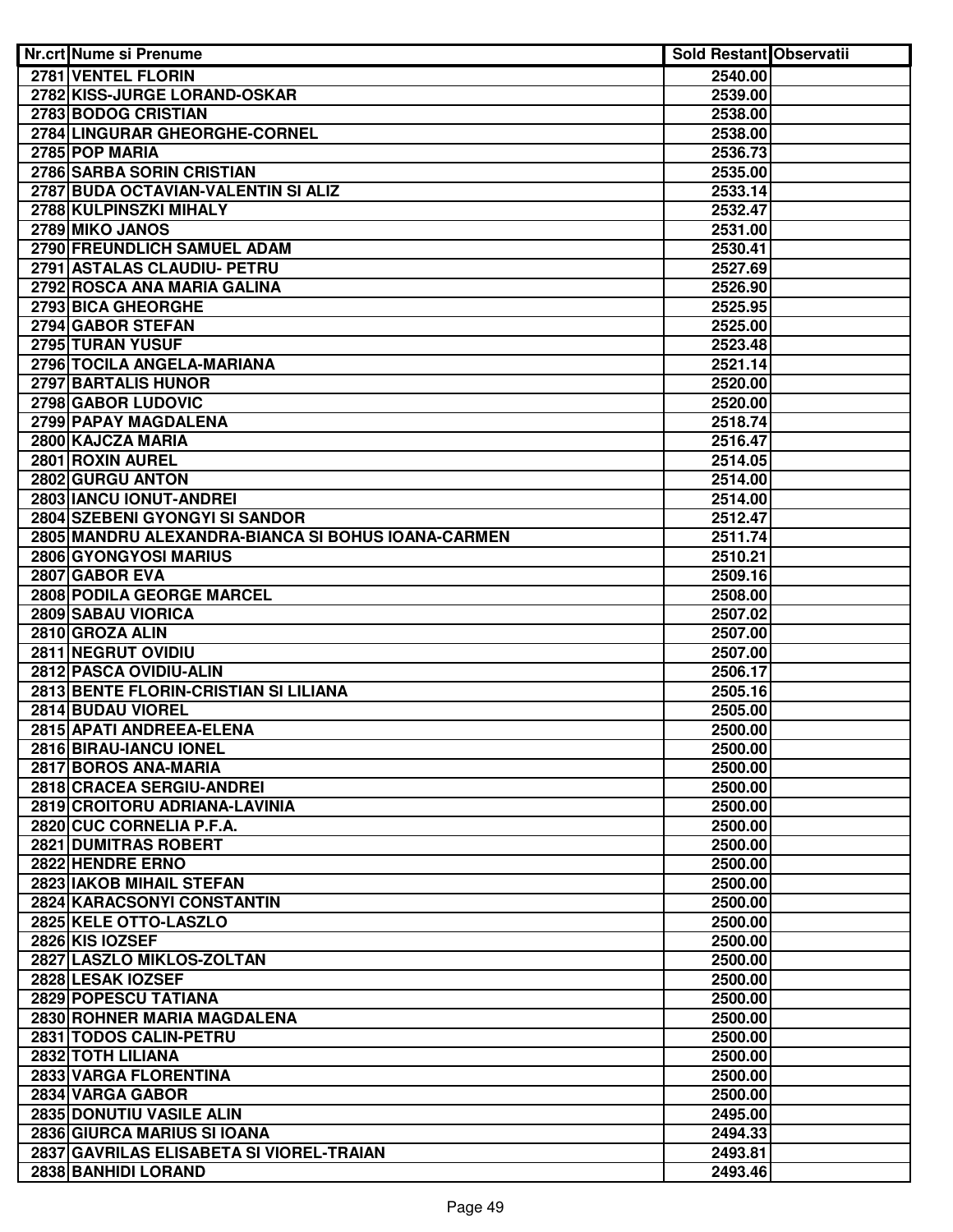| Nr.crt Nume si Prenume                                                       | <b>Sold Restant Observatii</b> |  |
|------------------------------------------------------------------------------|--------------------------------|--|
| 2839 HAJYAHYA CERASELA-IOANA                                                 | 2492.86                        |  |
| 2840 SZABO ROZALIA si FRANCISC                                               | 2492.32                        |  |
| 2841 KARABULUT YILMAZ                                                        | 2490.78                        |  |
| 2842 TROK ANGELA-RENATA                                                      | 2490.00                        |  |
| 2843 MARINCAS SZILVIA                                                        | 2489.32                        |  |
| 2844 GLIGOR TRAIAN SI LENUTA                                                 | 2485.44                        |  |
| 2845 PENEAC NICOLETA DANIELA                                                 | 2482.58                        |  |
| 2846 BIRTA IOAN SI VALERIA                                                   | 2482.41                        |  |
| 2847 DEJEU IOAN-LIVIU                                                        | 2480.29                        |  |
| 2848 PASCA IOAN                                                              | 2480.28                        |  |
| 2849 IGNA RAZVAN COTIZO                                                      | 2480.00                        |  |
| 2850 MAGHIAR AUREL-MIHAI-TEODOR                                              | 2480.00                        |  |
| 2851 SANDRA LUCIAN-NICOLAE                                                   | 2478.10                        |  |
| 2852 BOKA JOZSEF                                                             | 2474.96                        |  |
| 2853 BUNDEA ALEXANDRU MIHAI                                                  | 2473.00                        |  |
| 2854 BUTA CALIN MIHAI                                                        | 2470.90                        |  |
|                                                                              |                                |  |
| 2855 KARANCSI IOAN-PAL                                                       | 2468.00                        |  |
| 2856 I.I.BALAN RADU-CRISTIAN - INTREP.INDIVIDUALA<br>2857 CUC FLORIAN SI ANA | 2463.61                        |  |
| 2858 TOTH ROBERT-EMERIC                                                      | 2463.47                        |  |
|                                                                              | 2462.33                        |  |
| 2859 PINTEA GABRIEL-OCTAVIAN SI EUGENIA-FLORENTINA                           | 2462.00                        |  |
| 2860 MADAU OVIDIU-VASILE                                                     | 2460.00                        |  |
| 2861 SABAU IOAN                                                              | 2460.00                        |  |
| 2862 HERMAN FERENC-ATTILA                                                    | 2459.99                        |  |
| 2863 SZABO KAROLY                                                            | 2458.95                        |  |
| 2864 CIRSTEA CRISTIAN                                                        | 2457.36                        |  |
| 2865 BABO GHEORGHE                                                           | 2453.16                        |  |
| 2866 SZIKI IBOLYA SI LUDOVIC                                                 | 2453.01                        |  |
| <b>2867 POP THOMAS MICHAEL</b>                                               | 2451.67                        |  |
| 2868 UNGUR-BREHOI RAZVAN-FLORIN SI CARMEN-ELENA                              | 2451.28                        |  |
| 2869 BALINT IOAN<br>2870 MOISI CRISTIAN-DANIEL                               | 2449.49                        |  |
| 2871 GLIGOR LENUTA SI TRAIAN                                                 | 2448.74                        |  |
| <b>2872 FASIE CORNELIA SI RADU</b>                                           | 2447.61<br>2447.59             |  |
| 2873 DASCAL-KASZONI GAVRIL-GHEORGHE                                          | 2447.16                        |  |
| 2874 BOCIOC AUGUSTIN                                                         | 2446.89                        |  |
| 2875 BOROS LASZLO                                                            | 2445.00                        |  |
| 2876 BALLA DAVID                                                             | 2440.93                        |  |
| 2877 ISTOICA EVA                                                             | 2440.00                        |  |
| 2878 VLAD IONEL                                                              | 2438.93                        |  |
| 2879 MIHOC DANIEL ANDREI                                                     | 2438.70                        |  |
| 2880 FILIP VASILE                                                            | 2438.00                        |  |
| 2881 SZTANKOVITS ALEXANDRU                                                   | 2436.00                        |  |
| 2882 MARC LORENA                                                             | 2435.16                        |  |
| 2883 MARISCAS - DEAC CRISTINA FLORINA                                        | 2431.46                        |  |
| 2884 BREB HORATIU VLAD                                                       | 2430.00                        |  |
| 2885 SILAGHI DORIN                                                           | 2430.00                        |  |
| 2886 CUIBUS ADRIANA ,DUMITRIU FLOAREA,HANCUTIU CALIN SI FLOAREA SI IOAN      | 2429.40                        |  |
| 2887 GAVRUTA LUCIAN CRISTIAN                                                 | 2428.00                        |  |
| 2888 BUDA FLORENTINA LENUTA                                                  | 2425.72                        |  |
| 2889 GABOR MATE                                                              | 2425.58                        |  |
| 2890 BOJANI GHEORGHE                                                         | 2425.45                        |  |
| 2891 LAKATOS IOSIF                                                           | 2425.00                        |  |
| 2892 ZEYAD HUSSEIN SAEED ATIEH                                               | 2424.61                        |  |
| 2893 TENTEA CSEPEI NORMAN                                                    | 2423.35                        |  |
| 2894 FLOREA CORINA-ANAMARIA                                                  | 2421.89                        |  |
| 2895 PAULESCU RAZVAN NICOLAE SI ANGELA A                                     | 2421.57                        |  |
| 2896 VASILE IULIAN SI MAGDALENA                                              | 2421.00                        |  |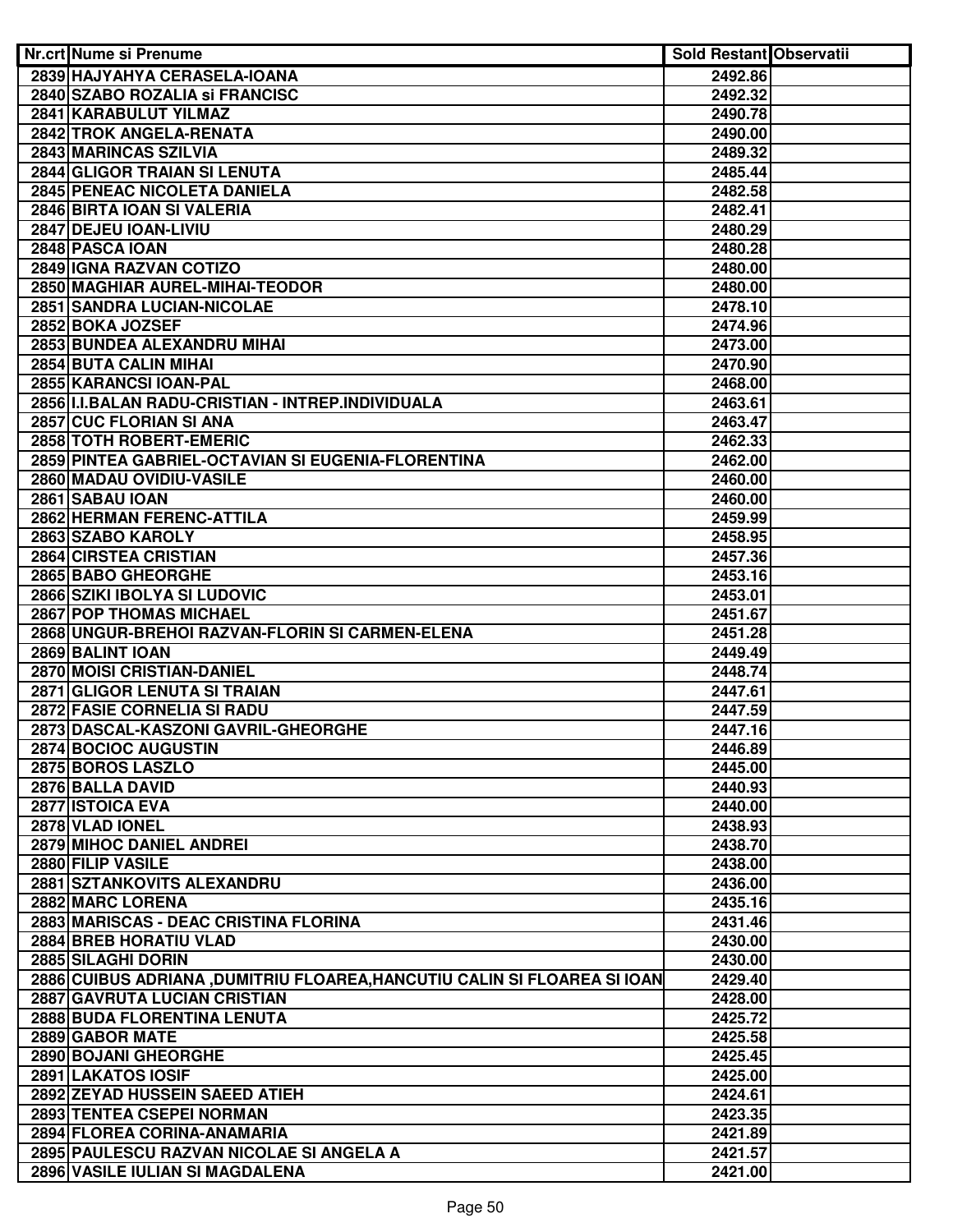| <b>Nr.crt Nume si Prenume</b>                                 | <b>Sold Restant Observatii</b> |  |
|---------------------------------------------------------------|--------------------------------|--|
| 2897 NYUZO SANDOR                                             | 2420.00                        |  |
| 2898 COPIL OVIDIU FLORIAN                                     | 2417.54                        |  |
| 2899 MISTREAN GHIORGHITA SI GRIGORE                           | 2416.14                        |  |
| 2900 BRUCHENTAL MARIUS                                        | 2415.11                        |  |
| 2901 HARSAN EUGEN                                             | 2415.00                        |  |
| 2902 LONTIS STEFAN-CATALIN                                    | 2415.00                        |  |
| 2903 VARGA RUDOLF                                             | 2414.69                        |  |
| 2904 CHIRILA MIRCEA GEORGE                                    | 2414.00                        |  |
| 2905 SABAU VIRGIL                                             | 2414.00                        |  |
| 2906 LENTI ISTVAN VIKTOR                                      | 2413.00                        |  |
| 2907 BARANKA CATALINA                                         | 2412.50                        |  |
| 2908 VARGA SIMION                                             | 2410.96                        |  |
| 2909 HIRMAN LADISLAU                                          | 2409.97                        |  |
| 2910 STOIKA MOISE                                             | 2405.00                        |  |
| 2911 LAKATOS FLORIN                                           | 2403.00                        |  |
| 2912 SILAGHI GHEORGHE SI ILEANA                               | 2402.99                        |  |
| 2913 GABOR GAVRIL                                             | 2402.50                        |  |
| 2914 COROIU APOLLONIA                                         | 2400.00                        |  |
| 2915 FARCAS ALEXANDRU BOGDAN                                  | 2400.00                        |  |
| 2916 100 STEFAN-ROBERT                                        | 2400.00                        |  |
| 2917 KEREZSI ARNOLD-ADRIAN                                    | 2400.00                        |  |
| 2918 LACATOS ANICA                                            | 2400.00                        |  |
| 2919 LUNGU IGOR-DUMITRU                                       | 2400.00                        |  |
| 2920 SAVA REMUS PFA                                           | 2400.00                        |  |
| 2921 SZTUFLIAK SANDOR-KRISZTIAN                               | 2400.00                        |  |
| 2922 RADA SIMONA-ELENA                                        | 2399.16                        |  |
| 2923 SIME BOGDAN                                              | 2398.50                        |  |
| 2924 MOS FLAVIU RADU SI ANCA CLAUDIA                          | 2395.75                        |  |
| 2925 BROSTEAN DAN                                             | 2394.14                        |  |
| 2926 DRAGAN TEODOR-DORIN SI ELENA                             | 2392.37                        |  |
| 2927 HALMAGEAN DACIAN-FLORENTIN<br>2928 BLIDARU ADRIAN-SERBAN | 2391.17                        |  |
|                                                               | 2389.82                        |  |
| 2929 MOCAN CORNELIA-DACIANA<br>2930 STURZU MARIOARA MARIANA   | 2383.22<br>2381.71             |  |
| 2931 DRIMBA MARCEL                                            | 2381.56                        |  |
| 2932 DUMEA VIRONICA                                           | 2380.00                        |  |
| 2933 ZELE ATTILA                                              | 2380.00                        |  |
| 2934 COJOCARI SVETLANA                                        | 2378.20                        |  |
| 2935 CORLATIAN MIRCEA-ALEXANDRU                               | 2377.08                        |  |
| 2936 SIMOCA VICTORIA                                          | 2375.30                        |  |
| 2937 BOLDIS ANDREI-FLORIN                                     | 2374.00                        |  |
| 2938 MIHELE VASILE                                            | 2374.00                        |  |
| 2939 BALOTA VIOREL                                            | 2373.57                        |  |
| 2940 SEUCHE FLORIAN                                           | 2372.88                        |  |
| 2941 TARLEA ANCA-LIANA                                        | 2372.00                        |  |
| 2942 RADEANU CRISTIAN-MIHAI                                   | 2371.76                        |  |
| 2943   IACOB LOREDANA-FLORENTINA SI BUDA DANIEL               | 2371.58                        |  |
| 2944 KENDERESI TIBERIU                                        | 2370.00                        |  |
| 2945 MINDRUTIU PETRU PAL                                      | 2370.00                        |  |
| 2946 CIOARA CORINA FELICIA                                    | 2369.21                        |  |
| 2947 DUDOMA EUGEN                                             | 2369.00                        |  |
| 2948 BUT ALEXANDRU SERBAN                                     | 2367.98                        |  |
| 2949 DOBOVAN JOZSEF-GEZA                                      | 2365.00                        |  |
| 2950 MOTOS DANIELA SI MARCEL                                  | 2363.92                        |  |
| 2951 RUSU CRISTINA-ANA                                        | 2363.64                        |  |
| 2952 IANCAU IOAN-ANDREI                                       | 2362.64                        |  |
| 2953 LUNCAN IOANA-ELENA                                       | 2362.43                        |  |
| 2954 PAUL FLORIN                                              | 2361.91                        |  |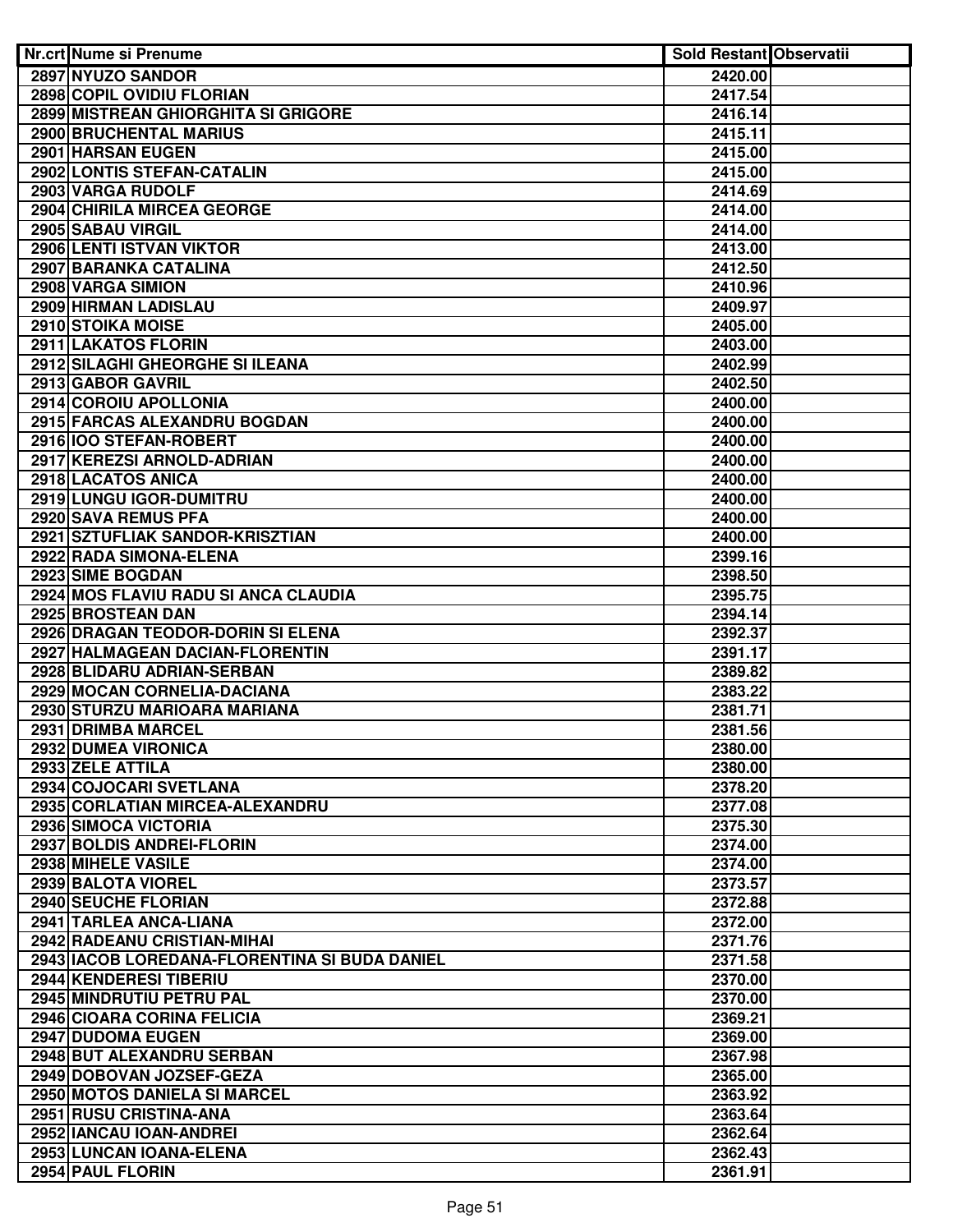| <b>Nr.crt Nume si Prenume</b>              | <b>Sold Restant Observatii</b> |  |
|--------------------------------------------|--------------------------------|--|
| 2955 ANCA ADRIAN SI CARMEN                 | 2361.50                        |  |
| 2956 POPOVICIU-DIACONESCU DACIAN           | 2361.38                        |  |
| 2957 LACATUS ZOLTAN OLIVER                 | 2361.20                        |  |
| 2958 KOVACS ELVIRA                         | 2360.00                        |  |
| 2959 MIRON AMBROZIE-CORNEL                 | 2360.00                        |  |
| 2960 STEFAN ADRIAN MUGUREL SI NICOLETA MIR | 2357.11                        |  |
| 2961 BOTHAZI ANDRAS-ZSOLT                  | 2356.24                        |  |
| 2962 KOVACS ADRIANA IRINA                  | 2356.13                        |  |
| 2963 TOD SERGIU DAN SI ANGELA              | 2355.00                        |  |
| 2964 HAMULA IOSIF                          | 2353.99                        |  |
| 2965 BORZ LIVIU-AUGUSTIN                   | 2352.00                        |  |
| 2966 LINTMAYER JOZSEF-ROBERT               | 2350.00                        |  |
| 2967 MARTON VIKTOR                         | 2350.00                        |  |
| 2968 SZABO VICTORIA                        | 2350.00                        |  |
| 2969 CHINDLE DORINA                        | 2345.12                        |  |
| 2970 PAMFILOIU LUCIAN                      | 2344.00                        |  |
| 2971 GALVEZ RAMIREZ ISRAEL                 | 2340.00                        |  |
| 2972 NICOARA PAUL MARIN                    | 2340.00                        |  |
| 2973 SZATMARI LAJOS-ROBERT                 | 2340.00                        |  |
| 2974 FAUR FLORINA                          | 2336.00                        |  |
| 2975 NONEA VIOREL                          | 2335.56                        |  |
| 2976 ISZTOYKA LUDOVIC                      | 2335.00                        |  |
| 2977 COVACIU FLOARE                        | 2330.00                        |  |
| 2978 TICUSAN ANCA-LIVIA                    | 2330.00                        |  |
| 2979 HORVAT FLAVIUS-CODRUT                 | 2328.73                        |  |
| 2980 POPA VLAD-MIHAI                       | 2328.50                        |  |
| 2981 MILADI OUSSAMA                        | 2328.29                        |  |
| 2982 COSTEA FLORIN NICOLAE                 | 2326.00                        |  |
| 2983 GYORGY CSAKI-ISTVAN, INTREP.INDIV.    | 2325.53                        |  |
| 2984 ARON IOSIF-ALEXANDRU                  | 2325.00                        |  |
| 2985 BALLA ANDRAS                          | 2320.72                        |  |
| 2986 BARTOK ILEANA                         | 2318.85                        |  |
| 2987 ZAMAR LOREDANA-MARIA                  | 2318.21                        |  |
| 2988 NAGY ATTILA                           | 2313.35                        |  |
| 2989 DOMBI ROMULUS EDUARD                  | 2312.00                        |  |
| 2990 PATRASCU ALIN VASILE SI FLORICA-LIVIA | 2310.80                        |  |
| 2991 LUP ALEXANDRU                         | 2310.00                        |  |
| 2992 SILAGHI MANOELA GABRIELA              | 2307.88                        |  |
| 2993 COMANCIUC BELA                        | 2307.42                        |  |
| 2994 LELEA RAZVAN                          | 2303.56                        |  |
| 2995 BARANYKA MARGIT                       | 2300.00                        |  |
| 2996 CIARNAU MANUELA OLIMPIA               | 2300.00                        |  |
| 2997 DIACONU OANA-AMALIA                   | 2300.00                        |  |
| 2998 FAZEKAS IANOS                         | 2300.00                        |  |
| 2999 KOVARI BELA                           | 2300.00                        |  |
| 3000 OKROS ZOLTAN                          | 2300.00                        |  |
| 3001 POPA AURICA                           | 2300.00                        |  |
| 3002 POPA OVIDIU                           | 2300.00                        |  |
| 3003 ROSTAS IOAN SI LINA                   | 2300.00                        |  |
| 3004 MUNTEANU ADRIAN-VASILE                | 2297.00                        |  |
| 3005 DRINDA ALIN-SIMION                    | 2295.00                        |  |
| 3006 TARPAI FRANCISC                       | 2294.99                        |  |
| 3007 TITI ADALBERT                         | 2294.28                        |  |
| 3008 BOROS ANIKO-ENIKO                     | 2293.75                        |  |
| 3009 LAKATOS ZOLTAN IANOS SI DANIELA       | 2293.70                        |  |
| 3010 GABOR DUMITRU                         | 2292.89                        |  |
| 3011 GAVRUTA-GAVRAS ALEXANDRA              | 2292.58                        |  |
| 3012 FLORUTA CAMELIA ANAMARIA              |                                |  |
|                                            | 2292.08                        |  |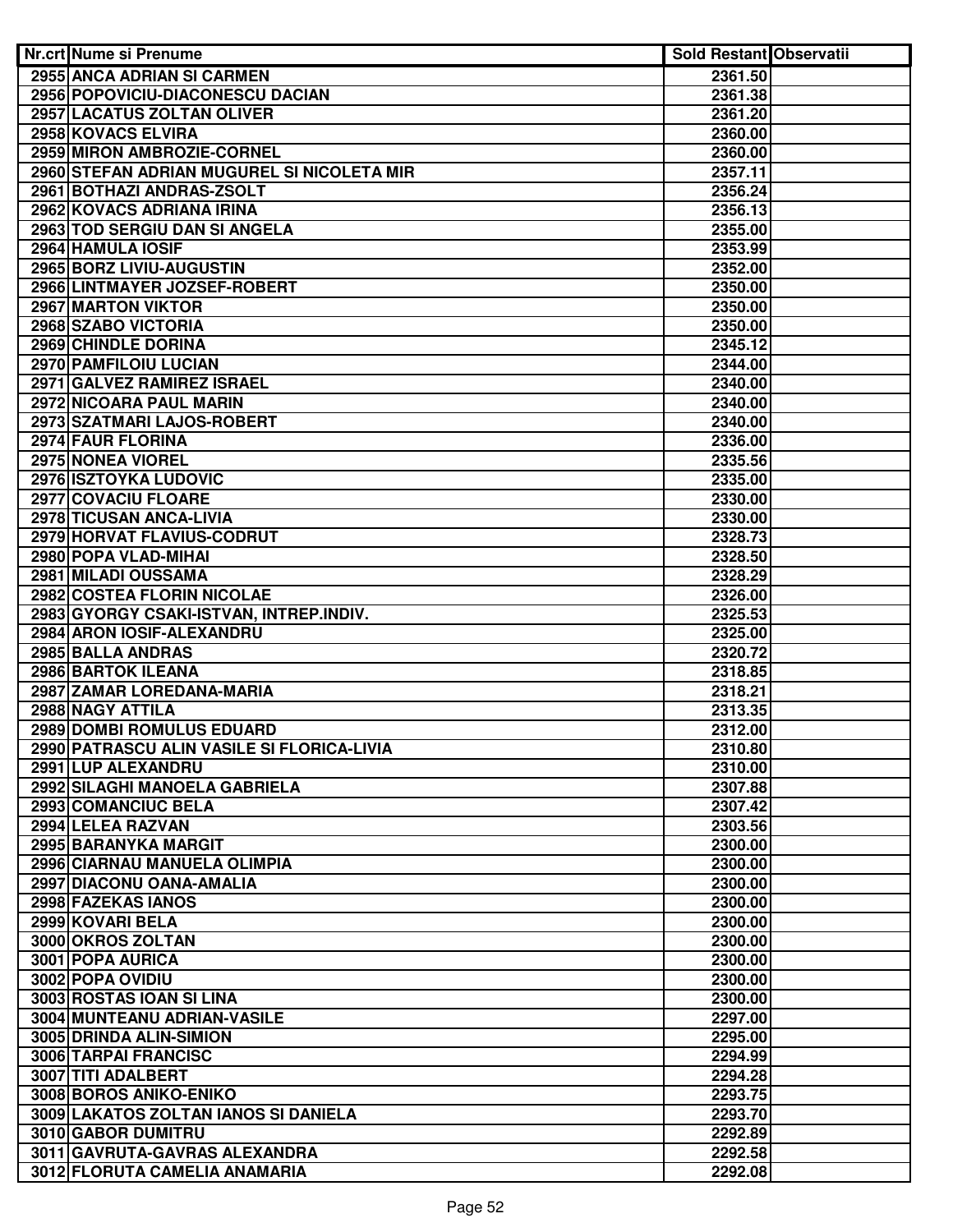| Nr.crt Nume si Prenume                | <b>Sold Restant Observatii</b> |  |
|---------------------------------------|--------------------------------|--|
| 3013 MOLNAR TIHAMER-ZSOLT             | 2291.09                        |  |
| 3014 LUCACI CLAUDIA-RAMONA            | 2291.00                        |  |
| 3015 COSTEA CRISTIAN DANUT            | 2290.07                        |  |
| 3016 HORGA FLORIN SI NICOLETA FLORICA | 2289.08                        |  |
| 3017 RAT ALEXANDRA-LAURA              | 2289.00                        |  |
| 3018 HEREDEA CRISTIAN-PETRU           | 2286.86                        |  |
| 3019 CLOBOC SERGIU-IONUT              | 2286.50                        |  |
| 3020 ARVAI CRISTIAN GHEORGHE          | 2286.18                        |  |
| 3021 JUNC VALENTIN-DANIEL             | 2284.02                        |  |
| 3022 CACUCI GHEORGHE DOREL            | 2280.41                        |  |
| 3023 BAMFI SANDOR ZOLTAN              | 2280.00                        |  |
| 3024 VARGA IOSIF-ALIN                 | 2280.00                        |  |
| 3025 VERZEA IONUT                     | 2280.00                        |  |
| 3026 ACHEBACH DAN                     | 2278.66                        |  |
| 3027 TRIPON ADRIAN-CAPRIAN            | 2278.17                        |  |
| 3028 LETAN ALINA-RAMONA               | 2275.37                        |  |
| 3029 PONTOS ADRIAN-BOGDAN             | 2273.88                        |  |
| 3030 LOGHIN MIRCEA-DRAGOS             | 2273.50                        |  |
| 3031 BILTI LUCIA MARIETA              | 2271.15                        |  |
| 3032 IORGOVAN EUGEN-IONEL             | 2270.97                        |  |
| 3033 MOZA GRATIAN                     | 2270.19                        |  |
| 3034 DUTCAS NICOLAE-DANIEL            | 2270.00                        |  |
| 3035 SERBAN LUCIAN DORIN              | 2267.38                        |  |
| 3036 MOCIAN FLORIN                    | 2266.01                        |  |
| 3037 HAIDU TEREZIA SI ALEXANDRU       | 2265.62                        |  |
| 3038 MALITA FLORIN                    | 2258.00                        |  |
| 3039 OPREA MARCEL-LUCIAN              | 2258.00                        |  |
| 3040 FERENCZ STEFAN                   | 2256.51                        |  |
| <b>3041 CRISTEA CRISTIAN NICOLAE</b>  | 2252.00                        |  |
| 3042 HORHAT ROBERT-GHEORGHE           | 2251.18                        |  |
| 3043 BUZGUTA JAN-SEBASTIAN ARON       | 2250.00                        |  |
| 3044 FEHER CAROL-NICOLAE              | 2250.00                        |  |
| 3045 GANTNER CAROL                    | 2250.00                        |  |
| 3046 LOKOS JANOS-IOSIF                | 2250.00                        |  |
| 3047 PANTEA SORIN-ALEXANDRU           | 2250.00                        |  |
| 3048 PUSCAS MARIA                     | 2250.00                        |  |
| 3049 SAUTIUT DUMITRU SI CORNELIA      | 2250.00                        |  |
| 3050 VID MARIUS                       | 2250.00                        |  |
| 3051 POP COSTEL-TEODOR                | 2246.95                        |  |
| 3052 FILIP SIMINA-ANAMARIA            | 2244.81                        |  |
| 3053 CRISAN MIRCEA IOAN               | 2244.41                        |  |
| <b>3054 BOCHIS MARIUS CRISTIAN</b>    | 2243.14                        |  |
| 3055 MUSCAS IOSIF SI RODICA           | 2243.06                        |  |
| 3056 MILIAN TABITA-MARIA              | 2242.85                        |  |
| 3057 NEUNER LAJOS HEINRICH            | 2242.56                        |  |
| 3058 HEGEDUS CORNELIA-IOANA           | 2241.39                        |  |
| 3059 MARC SEBASTIAN-FLORIAN           | 2241.13                        |  |
| 3060 CIPLEU DANIEL SI LENUTA          | 2240.71                        |  |
| 3061 NEGRUT SILVIU SI CORNELIA        | 2240.70                        |  |
| 3062 BALAZS GYULA                     | 2240.00                        |  |
| 3063 SECARA ALIN                      | 2240.00                        |  |
| 3064 POP CIPRIAN-STEFAN               | 2236.68                        |  |
| 3065 PLESS ARANKA ANNA                | 2236.29                        |  |
| 3066 PAUL BALINT                      | 2235.00                        |  |
| 3067 BOGAR IOAN SI LIVIA              | 2234.38                        |  |
| 3068 MANCI ADRIAN-BENIAMIN            | 2231.00                        |  |
| 3069 BICA DAN-GEORGE SI ANCA-VALERIA  | 2230.39                        |  |
| 3070 NAGY SIGHISMUND-NICOLAE          | 2230.00                        |  |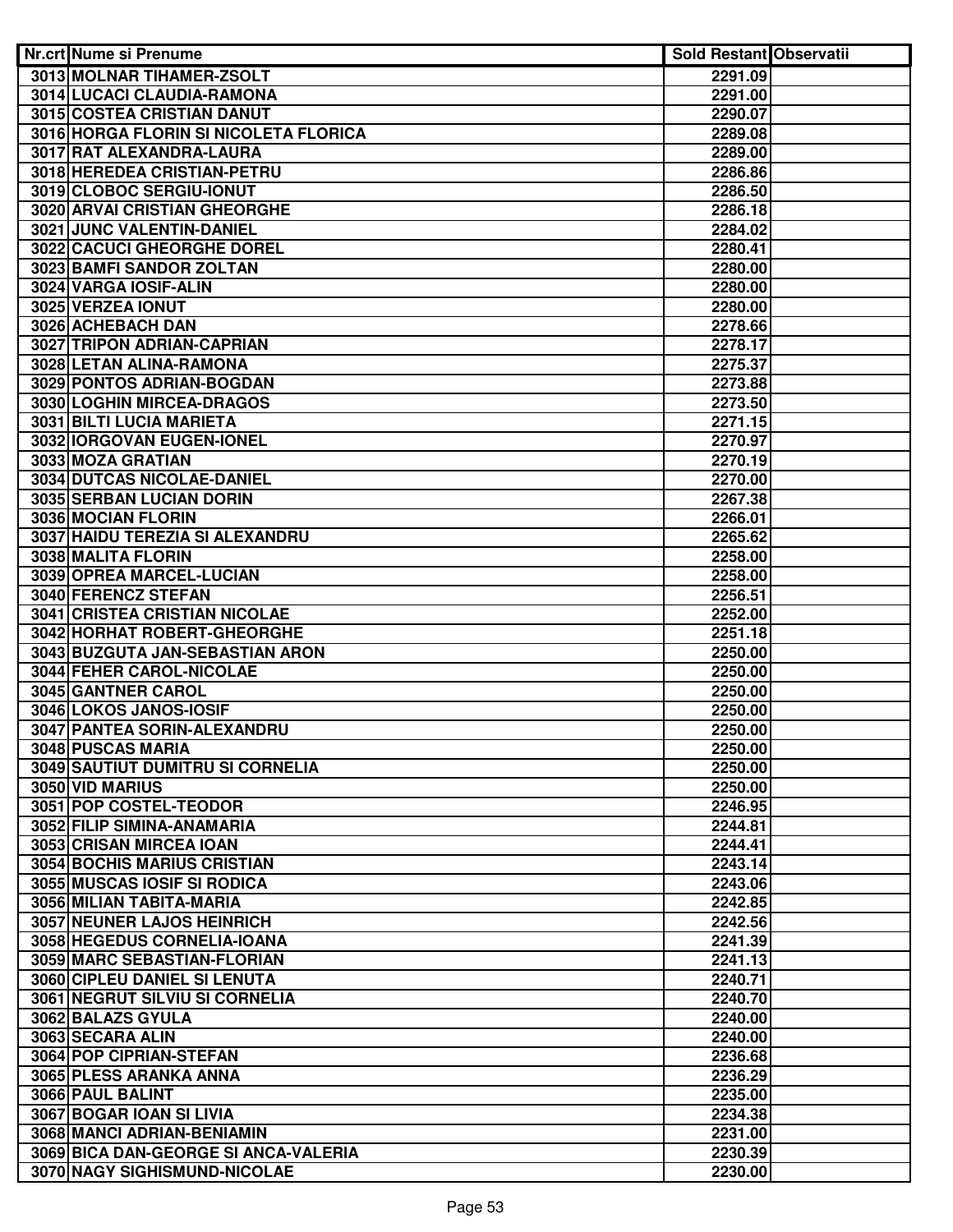| Nr.crt Nume si Prenume                              | <b>Sold Restant Observatii</b> |  |
|-----------------------------------------------------|--------------------------------|--|
| 3071 BREBAN VASILE                                  | 2228.79                        |  |
| <b>3072 PAINA GHEORGHE</b>                          | 2225.50                        |  |
| 3073 GABOR GABI                                     | 2225.00                        |  |
| 3074 ZAH MANEA OANA LAURA - INTREP. INDIVIDUALA     | 2221.02                        |  |
| 3075 KOLUMPAR IOAN                                  | 2220.00                        |  |
| 3076 RADEANU SORIN-IOAN                             | 2220.00                        |  |
| 3077 HALASZ ELISABETA                               | 2219.93                        |  |
| 3078 NEDELEA VICTORIA-PAULA                         | 2219.00                        |  |
| 3079 CACUCI ADINA-LUCIA SI GHEORGHE                 | 2218.57                        |  |
| 3080 TROK MIHAI-MARIUS                              | 2217.35                        |  |
| 3081 SIM OCTAVIAN                                   | 2217.29                        |  |
| 3082 ISZTOIKA MATEI                                 | 2216.95                        |  |
| 3083 POP LIVIA PUPA SI IOSIF                        | 2216.90                        |  |
| 3084 CARLIG AUREL-EUGEN                             | 2216.19                        |  |
| 3085 GABOR ISTVAN                                   | 2216.13                        |  |
| 3086 BIRAU VALENTIN-MARIN SI LIVIA                  | 2215.38                        |  |
| 3087 PLATZ ANCA MADALINA                            | 2215.31                        |  |
| 3088 VERZEA RADU                                    | 2214.11                        |  |
| 3089 BALA FLORIAN                                   | 2211.21                        |  |
| 3090 ROSTAS EMIL                                    | 2211.00                        |  |
| 3091 TRUM CSABA                                     | 2210.68                        |  |
| 3092 OVANESCU CONSTANTIN                            | 2210.51                        |  |
| 3093 MASETTI MORENO                                 | 2210.00                        |  |
| 3094 BULACA RAUL COSMIN                             | 2207.94                        |  |
| 3095 BALLA ROBERT GYORGY                            | 2207.54                        |  |
| 3096 MIERAU PETRU-IOAN SI MIHAELA                   | 2207.11                        |  |
| 3097 BALLA ZOLTAN SANDOR                            | 2207.00                        |  |
| 3098 GHETE ADRIAN-FLORIN                            | 2205.79                        |  |
| 3099 SZABO JOZSEF                                   | 2205.51                        |  |
| 3100 MATYAS JOZSEF                                  | 2205.11                        |  |
| 3101 BANDUI CONSTANTIN<br>3102 ASTILEAN ADRIAN EMIL | 2200.80                        |  |
| 3103 BRANDUSAN FLORIN                               | 2200.00<br>2200.00             |  |
| 3104 BUCUR ADRIAN SI FLORICA                        | 2200.00                        |  |
| 3105 GABOR CLARA                                    | 2200.00                        |  |
| 3106 GAL COSMIN FLORIN                              | 2200.00                        |  |
| 3107 MANGRA ANA-VOICHITA                            | 2200.00                        |  |
| 3108 NOANEA TRAIAN                                  | 2200.00                        |  |
| 3109 SERES KAROLI                                   | 2200.00                        |  |
| 3110 VIKAS VASILE                                   | 2200.00                        |  |
| 3111 AGOD MARIA                                     | 2198.26                        |  |
| 3112 CICORTAS DANIEL FLORIN                         | 2197.98                        |  |
| 3113 TATAI ISTVAN-BALAZS                            | 2197.52                        |  |
| 3114 HORVATH KALMAN                                 | 2197.22                        |  |
| 3115 NENCIU MARIAN-TRAIAN                           | 2196.50                        |  |
| 3116 BABA VALER OVIDIU                              | 2195.73                        |  |
| 3117 JURJ DOREL                                     | 2195.00                        |  |
| 3118 TRIPON LUMINITA                                | 2195.00                        |  |
| 3119 POP NORBERT-GASPAR                             | 2193.68                        |  |
| 3120 CRISTEA CALIN-GEORGE                           | 2193.08                        |  |
| 3121 BATRINA CRISTIAN                               | 2193.00                        |  |
| 3122 ROMAN GHEORGHE LUCIAN                          | 2192.01                        |  |
| 3123 GABOR MATEI                                    | 2187.65                        |  |
| 3124 ARDELEAN FLORICA                               | 2185.21                        |  |
| 3125 TODERICI MIHAI                                 | 2182.99                        |  |
| <b>3126 PATCAS TEOFIL</b>                           | 2182.70                        |  |
| 3127 VASARHELYI IOSIF SI MARIA                      | 2182.17                        |  |
| 3128 BOCA COLOMAN                                   | 2180.00                        |  |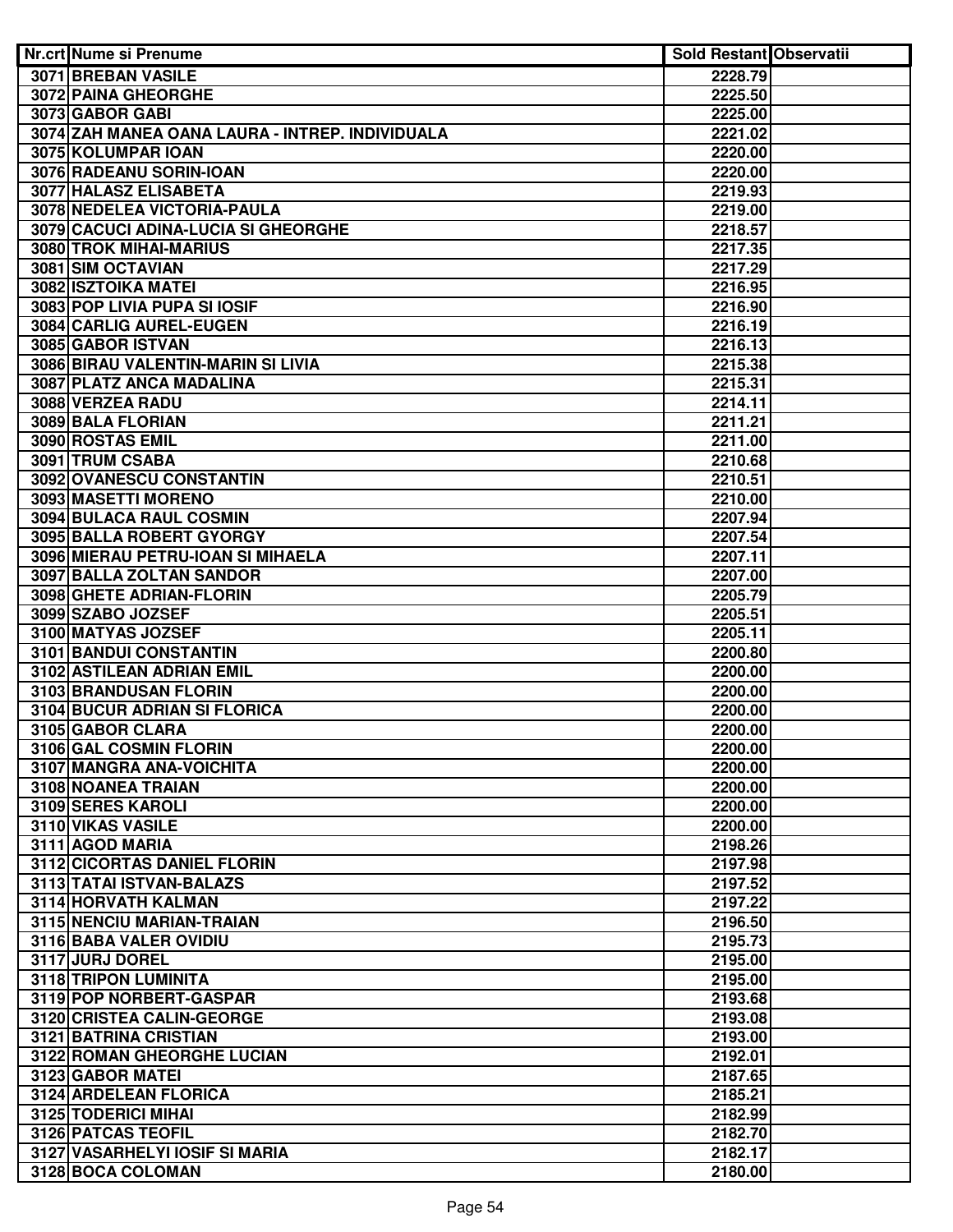| Nr.crt Nume si Prenume                  | <b>Sold Restant Observatii</b> |  |
|-----------------------------------------|--------------------------------|--|
| 3129 BOT MILENTE SI ELISABETA           | 2179.00                        |  |
| 3130 BREDICEANU MARIUS-CAIUS            | 2179.00                        |  |
| 3131 COTUT RAZVAN-OVIDIU                | 2176.29                        |  |
| 3132 ARON MARIUS                        | 2174.00                        |  |
| 3133 POP IULIA-GEORGRTA SI SAMIR        | 2171.41                        |  |
| 3134 GABOR MATEI                        | 2171.00                        |  |
| 3135 ALBUT FLORIAN CORNEL               | 2170.00                        |  |
| 3136 DARABAN REMUS-IONUT                | 2170.00                        |  |
| 3137 FETE EMANUEL-FLORIN                | 2170.00                        |  |
| 3138 POPA CIPRIAN DANIEL                | 2170.00                        |  |
| 3139 SUN CHANCHONG                      | 2170.00                        |  |
| 3140 MOLNAR ALEXANDRU                   | 2169.20                        |  |
| 3141 BRONT CLAUDIA-STELA SI DAN-IULIAN  | 2169.08                        |  |
| 3142 GAVRA IONUT-EMIL                   | 2167.84                        |  |
| 3143 SAVITCHI CRISTINA-SILVIA           | 2167.18                        |  |
| 3144 GALEA SIMONA - RODICA              | 2167.00                        |  |
| 3145 ARDELEAN CONSTANTA SI IGNA FLORIAN | 2165.82                        |  |
| 3146 GROZA IOAN                         | 2165.66                        |  |
| 3147 CZUCZURA GHEORGHE                  | 2165.00                        |  |
| 3148 ZLIBUT RODICA-OLIMPIA              | 2162.77                        |  |
| 3149 MICLAU CRISTIAN PETRU              | 2162.50                        |  |
| 3150 FILIMON EMIL-RADU                  | 2160.39                        |  |
| 3151 KOVACS FRANCISC                    | 2160.09                        |  |
| 3152 TOTH EDUARD                        | 2160.00                        |  |
| 3153 CORDIS ADRIANA-OLIVIA              | 2158.82                        |  |
| 3154 DUMITRAS ADINA-DANA                | 2156.48                        |  |
| 3155 ONITA CRISTIAN SEBASTIAN           | 2156.00                        |  |
| 3156 SZUCS CSABA LASZLO                 | 2156.00                        |  |
| 3157 NYILAS ANDRAS ZOLTAN               | 2152.66                        |  |
| 3158 MANTO DIANA - MARIA                | 2151.35                        |  |
| <b>3159 DOBRE CONSTANTIN</b>            | 2151.00                        |  |
| 3160 FAT COSMIN-FLORIN                  | 2151.00                        |  |
| 3161 BALINT IOSIF                       | 2150.00                        |  |
| 3162 ISZTOIKA GAVRIL                    | 2150.00                        |  |
| 3163 TOTH JANOS                         | 2150.00                        |  |
| 3164 ILIE COSMIN-MARIAN                 | 2149.00                        |  |
| 3165 COLTA ELISABETA                    | 2147.96                        |  |
| 3166 BATRIN IOAN SI ANA                 | 2146.86                        |  |
| 3167 TAR KAROLY- SHALOM                 | 2145.00                        |  |
| 3168 COLTEA GABRIELA                    | 2142.88                        |  |
| 3169 RUSKA TUNDE PIROSKA                | 2140.85                        |  |
| 3170 BODEA DANA-ANCA                    | 2140.77                        |  |
| 3171 NAGY-ERDEI ISTVAN                  | 2140.55                        |  |
| 3172 IANCEU CORNEL-SORIN                | 2140.00                        |  |
| 3173 NISTOR OLIMPIA                     | 2140.00                        |  |
| 3174 CIURAR VIOLETA                     | 2135.00                        |  |
| 3175 BEJUSCA ANGELICA-RODICA            | 2134.00                        |  |
| 3176 BOKOR ANTAL                        | 2132.11                        |  |
| 3177 CSISZER CSABA-ERNO                 | 2131.00                        |  |
| 3178 CIORINGAN IOAN SI ADRIANA          | 2130.27                        |  |
| 3179 HUMADI SALEM                       | 2130.00                        |  |
| 3180 STANESCU SORIN GEORGE              | 2129.94                        |  |
| 3181 MOLNAR CAROL LADISLAU              | 2129.82                        |  |
| 3182 LUPSEA IRINA                       | 2129.00                        |  |
| 3183 CURPAS CLAUDIU-FLORIN              | 2127.33                        |  |
| 3184 POINAR DUMITRU-ADRIAN              | 2127.23                        |  |
| 3185 KONYARI ZOLTAN TIBOR               | 2126.00                        |  |
| 3186 MIHELE ADRIAN-FLORIN               | 2125.25                        |  |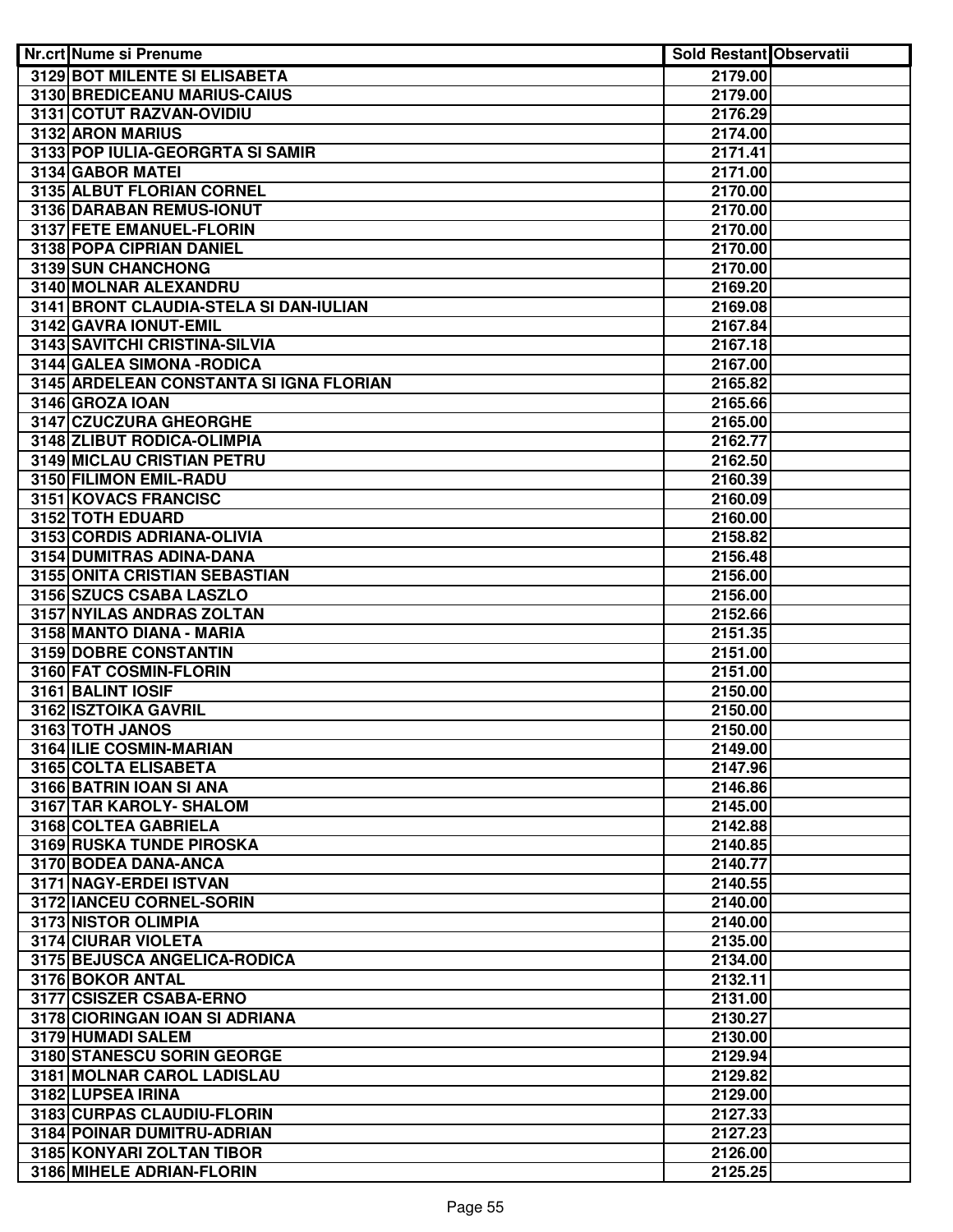| Nr.crt Nume si Prenume                                       | <b>Sold Restant Observatii</b> |  |
|--------------------------------------------------------------|--------------------------------|--|
| 3187 BENYO ROZALIA                                           | 2124.85                        |  |
| 3188 BELCE DANIELA                                           | 2124.00                        |  |
| 3189 MIKLOS GABRIEL-MARTON                                   | 2124.00                        |  |
| 3190 PATO JOZSEF-ROBERT                                      | 2123.48                        |  |
| 3191 DEJEU NICOLAE                                           | 2122.50                        |  |
| 3192 BENE LORAND-CSABA                                       | 2122.37                        |  |
| 3193 STAN OLIVIU- DUMITRU                                    | 2122.00                        |  |
| 3194 STURZ CORNELIA DANIELA                                  | 2121.69                        |  |
| 3195 POLEAC NICOLAE                                          | 2120.98                        |  |
| 3196 BOGOSI TIBERIU                                          | 2120.68                        |  |
| 3197 BUBELA IOSIF MARIUS                                     | 2120.00                        |  |
| 3198 POP CATALIN REMUS                                       | 2120.00                        |  |
| 3199 SAITI SAMUIEL-LUCIAN                                    | 2120.00                        |  |
| 3200 STIUBE PETRU                                            | 2120.00                        |  |
| 3201 BAICAN ANDREEA-NICOLETA                                 | 2116.65                        |  |
| 3202 NYUZO IOAN                                              | 2115.00                        |  |
| 3203 ODEV MUSTAFA                                            | 2114.00                        |  |
| 3204 MEZE LUIGY-VASILE                                       | 2113.48                        |  |
| 3205 GALE ALIN-MARIUS                                        | 2110.00                        |  |
| 3206 POP ALIN-MIHAI                                          | 2110.00                        |  |
| <b>3207 RONCESCU DANIEL</b>                                  | 2110.00                        |  |
| 3208 MIHALI ANDREI SI MARIA                                  | 2106.37                        |  |
| 3209 CIUCIOIU HORIA                                          | 2106.31                        |  |
| 3210 BICHIS RAMONA MELINDA                                   | 2100.19                        |  |
| 3211 CHISE VALERIAN FLORIN                                   | 2100.00                        |  |
| 3212 FILIP MARIUS                                            | 2100.00                        |  |
| 3213 FRIEDMANN ALEXANDRU LIVIU                               | 2100.00                        |  |
| 3214 GABOR IANCU                                             | 2100.00                        |  |
| 3215 GABOR JANOS                                             | 2100.00                        |  |
| 3216 KISS ELISABETA                                          | 2100.00                        |  |
| 3217 LACATUS MARIUS-SANDOR                                   | 2100.00                        |  |
| 3218 SZILAGYI MIKLOS-JENO                                    | 2100.00                        |  |
| 3219 TOZSER GABOR                                            | 2100.00                        |  |
| <b>3220 EPLI EMA</b>                                         | 2097.68                        |  |
| 3221 COITA STEFAN MARIUS DA MARIO I I                        | 2097.24                        |  |
| 3222 TELEKI MIHAI-ROBERT-SAMUIL                              | 2095.03                        |  |
| 3223 PENTEK LADISLAU SI ANNA                                 | 2095.01                        |  |
| 3224 DR. MOLDOVAN IOANA-CARMEN - CAB.MED.DE MEDICINA DENTARA | 2094.68                        |  |
| 3225 BOLOGAN ROBERT                                          | 2094.00                        |  |
| 3226 SILAGHI ANTONETA                                        | 2094.00                        |  |
| 3227 MAN GABRIEL-COSMIN SI MARIA-SIMONA                      | 2092.12                        |  |
| 3228 MOTOC SEBASTIAN-RUBEN                                   | 2092.00                        |  |
| 3229 GAVRIS MARIA                                            | 2091.62                        |  |
| 3230 BENDE ELISABETA-GABRIELA                                | 2091.39                        |  |
| 3231 GABOR MATEI                                             | 2091.17                        |  |
| 3232 CHIVARI HORIA - IOAN                                    | 2090.00                        |  |
| <b>3233 OROS IOSIF</b>                                       | 2089.70                        |  |
| 3234 BUTCA PETRU                                             | 2083.89                        |  |
| 3235 AMARGHIOALEI SENORA ANGELICA                            | 2082.12                        |  |
| 3236 MACIU ALEXANDRU-EMANUIL                                 | 2082.00                        |  |
| 3237 SERES CORNELIA-ILEANA                                   | 2082.00                        |  |
| 3238 HORGE OLIMPIA                                           | 2080.87                        |  |
| 3239 BULZAN ADRIAN-IOAN                                      | 2080.71                        |  |
| 3240 GABOR GHIZELA                                           | 2080.00                        |  |
| 3241 PINTEAN RAUL-CALIN                                      | 2080.00                        |  |
| 3242 ERDEI TIBERIU                                           | 2079.85                        |  |
| 3243 SALAJEAN CRISTIAN-MIHAI                                 | 2077.96                        |  |
| 3244 BIRTA FERENCZ INTR. INDIV.                              | 2077.14                        |  |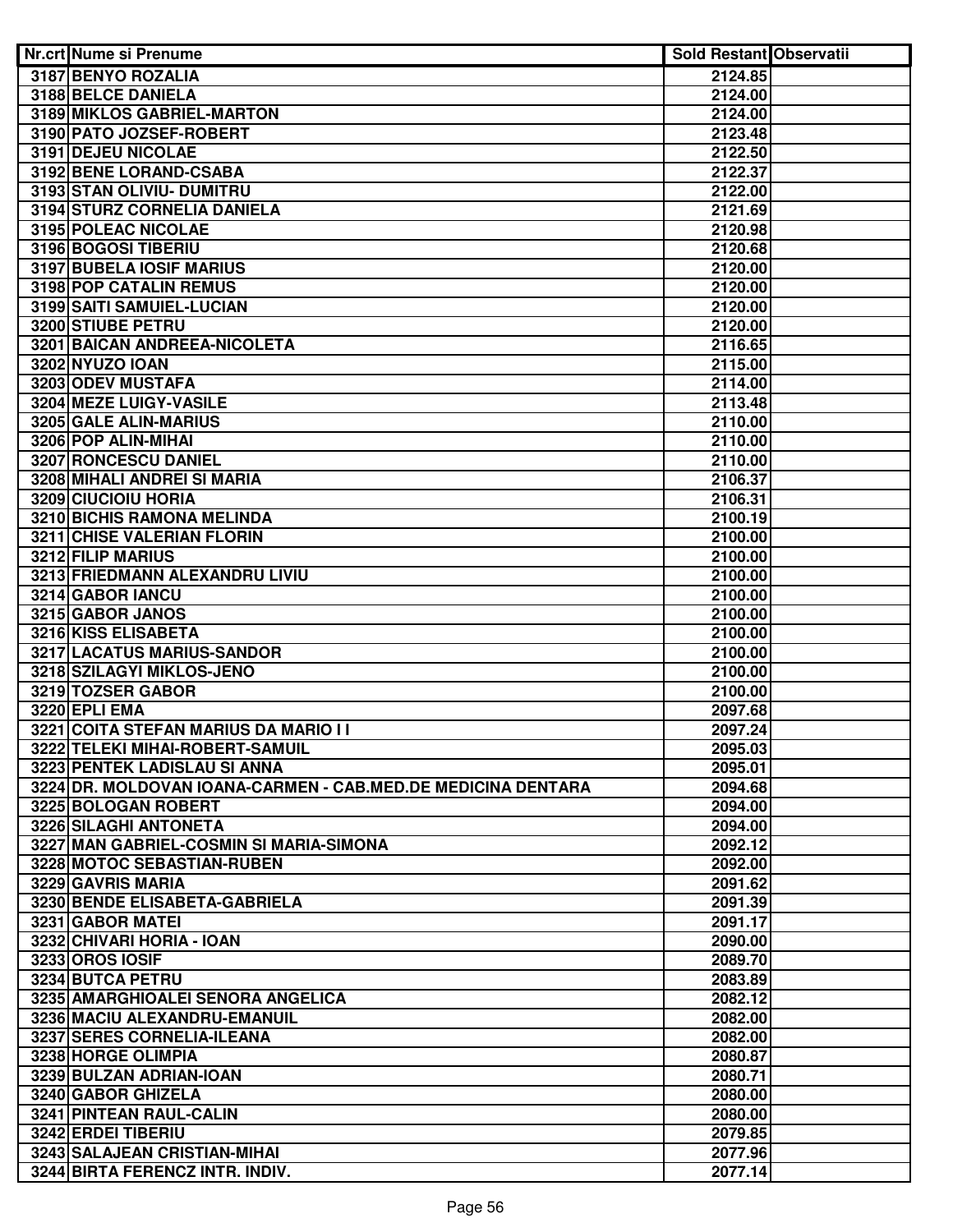| Nr.crt Nume si Prenume                       | <b>Sold Restant Observatii</b> |  |
|----------------------------------------------|--------------------------------|--|
| 3245 FARKAS DANIEL-BARNABA                   | 2076.51                        |  |
| <b>3246 BALAJ IOSIF SI CORNELIA FLORICA</b>  | 2075.13                        |  |
| <b>3247 TIBA TIBERIU MIRCEA</b>              | 2074.61                        |  |
| 3248 MADA DAVID MIHAI                        | 2070.44                        |  |
| 3249 GABOR GABOR                             | 2070.00                        |  |
| 3250 REZMUVES MIHAI                          | 2070.00                        |  |
| 3251 BOGDAN DANIELA-GABRIELA                 | 2069.15                        |  |
| 3252 ISZTOIKA STEFAN                         | 2069.00                        |  |
| 3253 SZUCS TIBERIU                           | 2067.83                        |  |
| 3254 KISS GYULA                              | 2066.30                        |  |
| 3255 CORA CRISTIAN-PETRU                     | 2064.45                        |  |
| 3256 BORDAS DAN-CRISTIAN                     | 2064.00                        |  |
| 3257 CARLIG RAZVAN                           | 2063.38                        |  |
| 3258 POP MIRCEA                              | 2063.19                        |  |
| 3259 BALOGH ALEXANDRU                        | 2062.80                        |  |
| 3260 CHANTUS MAIER                           | 2062.50                        |  |
| 3261 CAPUS BENIAMIN                          | 2060.00                        |  |
| 3262 KOSZEGI SANDOR                          | 2060.00                        |  |
| 3263 KOVACS VINTEA                           | 2060.00                        |  |
| 3264 OTVOS MIKLOS                            | 2060.00                        |  |
| 3265 ZOICA SORIN-CONSTANTIN                  | 2060.00                        |  |
| 3266 TOCAI TRAIAN                            | 2058.06                        |  |
| 3267 STIUBE DANIEL-RADU                      | 2054.23                        |  |
| 3268 KOVACS LEVENTE-GYULA                    | 2054.00                        |  |
| 3269 BRANDAS GABRIEL-ROMEO                   | 2053.00                        |  |
| 3270 FEJER IVAN                              | 2052.03                        |  |
| 3271 ERDELI IONUT RAZVAN                     | 2051.29                        |  |
| 3272 SZERB ALEXANDRU                         | 2051.28                        |  |
| 3273 MORUT DOINA                             | 2050.00                        |  |
| 3274 TOMELE COSMIN GHEORGHE                  | 2050.00                        |  |
| 3275 VARGA EMIL-GERENI                       | 2050.00                        |  |
| 3276 VENTEL TIBOR                            | 2050.00                        |  |
| 3277 MADAU ADRIAN-PETRU                      | 2049.82                        |  |
| 3278 ILISIE FLORIN NICOLAE                   | 2049.09                        |  |
| <b>3279 CIURBA NICOLAE</b>                   | 2046.58                        |  |
| 3280 STAN ALEXANDRA RAMONA-INTR. IND.        | 2040.76                        |  |
| 3281 ROSTAS PARDALIAN                        | 2040.00                        |  |
| 3282 MELEG KAROLY                            | 2039.78                        |  |
| 3283 POPA LIVIA<br>3284 GABOR IOAN SI MANDRA | 2036.00                        |  |
| 3285 KAGYI LEVENTE FERENCZ                   | 2035.84<br>2035.00             |  |
| 3286 KOVACS ZSOLT-CSABA                      | 2032.00                        |  |
| 3287 OLAR DANIEL SI LIANA                    | 2031.49                        |  |
| 3288 BIRAU FLORIN-AUREL                      | 2030.27                        |  |
| 3289 PALADE PAULA ALEXANDRA                  | 2030.12                        |  |
| 3290 SUTAK NICOLAE MIHAI                     | 2030.00                        |  |
| 3291 VARGA NICOLAE                           | 2028.95                        |  |
| 3292 ILIE ADRIAN OVIDIU                      | 2028.60                        |  |
| 3293 GABOR IOAN                              | 2028.00                        |  |
| <b>3294 TUDUCE TRAIAN GEORGE</b>             | 2025.54                        |  |
| 3295 SILAGHI NICOLAE-ALEXANDRU               | 2025.25                        |  |
| 3296 TRANCA IOAN                             | 2024.83                        |  |
| 3297 TENCHE CRISTIAN-DUMITRU                 | 2024.45                        |  |
| 3298 CANALAS SERGIU-ALEX                     | 2024.36                        |  |
| 3299 TAR KAROLY                              | 2023.91                        |  |
| 3300 LUCUTA DANIEL-MIRCEA                    | 2022.76                        |  |
| 3301 ROSSI STEFAN-LEONTIN                    | 2022.62                        |  |
| 3302 GYORGY - CSAKI ISTVAN                   | 2021.28                        |  |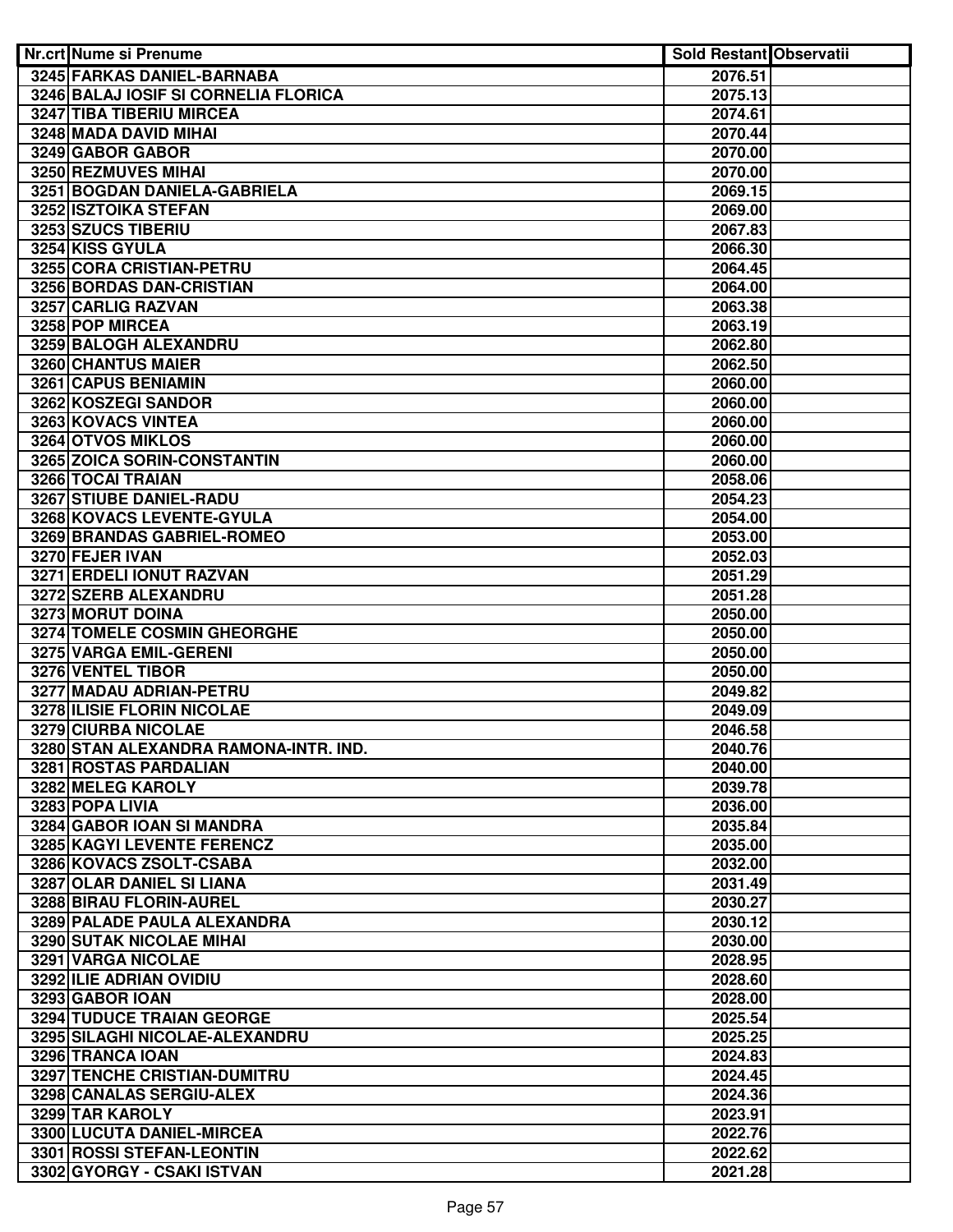| Nr.crt Nume si Prenume                                        | <b>Sold Restant Observatii</b> |  |
|---------------------------------------------------------------|--------------------------------|--|
| 3303 BONDAR IOSIF-TIBERIU SI LUMINITA-MARIA                   | 2021.06                        |  |
| 3304 SACACI ALEXANDRU-MARCEL                                  | 2020.77                        |  |
| 3305 HERMAN SILVIU ALBERTO                                    | 2020.00                        |  |
| 3306 CURPAS CALIN-FLORENTIN                                   | 2019.00                        |  |
| 3307 CORA CLAUDIU-FLORIN                                      | 2018.00                        |  |
| 3308 MURESAN MARIA                                            | 2017.98                        |  |
| 3309 SZABO BELA                                               | 2017.70                        |  |
| 3310 MESESAN CORIOLAN-CRISTIAN                                | 2017.50                        |  |
| 3311 KISS TAMAS                                               | 2016.95                        |  |
| 3312 BRADEA GEORGE CONSTANTIN                                 | 2016.00                        |  |
| 3313 CIADI STEFAN SI DANIELA                                  | 2015.34                        |  |
| 3314 SABIE SERGIU CONSTANTIN                                  | 2015.00                        |  |
| 3315 OLARU FLORIN-LAVINIU                                     | 2013.48                        |  |
| 3316 TENT HELGA MARIA                                         | 2013.31                        |  |
| 3317 MARTON LILLA                                             | 2013.29                        |  |
| 3318 BODEA MARCEL                                             | 2011.31                        |  |
| 3319 ABRUDAN IOAN                                             | 2010.13                        |  |
| 3320 LETEA GHEORGHE CAB. AV.                                  | 2008.31                        |  |
| 3321 PAP IULIU                                                | 2007.20                        |  |
| 3322 MARINAU ROMAN-DAN                                        | 2006.00                        |  |
| 3323 ROJAN NICOLAE                                            | 2005.00                        |  |
| 3324 CENTYE ALEXANDRU                                         | 2004.34                        |  |
| 3325 FARCAS RADU                                              | 2003.46                        |  |
| 3326 BALBONI FERDINANDO SI MELINTE ELENA-ALINA                | 2002.18                        |  |
| 3327 ALBU SEBASTIAN-CLAUDIU                                   | 2000.00                        |  |
| 3328 AL-HOSIN RAMONA                                          | 2000.00                        |  |
| 3329 ALSAYED IBRAHIM ALMOWAFY ALSHHAT GOODA                   | 2000.00                        |  |
| 3330 ARDELEAN ADRIANA                                         | 2000.00                        |  |
| 3331 BACRITA ADRIAN                                           | 2000.00                        |  |
| 3332 BADIA VALENTIN                                           | 2000.00                        |  |
| 3333 BAJNOK ROBERT TIBOR                                      | 2000.00                        |  |
| 3334 BARNUTIU CALIN                                           | 2000.00                        |  |
| 3335 BEJAN MARIA-LIA                                          | 2000.00                        |  |
| 3336 BELCEA ECATERINA                                         | 2000.00                        |  |
| 3337 BERTOJA BEREND-ANDRAS-GYORGY                             | 2000.00                        |  |
| 3338 BIRAU IONUT PAVEL                                        | 2000.00                        |  |
| 3339 BLAGA LEONTINA                                           | 2000.00                        |  |
| 3340 BLAJ LAVINIA                                             | 2000.00                        |  |
| 3341 BODIU FLAVIA-DIANA                                       | 2000.00                        |  |
| 3342 BOGA CLEMENTINTA GABRIELA                                | 2000.00                        |  |
| 3343 BORZ CIPRIAN                                             | 2000.00<br>2000.00             |  |
| 3344 BRANDAS MIRELA-MAGDALENA                                 |                                |  |
| 3345 BUDAU ILCA                                               | 2000.00                        |  |
| 3346 BUNGAU GHEORGHE-IOAN                                     | 2000.00<br>2000.00             |  |
| 3347 CADAR MONICA-IOANA<br>3348 CADAR SORIN DUMITRU SI ANGELA | 2000.00                        |  |
| 3349 CALIN TAMARA                                             | 2000.00                        |  |
| 3350 CHITORAGA DINU                                           | 2000.00                        |  |
| 3351 CIURAR GEZA-ALEXANDRU                                    | 2000.00                        |  |
| 3352 CLEJAN MELANIA                                           | 2000.00                        |  |
| 3353 CODRIEANU OTILIA - RAMONA                                | 2000.00                        |  |
| 3354 COSTACHE CARMEN-CRISTINA                                 | 2000.00                        |  |
| 3355 COVACI MARIOARA                                          | 2000.00                        |  |
| 3356 DE PIERI VALERIE GENEVIEVE THERESE                       | 2000.00                        |  |
| 3357 DEBELKA RICHARD LAJOS                                    | 2000.00                        |  |
| 3358 DEREBAN ALEXANDRU                                        | 2000.00                        |  |
| 3359 DUCA VIOLETA                                             | 2000.00                        |  |
| 3360 DUDAS LIDIA MONICA                                       | 2000.00                        |  |
|                                                               |                                |  |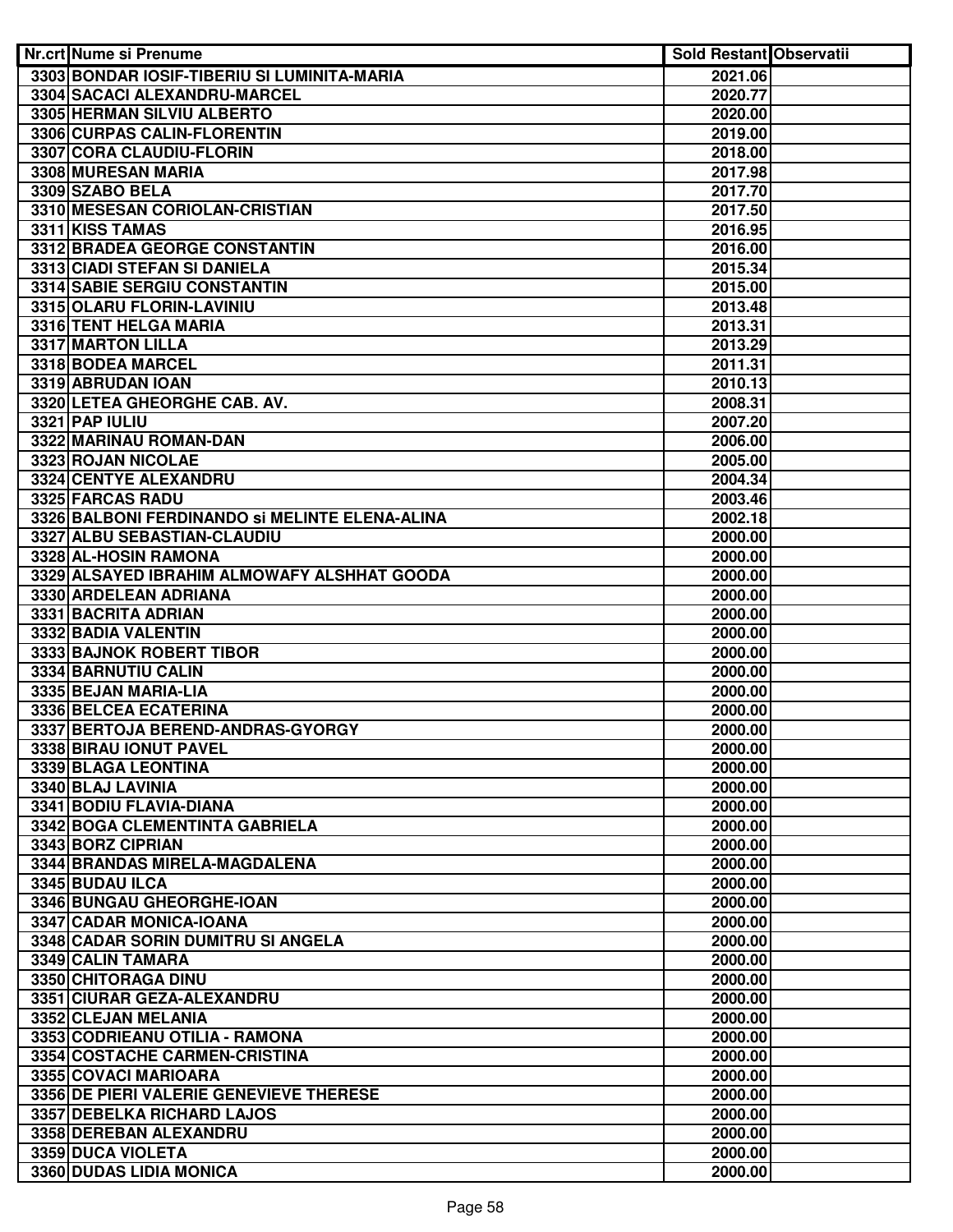| Nr.crt Nume si Prenume               | <b>Sold Restant Observatii</b> |  |
|--------------------------------------|--------------------------------|--|
| 3361 DUDAS SANDOR                    | 2000.00                        |  |
| 3362 EHRET CRISTOPHE JACOUES ANTOINE | 2000.00                        |  |
| 3363 FACONTI MARCO                   | 2000.00                        |  |
| 3364 FARAGO LAIOS-ZOLTAN             | 2000.00                        |  |
| 3365 FARKAS MARIA                    | 2000.00                        |  |
| 3366 FASOLO RENZO                    | 2000.00                        |  |
| <b>3367 FEKETE FERENC ISTVAN</b>     | 2000.00                        |  |
| 3368 FILIP ANGELA VIORICA            | 2000.00                        |  |
| 3369 GABOR JUJCA                     | 2000.00                        |  |
| 3370 GABOR ROZALIA                   | 2000.00                        |  |
| 3371 GABOR SUSANA                    | 2000.00                        |  |
| 3372 GAL RAMONA-NICOLETA             | 2000.00                        |  |
| 3373 GAROFEANU LIVIU                 | 2000.00                        |  |
| 3374 GHEORGHE ADRIANA-FLORENTINA     | 2000.00                        |  |
| 3375 GHERGHELEINIC DIANA-TEODORA     | 2000.00                        |  |
| 3376 GRECU IOAN                      | 2000.00                        |  |
| 3377 HAJNER ERIK-ROBERT              | 2000.00                        |  |
| 3378 HERMAN CIPRIAN MARIUS           | 2000.00                        |  |
| 3379 HIRCA LUMINITA-CATALINA         | 2000.00                        |  |
| 3380 HOFFMAN CSABA-LEVENTE           | 2000.00                        |  |
| 3381 ISTOICA LUIZA                   | 2000.00                        |  |
| 3382 ISZTOIKA DUMITRU-IOAN           | 2000.00                        |  |
| 3383 ISZTOIKA TEREZA                 | 2000.00                        |  |
| 3384 KISS ISTVAN-IOZSEF              | 2000.00                        |  |
| 3385 KISS VIORICA                    | 2000.00                        |  |
| 3386 KORDA ZSOLT-JANOS               | 2000.00                        |  |
| 3387 LACATUS SZELURINA               | 2000.00                        |  |
| 3388 LAZAR ALBERT                    | 2000.00                        |  |
| 3389 LAZAR ILDIKO                    | 2000.00                        |  |
| 3390 LORINCZ IUDIT-VERA              | 2000.00                        |  |
| 3391 LUKACS KALMAN                   | 2000.00                        |  |
| 3392 MAGYARI ELISABETA               | 2000.00                        |  |
| 3393 MALEK GUSZTAV JOZSEF            | 2000.00                        |  |
| 3394 MARINICA MIHAELA                | 2000.00                        |  |
| 3395 MATEAS MARIOARA MIRELA          | 2000.00                        |  |
| 3396 MATICA SIMONA-ADRIANA           | 2000.00                        |  |
| 3397 MEZEI ESZTER                    | 2000.00                        |  |
| 3398 MOCIAR TIBOR                    | 2000.00                        |  |
| <b>3399 NELSON BRACALENTE</b>        | 2000.00                        |  |
| 3400 NEMET ALEXANDRU                 | 2000.00                        |  |
| 3401 OLAH ALEXANDRU-REMUS            | 2000.00                        |  |
| 3402 OLAR VALENTINA-IOANA            | 2000.00                        |  |
| <b>3403 OPRE ELISABETA EDITH</b>     | 2000.00                        |  |
| 3404 OPREA MARIOARA                  | 2000.00                        |  |
| 3405 PANKOTAI GABOR GERGELY          | 2000.00                        |  |
| 3406 PANTIS SALOMEA-LIANA            | 2000.00                        |  |
| 3407 PAPA RINALDO                    | 2000.00                        |  |
| 3408 PAPP ZSOLT                      | 2000.00                        |  |
| 3409 PATAKI ANTAL                    | 2000.00                        |  |
| 3410 PATER ANGELA-DACIANA            | 2000.00                        |  |
| 3411 PATRULESCU BOGDAN FLORIN        | 2000.00                        |  |
| 3412 POLTZ OLIMPIA-ECATERINA         | 2000.00                        |  |
| 3413 POP SORIN IONUT                 | 2000.00                        |  |
| 3414 POPOVICI FLORINA ANDREA         | 2000.00                        |  |
| 3415 POPP TEODOR-LIVIU               | 2000.00                        |  |
| 3416 RADU GIANINA                    | 2000.00                        |  |
| 3417 RONASZEKI ROBERT-JOZSEF         | 2000.00                        |  |
| 3418 SAITI SUNAMITA-ROXANA           | 2000.00                        |  |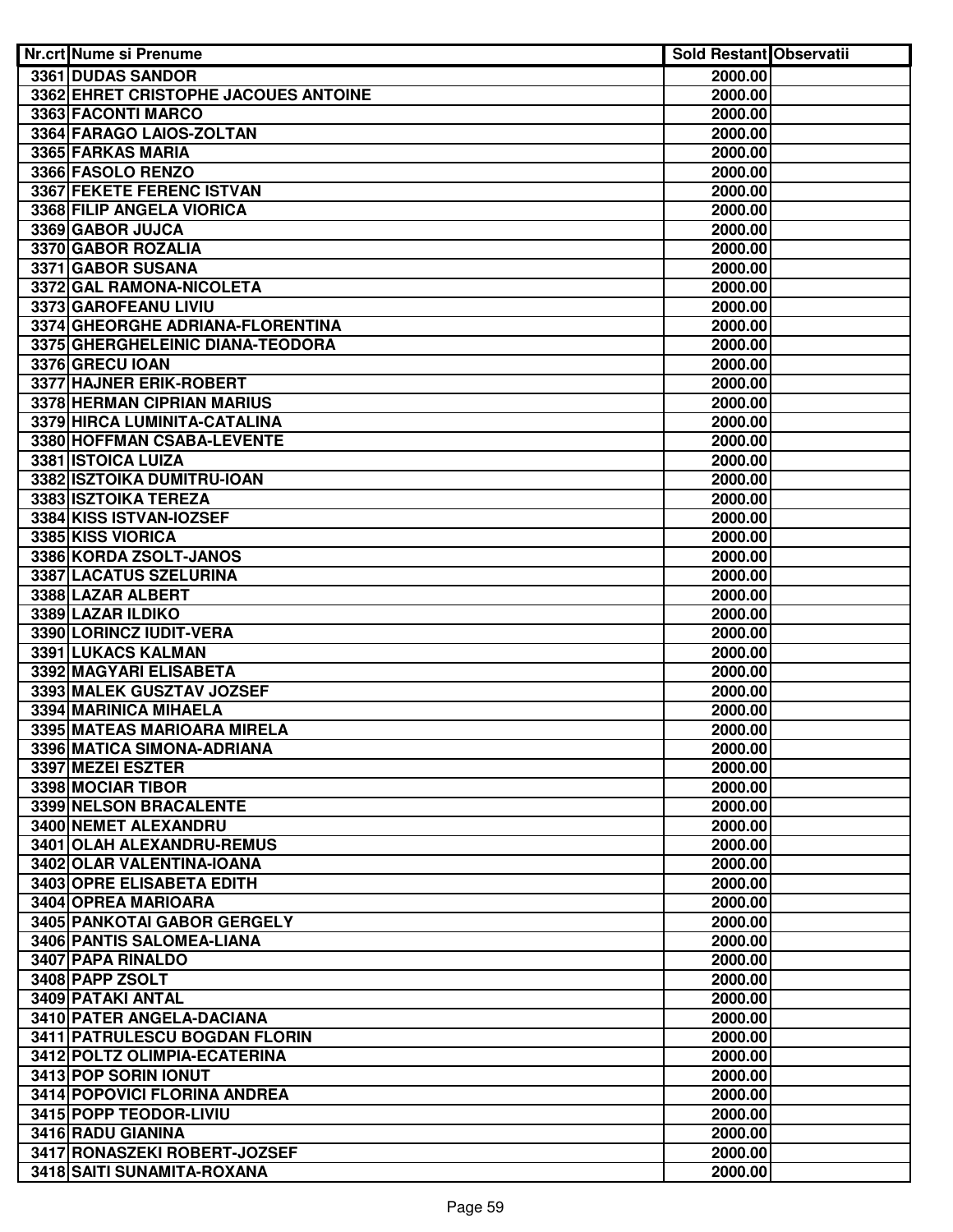| <b>Nr.crt Nume si Prenume</b>                         | <b>Sold Restant Observatii</b> |  |
|-------------------------------------------------------|--------------------------------|--|
| 3419 SECAN ADRIANA-MIHAELA                            | 2000.00                        |  |
| <b>3420 SFERLE CORINA LAURA</b>                       | 2000.00                        |  |
| <b>3421 SHERLOCK PATRICK JOHN</b>                     | 2000.00                        |  |
| <b>3422 SIRBU VALENTIN</b>                            | 2000.00                        |  |
| 3423 STERN AKOS ANDRAS                                | 2000.00                        |  |
| <b>3424 STRENG DUMITRU STEFAN</b>                     | 2000.00                        |  |
| 3425 STROIA MARIA                                     | 2000.00                        |  |
| 3426 SZABO SANDOR JOZSEF                              | 2000.00                        |  |
| 3427 SZILAGYI SANDOR                                  | 2000.00                        |  |
| 3428 SZILAGYI TIBOR                                   | 2000.00                        |  |
| 3429 SZTANKOVITS ROZALIA                              | 2000.00                        |  |
| 3430 TAKACS KRISZTIAN                                 | 2000.00                        |  |
| 3431 TAMAS VLADIMIR                                   | 2000.00                        |  |
| 3432 TOTH BRIGITA-ELEONORA                            | 2000.00                        |  |
| 3433 TROMBONI SILVANO                                 | 2000.00                        |  |
| 3434 VENTER ELENA                                     | 2000.00                        |  |
| 3435 VISTISEN JAN                                     | 2000.00                        |  |
| 3436 NAGHI IOAN SI FLORICA                            | 1998.38                        |  |
| 3437 P.F.A. CUCURUZAN OVIDIU                          | 1995.00                        |  |
| 3438 SASAREANU FLORINA INTR.IND.                      | 1995.00                        |  |
| 3439 MOHACI JOZSEF-AUGUSTIN                           | 1992.60                        |  |
| 3440 TURCUT RADU-IOAN                                 | 1992.50                        |  |
| 3441 GABOR MATEI                                      | 1991.00                        |  |
| 3442 BLIKLING ELENA                                   | 1990.50                        |  |
| 3443 LINGURAR VERONICA                                | 1990.44                        |  |
| 3444 COITA DENISA-VASILICA                            | 1990.00                        |  |
| <b>3445 ISZTOIKA RUBEN</b>                            | 1990.00                        |  |
| 3446 ZETOCHA IOAN                                     | 1990.00                        |  |
| 3447 JURCUT OCTAVIAN                                  | 1989.00                        |  |
| 3448 MOS TRAIAN SI GAJA ZOIA                          | 1989.00                        |  |
| <b>3449 NISTOR TIBERIU-TEODOR</b>                     | 1989.00                        |  |
| 3450 IVAN MARIANA - RODICA                            | 1988.54                        |  |
| 3451 NEGRAU SIMONA-SANDA<br>3452 SIMOC NORBERT-STEFAN | 1988.00                        |  |
| 3453 LACATOS ERZSEBET-GYONGYI SI GAVRIL               | 1988.00<br>1987.95             |  |
| 3454 TOTH ATTILA                                      | 1987.81                        |  |
| 3455 GABOR IOSIF                                      | 1987.57                        |  |
| 3456 CSEKE MOZES                                      | 1987.00                        |  |
| <b>3457 VLADICA GHEORGHE SI DANIELA</b>               | 1986.08                        |  |
| 3458 NEDELEA TRAIAN-EUGEN                             | 1985.00                        |  |
| 3459 SUCIU DUMITRU SI RODICA                          | 1985.00                        |  |
| 3460 KOZMA SANDOR LASZLO                              | 1983.09                        |  |
| 3461 HORVAT CAMELIA ALEXANDRA                         | 1982.00                        |  |
| <b>3462 MORAR PENELOPA</b>                            | 1982.00                        |  |
| 3463 SANDU IOAN-DRAGOS                                | 1982.00                        |  |
| 3464 BAK TAMAS                                        | 1980.00                        |  |
| 3465 GAL ZOLTAN MARIN                                 | 1980.00                        |  |
| 3466 ROSTAS RADU                                      | 1980.00                        |  |
| 3467 TIPONUT FLORIN                                   | 1980.00                        |  |
| 3468 STOIE DANIELA FLORENTINA                         | 1979.45                        |  |
| 3469 CRAZNIC FLAVIU-DAN                               | 1977.20                        |  |
| 3470 KAJCZA TIBOR SI MARTA                            | 1976.51                        |  |
| 3471 NEGRUTIU MARIN VIOREL                            | 1976.34                        |  |
| 3472 CIORDAS FLORIN-GHEORGHE                          | 1975.25                        |  |
| 3473 NAGY ZSOLT                                       | 1972.99                        |  |
| 3474 HEGEDUS IOAN-STEFAN                              | 1971.34                        |  |
| 3475 TODINCA DANIEL                                   | 1970.00                        |  |
| 3476 BOGDAN VIOREL                                    | 1968.54                        |  |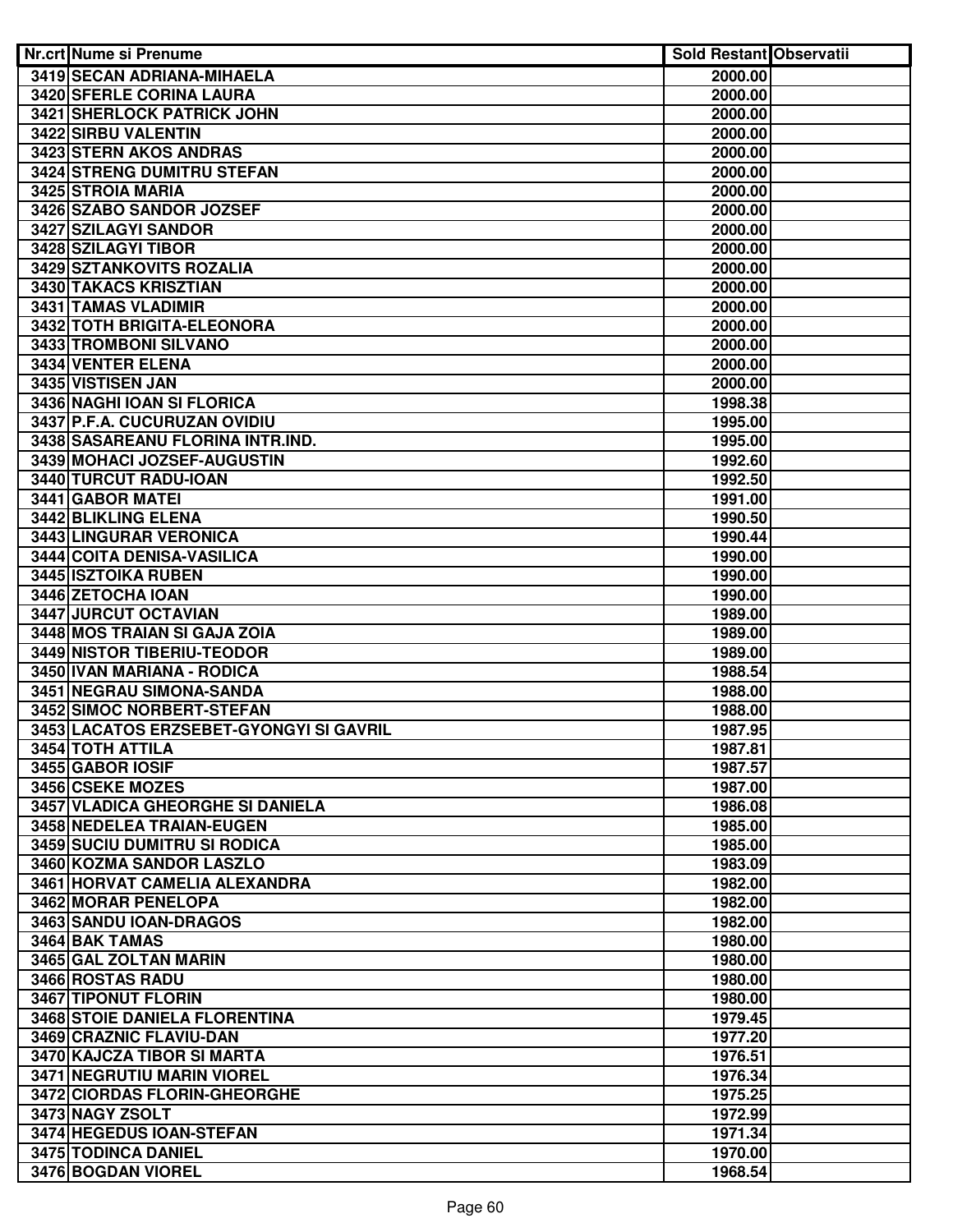| Nr.crt Nume si Prenume                       | <b>Sold Restant Observatii</b> |  |
|----------------------------------------------|--------------------------------|--|
| 3477 POPA TEODOR-LUCIAN                      | 1967.00                        |  |
| <b>3478 DEMIAN FLORIAN SI CORINA DOINA</b>   | 1966.12                        |  |
| <b>3479 SOMLYAI ANDRAS</b>                   | 1965.27                        |  |
| 3480 FLORIA NICOLETA                         | 1965.03                        |  |
| 3481 KARACSONY ALIN-CORNEL                   | 1964.00                        |  |
| 3482 PORUMB FLORIN                           | 1964.00                        |  |
| 3483 HERETIU MARIUS-CRISTIAN - NADINA - PAUL | 1963.09                        |  |
| 3484 PETYAR SZABOLCS-LASZLO SI TUNDE         | 1962.99                        |  |
| 3485 VLAD FLORIAN                            | 1961.64                        |  |
| 3486 GAL OVIDIU SERGIU                       | 1960.00                        |  |
| 3487 BULZAN DOREL                            | 1954.00                        |  |
| 3488 SILAGHI DOINA-MARIA                     | 1952.60                        |  |
| 3489 GORDAN LIVIA                            | 1951.37                        |  |
| 3490 JURCA LUCIAN-ALIN                       | 1950.00                        |  |
| 3491 PANTEA LIVIU-FLORIN                     | 1949.94                        |  |
| 3492 BUDESCU FILODINA                        | 1949.32                        |  |
| 3493 IVAN IULIA-DIANA                        | 1948.11                        |  |
| 3494 FOTACHE FLORIN                          | 1947.89                        |  |
| 3495 KECSKES IOZSEF                          | 1945.00                        |  |
| 3496 POPA GHEORGHE                           | 1944.45                        |  |
| 3497 BRANZAS BENIAMIN                        | 1940.00                        |  |
| 3498 BUZ IOAN SI CORINA-MARIA                | 1940.00                        |  |
| 3499 CONTU VASILE COSTEL                     | 1940.00                        |  |
| 3500 SZENASI MARIUS                          | 1940.00                        |  |
| 3501 BORTOS-SEICA LEVENTE                    | 1937.99                        |  |
| 3502 MOS SERGIU-BOGDAN                       | 1937.71                        |  |
| 3503 TOTH LUDOVIC                            | 1936.47                        |  |
| <b>3504 MUSET FLORIN SI DORINA</b>           | 1934.82                        |  |
| 3505 BAN MIRCEA FELIX                        | 1933.00                        |  |
| 3506 BALOGH IMRE                             | 1931.11                        |  |
| 3507 ARVATU OCTAVIAN                         | 1930.00                        |  |
| 3508 LUNKA IULIU                             | 1930.00                        |  |
| 3509 NAZSE JANOS                             | 1929.07                        |  |
| 3510 CODREA LIVIU DUMITRU                    | 1929.00                        |  |
| 3511 STRIZU DIANA RUXANDRA                   | 1927.19                        |  |
| 3512 ANDREI BOGDAN                           | 1926.53                        |  |
| 3513 MAGUI GHEORGHE MIHAI                    | 1926.00                        |  |
| 3514 PETRILA MIHAI                           | 1925.84                        |  |
| 3515 BLINDAS GABOR                           | 1925.00                        |  |
| 3516 BOITOS CRISTIAN                         | 1925.00                        |  |
| 3517 HEGEDUS HAJNALKA-KATALIN                | 1924.00                        |  |
| 3518 PETRICAS FLORIAN                        | 1924.00                        |  |
| 3519 PURDA ADRIAN VIOREL                     | 1922.99                        |  |
| 3520 MOLDOVAN GHE.                           | 1921.01                        |  |
| 3521 BEJAN MARCEL SI FLORINA-NADIA           | 1920.36                        |  |
| 3522 BAHICA ION                              | 1920.00                        |  |
| 3523 BRAD MADALINA                           | 1920.00                        |  |
| 3524 GOINA NICOLETA MARIA                    | 1920.00                        |  |
| 3525 LAFI MAROUANE                           | 1920.00                        |  |
| 3526 MEZEI IULIANA                           | 1920.00                        |  |
| 3527 ISTOICA LUDOVIC                         | 1918.91                        |  |
| 3528 CIGHI MARIA-IOANA                       | 1917.17                        |  |
| 3529 TABARA IOAN                             | 1915.09                        |  |
| 3530 CORB ADRIAN-CLAUDIU                     | 1913.57                        |  |
| 3531 CSIKAI ESTERA-ZSOFIA                    | 1913.48                        |  |
| 3532 SOVARSCHI MARIUS-DORIN                  | 1913.48                        |  |
| 3533 BOJTE REGHINA-MARA                      | 1910.00                        |  |
| 3534 NICORUT MARIUS-DUMITRU                  |                                |  |
|                                              | 1910.00                        |  |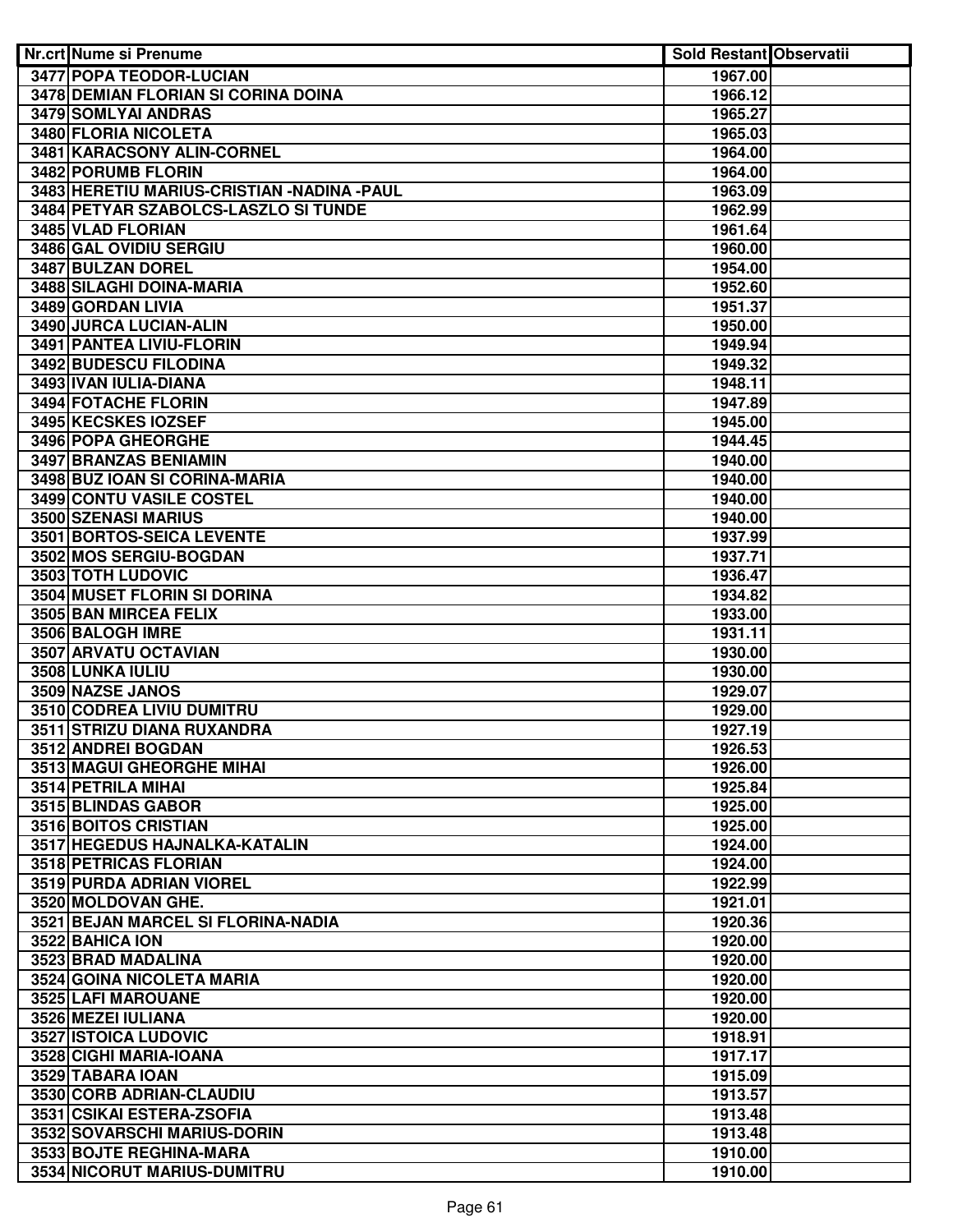| 3535 ROZS SANDOR KAROLY<br>1910.00<br>3536 SILAGHI ANDREA<br>1910.00<br>3537 SOANEA GEORGIANA-BIANCA<br>1908.51<br>3538 SCURT COSMIN MARCEL<br>1907.29<br>3539 CHIRICA GRIGORE<br>1905.97<br>3540 ISTOICA STEFAN<br>1904.55<br><b>3541 ROSTAS MUGUREL</b><br>1904.00<br>3542 BLAGA ALINA LUMINITA<br>1903.26<br>3543 GHILEA BOGDAN IOAN<br>1902.99<br>3544 STANCU CHRISTIAN-ORLANDO<br>1902.00<br>3545 CANTOR OVIDIIU<br>1900.00<br>3546 COSTIN SORIN - DAN<br>1900.00<br>3547 IZSAK IULIANA<br>1900.00<br>3548 KONKOLY BETINA<br>1900.00<br>3549 KOTELES ROBERT-JANOS<br>1900.00<br>3550 KOVACS CARLA-NASTASIA<br>1900.00<br>3551 LINGURAR AUREL<br>1900.00<br>3552 MATZEK VENTEL-CRISTIAN<br>1900.00<br>3553 MIKO JANOS<br>1900.00<br>3554 HOFFMANN LASZLO<br>1897.67<br>3555 SHIBLI MAHMUD<br>1897.50<br>3556 SIRCA FLORIAN-ALEXANDRU<br>1896.60<br>3557 BOSCA-DAVID SEBASTIAN-NICOLAE<br>1896.52<br>3558 BUDA IOSIF-CONSTANTIN<br>1896.00<br><b>3559 SONEA DORINA RODICA</b><br>1895.82<br>3560 MERCSANYI IOSIF<br>1894.00<br><b>3561 MOISI GHEORGHE DANUT</b><br>1892.00<br>3562 SABAU RALUCA-BOGDANA<br>1891.26<br>3563 ERDEI-MIHOC SEBASTIAN GEORGE<br>1890.00<br>3564 FLORUTA DINU<br>1890.00<br>3565   IOVAN FLORIN-CLAUDIU<br>1889.86<br>3566 FODOR CSABA-KAROLY<br>1888.98<br>3567 BARATI ANTONIUS<br>1888.00<br>3568 OROS RADU VASILE<br>1887.81<br>3569 SZEGEDI MARIUS-EMIL<br>1887.75<br>3570 CSARNOK IOLANDA<br>1887.08<br>3571 HODOROG MAGDALENA<br>1886.87<br>3572 MUNTEAN GEORGIANA-CAMELIA<br>1885.00<br>3573 IOVAN DANIELA<br>1884.64<br>3574 ARANY ALEXANDRU<br>1884.00<br><b>3575 COROI DAN NICOLAE</b><br>1883.94<br>3576 HUTTNER ZOLTAN<br>1883.73<br>3577 MOLNAR IREN DECEDET PRIN UYLAKI VASILE<br>1883.11<br>3578 CATANA ION<br>1882.02 |  |
|--------------------------------------------------------------------------------------------------------------------------------------------------------------------------------------------------------------------------------------------------------------------------------------------------------------------------------------------------------------------------------------------------------------------------------------------------------------------------------------------------------------------------------------------------------------------------------------------------------------------------------------------------------------------------------------------------------------------------------------------------------------------------------------------------------------------------------------------------------------------------------------------------------------------------------------------------------------------------------------------------------------------------------------------------------------------------------------------------------------------------------------------------------------------------------------------------------------------------------------------------------------------------------------------------------------------------------------------------------------------------------------------------------------------------------------------------------------------------------------------------------------------------------------------------------------------------------------------------------------------------------------------------------------------------------------------------------------------------------------------------------------------|--|
|                                                                                                                                                                                                                                                                                                                                                                                                                                                                                                                                                                                                                                                                                                                                                                                                                                                                                                                                                                                                                                                                                                                                                                                                                                                                                                                                                                                                                                                                                                                                                                                                                                                                                                                                                                    |  |
|                                                                                                                                                                                                                                                                                                                                                                                                                                                                                                                                                                                                                                                                                                                                                                                                                                                                                                                                                                                                                                                                                                                                                                                                                                                                                                                                                                                                                                                                                                                                                                                                                                                                                                                                                                    |  |
|                                                                                                                                                                                                                                                                                                                                                                                                                                                                                                                                                                                                                                                                                                                                                                                                                                                                                                                                                                                                                                                                                                                                                                                                                                                                                                                                                                                                                                                                                                                                                                                                                                                                                                                                                                    |  |
|                                                                                                                                                                                                                                                                                                                                                                                                                                                                                                                                                                                                                                                                                                                                                                                                                                                                                                                                                                                                                                                                                                                                                                                                                                                                                                                                                                                                                                                                                                                                                                                                                                                                                                                                                                    |  |
|                                                                                                                                                                                                                                                                                                                                                                                                                                                                                                                                                                                                                                                                                                                                                                                                                                                                                                                                                                                                                                                                                                                                                                                                                                                                                                                                                                                                                                                                                                                                                                                                                                                                                                                                                                    |  |
|                                                                                                                                                                                                                                                                                                                                                                                                                                                                                                                                                                                                                                                                                                                                                                                                                                                                                                                                                                                                                                                                                                                                                                                                                                                                                                                                                                                                                                                                                                                                                                                                                                                                                                                                                                    |  |
|                                                                                                                                                                                                                                                                                                                                                                                                                                                                                                                                                                                                                                                                                                                                                                                                                                                                                                                                                                                                                                                                                                                                                                                                                                                                                                                                                                                                                                                                                                                                                                                                                                                                                                                                                                    |  |
|                                                                                                                                                                                                                                                                                                                                                                                                                                                                                                                                                                                                                                                                                                                                                                                                                                                                                                                                                                                                                                                                                                                                                                                                                                                                                                                                                                                                                                                                                                                                                                                                                                                                                                                                                                    |  |
|                                                                                                                                                                                                                                                                                                                                                                                                                                                                                                                                                                                                                                                                                                                                                                                                                                                                                                                                                                                                                                                                                                                                                                                                                                                                                                                                                                                                                                                                                                                                                                                                                                                                                                                                                                    |  |
|                                                                                                                                                                                                                                                                                                                                                                                                                                                                                                                                                                                                                                                                                                                                                                                                                                                                                                                                                                                                                                                                                                                                                                                                                                                                                                                                                                                                                                                                                                                                                                                                                                                                                                                                                                    |  |
|                                                                                                                                                                                                                                                                                                                                                                                                                                                                                                                                                                                                                                                                                                                                                                                                                                                                                                                                                                                                                                                                                                                                                                                                                                                                                                                                                                                                                                                                                                                                                                                                                                                                                                                                                                    |  |
|                                                                                                                                                                                                                                                                                                                                                                                                                                                                                                                                                                                                                                                                                                                                                                                                                                                                                                                                                                                                                                                                                                                                                                                                                                                                                                                                                                                                                                                                                                                                                                                                                                                                                                                                                                    |  |
|                                                                                                                                                                                                                                                                                                                                                                                                                                                                                                                                                                                                                                                                                                                                                                                                                                                                                                                                                                                                                                                                                                                                                                                                                                                                                                                                                                                                                                                                                                                                                                                                                                                                                                                                                                    |  |
|                                                                                                                                                                                                                                                                                                                                                                                                                                                                                                                                                                                                                                                                                                                                                                                                                                                                                                                                                                                                                                                                                                                                                                                                                                                                                                                                                                                                                                                                                                                                                                                                                                                                                                                                                                    |  |
|                                                                                                                                                                                                                                                                                                                                                                                                                                                                                                                                                                                                                                                                                                                                                                                                                                                                                                                                                                                                                                                                                                                                                                                                                                                                                                                                                                                                                                                                                                                                                                                                                                                                                                                                                                    |  |
|                                                                                                                                                                                                                                                                                                                                                                                                                                                                                                                                                                                                                                                                                                                                                                                                                                                                                                                                                                                                                                                                                                                                                                                                                                                                                                                                                                                                                                                                                                                                                                                                                                                                                                                                                                    |  |
|                                                                                                                                                                                                                                                                                                                                                                                                                                                                                                                                                                                                                                                                                                                                                                                                                                                                                                                                                                                                                                                                                                                                                                                                                                                                                                                                                                                                                                                                                                                                                                                                                                                                                                                                                                    |  |
|                                                                                                                                                                                                                                                                                                                                                                                                                                                                                                                                                                                                                                                                                                                                                                                                                                                                                                                                                                                                                                                                                                                                                                                                                                                                                                                                                                                                                                                                                                                                                                                                                                                                                                                                                                    |  |
|                                                                                                                                                                                                                                                                                                                                                                                                                                                                                                                                                                                                                                                                                                                                                                                                                                                                                                                                                                                                                                                                                                                                                                                                                                                                                                                                                                                                                                                                                                                                                                                                                                                                                                                                                                    |  |
|                                                                                                                                                                                                                                                                                                                                                                                                                                                                                                                                                                                                                                                                                                                                                                                                                                                                                                                                                                                                                                                                                                                                                                                                                                                                                                                                                                                                                                                                                                                                                                                                                                                                                                                                                                    |  |
|                                                                                                                                                                                                                                                                                                                                                                                                                                                                                                                                                                                                                                                                                                                                                                                                                                                                                                                                                                                                                                                                                                                                                                                                                                                                                                                                                                                                                                                                                                                                                                                                                                                                                                                                                                    |  |
|                                                                                                                                                                                                                                                                                                                                                                                                                                                                                                                                                                                                                                                                                                                                                                                                                                                                                                                                                                                                                                                                                                                                                                                                                                                                                                                                                                                                                                                                                                                                                                                                                                                                                                                                                                    |  |
|                                                                                                                                                                                                                                                                                                                                                                                                                                                                                                                                                                                                                                                                                                                                                                                                                                                                                                                                                                                                                                                                                                                                                                                                                                                                                                                                                                                                                                                                                                                                                                                                                                                                                                                                                                    |  |
|                                                                                                                                                                                                                                                                                                                                                                                                                                                                                                                                                                                                                                                                                                                                                                                                                                                                                                                                                                                                                                                                                                                                                                                                                                                                                                                                                                                                                                                                                                                                                                                                                                                                                                                                                                    |  |
|                                                                                                                                                                                                                                                                                                                                                                                                                                                                                                                                                                                                                                                                                                                                                                                                                                                                                                                                                                                                                                                                                                                                                                                                                                                                                                                                                                                                                                                                                                                                                                                                                                                                                                                                                                    |  |
|                                                                                                                                                                                                                                                                                                                                                                                                                                                                                                                                                                                                                                                                                                                                                                                                                                                                                                                                                                                                                                                                                                                                                                                                                                                                                                                                                                                                                                                                                                                                                                                                                                                                                                                                                                    |  |
|                                                                                                                                                                                                                                                                                                                                                                                                                                                                                                                                                                                                                                                                                                                                                                                                                                                                                                                                                                                                                                                                                                                                                                                                                                                                                                                                                                                                                                                                                                                                                                                                                                                                                                                                                                    |  |
|                                                                                                                                                                                                                                                                                                                                                                                                                                                                                                                                                                                                                                                                                                                                                                                                                                                                                                                                                                                                                                                                                                                                                                                                                                                                                                                                                                                                                                                                                                                                                                                                                                                                                                                                                                    |  |
|                                                                                                                                                                                                                                                                                                                                                                                                                                                                                                                                                                                                                                                                                                                                                                                                                                                                                                                                                                                                                                                                                                                                                                                                                                                                                                                                                                                                                                                                                                                                                                                                                                                                                                                                                                    |  |
|                                                                                                                                                                                                                                                                                                                                                                                                                                                                                                                                                                                                                                                                                                                                                                                                                                                                                                                                                                                                                                                                                                                                                                                                                                                                                                                                                                                                                                                                                                                                                                                                                                                                                                                                                                    |  |
|                                                                                                                                                                                                                                                                                                                                                                                                                                                                                                                                                                                                                                                                                                                                                                                                                                                                                                                                                                                                                                                                                                                                                                                                                                                                                                                                                                                                                                                                                                                                                                                                                                                                                                                                                                    |  |
|                                                                                                                                                                                                                                                                                                                                                                                                                                                                                                                                                                                                                                                                                                                                                                                                                                                                                                                                                                                                                                                                                                                                                                                                                                                                                                                                                                                                                                                                                                                                                                                                                                                                                                                                                                    |  |
|                                                                                                                                                                                                                                                                                                                                                                                                                                                                                                                                                                                                                                                                                                                                                                                                                                                                                                                                                                                                                                                                                                                                                                                                                                                                                                                                                                                                                                                                                                                                                                                                                                                                                                                                                                    |  |
|                                                                                                                                                                                                                                                                                                                                                                                                                                                                                                                                                                                                                                                                                                                                                                                                                                                                                                                                                                                                                                                                                                                                                                                                                                                                                                                                                                                                                                                                                                                                                                                                                                                                                                                                                                    |  |
|                                                                                                                                                                                                                                                                                                                                                                                                                                                                                                                                                                                                                                                                                                                                                                                                                                                                                                                                                                                                                                                                                                                                                                                                                                                                                                                                                                                                                                                                                                                                                                                                                                                                                                                                                                    |  |
|                                                                                                                                                                                                                                                                                                                                                                                                                                                                                                                                                                                                                                                                                                                                                                                                                                                                                                                                                                                                                                                                                                                                                                                                                                                                                                                                                                                                                                                                                                                                                                                                                                                                                                                                                                    |  |
|                                                                                                                                                                                                                                                                                                                                                                                                                                                                                                                                                                                                                                                                                                                                                                                                                                                                                                                                                                                                                                                                                                                                                                                                                                                                                                                                                                                                                                                                                                                                                                                                                                                                                                                                                                    |  |
|                                                                                                                                                                                                                                                                                                                                                                                                                                                                                                                                                                                                                                                                                                                                                                                                                                                                                                                                                                                                                                                                                                                                                                                                                                                                                                                                                                                                                                                                                                                                                                                                                                                                                                                                                                    |  |
|                                                                                                                                                                                                                                                                                                                                                                                                                                                                                                                                                                                                                                                                                                                                                                                                                                                                                                                                                                                                                                                                                                                                                                                                                                                                                                                                                                                                                                                                                                                                                                                                                                                                                                                                                                    |  |
|                                                                                                                                                                                                                                                                                                                                                                                                                                                                                                                                                                                                                                                                                                                                                                                                                                                                                                                                                                                                                                                                                                                                                                                                                                                                                                                                                                                                                                                                                                                                                                                                                                                                                                                                                                    |  |
|                                                                                                                                                                                                                                                                                                                                                                                                                                                                                                                                                                                                                                                                                                                                                                                                                                                                                                                                                                                                                                                                                                                                                                                                                                                                                                                                                                                                                                                                                                                                                                                                                                                                                                                                                                    |  |
|                                                                                                                                                                                                                                                                                                                                                                                                                                                                                                                                                                                                                                                                                                                                                                                                                                                                                                                                                                                                                                                                                                                                                                                                                                                                                                                                                                                                                                                                                                                                                                                                                                                                                                                                                                    |  |
|                                                                                                                                                                                                                                                                                                                                                                                                                                                                                                                                                                                                                                                                                                                                                                                                                                                                                                                                                                                                                                                                                                                                                                                                                                                                                                                                                                                                                                                                                                                                                                                                                                                                                                                                                                    |  |
| 1880.00                                                                                                                                                                                                                                                                                                                                                                                                                                                                                                                                                                                                                                                                                                                                                                                                                                                                                                                                                                                                                                                                                                                                                                                                                                                                                                                                                                                                                                                                                                                                                                                                                                                                                                                                                            |  |
| 3579 ISZTOIKA EVA<br>3580 MORNA MIHAIL<br>1880.00                                                                                                                                                                                                                                                                                                                                                                                                                                                                                                                                                                                                                                                                                                                                                                                                                                                                                                                                                                                                                                                                                                                                                                                                                                                                                                                                                                                                                                                                                                                                                                                                                                                                                                                  |  |
|                                                                                                                                                                                                                                                                                                                                                                                                                                                                                                                                                                                                                                                                                                                                                                                                                                                                                                                                                                                                                                                                                                                                                                                                                                                                                                                                                                                                                                                                                                                                                                                                                                                                                                                                                                    |  |
| 3581 FECHETE IOAN-RADU<br>1878.13<br>3582 DUMITRASCU ALIN-GHEORGHE<br>1877.89                                                                                                                                                                                                                                                                                                                                                                                                                                                                                                                                                                                                                                                                                                                                                                                                                                                                                                                                                                                                                                                                                                                                                                                                                                                                                                                                                                                                                                                                                                                                                                                                                                                                                      |  |
| 3583 INDRIE ANDREI-BUJOR<br>1877.69                                                                                                                                                                                                                                                                                                                                                                                                                                                                                                                                                                                                                                                                                                                                                                                                                                                                                                                                                                                                                                                                                                                                                                                                                                                                                                                                                                                                                                                                                                                                                                                                                                                                                                                                |  |
| 3584 MOSINCAT ALEXANDRU<br>1876.74                                                                                                                                                                                                                                                                                                                                                                                                                                                                                                                                                                                                                                                                                                                                                                                                                                                                                                                                                                                                                                                                                                                                                                                                                                                                                                                                                                                                                                                                                                                                                                                                                                                                                                                                 |  |
| 3585 BARGAU OCTAVIAN<br>1875.70                                                                                                                                                                                                                                                                                                                                                                                                                                                                                                                                                                                                                                                                                                                                                                                                                                                                                                                                                                                                                                                                                                                                                                                                                                                                                                                                                                                                                                                                                                                                                                                                                                                                                                                                    |  |
| 3586 PAJZOS CSABA<br>1873.17                                                                                                                                                                                                                                                                                                                                                                                                                                                                                                                                                                                                                                                                                                                                                                                                                                                                                                                                                                                                                                                                                                                                                                                                                                                                                                                                                                                                                                                                                                                                                                                                                                                                                                                                       |  |
| 3587 CLONDA MIHAELA-LETITIA<br>1872.16                                                                                                                                                                                                                                                                                                                                                                                                                                                                                                                                                                                                                                                                                                                                                                                                                                                                                                                                                                                                                                                                                                                                                                                                                                                                                                                                                                                                                                                                                                                                                                                                                                                                                                                             |  |
| 3588 CIUPA IOAN<br>1871.06                                                                                                                                                                                                                                                                                                                                                                                                                                                                                                                                                                                                                                                                                                                                                                                                                                                                                                                                                                                                                                                                                                                                                                                                                                                                                                                                                                                                                                                                                                                                                                                                                                                                                                                                         |  |
| 3589 GABOR IOAN<br>1870.76                                                                                                                                                                                                                                                                                                                                                                                                                                                                                                                                                                                                                                                                                                                                                                                                                                                                                                                                                                                                                                                                                                                                                                                                                                                                                                                                                                                                                                                                                                                                                                                                                                                                                                                                         |  |
| 3590 GAL GRATIAN-ROMEO<br>1870.00                                                                                                                                                                                                                                                                                                                                                                                                                                                                                                                                                                                                                                                                                                                                                                                                                                                                                                                                                                                                                                                                                                                                                                                                                                                                                                                                                                                                                                                                                                                                                                                                                                                                                                                                  |  |
| 3591 HURBAN IOAN<br>1870.00                                                                                                                                                                                                                                                                                                                                                                                                                                                                                                                                                                                                                                                                                                                                                                                                                                                                                                                                                                                                                                                                                                                                                                                                                                                                                                                                                                                                                                                                                                                                                                                                                                                                                                                                        |  |
| 3592 SARKADI VIORICA<br>1870.00                                                                                                                                                                                                                                                                                                                                                                                                                                                                                                                                                                                                                                                                                                                                                                                                                                                                                                                                                                                                                                                                                                                                                                                                                                                                                                                                                                                                                                                                                                                                                                                                                                                                                                                                    |  |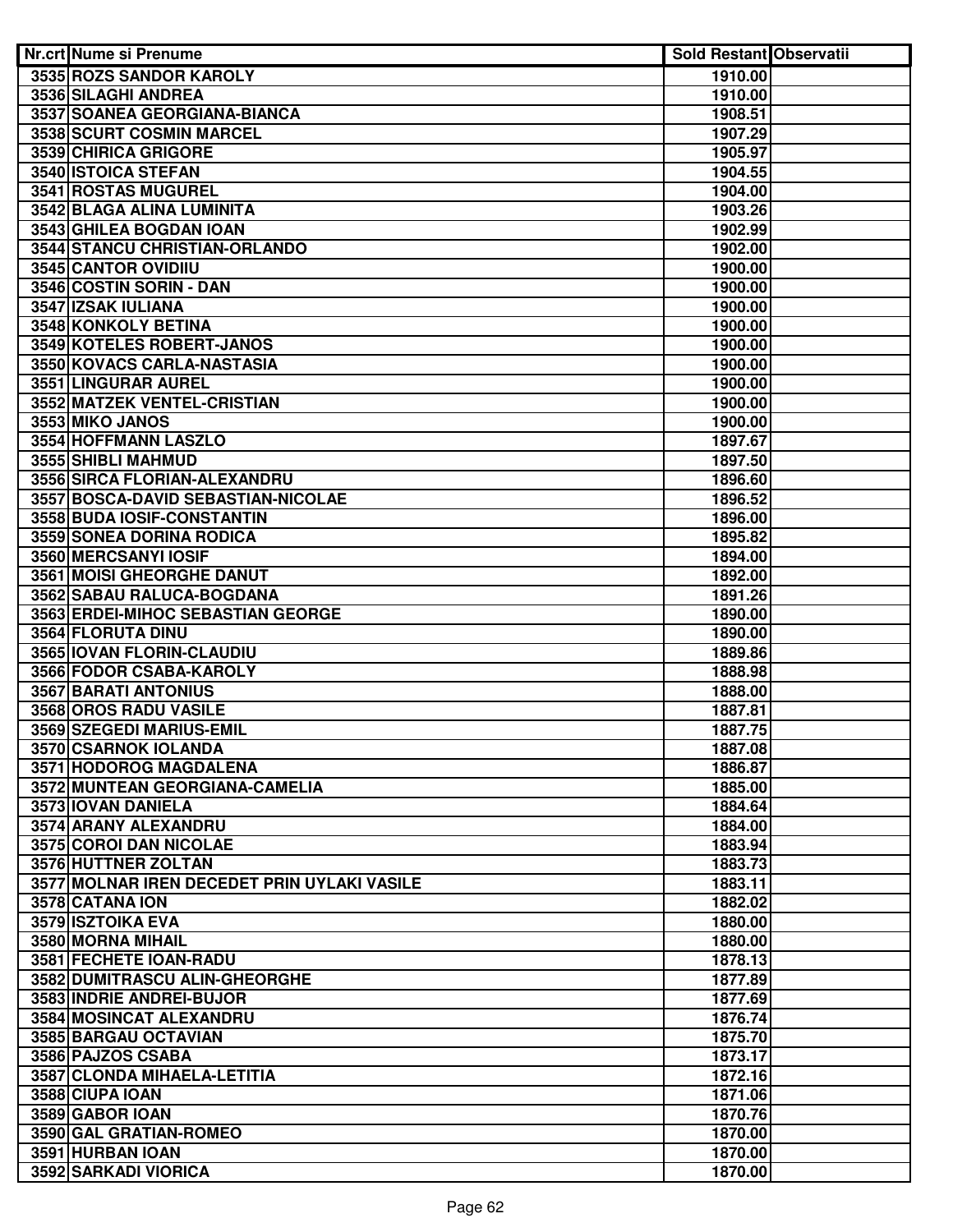| Nr.crt Nume si Prenume                                | <b>Sold Restant Observatii</b> |  |
|-------------------------------------------------------|--------------------------------|--|
| 3593 SZEKELY LADISLAU                                 | 1869.83                        |  |
| 3594 BELENYI FRANCISC                                 | 1867.65                        |  |
| 3595 PACALA GELU FLORIN                               | 1865.00                        |  |
| 3596 BOBOTAN OVIDIU-VASILE                            | 1864.81                        |  |
| 3597 CIUCLEA CRACIUN OCTAVIAN                         | 1863.96                        |  |
| 3598 KIS ZOLTAN                                       | 1863.00                        |  |
| 3599 ENACHE DANIELA-LOREDANA                          | 1861.40                        |  |
| 3600 OPRIS DUMITRU                                    | 1861.16                        |  |
| 3601 SUCIU CIPRIAN                                    | 1860.48                        |  |
| 3602 BICA DUMITRU-IOAN                                | 1860.00                        |  |
| 3603 SAS CATALIN-MIRCEA                               | 1860.00                        |  |
| 3604 CIRLIG FLORIN IOAN                               | 1857.93                        |  |
| 3605 BOLOS ALEXANDRU VASILE                           | 1857.50                        |  |
| 3606 MILAC GHEORGHE RICHARD                           | 1857.05                        |  |
| 3607 BAYCZAR MARCU-DUMITRU                            | 1857.00                        |  |
| 3608 FERCHE CIPRIAN-FLORIN                            | 1856.90                        |  |
| 3609 IUHASZ FERENCZ-IOZSEF                            | 1855.63                        |  |
| 3610 MINDRUTIU EDUARD NORBERT                         | 1855.00                        |  |
| 3611   MAZILU CONSTANTIN-GHEORGHE SI GABRIELA-CLAUDIA | 1854.73                        |  |
| 3612 TARI ZOLTAN ANDRAS                               | 1854.00                        |  |
| 3613 GHITEA ZARIN-ALIN                                | 1853.69                        |  |
| 3614 NAGY-PRATA GABRIELA                              | 1853.25                        |  |
| 3615 BOLEA GHEORGHE                                   | 1853.22                        |  |
| 3616 RAFAEL ALFRED BARNABAS                           | 1853.08                        |  |
| 3617 DEAK LEONORA                                     | 1853.06                        |  |
| 3618 BUTILCHIN VALERIA                                | 1850.00                        |  |
| 3619 CHIS PAVEL                                       | 1850.00                        |  |
| 3620 GABOR MATEI                                      | 1850.00                        |  |
| 3621 IVANYI ERZSEBET SI IOAN                          | 1850.00                        |  |
| 3622 PINTYE ISTVAN-GYORGY                             | 1850.00                        |  |
| 3623 ROSTAS CATALINA                                  | 1850.00                        |  |
| 3624 GINGU BOGDAN-GHEORGHE                            | 1845.00                        |  |
| 3625 LAKATOS DANIEL                                   | 1843.30                        |  |
| 3626 TINCA ADRIAN                                     | 1842.50                        |  |
| 3627 ONACA GHEORGHE-FLORIAN SI TUNDE-MIRABELA         | 1841.36                        |  |
| 3628 BARNA TIBERIU                                    | 1840.65                        |  |
| 3629 LUCIAN IOAN                                      | 1840.00                        |  |
| 3630 DASCALU CONSTANTIN                               | 1838.44                        |  |
| 3631 GHERMAN TRAIAN SI ANA                            | 1838.26                        |  |
| 3632 CRET MIHAI SI EUGENIA                            | 1835.92                        |  |
| 3633 LAZAU STEFANIA-MIHAELA                           | 1830.00                        |  |
| 3634 SCHECEK ISTVAN                                   | 1830.00                        |  |
| 3635 BACI VIORICA SI KONDOR ARPAD                     | 1825.94                        |  |
| 3636 MUDURA GHEORGHE MIHAI                            | 1825.75                        |  |
| 3637 LAITRIK CSABA GYORGY                             | 1825.00                        |  |
| 3638 CHIS PETRU-DANIEL                                | 1824.00                        |  |
| 3639 GRAMA PAUL-OVIDIU                                | 1824.00                        |  |
| 3640 ESER ANA-LOREDANA                                | 1823.43                        |  |
| <b>3641 FISCHER-FODOR ROMULUS</b>                     | 1820.00                        |  |
| 3642 TRIFAN LAURA                                     | 1819.62                        |  |
| 3643 ANTONIE SORIN                                    | 1818.90                        |  |
| 3644 VOICU CONSTANTIN                                 | 1815.69                        |  |
| 3645 FAZAKAS MONIKA SZUSZANNA                         | 1815.49                        |  |
| 3646 MAILAT CORNEL                                    | 1813.11                        |  |
| 3647 HERCUT GHEORGHE-ADRIAN                           | 1812.00                        |  |
| 3648 ENASCUT IOAN                                     | 1810.00                        |  |
| 3649 FLORIAN AUGUSTIN ADALBERT                        | 1810.00                        |  |
| 3650 IONESCU VALENTIN                                 | 1809.00                        |  |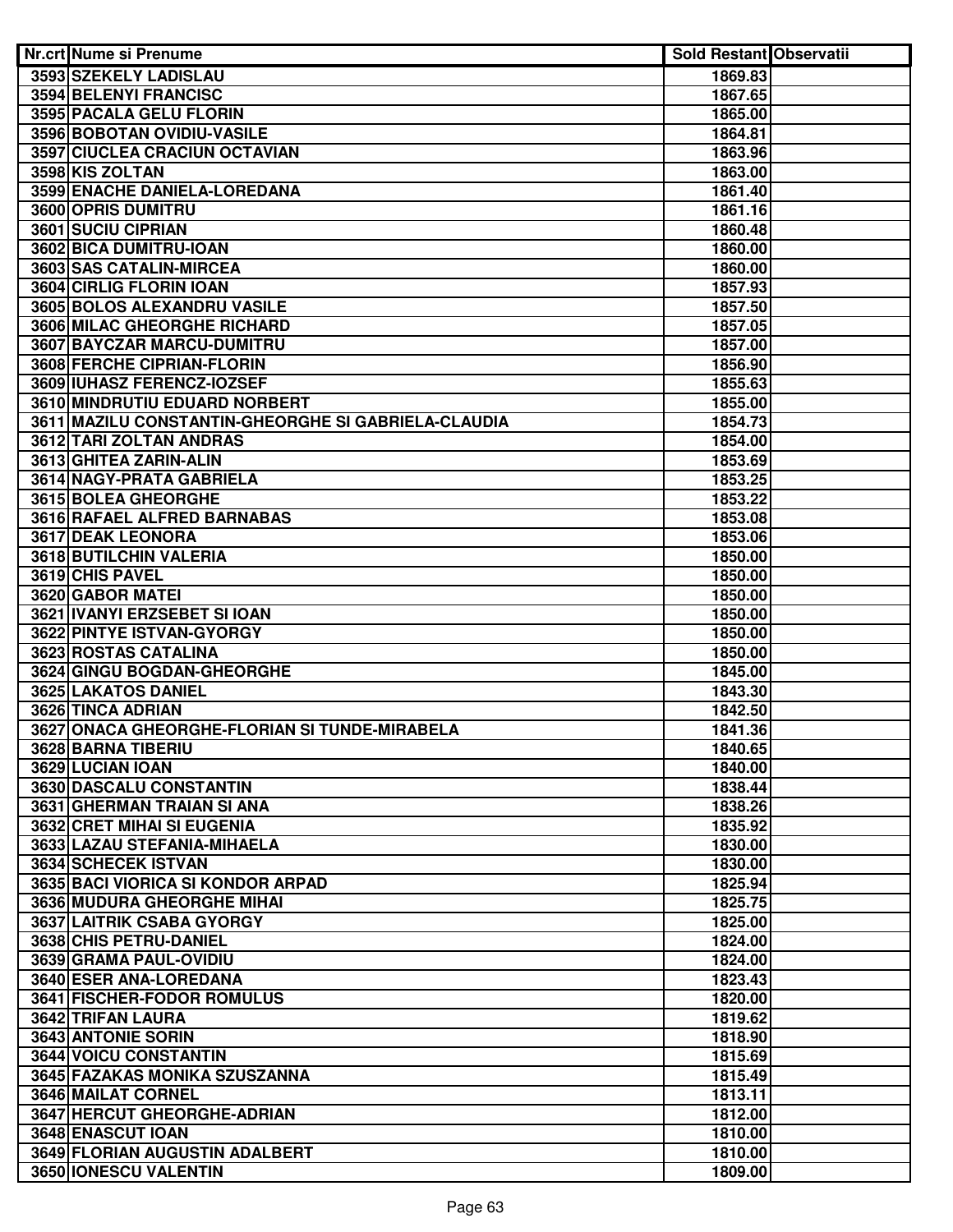| Nr.crt Nume si Prenume                               | <b>Sold Restant Observatii</b> |  |
|------------------------------------------------------|--------------------------------|--|
| <b>3651 PETTERSSON LARS CHRISTER</b>                 | 1807.69                        |  |
| 3652 MOLDOVAN CONSTAN                                | 1807.51                        |  |
| 3653 CSIKI FRANCISC-IOSIF SI ANDREA-BEATA            | 1806.10                        |  |
| 3654 LASZLO IOAN SI ANNAMARIA                        | 1805.10                        |  |
| 3655 OPREA RONELA TEODORA                            | 1802.77                        |  |
| 3656 SANDOR ALIN-FLORENTIN                           | 1802.00                        |  |
| 3657 GROZAV SAMUEL                                   | 1801.40                        |  |
| 3658 BALINT OTILIA SIMONA                            | 1800.02                        |  |
| 3659 ABRUDAN IONUT-PETRISOR                          | 1800.00                        |  |
| 3660 BORZ ADRIAN IOAN                                | 1800.00                        |  |
| 3661 CODOBAN EUGEN                                   | 1800.00                        |  |
| 3662 JOBAGY MIRELA-MARCELA                           | 1800.00                        |  |
| 3663 NEGREAN NICOLAE                                 | 1800.00                        |  |
| 3664 NYUZO ANA                                       | 1800.00                        |  |
| 3665 PASCUI ISTVAN-ROBERT                            | 1799.99                        |  |
| 3666 INDRIE IOAN-CRISTIAN                            | 1799.90                        |  |
| 3667 BATEA DARIUS                                    | 1799.00                        |  |
| 3668 TUTOS ERIKA                                     | 1798.15                        |  |
| 3669 BUNGAU CRISTIAN-ALIN                            | 1797.97                        |  |
| 3670 GABOR IANCU                                     | 1797.87                        |  |
| 3671 MICLE GABRIELA MARIA                            | 1797.82                        |  |
| 3672 ILIES IOAN                                      | 1797.50                        |  |
| 3673 BUT DACIANA MIHAELA SI VOLSITZ PAUL             | 1796.62                        |  |
| 3674 POP DANIEL GRIGORIU                             | 1795.34                        |  |
| 3675 MURESAN ELENA                                   | 1794.50                        |  |
| 3676 PANTEA DAVID-CIPRIAN SI RAMONA                  | 1793.61                        |  |
| 3677 BUTA GHEORGHE                                   | 1790.00                        |  |
| 3678 FESUS IOAN                                      | 1790.00                        |  |
| 3679 GYORFI IOSIF                                    | 1789.45                        |  |
| 3680 FARFARA ALEXANDRU-BOGDAN                        | 1788.71                        |  |
| <b>3681 MIHELE NICOLAE</b>                           | 1788.00                        |  |
| 3682 MALITA MARIANA                                  | 1786.00                        |  |
| 3683 HENDRE FELICIAN<br>3684 OLARIU MIHAI DORIN      | 1785.00<br>1784.50             |  |
| 3685 POPOVICI IUSTINA                                | 1784.33                        |  |
| 3686 DEMJAN MARIA                                    | 1783.83                        |  |
| 3687 LUCACIU GHEORGHE SI DORINA                      | 1782.58                        |  |
| 3688 SALVAN CIPRIAN STEFAN SI DIANA                  | 1782.28                        |  |
| 3689 HAJDU CAROL                                     | 1782.00                        |  |
| 3690 PASCU MARIA-ELENA                               | 1781.24                        |  |
| 3691 SZABO ARPAD-NORBERT                             | 1781.22                        |  |
| 3692 CODREA MARIAN VIOREL                            | 1780.41                        |  |
| 3693 TODOR RAZVAN                                    | 1780.41                        |  |
| 3694 BURCUS OVIDIU                                   | 1780.00                        |  |
| 3695 CHILBA AUREL - CSABA                            | 1780.00                        |  |
| 3696 FURTOS DAN MARIUS                               | 1780.00                        |  |
| 3697 GHERDAN LAVINIA RAMONA                          | 1778.83                        |  |
| 3698 CAZACIOC DUMITRA- SIMONA                        | 1777.38                        |  |
| 3699 CHIRILA CLAUDIU-FLORIN                          | 1775.13                        |  |
| 3700 GABOR RUPI                                      | 1775.00                        |  |
| 3701 MOISE GHEORGHE                                  | 1774.67                        |  |
| 3702 TAPASZI IREN KISS EUGEN, KISS GEZA, KISS LASZLO | 1774.25                        |  |
| 3703 CAMPAN ADRIAN-NICOLAE SI LIVIA-MARINELA         | 1773.63                        |  |
| <b>3704 VRABIAS GHEORGHE FLORIAN</b>                 | 1772.24                        |  |
| 3705 FAZEKAS GHEORGHE SI MARGARETA                   | 1771.20                        |  |
| 3706 LESAK SANDOR                                    | 1771.03                        |  |
| 3707 KOROSI ATTILA                                   | 1770.81                        |  |
| 3708 FAUR DARIUS- IONUT                              | 1770.00                        |  |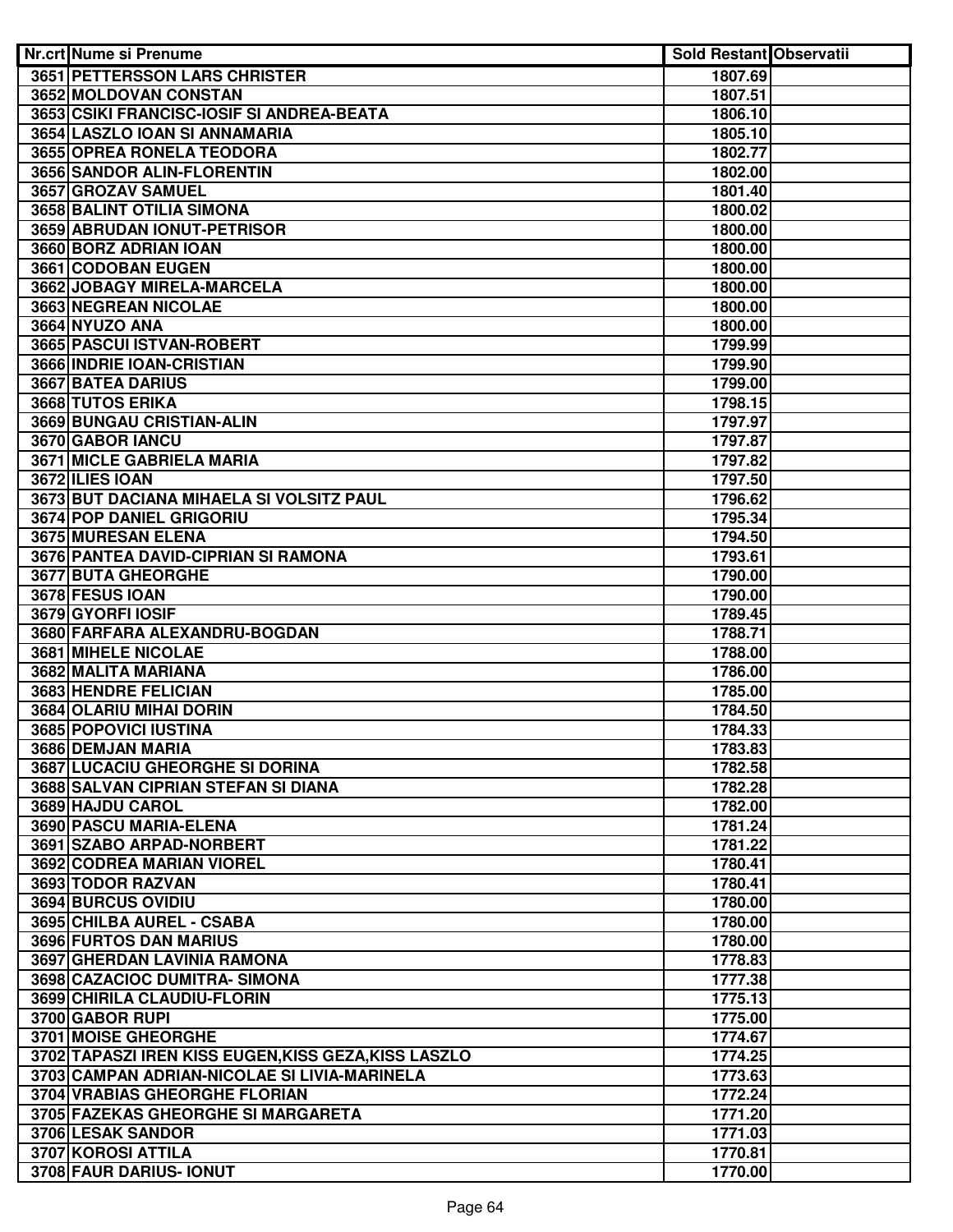| Nr.crt Nume si Prenume                           | <b>Sold Restant Observatii</b> |  |
|--------------------------------------------------|--------------------------------|--|
| 3709 MUSCA IMRE-EMERIC                           | 1770.00                        |  |
| 3710 POPA IOAN                                   | 1770.00                        |  |
| 3711 GABOR IOAN                                  | 1768.00                        |  |
| 3712 POPA VIORICA                                | 1766.03                        |  |
| 3713 LAZAR RENATA-KATALIN                        | 1765.95                        |  |
| 3714 MESESAN LINA                                | 1763.21                        |  |
| 3715 PANTEA PAUL-SORIN                           | 1763.17                        |  |
| 3716 POPOVICS GYULA-ZSOLT                        | 1763.05                        |  |
| 3717 DEDA ALINA-AMALIA                           | 1761.51                        |  |
| 3718 AVRAM BOGDAN-FLORIN                         | 1761.00                        |  |
| 3719 LERINTIU TEODOR                             | 1760.66                        |  |
| 3720 ADORJAN ATTILA                              | 1760.00                        |  |
| 3721 CRISTOREANU DAN-EDUARD                      | 1760.00                        |  |
| 3722 MILLE STEFAN-CAROL                          | 1758.96                        |  |
| 3723 TAMAS NICOLAE                               | 1758.17                        |  |
| 3724 NAGY ANDRAS                                 | 1758.00                        |  |
| 3725 FLONTA LIGIA                                | 1757.89                        |  |
| 3726 POP MARIUS                                  | 1757.50                        |  |
| 3727 TAMAS GEZA-MIHALY                           | 1755.00                        |  |
| 3728 TRIP FLORIAN                                | 1755.00                        |  |
| 3729 SIMON ANCUTA                                | 1754.31                        |  |
| 3730 BARCAN FLORIN SILVIU                        | 1753.00                        |  |
| 3731 KULCZYCKI KALMAN                            | 1752.00                        |  |
| 3732 KLINCSE IOSIF-VASILE                        | 1751.93                        |  |
| 3733 GAVRUTA ADRIAN                              | 1751.57                        |  |
| 3734 PRAJA MARIA                                 | 1750.14                        |  |
| 3735 FALUB COSMIN-FLORIN                         | 1750.00                        |  |
| 3736 HUNIA VALENTIN                              | 1750.00                        |  |
| 3737 ISZTOJKA EVA                                | 1750.00                        |  |
| 3738 POJOGA MIHAELA SI ANDREI                    | 1746.82                        |  |
| 3739 GALIS DOREL                                 | 1745.63                        |  |
| <b>3740 BERCE LILIANA</b>                        | 1745.32                        |  |
| 3741 MAGHIAR NICOLAE                             | 1744.48                        |  |
| <b>3742 FECHETE EUGENIA-MARIA</b>                | 1743.32                        |  |
| 3743 SARKADI ATTILA                              | 1742.39                        |  |
| 3744 LABA CLAUDIU CAROL                          | 1741.15                        |  |
| 3745 ISZTOIKA MINDRA                             | 1740.00                        |  |
| 3746 PINTILIE GEORGE BENIAMIN                    | 1740.00                        |  |
| 3747 BACIU FAUST-VIOREL                          | 1739.45                        |  |
| 3748 MEDVE IOANA MARIA                           | 1738.33                        |  |
| 3749 GAL ATTILA                                  | 1737.88                        |  |
| 3750 BLANARU-MAIER IULIA                         | 1737.20                        |  |
| 3751 VISOIU CLAUDIU-MARIAN                       | 1737.08                        |  |
| 3752 SERES GIZELLA                               | 1735.00                        |  |
| 3753 DEHELEAN ALIN-SEBASTIAN SI GEORGETA-AURELIA | 1734.38                        |  |
| 3754 ROTAR RAUL-DUMITRU                          | 1734.00                        |  |
| 3755 POPA SEBASTIAN MARIUS - DRUGAS ADRIANA      | 1732.22                        |  |
| 3756 SCURT DANIEL                                | 1732.00                        |  |
| 3757 ANTAL BELA JANOS SI ANTAL ADALBERT          | 1730.00                        |  |
| 3758 ARDELEAN CLAUDIU-FLORIN                     | 1730.00                        |  |
| 3759 BARNUTIU VASILE-MIHAI                       | 1730.00                        |  |
| 3760 CARTIS MIHAI                                | 1730.00                        |  |
| 3761 MOGA IOANA PAMELA                           | 1730.00                        |  |
| 3762 VARSZEGI IOSIF-GHEORGHE                     | 1728.00                        |  |
| 3763 CIRIL SANDU-JULIEN                          | 1727.79                        |  |
| 3764 TAMAS CLAUDIU-PETRU                         | 1727.33                        |  |
| <b>3765 ILE ANA</b>                              | 1726.47                        |  |
| 3766 NAGY VIKTOR                                 | 1725.00                        |  |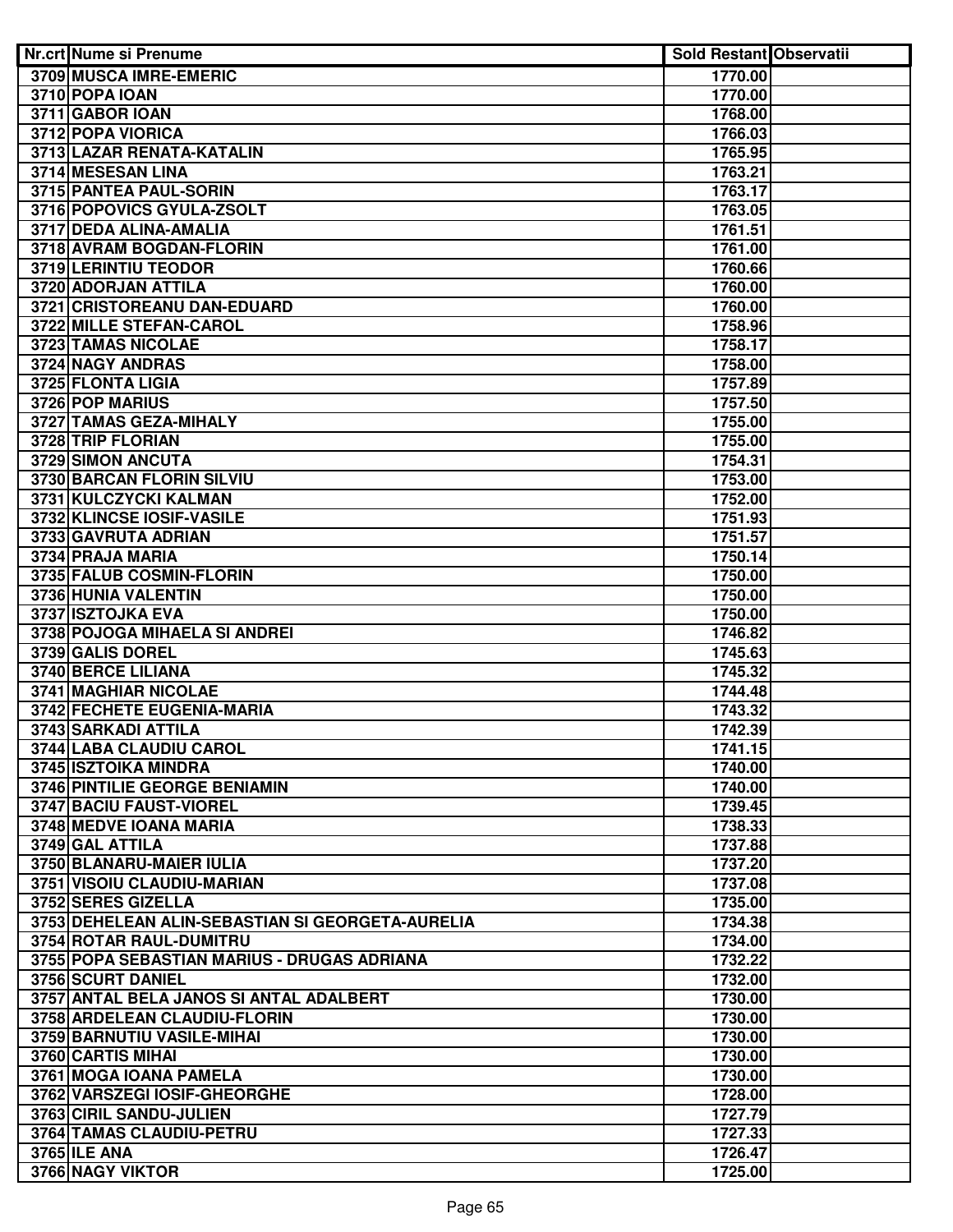| Nr.crt Nume si Prenume                   | <b>Sold Restant Observatii</b> |  |
|------------------------------------------|--------------------------------|--|
| 3767 SZONDI EDITH                        | 1724.99                        |  |
| 3768 HENDRE ROBERT                       | 1724.60                        |  |
| 3769 LAKATOS JOZSEF                      | 1724.00                        |  |
| 3770 BIRAU MARA ZIANA                    | 1723.68                        |  |
| <b>3771 UNGUR LUMINITA VIOLETA</b>       | 1723.39                        |  |
| 3772 PADUREAN-NECHIFOR IOAN PETRU        | 1723.29                        |  |
| 3773 BODNAR SANDOR-MIKLOS                | 1723.00                        |  |
| 3774 CUCU MIRCEA-MARIAN                  | 1722.99                        |  |
| 3775 POP TEODOR                          | 1722.99                        |  |
| <b>3776 SZILAGYI IOSIF SI IULIANA</b>    | 1722.49                        |  |
| 3777 BARANKA TEREZ SI RUPI               | 1721.91                        |  |
| 3778 POP PAUL VIOREL                     | 1721.38                        |  |
| 3779 BRAGYE RADU-DAN                     | 1720.00                        |  |
| 3780 CILIAN FLORIN                       | 1720.00                        |  |
| 3781 FILIP SERGIU                        | 1720.00                        |  |
| 3782 ALI ACHRAF                          | 1719.78                        |  |
| <b>3783 KISS STEFAN FRANCISC</b>         | 1718.00                        |  |
| 3784 BRUMA MIHAI                         | 1717.50                        |  |
| 3785 BARUTA NICOLETA                     | 1715.75                        |  |
| 3786 BONATIU GHEORGHE                    | 1715.75                        |  |
| 3787 ROSTAS CLAUDIA                      | 1715.72                        |  |
| 3788 BALOGH KATALIN                      | 1714.91                        |  |
| 3789 BARANZKA RUPERT                     | 1712.71                        |  |
| 3790 SOCA ADRIAN-FLORIN                  | 1710.52                        |  |
| 3791 GULES IOAN                          | 1710.02                        |  |
| 3792 POPA NICOLAE-ALEXANDRU              | 1710.00                        |  |
| 3793 SAMU GABRIEL DAVID                  | 1710.00                        |  |
| <b>3794 CRISTE IONUT-ALEXANDRU</b>       | 1709.81                        |  |
| 3795 VERES IOAN                          | 1709.18                        |  |
| 3796 POP RALUCA                          | 1708.38                        |  |
| <b>3797 NISTOR CARMEN-DANIELA</b>        | 1707.54                        |  |
| 3798 BUCSA IOAN-CALIN                    | 1706.79                        |  |
| 3799 LABAU DOREL                         | 1706.00                        |  |
| 3800 FARCAS MIRCEA SI IZABELLA           | 1704.00                        |  |
| 3801 KERI ZSOLT                          | 1704.00                        |  |
| 3802 PETCU ADRIAN DAN SI FLORICA         | 1702.86                        |  |
| 3803 SZABO ANDREI SI AURICA MARGARETA    | 1702.33                        |  |
| 3804 BARNA BUCUR<br>3805 BURLEA CRISTINA | 1700.00                        |  |
| 3806 CIURAR MELINDA                      | 1700.00                        |  |
| 3807 COSMAN VASILE                       | 1700.00<br>1700.00             |  |
| 3808 DACIN VLADUT-LUCIAN                 | 1700.00                        |  |
| 3809 FARKAS KATALIN-REBEKA               | 1700.00                        |  |
| 3810 MACAI MIHAI-IONUT                   | 1700.00                        |  |
| 3811 MAGYARI KAROLY                      | 1700.00                        |  |
| 3812 MURESAN DOREL SI DOINA              | 1700.00                        |  |
| 3813 PASCALAU MIRCEA-VASILE              | 1700.00                        |  |
| 3814 VITAN CRISTIAN-FLORIN               | 1700.00                        |  |
| 3815 CHIS RAZVAN-ADRIAN                  | 1699.47                        |  |
| 3816 GHITA SAVU-VIOREL                   | 1697.59                        |  |
| 3817 POPA EMIL-NICOLAE                   | 1696.67                        |  |
| 3818 NAGY SANDOR                         | 1696.33                        |  |
| 3819 SAJGO-BEZGEDI FERENCZ-NORBERT       | 1695.98                        |  |
| 3820 GYOKERES ZOLTAN                     | 1695.00                        |  |
| 3821 MIHELE VIORICA FLORICA GABRIELA     | 1694.60                        |  |
| 3822 AGH ADALBERT                        | 1694.00                        |  |
| 3823 TANCA ADRIAN GHEORGHE               | 1694.00                        |  |
| 3824 MARINAU ANGELICA                    | 1693.79                        |  |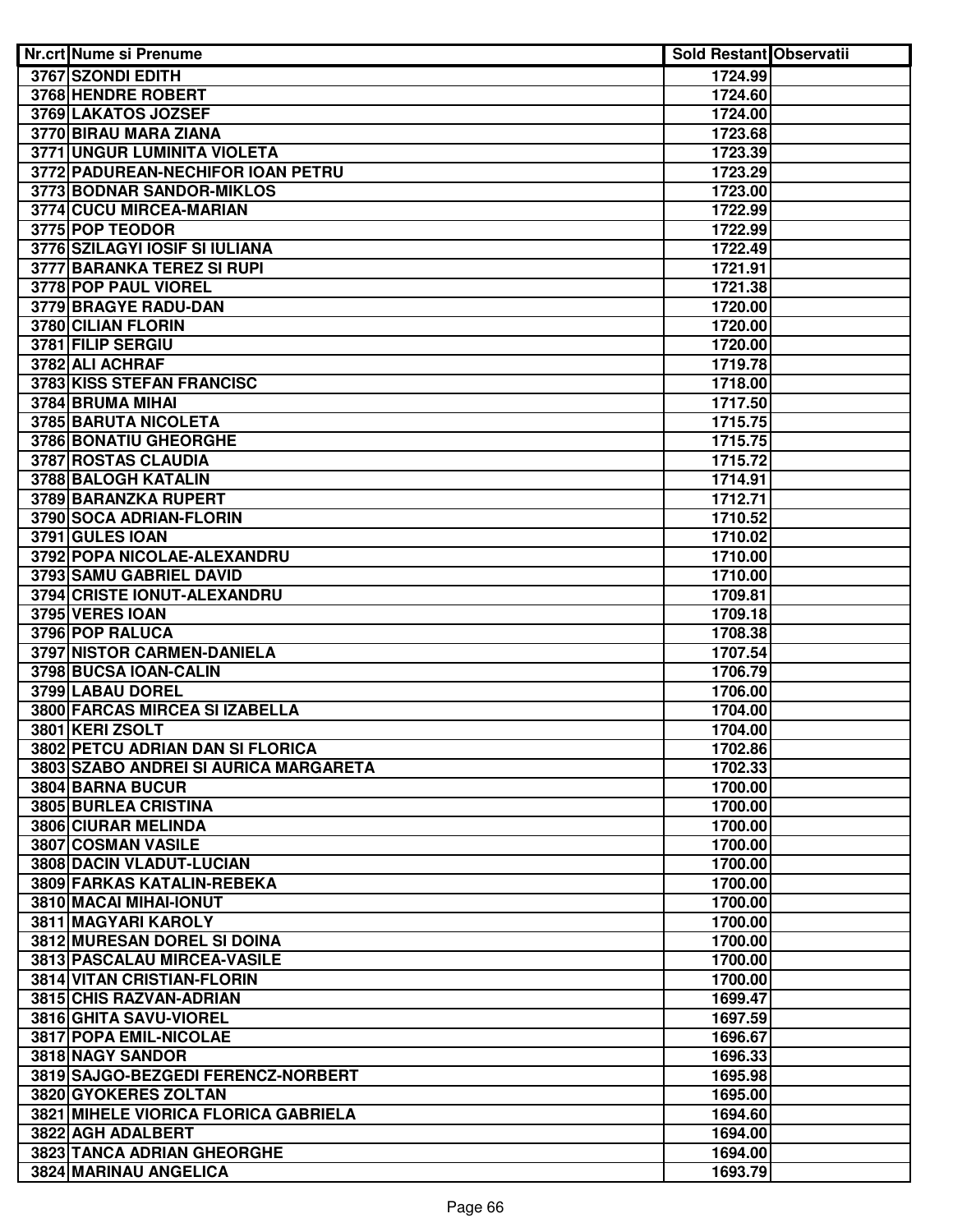| Nr.crt Nume si Prenume                        | <b>Sold Restant Observatii</b> |  |
|-----------------------------------------------|--------------------------------|--|
| 3825 FIKO ROBERT-ZSOLT                        | 1692.00                        |  |
| 3826 MARCUT DAVID CAROL                       | 1692.00                        |  |
| 3827 GELBERT SAMUIL                           | 1690.61                        |  |
| 3828 CHEREGI SANDA                            | 1690.00                        |  |
| 3829 ISZTOJKA IANCU                           | 1690.00                        |  |
| 3830 SANDOR ANDREI                            | 1689.86                        |  |
| 3831 OSVAT FLORIN-ALIN                        | 1689.19                        |  |
| 3832 FETEA ADRIAN-ZOLTAN                      | 1689.00                        |  |
| 3833 BENKE IOZSEF                             | 1688.00                        |  |
| <b>3834 PLES ANA</b>                          | 1687.10                        |  |
| 3835 POP SORIN-DAN SI LILIANA                 | 1686.53                        |  |
| 3836 TITIANU GEORGE VLAD                      | 1685.50                        |  |
| 3837 PATAKI IULIU                             | 1685.00                        |  |
| 3838 AVRAM DANUT-TRAIAN SI MARIANA            | 1683.31                        |  |
| 3839 GALEA NUREDIN-FLORIN                     | 1683.00                        |  |
| 3840 POPA DANIEL-FLORIN                       | 1681.00                        |  |
| 3841 MAGYARI GABOR                            | 1680.69                        |  |
| 3842 MADA VICTOR                              | 1680.39                        |  |
| 3843 BUIBAS EVA                               | 1680.00                        |  |
| 3844 BULZAN DANUT                             | 1680.00                        |  |
| 3845 EL HASSANI MOHAMED ANAS                  | 1678.98                        |  |
| 3846 OLTIAN DANUTIU-IOAN SI ROZALIA           | 1678.94                        |  |
| 3847 JUNJAN OVIDIU GABRIEL                    | 1678.46                        |  |
| 3848 NEDELCU VASILE-COSMIN Si SERBAN ADRIANA  | 1678.43                        |  |
| 3849 VARGA MARIUS-ALEXANDRU                   | 1678.00                        |  |
| 3850 UNTERLENDER-MERAI GERGO                  | 1677.50                        |  |
| 3851 KISS CLAUDIA IULIANA                     | 1677.33                        |  |
| <b>3852 SPRIDON CRISTIAN</b>                  | 1676.67                        |  |
| 3853 SUVEG ELISABETA MATILDA                  | 1676.16                        |  |
| 3854 FARCAS IULIANA                           | 1675.00                        |  |
| 3855 STRATULAT VALENTIN-GABRIEL               | 1675.00                        |  |
| 3856 MALITA MIRCEA PAVEL                      | 1674.01                        |  |
| 3857 BORSI JOZSEF-ROBERT                      | 1674.00                        |  |
| 3858 JANOSI ATTILA SI GABRIELLA               | 1673.02                        |  |
| 3859 MARCUT PAUL                              | 1673.00                        |  |
| 3860 POTRE GABRIEL-FLORIN                     | 1673.00                        |  |
| 3861 ILCA ANGEL-DORIN                         | 1672.00                        |  |
| 3862 CHEREJI DANIEL-NICOLAE                   | 1671.69                        |  |
| 3863 KEREZSI BIANCA ROXANA Intrep.Individuala | 1670.06                        |  |
| <b>3864 GUTI CRISTIAN</b>                     | 1670.00                        |  |
| 3865 KOVACS GYORGY                            | 1670.00                        |  |
| 3866 POPP MIHAI AUGUSTIN                      | 1668.89                        |  |
| 3867 LAZAR MARIA ECATERINA                    | 1668.63                        |  |
| 3868 COPIL TRAIAN                             | 1667.92                        |  |
| 3869 ORBAI ANADA-LAURA SI LUCIAN-FLORIN       | 1667.08                        |  |
| <b>3870 PANTIS CLAUDIU CATALIN</b>            | 1667.00                        |  |
| 3871 CORB CORNELIU BENIAMIN                   | 1665.00                        |  |
| 3872 LUCACIU-BOKENYI MARIUS-ALIN              | 1665.00                        |  |
| 3873 DANCS MONIKA-ANDREA                      | 1664.12                        |  |
| 3874 MOLDOVAN MARIANA-LAURA                   | 1662.81                        |  |
| 3875 DEMIAN GABRIELA PAULA                    | 1661.68                        |  |
| 3876 BORBIRO LASZLO                           | 1660.00                        |  |
| 3877 GABOR MARGHIT                            | 1660.00                        |  |
| 3878 GRECU ADRIANA                            | 1660.00                        |  |
| 3879 KRENEK IOSIF PETRU                       | 1660.00                        |  |
| 3880 MOLCSAN TAMAS                            | 1660.00                        |  |
| 3881 PUTNOKI RAUL                             | 1660.00                        |  |
| 3882 SALAMON RUXANDRA SHEILLA                 | 1660.00                        |  |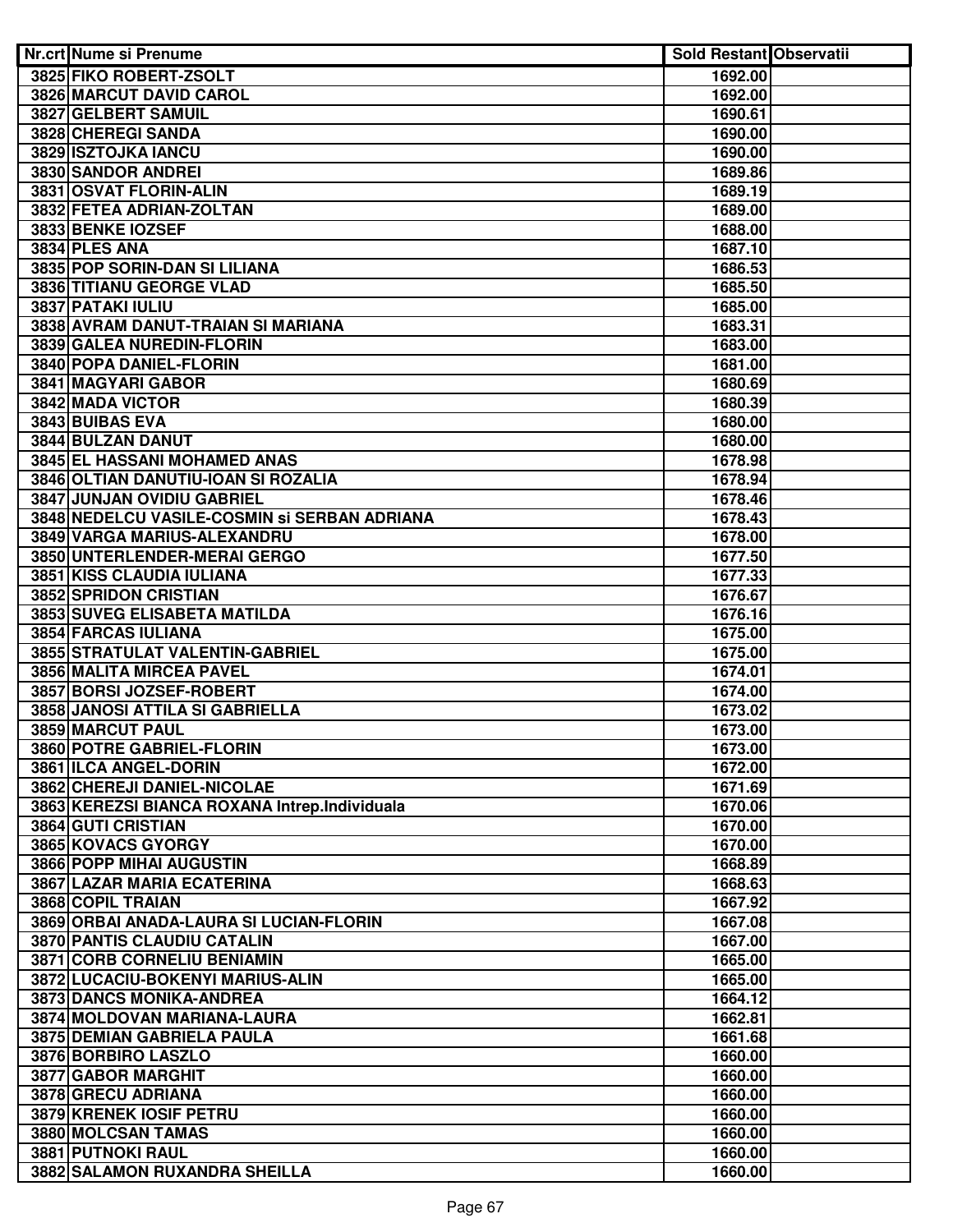| Nr.crt Nume si Prenume                                          | <b>Sold Restant Observatii</b> |  |
|-----------------------------------------------------------------|--------------------------------|--|
| 3883 MICLAUS VLAD SI MARIANA                                    | 1659.73                        |  |
| 3884 RAICA OLIMPIU ADRIAN                                       | 1659.49                        |  |
| 3885 SZABO ZOLTAN                                               | 1657.77                        |  |
| 3886 PETRE ALEXANDRU-CONSTANTIN                                 | 1657.50                        |  |
| 3887 RUSSELL ANIL                                               | 1657.08                        |  |
| <b>3888 ALB ANEMONA DENISA</b>                                  | 1656.14                        |  |
| <b>3889 POPA IONEL SI FLOARE</b>                                | 1655.33                        |  |
| 3890 PUIU LIVIU                                                 | 1655.00                        |  |
| 3891 DINCA VALERICA                                             | 1654.63                        |  |
| 3892 BRINGYE GABRIEL-ADRIAN                                     | 1654.28                        |  |
| 3893 POPA STEFAN EMIL                                           | 1653.00                        |  |
| 3894 ANDREI CARMEN FLORICA                                      | 1652.87                        |  |
| 3895 BOLDIS GEORGE                                              | 1650.00                        |  |
| 3896 CRISAN MARCEL-BOBI                                         | 1650.00                        |  |
| 3897 HALASZ IMRE                                                | 1650.00                        |  |
| 3898 PETRICAS EVA                                               | 1650.00                        |  |
| 3899 ZEMPLENYI ZOLTAN-LASZLO                                    | 1650.00                        |  |
| 3900 ALUNGI MIHAI                                               | 1649.60                        |  |
| 3901 MAIER GHEORGHE                                             | 1646.86                        |  |
| 3902 MOISI AVRAM                                                | 1646.36                        |  |
| 3903 STROIU VASILE                                              | 1646.00                        |  |
| 3904 TICU DIANA IOLANDA                                         | 1645.64                        |  |
| 3905 STEF CORINA                                                | 1644.74                        |  |
| 3906 GAJE VIOREL-VASILE                                         | 1644.00                        |  |
| 3907 LAPADAT FLORIN                                             | 1643.12                        |  |
| 3908 ISZTOJKA MATE SI MANDRA-ELENA                              | 1642.88                        |  |
| 3909 SZABO ANETT MARIA                                          | 1641.39                        |  |
| 3910 BALLA ZOLTAN                                               | 1641.05                        |  |
| 3911 CIORBA ALEXANDRU                                           | 1640.00                        |  |
| 3912 NISTOR VIOREL                                              | 1640.00                        |  |
| 3913 DURA OLIMPIA-LUMINITA                                      | 1639.00                        |  |
| 3914 NAGY TIBOR-TAMAS                                           |                                |  |
|                                                                 | 1637.36                        |  |
| 3915 PETRUS TRAIAN<br>3916 SONEA TEODORA-VIORICA                | 1635.66                        |  |
|                                                                 | 1633.00                        |  |
| 3917 TAAR LASZLO-ENDRE<br>3918 MATEAS LIVIU SI FLORICA CRISTINA | 1633.00                        |  |
|                                                                 | 1632.52                        |  |
| 3919 BLIDAR ADRIAN                                              | 1632.00                        |  |
| 3920 BOSCA ADRIAN-RAZVAN                                        | 1632.00                        |  |
| 3921 COSTEA LUCIAN                                              | 1632.00                        |  |
| 3922 VASS ESZTER                                                | 1631.92                        |  |
| 3923 CALAU CALIN-ADRIAN                                         | 1630.00                        |  |
| 3924 DUCA EMIL-FLORIN                                           | 1630.00                        |  |
| <b>3925 DUME AUREL SI VICTORIA</b>                              | 1630.00                        |  |
| 3926 ERDELI GABRIEL ADRIAN                                      | 1630.00                        |  |
| 3927 SEBESTIEN NORBERT-MIHALY                                   | 1630.00                        |  |
| 3928 VINTER FLORIAN                                             | 1629.18                        |  |
| 3929 GHERGHINA ION SI CLAUDIA FLORICA                           | 1627.54                        |  |
| 3930 ZBIRCEA ESTERA-EMILIA                                      | 1626.81                        |  |
| 3931 DOBAI CORNELIA-GABRIELA                                    | 1626.60                        |  |
| 3932 GABOR CORNEL-LUCIAN                                        | 1626.45                        |  |
| 3933 GHEORGHE ROMOLICA                                          | 1626.29                        |  |
| 3934 NAGY CSABA-ISTVAN                                          | 1626.12                        |  |
| 3935 BACANA LIVIU                                               | 1625.63                        |  |
| 3936 CABA CORNEL                                                | 1622.01                        |  |
| 3937 JURCA CLAUDIU-MARIUS                                       | 1622.00                        |  |
| 3938 MIHES SORINA MARIANA                                       | 1621.91                        |  |
| 3939 OLAH ISTVAN-GYULA                                          | 1621.07                        |  |
| 3940 MOZA ROMELIA MARIANA                                       | 1620.21                        |  |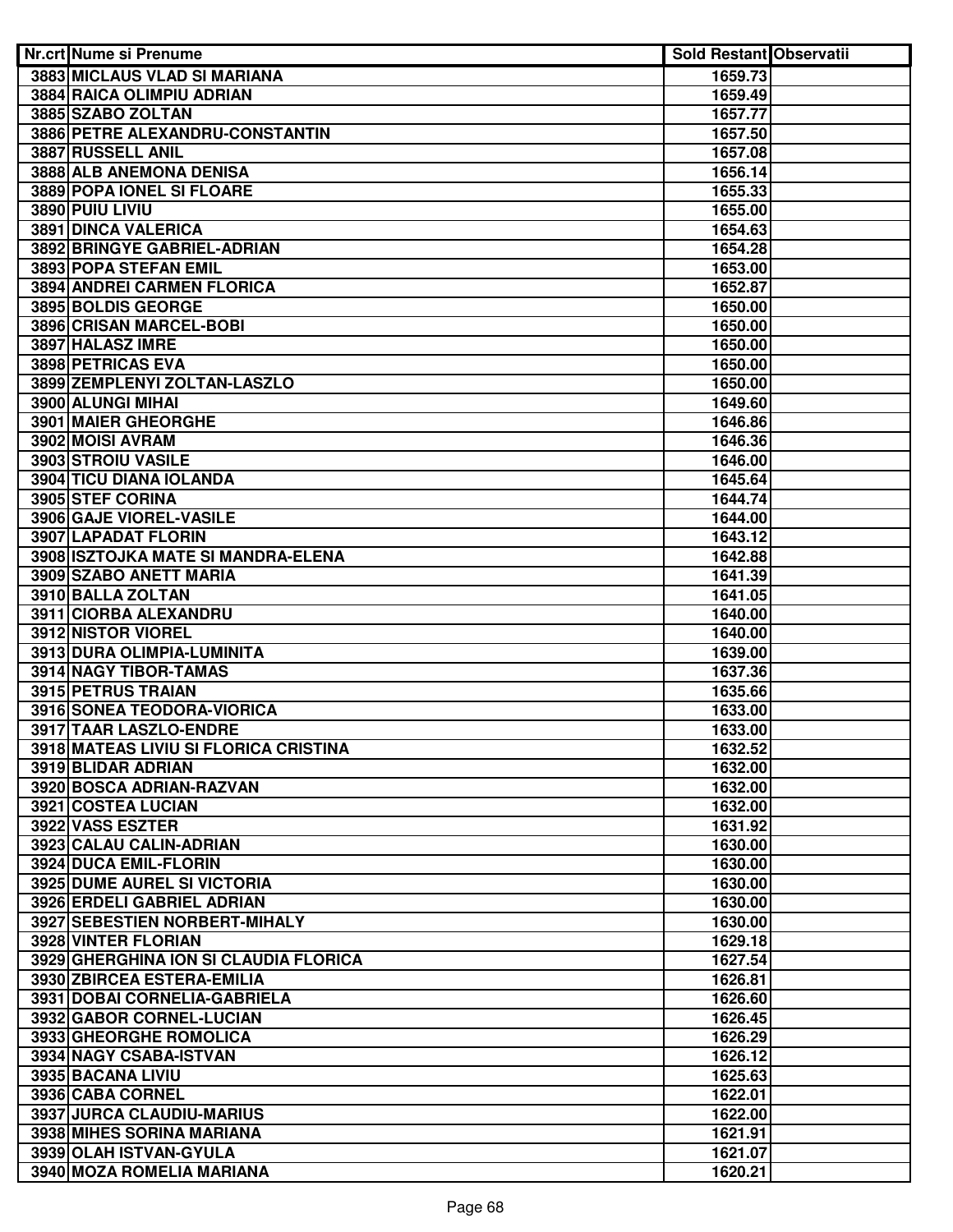| <b>Nr.crt Nume si Prenume</b>                    | <b>Sold Restant Observatii</b> |  |
|--------------------------------------------------|--------------------------------|--|
| 3941 CALDARAR CIPRIAN FLORIN                     | 1620.00                        |  |
| <b>3942 FILIMON AUREL-SEBASTIAN</b>              | 1620.00                        |  |
| 3943 LIANU ION - CONSTANTIN                      | 1620.00                        |  |
| 3944 BOKA IRINA-ALEXANDRU                        | 1619.51                        |  |
| 3945 LEUCA DAN MIRCEA                            | 1618.89                        |  |
| <b>3946 NICA ALEXANDRU SI ELENA</b>              | 1618.32                        |  |
| 3947 OROSZ GABOR                                 | 1618.00                        |  |
| 3948 UNGUREANU CORNEL-EMANUEL                    | 1617.64                        |  |
| <b>3949 AVRAM SIMONA TEODORA</b>                 | 1616.78                        |  |
| 3950 CRISAN SERGIU-FLORIN                        | 1616.76                        |  |
| 3951 HAIDAU IOAN                                 | 1614.36                        |  |
| 3952 ALB LEONTIN SI LIVIA                        | 1614.28                        |  |
| 3953 SALAGEAN VIOREL SI CRISTIAN                 | 1613.59                        |  |
| 3954 CIOCLU BOTOND-PETRU                         | 1613.33                        |  |
| 3955 MURG FLORIN-CLAUDIU                         | 1612.50                        |  |
| 3956 GUI CIPRIAN-MARCEL                          | 1611.00                        |  |
| 3957 HARSANYI-CRET ISTVAN-SANDOR                 | 1610.00                        |  |
| 3958 FERCHE FLORINA                              | 1608.07                        |  |
| 3959 PASCALAU IOAN ADRIAN                        | 1608.00                        |  |
| 3960 KAJKZA JOZSEF REMUS                         | 1607.40                        |  |
| 3961 ONICA IOAN SI ANAMARIA                      | 1606.20                        |  |
| 3962 SZABO ROBERT-IMRE                           | 1605.97                        |  |
| 3963 BIRZANU CRISTINA-ANGELA                     | 1605.83                        |  |
| 3964 DERECICHEI FLORENTINA                       | 1602.90                        |  |
| 3965 LASZLO LEVENTE - MIKLOS                     | 1602.00                        |  |
| 3966 SZABADOS NORBERT SANDOR                     | 1602.00                        |  |
| 3967 MARC ALEXANDRU-DORU SI ELENA                | 1601.52                        |  |
| <b>3968 ADESOZE EMMANUEL SOJI</b>                | 1600.00                        |  |
| 3969 ALADWAN MASHHOUR-MAHMMOUD                   | 1600.00                        |  |
| 3970 BABO GHEORGHE<br><b>3971 DEME ALEXANDRU</b> | 1600.00<br>1600.00             |  |
| 3972 EL AIDI MOULAY MEHDI                        | 1600.00                        |  |
| 3973 KISS IULIU ALEXANDRU                        | 1600.00                        |  |
| 3974 KURUCZ LASZLO                               | 1600.00                        |  |
| 3975 LETA VLAD-IULIAN                            | 1600.00                        |  |
| 3976 MARIAN RADU ION                             | 1600.00                        |  |
| 3977 MESZAROS IULIU-ROBERT                       | 1600.00                        |  |
| 3978 OROSZ GYONGYI                               | 1600.00                        |  |
| 3979 POP IOANA-CAMELIA                           | 1600.00                        |  |
| 3980 RACOLTA SIMONA ANCA                         | 1600.00                        |  |
| 3981 TOCUT CRISTIAN-FLORIAN                      | 1600.00                        |  |
| 3982 TRABELSI MOHAMED MAHDI                      | 1600.00                        |  |
| 3983 TRIPON TEODOR OCTAVIAN                      | 1600.00                        |  |
| 3984 GRAUR DANIEL                                | 1599.99                        |  |
| 3985 SERB AVRAM-DANUT                            | 1599.43                        |  |
| 3986 CHINDLE ANGELA-ILEANA                       | 1598.99                        |  |
| 3987 PRECUP ELENA AURELIA                        | 1598.17                        |  |
| 3988 CIPLEU VALENTIN                             | 1597.91                        |  |
| 3989 MALITA MIRCEA-ADRIAN                        | 1597.50                        |  |
| 3990 BERCE CATALIN-PETRU                         | 1596.42                        |  |
| 3991 SHIBLI KAREEM                               | 1594.80                        |  |
| 3992 SZABO ADRIANA-RAMONA                        | 1594.17                        |  |
| 3993 POPA HORIA-RADU SI MIHAELA                  | 1593.67                        |  |
| 3994 TAMAS IOSIF                                 | 1592.88                        |  |
| 3995 CARTIS SERGIU-DAN                           | 1592.00                        |  |
| 3996 BUDA RAUL-MARIUS                            | 1588.41                        |  |
| 3997 ERDOS TIBOR                                 | 1586.85                        |  |
| 3998 PAPP IOAN SI ILEANA                         | 1586.41                        |  |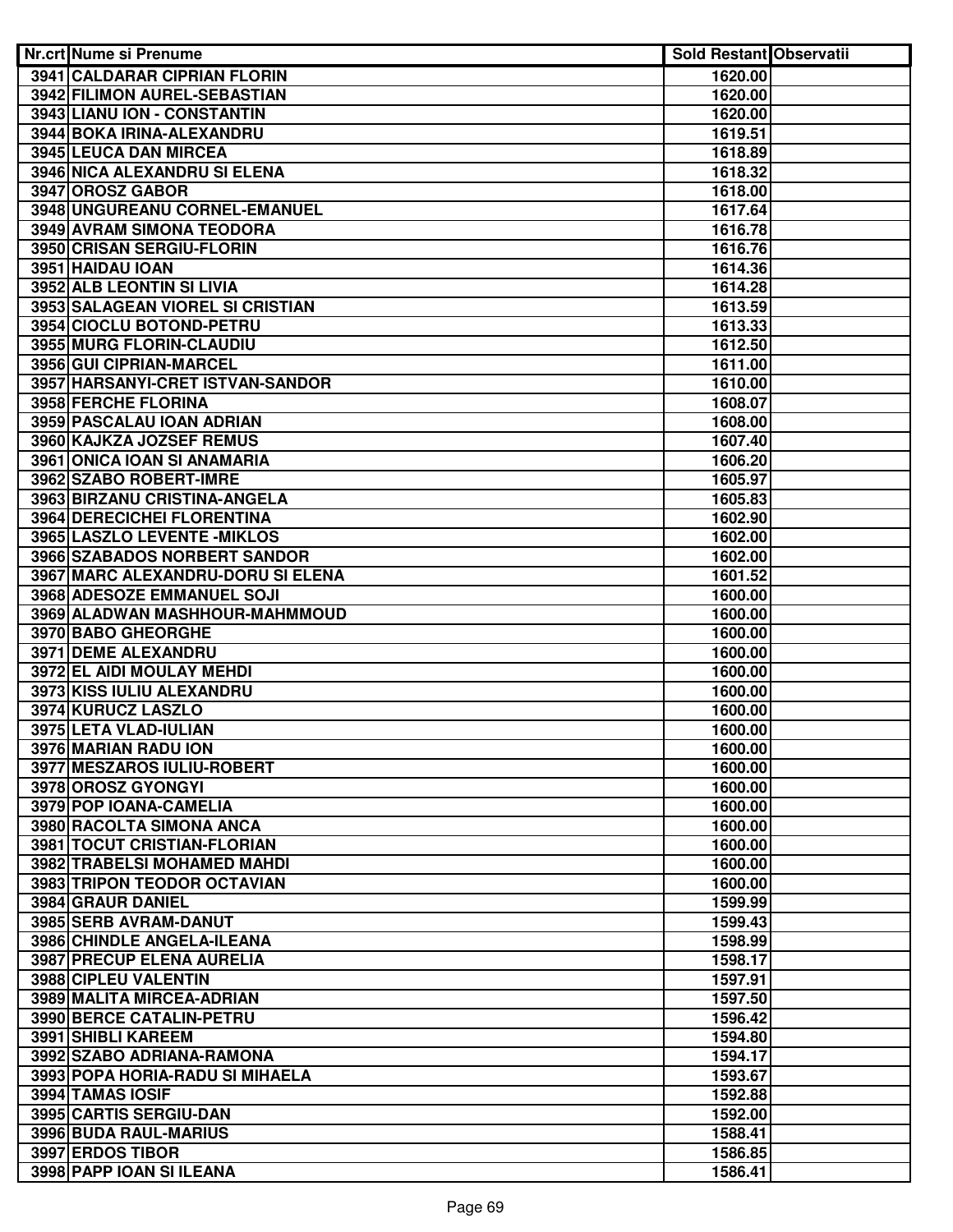| <b>Nr.crt Nume si Prenume</b>             | <b>Sold Restant Observatii</b> |  |
|-------------------------------------------|--------------------------------|--|
| 3999 COJOCARIU ILIE                       | 1585.00                        |  |
| <b>4000 FERKE CRISTIAN-FLORIN</b>         | 1585.00                        |  |
| <b>4001 ISSA KHAWALED</b>                 | 1585.00                        |  |
| 4002 CHEREGI AGNETA SI GHEORGHE           | 1584.06                        |  |
| <b>4003 FERCHE CRISTIAN</b>               | 1584.00                        |  |
| <b>4004 MATE LUDOVIC</b>                  | 1583.27                        |  |
| <b>4005 SARCA FLORIN</b>                  | 1582.00                        |  |
| 4006 HUSZAR ATTILA                        | 1581.00                        |  |
| 4007 ABU KRENAT TAHA                      | 1580.79                        |  |
| 4008 BALOG FERENC                         | 1580.00                        |  |
| 4009 JENEI ISTVAN                         | 1580.00                        |  |
| 4010 OLAH ZOLTAN                          | 1580.00                        |  |
| 4011 OROS GHEORGHE                        | 1580.00                        |  |
| 4012 COZAC IOAN CLAUDIU SI FLORINA        | 1577.30                        |  |
| 4013 GABOR MARGARETA                      | 1577.18                        |  |
| 4014 ALEXA AUREL                          | 1575.55                        |  |
| 4015 CHIS CORNEL - DANUT                  | 1575.46                        |  |
| 4016 JARCA OANA-CRISTINA                  | 1574.62                        |  |
| 4017 MANYAK ERIK-VIKTOR                   | 1574.49                        |  |
| 4018 LUCA SERGIU IOAN                     | 1573.80                        |  |
| 4019 NEGRU ANNA                           | 1573.17                        |  |
| 4020 GABOR IOANA-FLORICA                  | 1573.15                        |  |
| 4021 BANTO JANOS ZOLTAN                   | 1572.76                        |  |
| 4022 COITA DANIEL                         | 1572.36                        |  |
| 4023 PALLO TIBOR                          | 1570.01                        |  |
| 4024 VUSCAN PAUL EDUARD                   | 1570.00                        |  |
| 4025 KOVACS ARPAD                         | 1569.43                        |  |
| 4026 ISZTOIKA IOAN                        | 1569.00                        |  |
| <b>4027 SZABO ILDIKO SI STEFAN</b>        | 1568.82                        |  |
| 4028 LASCA VASILE SI FLOARE GABRIELA      | 1568.09                        |  |
| 4029 TOMA ALEXANDRU                       | 1567.89                        |  |
| <b>4030 BITEA CRISTIAN VASILE</b>         | 1567.50                        |  |
| 4031 BLAGA DANIEL                         | 1567.16                        |  |
| 4032 MURESAN VIORICA                      | 1567.06                        |  |
| <b>4033 SARCA EUGENIA</b>                 | 1566.00                        |  |
| 4034 GAVRIS IOAN                          | 1564.83                        |  |
| 4035 PAVEL CRISTIAN                       | 1561.31                        |  |
| 4036 ALB LILIANA-SIMONA                   | 1560.24                        |  |
|                                           |                                |  |
| 4037 CRACIUNAS IOAN                       | 1560.00                        |  |
| 4038 PLES IOAN                            | 1560.00                        |  |
| 4039 TANCZOS IOSIF                        | 1560.00                        |  |
| 4040 ZENECAN ALEXANDRU SI MARIANA-TEODORA | 1559.10                        |  |
| 4041 ROGOJAN SAMUIL-ANDREI                | 1559.00                        |  |
| <b>4042 MAGHEAR DANIEL DOREL</b>          | 1557.19                        |  |
| 4043 GHETEA MIRCEA-TUDOR                  | 1556.30                        |  |
| 4044 URSICA DORINA                        | 1556.21                        |  |
| 4045 COFAR ONISIM - TRANDAFIR             | 1555.74                        |  |
| 4046 HADI ATTILA                          | 1554.94                        |  |
| 4047 ABRUDAN CRISTIAN-TUDOR               | 1554.00                        |  |
| 4048 TAUT ADRIAN-GHEORGHE                 | 1553.93                        |  |
| 4049 NEGRUT-CHIPE CATALINA                | 1553.01                        |  |
| 4050 ILLES GYULA                          | 1552.15                        |  |
| 4051 LASLO MIRCEA                         | 1551.00                        |  |
| 4052 VASLOVIC COSTICA-CALIN SI CARMEN     | 1550.12                        |  |
| 4053 GACIU ROBERT                         | 1550.10                        |  |
| 4054 ALI BILAL KHALIF                     | 1550.00                        |  |
| 4055 BANCSA EMERIC                        | 1550.00                        |  |
| 4056 LAZAR IOAN-EMIL                      | 1550.00                        |  |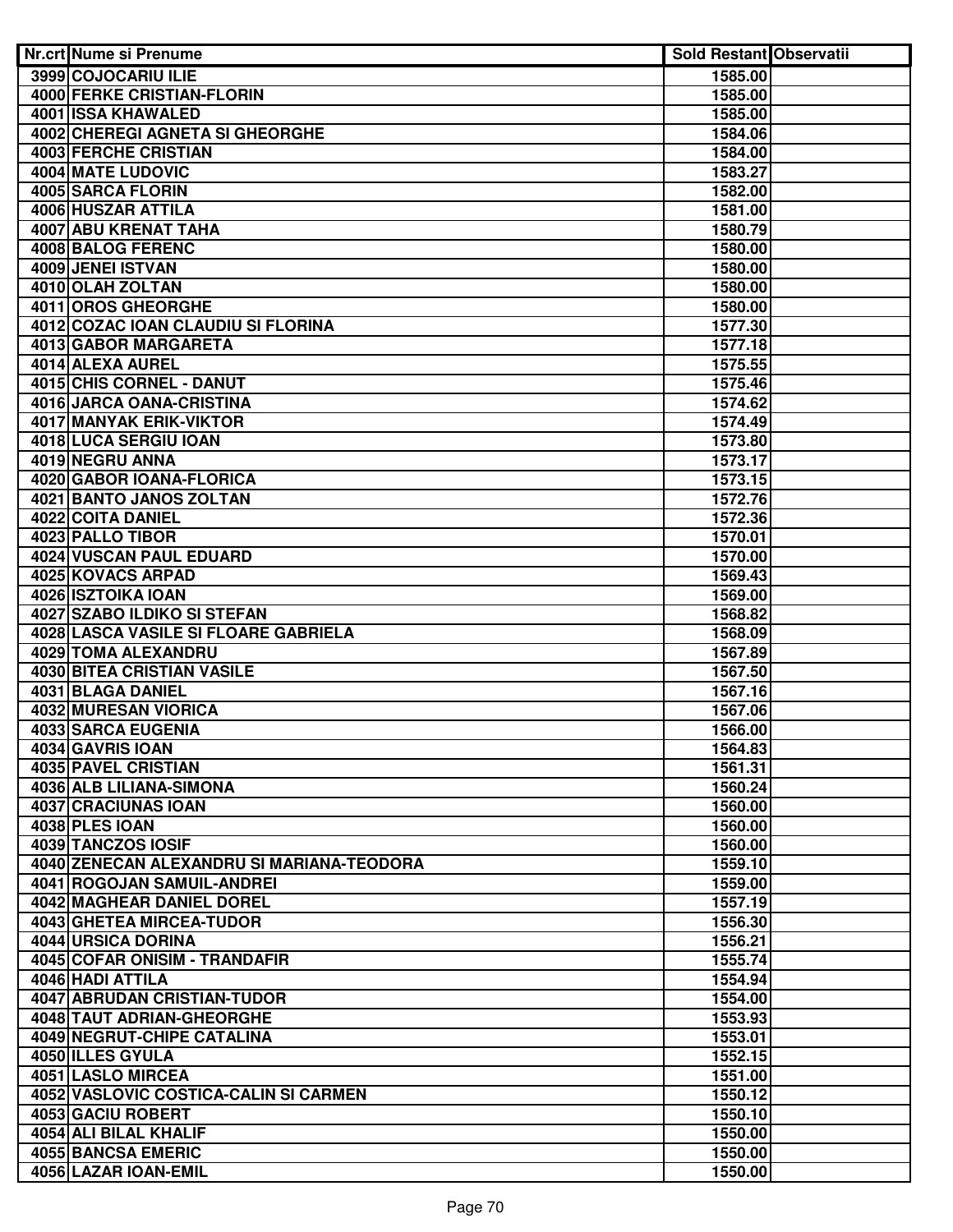| Nr.crt Nume si Prenume                   | <b>Sold Restant Observatii</b> |  |
|------------------------------------------|--------------------------------|--|
| 4057 MOLNAR DIACONU ALEXANDRU            | 1550.00                        |  |
| <b>4058 VARTOLOMEI VASILE-CRISTIAN</b>   | 1550.00                        |  |
| 4059 SCHMAUSZ ANNAMARIA                  | 1549.17                        |  |
| 4060 KOROSI STEFAN                       | 1547.61                        |  |
| <b>4061 TAMAS IOAN MIRCEA SI CLAUDIA</b> | 1547.06                        |  |
| 4062 COSMA MIRCEA HORATIU SI AGNES EMANU | 1545.66                        |  |
| 4063 PLES MARIUS-CRISTIAN                | 1545.00                        |  |
| 4064 RASVANTA VASILE-ADRIAN              | 1545.00                        |  |
| 4065 PANTIS VALEAN-ADRIAN                | 1542.36                        |  |
| <b>4066 BARA CIPRIAN-CLAUDIU</b>         | 1540.00                        |  |
| 4067 FERCHE ADRIAN-COSMIN                | 1540.00                        |  |
| 4068 SZILAGYI BELA                       | 1540.00                        |  |
| 4069 VARGA TIBOR                         | 1540.00                        |  |
| 4070 SAS MARIUS-GHITA                    | 1539.78                        |  |
| 4071 TIPLEA MIHAELA                      | 1539.34                        |  |
| 4072 BELCEA FABIO ANTONIO                | 1538.00                        |  |
| <b>4073 DAVID LASZLO</b>                 | 1537.00                        |  |
| 4074 PUIU PETRICA                        | 1536.72                        |  |
| 4075 LACATUSU ION                        | 1536.24                        |  |
| 4076 MORAR IOAN SI SANDA MIRELA          | 1535.69                        |  |
| 4077 BORA MIRCEA-DAN                     | 1534.00                        |  |
| 4078 GABOR IOAN                          | 1532.05                        |  |
| <b>4079 BITTENBINDER LASZLO TIBOR</b>    | 1532.01                        |  |
| 4080 MOLNAR ZSOLT                        | 1531.90                        |  |
| 4081 MIHES IOAN-MIHAITA                  | 1531.19                        |  |
| 4082 JOREANU VEACESLAV                   | 1531.08                        |  |
| 4083 BOKA BOBI                           | 1530.00                        |  |
| 4084 BOKA GHEORGHE                       | 1530.00                        |  |
| <b>4085 VOINEA GABRIEL</b>               | 1530.00                        |  |
| 4086 PAP CSABA STEFAN                    | 1529.98                        |  |
| <b>4087 SECAN CRISTIANA-EMILIA</b>       | 1529.72                        |  |
| 4088 HALMAJAN COSMIN-IONUT               | 1526.64                        |  |
| 4089 UNGUR GHEORGHE-FLORIN               | 1526.18                        |  |
| 4090 POPA VASILE-VIOREL                  | 1525.58                        |  |
| 4091 ROIBU TEODOR SI FLORICA MARIANA     | 1525.47                        |  |
| 4092 BORDAS STEFAN                       | 1525.00                        |  |
| 4093 CRISTEA CATALIN                     | 1525.00                        |  |
| 4094 DEJEU ALEXA-MARIUS                  | 1525.00                        |  |
| 4095 BELDEA CRISTINA-BARBARA             | 1524.90                        |  |
| 4096 FAUR MIRELA ZAMFIRA SI REDLI-ATTILA | 1524.62                        |  |
| <b>4097 DANELIUC GHEORGHE MIRCEA</b>     | 1523.54                        |  |
| 4098 DUMITRU ROBERT-DANIEL               | 1522.50                        |  |
| 4099 MERA NICOLAE SI VIORICA             | 1522.00                        |  |
| 4100 DRAGHICI ANDREI-VICTOR              | 1521.00                        |  |
| 4101 LINGURAR RAMONA-SIMONA              | 1520.00                        |  |
| 4102 KOVACS ADRIAN                       | 1517.84                        |  |
| <b>4103 SOTIUT MIHAELA CORINA</b>        | 1517.34                        |  |
| 4104 ARDELEAN GHEORGHE-CATALIN           |                                |  |
| 4105 VARGA ILDIKO- MARIA                 | 1516.00                        |  |
| 4106 RACZ CLAUDIA-IRINA                  | 1515.73<br>1515.41             |  |
| 4107 GABOR MATEI                         |                                |  |
| 4108 BUDA ANDREI                         | 1515.05                        |  |
| <b>4109 BARDAS CLAUDIA-LIANA</b>         | 1515.00<br>1514.62             |  |
|                                          |                                |  |
| 4110 GUTUI CRISTIAN-IOAN SI DANA-MARIANA | 1513.23                        |  |
| <b>4111 GANEA GHEORGHE</b>               | 1513.00                        |  |
| 4112 P.F.A.BAN CORNELIA                  | 1512.08                        |  |
| 4113 BRETAN ERNEST                       | 1512.00                        |  |
| 4114 SILAGHI RADU                        | 1511.35                        |  |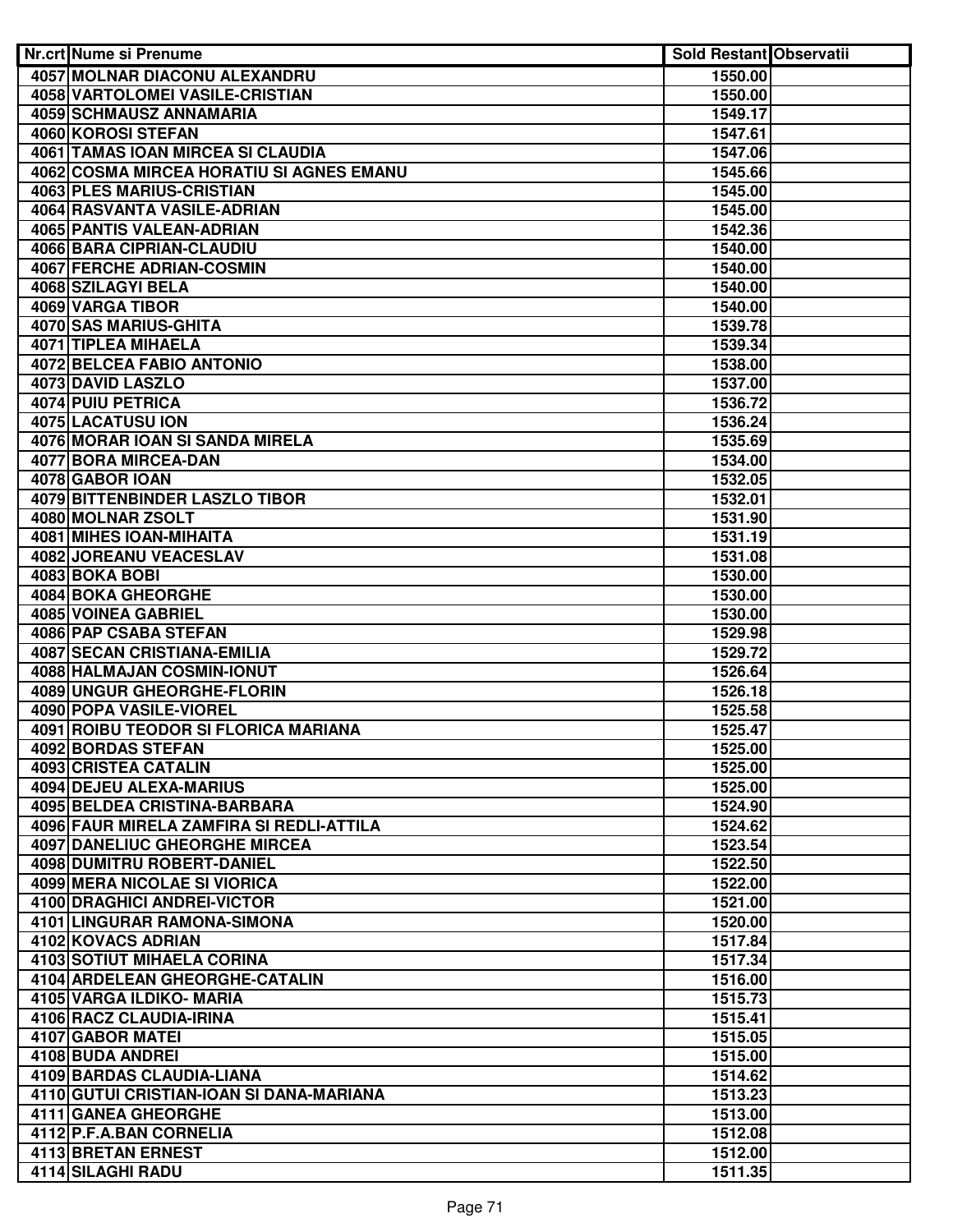| Nr.crt Nume si Prenume                                | <b>Sold Restant Observatii</b> |  |
|-------------------------------------------------------|--------------------------------|--|
| 4115 GABOR GABRIEL                                    | 1511.19                        |  |
| <b>4116 BALOGH ROBERT</b>                             | 1510.00                        |  |
| 4117 MOISIN OVIDIU                                    | 1510.00                        |  |
| 4118 RUGAN IOAN-ADRIAN                                | 1510.00                        |  |
| 4119 TRIPP AURORA                                     | 1510.00                        |  |
| <b>4120 IUHAS CORNELIU CRISTIAN</b>                   | 1509.48                        |  |
| <b>4121 ROUSSIS LUCIA MARIANA</b>                     | 1507.85                        |  |
| 4122 CIOLOCA OCTAVIAN, AUGUSTIN, VICTOR, BEJAN FLOARE | 1506.42                        |  |
| 4123 ISTOICA IANCU                                    | 1505.98                        |  |
| 4124 CAZACU RAUL-OVIDIU                               | 1505.00                        |  |
| 4125 POP CSABA                                        | 1504.00                        |  |
| 4126 GAVREA DUMITRU                                   | 1503.70                        |  |
| 4127 PATER IOAN VIRGIL                                | 1503.21                        |  |
| 4128 MARC ELENA SI ALEXANDRU-DORU                     | 1502.72                        |  |
| 4129 BERKE MIRCEA-LIVIU                               | 1502.13                        |  |
| 4130 FILIP GHEORGHE DOREL                             | 1501.79                        |  |
| 4131 BODONEA MIHAELA-FLORENTINA                       | 1501.57                        |  |
| 4132 MOSINCAT DUMITRU SI DANIELA                      | 1500.83                        |  |
| 4133 PETRUSAN EUGEN                                   | 1500.42                        |  |
| <b>4134 ANTONICS TEODORA EMILIA</b>                   | 1500.00                        |  |
| 4135 BARA CORNEL                                      | 1500.00                        |  |
| 4136 BEJUSCA FLORIN                                   | 1500.00                        |  |
| 4137 BURCEA MANDRA                                    | 1500.00                        |  |
| 4138 BURCSA GITA                                      | 1500.00                        |  |
| 4139 BUTNARASU IOANA                                  | 1500.00                        |  |
| 4140 CSAK KRISZTINA P.F.A                             | 1500.00                        |  |
| 4141 CUTULA DANA ANCA                                 | 1500.00                        |  |
| <b>4142 DACUNNA VICHIE BRYAN ANDRE</b>                | 1500.00                        |  |
| <b>4143 FILIMON DORIN</b>                             | 1500.00                        |  |
| 4144 GABOR GAVRIL<br>4145 GABOR MANDRA                | 1500.00<br>1500.00             |  |
| 4146 GABOR ROZA                                       | 1500.00                        |  |
| 4147 GANEA RAUL-MIHAI                                 | 1500.00                        |  |
| 4148 HAINER LAURA                                     | 1500.00                        |  |
| 4149 IONESCU ALEXANDER                                | 1500.00                        |  |
| 4150 ISZTOJKA TEREZIA                                 | 1500.00                        |  |
| 4151 IZSAK JOZSEF                                     | 1500.00                        |  |
| 4152 JUZON MARCIN-JACEK                               | 1500.00                        |  |
| 4153 KORDOVAN IOSIF                                   | 1500.00                        |  |
| <b>4154 KOTELES ROBERT</b>                            | 1500.00                        |  |
| 4155 LUPO MARIOARA VOICHITA                           | 1500.00                        |  |
| 4156 MARKOVICS ROMULUS-IULIU                          | 1500.00                        |  |
| 4157 MARTINAO ANDRE RAFAEL                            | 1500.00                        |  |
| 4158 MIHAI FLORENTINA                                 | 1500.00                        |  |
| <b>4159 MOANE DUMITRU</b>                             | 1500.00                        |  |
| 4160 MONENCIU FLORIN-GHEORGHE                         | 1500.00                        |  |
| 4161 NITE MARIUS                                      | 1500.00                        |  |
| 4162 PAP GILDA                                        | 1500.00                        |  |
| 4163 PAPP CSABA                                       | 1500.00                        |  |
| <b>4164 PETRUT TRAIAN CONSTANTIN</b>                  | 1500.00                        |  |
| 4165 RAD GEORGIANA                                    | 1500.00                        |  |
| 4166 SALAJAN TEODORA-ROXANA                           | 1500.00                        |  |
| 4167 SAMU RUPI                                        | 1500.00                        |  |
| <b>4168 SARKADI EVA</b>                               | 1500.00                        |  |
| 4169 SORCA CIPRIAN-COSMIN                             | 1500.00                        |  |
| 4170 STUPARU CONSTANTIN                               | 1500.00                        |  |
| 4171 TOCILA ANDREI                                    | 1500.00                        |  |
| 4172 VARGA RUDOLF                                     | 1500.00                        |  |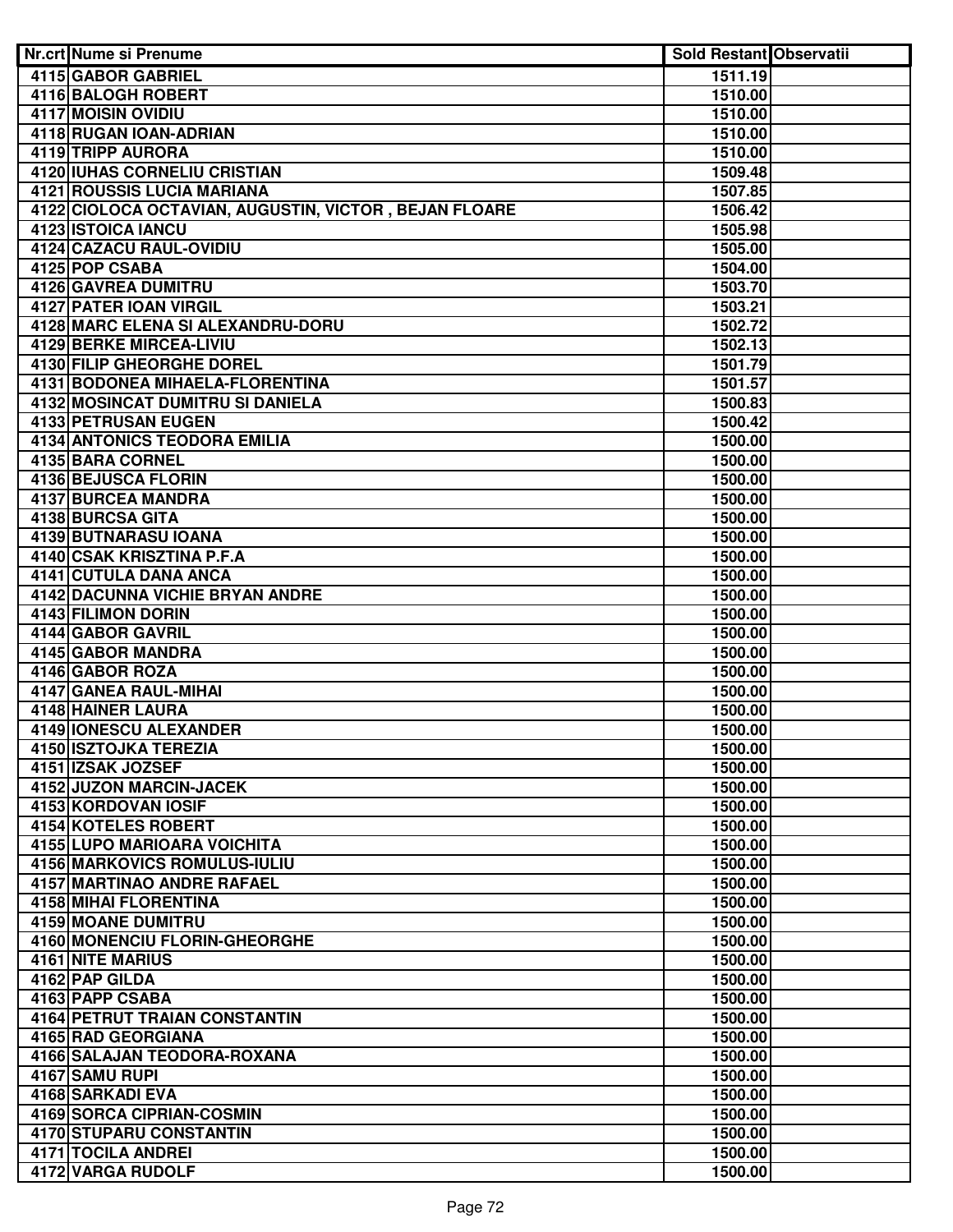| Nr.crt Nume si Prenume                    | <b>Sold Restant Observatii</b> |  |
|-------------------------------------------|--------------------------------|--|
| <b>4173 VINCZE KECSKES MATEI GHEORGHE</b> | 1500.00                        |  |
| 4174 VLASIN CODRUTA-MARIANA               | 1499.69                        |  |
| <b>4175 SERB VICTOR SI MARIOARA</b>       | 1497.10                        |  |
| <b>4176 BRINZAS PETRU</b>                 | 1497.07                        |  |
| <b>4177 SERES MIHAELA FLORICA</b>         | 1496.71                        |  |
| 4178 BANDI DANIEL                         | 1491.76                        |  |
| <b>4179 VESA VALENTIN DAN</b>             | 1491.28                        |  |
| 4180 GABOR MATEL                          | 1491.00                        |  |
| 4181 ARDELEAN PATRICIA                    | 1490.60                        |  |
| 4182 CIURAR IOLAND                        | 1490.00                        |  |
| 4183 LAZURAN CLAUDIU SEBASTIAN            | 1490.00                        |  |
| 4184 TOTOREAN MARCEL ALEXANDRU            | 1490.00                        |  |
| 4185 GABOR IANCU                          | 1488.05                        |  |
| 4186 SZABO TUNDE-SUSANA                   | 1488.00                        |  |
| 4187 BADEA CLAUDIA GABRIELA               | 1487.69                        |  |
| 4188 PORTAN CALIN-IOAN CABINET DE AVOCAT  | 1487.69                        |  |
| 4189 MERCEA SEVERUS-IOAN                  | 1487.06                        |  |
| 4190 BEJUSCA SERGIU- IONUT                | 1485.06                        |  |
| 4191 SFERLE IOAN ADRIAN                   | 1485.00                        |  |
| 4192 NISTOR FLORENTINA-LENUTA SI IOAN     | 1484.49                        |  |
| 4193 GAL NORBERT                          | 1484.00                        |  |
| 4194 GHEREGI FLORIN                       | 1484.00                        |  |
| 4195 PLUGAR MARIAN                        | 1483.70                        |  |
| 4196 TIPONUT FLORIAN                      | 1483.21                        |  |
| 4197 HORVATH IZABELLA-MELINDA             | 1483.00                        |  |
| <b>4198 SILYE LUDOVIC</b>                 | 1483.00                        |  |
| <b>4199 LAZAR OLIVER</b>                  | 1482.71                        |  |
| 4200 TOTH ERNO                            | 1482.26                        |  |
| 4201 MAG CIPRIAN-BOGDAN                   | 1481.00                        |  |
| 4202 PACURAR DAN MARCEL                   | 1480.61                        |  |
| 4203 BOZU LORELIA                         | 1480.40                        |  |
| 4204 IZSAK SOFIA                          | 1480.38                        |  |
| 4205 POP IOAN                             | 1480.07                        |  |
| 4206 CUC ADRIAN-NICOLAE                   | 1480.00                        |  |
| 4207 DUDAS SANDU DANUT                    | 1480.00                        |  |
| 4208 ZLIBUT ADRIANA                       | 1480.00                        |  |
| <b>4209 DUMITER ADRIAN-IONUT</b>          | 1479.24                        |  |
| 4210 GLIGOR OVIDIU ALEXANDRU              | 1478.17                        |  |
| 4211 OLTEANU ALEXANDRU-DRAGOS             | 1478.00                        |  |
| 4212 REMES SEBASTIAN-BOGDAN               | 1477.50                        |  |
| 4213 KERESZTESY DIANA DOINA               | 1476.17                        |  |
| 4214 BRINZAS FLORIAN                      | 1475.75                        |  |
| 4215 FODRE ETEL                           | 1475.62                        |  |
| 4216 ONODI CRISTIAN-ROBERT                | 1474.26                        |  |
| 4217 BUNTA NICOLAE SI ANA MARIA           | 1473.59                        |  |
| 4218 POP EUGEN                            | 1473.27                        |  |
| 4219 BALOIU CRISTIAN LUCIAN               | 1473.11                        |  |
| 4220 FLORIAN IOSIF GH.                    | 1473.00                        |  |
| 4221 BANC CRACIUN SI MARIA                | 1472.09                        |  |
| 4222 ABRUDAN MARIUS-EMIL                  | 1470.00                        |  |
| 4223 HERCUT OCTAV                         | 1470.00                        |  |
| 4224 MICULA ANDREI - LUCIAN               | 1470.00                        |  |
| <b>4225 MIHALY ROBERT KRISTIAN</b>        | 1469.62                        |  |
| 4226 BOITOR AUREL RAZVAN                  | 1469.57                        |  |
| 4227 VARGA JANOS                          | 1468.00                        |  |
| 4228 BURDAN IOSIF                         | 1466.98                        |  |
| 4229 MARINCEAN CONSTANTIN SI LUCRETIA     | 1466.62                        |  |
| 4230 CRAINIC VIRAG                        | 1466.40                        |  |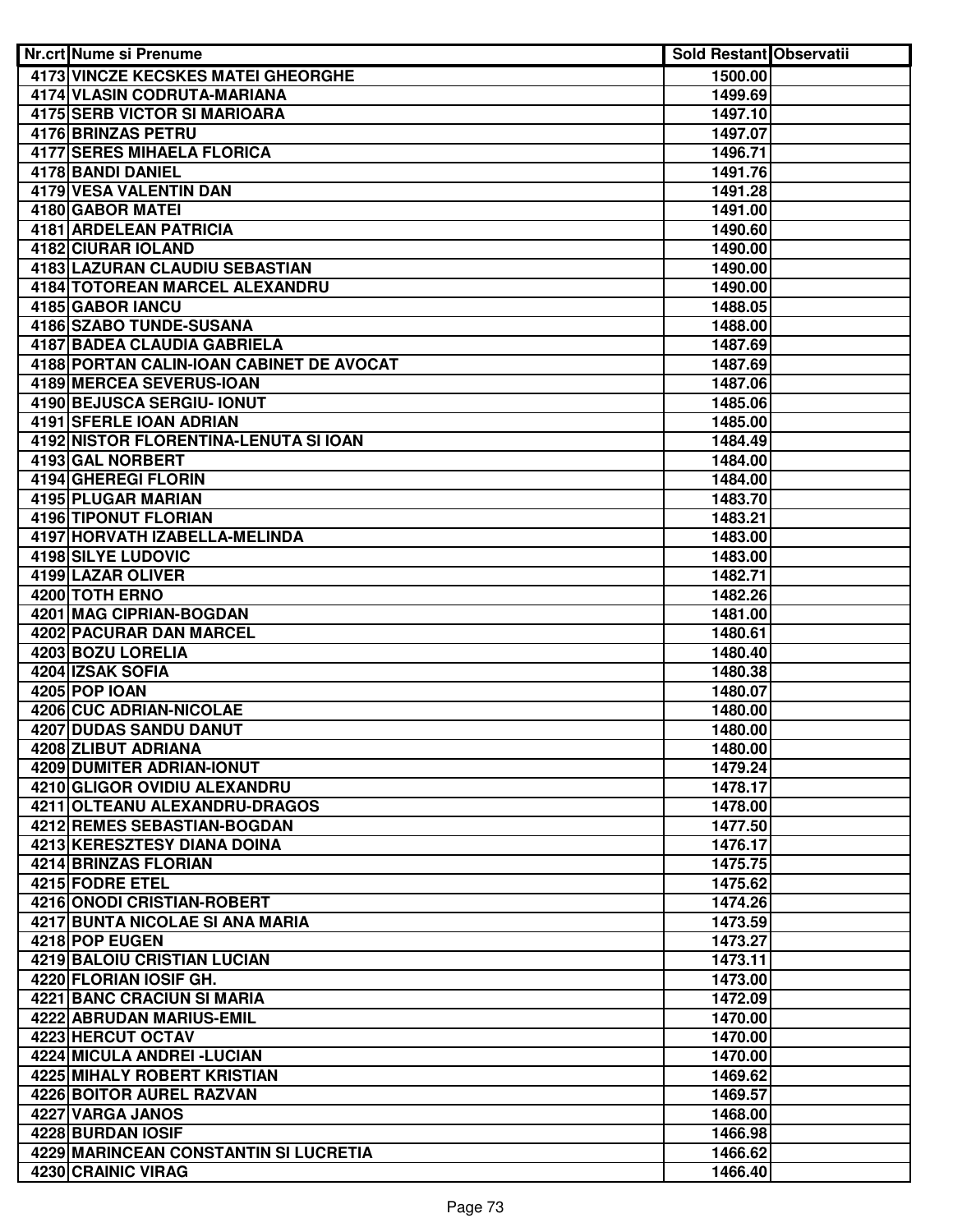| <b>Nr.crt Nume si Prenume</b>                  | <b>Sold Restant Observatii</b> |  |
|------------------------------------------------|--------------------------------|--|
| 4231 STEF CRISTIAN                             | 1465.00                        |  |
| 4232 MATEAS ALIN FLORIN SI ROZALIA             | 1463.00                        |  |
| 4233 CHIRILA CALIN-FLORIAN                     | 1460.00                        |  |
| <b>4234 GROZA DANIEL-GEORGE</b>                | 1460.00                        |  |
| <b>4235 HANAS DAVID CLAUDIU</b>                | 1460.00                        |  |
| <b>4236 LUKACS BELA ANDRAS</b>                 | 1460.00                        |  |
| <b>4237 SZABO ISTVAN VALENTIN</b>              | 1460.00                        |  |
| 4238 SZIKI ATTILA ZOLTAN                       | 1459.43                        |  |
| 4239 TIRBAN-ZAHA ROCSANA-FLORICA               | 1459.30                        |  |
| 4240 MAGYARI NICOLETA-DOINA GHEORGHE SI MIRCEA | 1458.65                        |  |
| 4241 VARGA ZOLTAN                              | 1458.57                        |  |
| 4242 HURMUZ VASILE                             | 1458.13                        |  |
| 4243 BORA GHEORGHE ADRIAN                      | 1458.00                        |  |
| 4244 VASILE TIBERIU ANDREI                     | 1456.64                        |  |
| 4245 ERDEI MARIA                               | 1456.52                        |  |
| 4246 POP IOSIF SI MARIA                        | 1456.09                        |  |
| 4247 IACOB CRISTIAN-GHEORGHE                   | 1455.26                        |  |
| 4248 BARBAT GHEORGHE-LAURENTIU                 | 1455.00                        |  |
| 4249 KOCSIS PETER-ATTILA                       | 1455.00                        |  |
| <b>4250 POP ALEXANDRU-TIBERU</b>               | 1455.00                        |  |
| 4251 TOCAI TRAIAN-CALIN                        | 1455.00                        |  |
| 4252 AVRAM DORIN SI LAURA ADRIANA              | 1454.77                        |  |
| 4253 MARTA SORIN-CRISTIAN                      | 1454.04                        |  |
| 4254 GOGUCZ JANOS-ATTILA                       | 1454.00                        |  |
| 4255 JUDEA IOAN-DORU                           | 1454.00                        |  |
| 4256 DEMIAN RADU-COSMIN                        | 1453.81                        |  |
| <b>4257 KUCHEL FRANCISC</b>                    | 1452.00                        |  |
| 4258 SZEKELY KATALIN-ANNA                      | 1450.54                        |  |
| 4259 BAKI ARPAD                                | 1450.00                        |  |
| 4260 DENQ QIFENG                               | 1450.00                        |  |
| 4261 HAMZA EVA<br><b>4262 ISZTOICA RUPI</b>    | 1450.00<br>1450.00             |  |
| 4263 LUNGEANU DAN-CRISTIAN                     | 1450.00                        |  |
| 4264 NADAS SANDOR                              | 1450.00                        |  |
| 4265 TOROK LUDOVIC                             | 1450.00                        |  |
| 4266 CLEPE RAOUL-FLORIN                        | 1448.77                        |  |
| 4267 MERCEA FLORIN-CORNEL                      | 1448.00                        |  |
| 4268 PAP ARPAD-IOSIF                           | 1447.62                        |  |
| 4269 MORAR CLAUDIA-JANETA                      | 1445.02                        |  |
| <b>4270 DASCALESCU DUMITRU CODRUT</b>          | 1443.77                        |  |
| 4271 OROS IOAN MARCEL                          | 1442.14                        |  |
| <b>4272 MARINCAT IONEL</b>                     | 1441.94                        |  |
| 4273 BERECZKI STEFAN                           | 1440.00                        |  |
| 4274 CHIRA CATALIN-DOREL                       | 1440.00                        |  |
| 4275 COSMESCU ANDREIA MICHAELA                 | 1440.00                        |  |
| 4276 POPA GABRIEL                              | 1440.00                        |  |
| 4277 UNGVARI JOZSEF                            | 1440.00                        |  |
| 4278 ILISIA CORINA                             | 1439.74                        |  |
| 4279 CIBOTARU LILIANA                          | 1439.45                        |  |
| 4280 COTE RARES-ALEXANDRU                      | 1439.45                        |  |
| <b>4281 NISTOR RODICA</b>                      | 1439.38                        |  |
| 4282 BIRTA CORNELIA                            | 1437.90                        |  |
| 4283 PETRICA SANDU SI ALINA                    | 1437.00                        |  |
| 4284 IONAS IULIU-ILIE                          | 1435.69                        |  |
| 4285 GAVRIS LAURENTIU-PETRU                    | 1435.00                        |  |
| 4286 NADAS MARIA ERZSEBET                      | 1434.89                        |  |
| 4287 PASCALAU DANIEL-SORIN                     | 1433.71                        |  |
| 4288 MURASAN REMUS                             | 1432.80                        |  |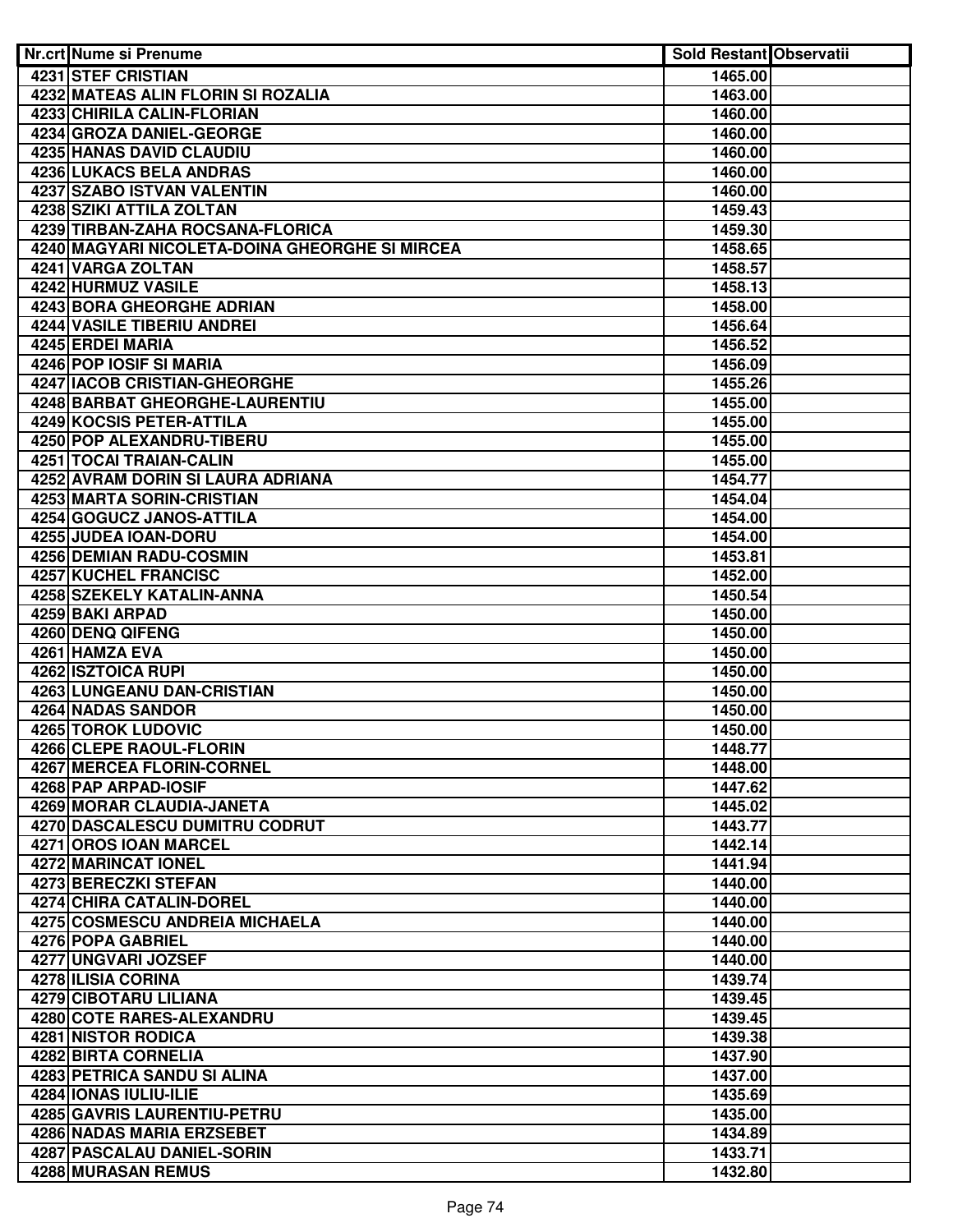| Nr.crt Nume si Prenume                                | Sold Restant Observatii |  |
|-------------------------------------------------------|-------------------------|--|
| 4289 BAK CAROL                                        | 1432.00                 |  |
| <b>4290 FRITEA CORNEL VASILE</b>                      | 1431.39                 |  |
| <b>4291 MATARU DUMITRU</b>                            | 1430.01                 |  |
| 4292 CABA RADU IOAN                                   | 1430.00                 |  |
| <b>4293 MORVAI ELISAVETA</b>                          | 1429.32                 |  |
| 4294 ILEA MIRCEA-ALIN                                 | 1428.44                 |  |
| 4295 QUESLATI NESRINE                                 | 1427.95                 |  |
| 4296 PELES ROMULUS-PETRU SI CIRSTINA MARIA            | 1426.88                 |  |
| 4297 BALOGH AKOS-IMRE SI IOLANDA                      | 1425.00                 |  |
| 4298 POP OCTAVIAN-BOGDAN                              | 1425.00                 |  |
| 4299 SIM MARIUS                                       | 1425.00                 |  |
| 4300 CRISTEA IOAN                                     | 1424.02                 |  |
| 4301 ILLE ANDREI-TUDOR                                | 1423.07                 |  |
| 4302 SILAGHI ROXANA-ELENA                             | 1422.59                 |  |
| 4303 FOGHIS GHEORGHE                                  | 1421.92                 |  |
| 4304 GREGOVICS MARIA                                  | 1421.72                 |  |
| 4305 GHEREG ALEXANDRU-CRISTIAN                        | 1421.37                 |  |
| 4306 NEAGA CALIN-DANUT                                | 1420.74                 |  |
| 4307 FERARU GABRIEL MIHAI                             | 1420.67                 |  |
| 4308 BELADI ISTVAN-COROY                              | 1420.00                 |  |
| 4309 PACURAR MIRCEA                                   | 1420.00                 |  |
| 4310 SANYO ALOIS-IOAN                                 | 1420.00                 |  |
| 4311 MESTER IOAN                                      | 1419.49                 |  |
| 4312 FARKAS JOZSEF                                    | 1418.13                 |  |
| 4313 STOIA SEBASTIAN-GEORGE                           | 1418.00                 |  |
| 4314 SZEKELY IOSIF                                    | 1416.00                 |  |
| <b>4315 GHIURAU CRISTIAN FLORIN</b>                   | 1415.50                 |  |
| 4316 LUKACS ZSOLT- LASZLO                             | 1415.07                 |  |
| 4317 IUHASZ ERVIN-EUGEN                               | 1415.00                 |  |
| <b>4318 SCHECEK IUDITH</b>                            | 1414.17                 |  |
| 4319 SASCA RAUL - BOGDAN<br>4320 GATEJ CRISTINA-IOANA | 1412.78                 |  |
| 4321 ZGIRD CRISTIAN-OVIDIU                            | 1411.13                 |  |
| 4322 COPIL AVRAM-FLORIN                               | 1410.42<br>1410.38      |  |
| 4323 CRISAN GHEORGHE SI MARIA                         | 1410.00                 |  |
| <b>4324 GABRIAN DANIEL-FLORIN</b>                     | 1410.00                 |  |
| 4325 MERGE TEODOR-EUTIH                               | 1410.00                 |  |
| 4326 ROSU ALIN-CORNEL                                 | 1410.00                 |  |
| 4327 JUNC TUNDE                                       | 1408.87                 |  |
| 4328 VARGA GABRIELA-IRINA                             | 1407.24                 |  |
| 4329 HALASZ SANDOR SI ILDIKO-DANIELA                  | 1406.48                 |  |
| 4330 HAITA CONSTANTIN                                 | 1405.00                 |  |
| 4331 VLAS DANIELA - FLORICA                           | 1404.82                 |  |
| 4332 GRIGORAS ANCA-MANUELA                            | 1403.45                 |  |
| 4333 CIURDAR PETRU SI IOANA                           | 1403.41                 |  |
| 4334 NAGY ROBERT                                      | 1403.00                 |  |
| 4335 MASTAN ANNA                                      | 1402.82                 |  |
| 4336 REZMUVES KALMAN                                  | 1401.64                 |  |
| 4337 BURLAU MARIUS-LAVINIU                            | 1400.48                 |  |
| 4338 ALI MUDASSAR                                     | 1400.00                 |  |
| 4339 ANDRISCA FLAVIUS-RAZVAN                          | 1400.00                 |  |
| 4340 BAN LUCIAN                                       | 1400.00                 |  |
| 4341 BOKA BARNUS                                      | 1400.00                 |  |
| 4342 BORSA PAUL                                       | 1400.00                 |  |
| 4343 BULZAN NICOLAE-CALIN                             | 1400.00                 |  |
| 4344 COCIS CONSTANTIN                                 | 1400.00                 |  |
| 4345 DUMA DOROTHEA                                    | 1400.00                 |  |
| 4346 GIRDAN RODICA                                    | 1400.00                 |  |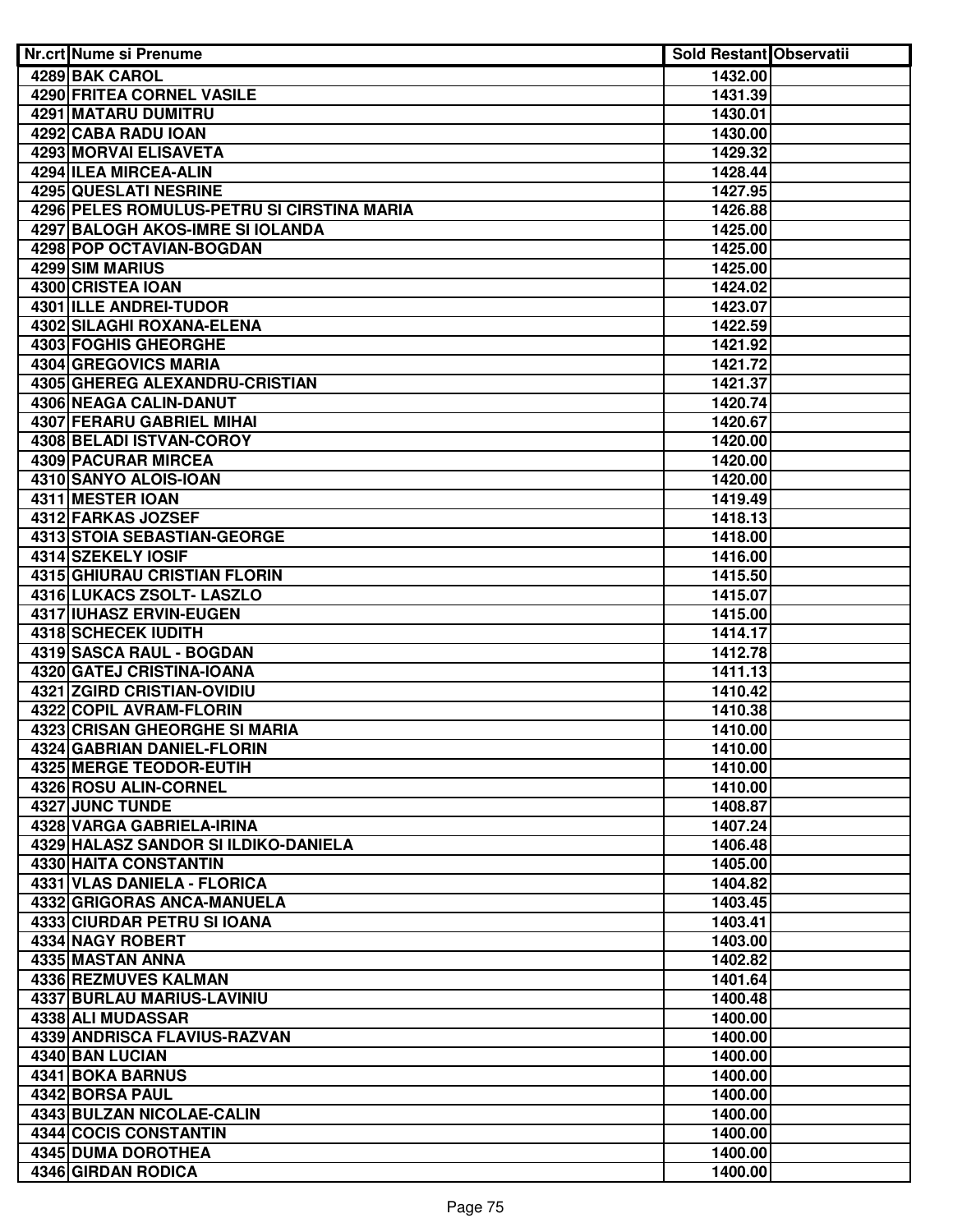| Nr.crt Nume si Prenume                          | Sold Restant Observatii |  |
|-------------------------------------------------|-------------------------|--|
| 4347 GORDAN MIRCEA-CRISTIAN                     | 1400.00                 |  |
| 4348 HAMZA GABOR                                | 1400.00                 |  |
| 4349 ISZTOICA EVA                               | 1400.00                 |  |
| <b>4350 KUCZAPSKI NORA</b>                      | 1400.00                 |  |
| 4351 MADAR DANIELA-DOINA                        | 1400.00                 |  |
| 4352 MOISA IONEL                                | 1400.00                 |  |
| <b>4353 OLAH EMERIC</b>                         | 1400.00                 |  |
| 4354 PERSENCO IURIE                             | 1400.00                 |  |
| 4355 POP IULIU                                  | 1400.00                 |  |
| 4356 POPA DARIUS-PAUL                           | 1400.00                 |  |
| 4357 SARAZ OLIVIA                               | 1400.00                 |  |
| 4358 SZILAGYI ANGELA                            | 1400.00                 |  |
| 4359 SZOCS VERONIKA                             | 1400.00                 |  |
| 4360 TORUN SEDA                                 | 1400.00                 |  |
| 4361 VLAD FLORIN                                | 1400.00                 |  |
| 4362 SERES VALENTIN                             | 1398.25                 |  |
| <b>4363 GHIURAU DORIN-STELIAN</b>               | 1398.00                 |  |
| <b>4364 MESTER DAN GABRIEL</b>                  | 1398.00                 |  |
| 4365 DEMIAN BOGDAN                              | 1397.88                 |  |
| 4366 TODERAS CRISTIAN-IONUT                     | 1395.96                 |  |
| 4367 KARACSONYI ROBERT-PAVEL                    | 1395.06                 |  |
| <b>4368 ROTH DEZIDERIU</b>                      | 1395.02                 |  |
| 4369 PETRI NORBERT-SANDOR                       | 1394.80                 |  |
| 4370 POPESCU GHEORGHE-ROBERT                    | 1393.99                 |  |
| 4371 PAUL SORIN-MARIUS SI MARIOARA              | 1393.76                 |  |
| 4372 ANCA PETRU SI DOINA                        | 1393.22                 |  |
| 4373 NEGRUTIU LAURA-ALINA                       | 1392.01                 |  |
| 4374 COCIS MARIUS DAN SI BONA MIRELA            | 1390.72                 |  |
| 4375 DUDOMA JOSKA                               | 1390.62                 |  |
| <b>4376 ANDOR FERENCZ</b>                       | 1390.00                 |  |
| 4377 COLTA DIANA ELISABETA                      | 1390.00                 |  |
| <b>4378 NICHITA MIHAI-DAN</b>                   | 1390.00                 |  |
| 4379 MAGYARI ALEXANDRU                          | 1389.70                 |  |
| 4380 STOICA LUDOVIC<br>4381 BRINDA FLORIN-DANUT | 1389.65                 |  |
| 4382 COZMA IOAN-REMUS                           | 1385.00<br>1385.00      |  |
| 4383 DUDOMA ZSOLT                               | 1385.00                 |  |
| 4384 FLORIAN EMIL-GHEORGHE                      | 1385.00                 |  |
| 4385 MARINA MARIUS FLORIN                       | 1385.00                 |  |
| 4386 LUNCAN DORU-VIRGIL                         | 1384.93                 |  |
| 4387 ROBOTIN PETER-JOSZEF                       | 1384.72                 |  |
| 4388 DONINI MARCO                               | 1384.64                 |  |
| 4389 LETEA MARCEL-FLORIN                        | 1383.76                 |  |
| 4390 FECHETE IULIU SORIN                        | 1383.00                 |  |
| 4391 POPA ADRIAN-VASILE SI IOANA                | 1382.99                 |  |
| 4392 OLCEAN DAVID CRISTIAN                      | 1381.67                 |  |
| <b>4393 TARAU SORIN GHEORGHE</b>                | 1381.36                 |  |
| 4394 FEIER-DAN IONUT                            | 1381.00                 |  |
| 4395 PRODAN MIHAELA-TEODORA                     | 1380.72                 |  |
| 4396 BSAT MOHAMED NAZIM                         | 1380.00                 |  |
| 4397 KOVARI DANIEL                              | 1380.00                 |  |
| 4398 SZASZ EMERIC-MIHAI                         | 1380.00                 |  |
| 4399 TOCA DANIEL                                | 1379.94                 |  |
| 4400 MATEI SORIN-CRISTIAN                       | 1379.78                 |  |
| 4401 POPA HOREA-SILVIU                          | 1379.00                 |  |
| 4402 MAKLUCZ LAJOS-LEVENTE                      | 1377.75                 |  |
| 4403 MUDURA RADU FLORIN                         | 1377.61                 |  |
| 4404 VLAD TRAIAN MARIUS                         | 1376.40                 |  |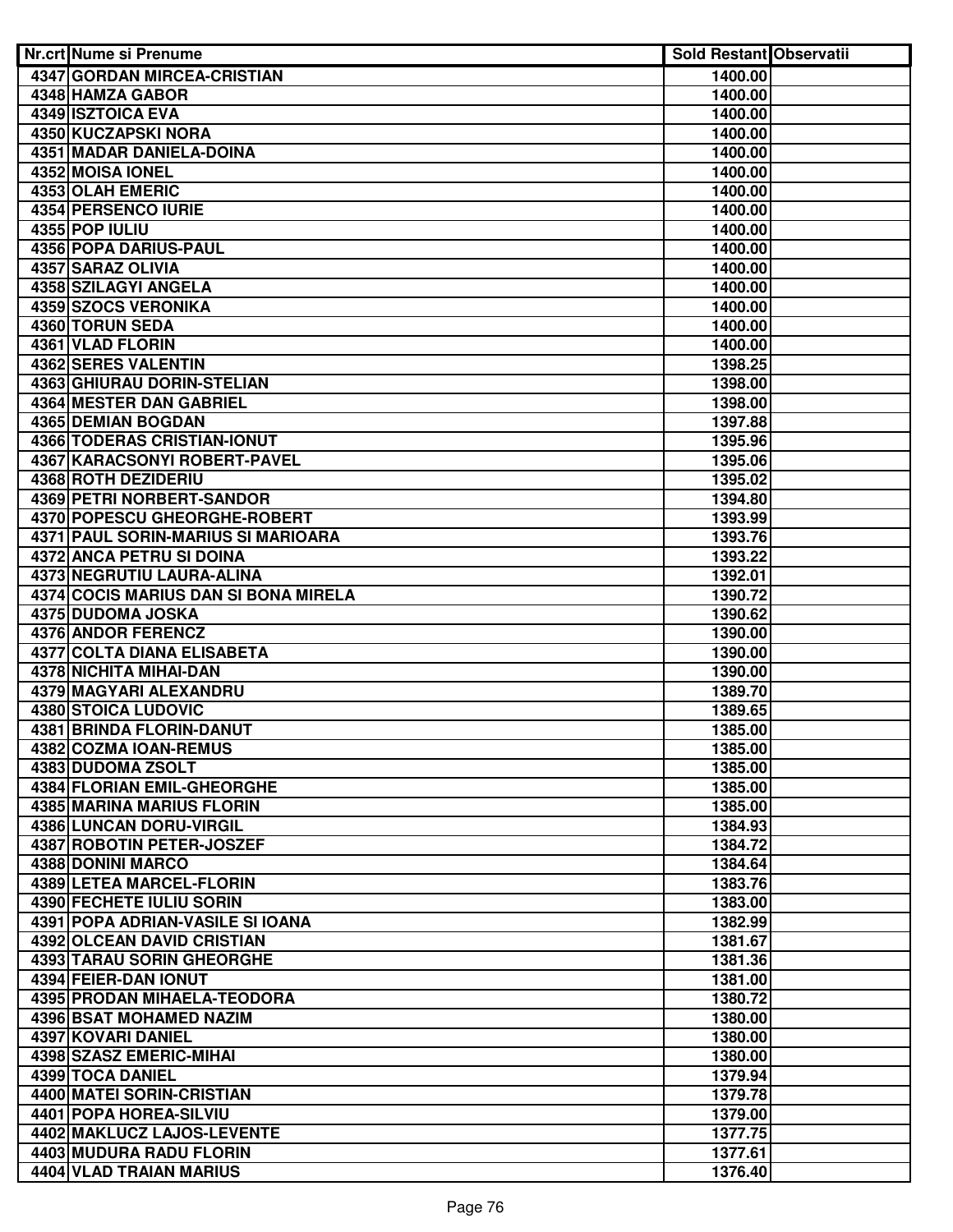| Nr.crt Nume si Prenume                   | <b>Sold Restant Observatii</b> |  |
|------------------------------------------|--------------------------------|--|
| 4405 VARGA IOSIF                         | 1376.00                        |  |
| 4406 URSU ANDREA                         | 1375.87                        |  |
| <b>4407 LUCACIU FLORIAN</b>              | 1374.58                        |  |
| 4408 HOCHDORFER IOSIF                    | 1373.33                        |  |
| 4409 ARDELEAN IOAN-MARIN                 | 1373.00                        |  |
| 4410 FEHER MARIANA DANA                  | 1371.83                        |  |
| <b>4411 COZI GHEORGHE ADRIAN</b>         | 1370.00                        |  |
| 4412 TOTOREAN DAN                        | 1370.00                        |  |
| 4413 VARADI IOZSEF                       | 1368.00                        |  |
| 4414 SZABO CLAUDIA-MARIA                 | 1367.20                        |  |
| 4415 DUME FLORIN-GABRIEL SI EVA-ELENA    | 1366.63                        |  |
| 4416 COSTIN DUMITRU LIVIU                | 1365.00                        |  |
| 4417 DUMITRU ALEXANDRU COSMIN            | 1365.00                        |  |
| 4418 BUGHIU IONUT RAUL                   | 1363.73                        |  |
| 4419 BARNA ANDREI-TIBERIUS               | 1363.08                        |  |
| 4420 HAIVAS SORIN ADRIAN SI CORINA ALEX. | 1362.91                        |  |
| 4421 SARKA JOZSEF                        | 1362.00                        |  |
| 4422 OPREA IOAN SI MARIA                 | 1361.82                        |  |
| 4423 MURVAI SEBASTIAN-FLORIN             | 1361.00                        |  |
| 4424 BUNGAU VIOREL                       | 1360.00                        |  |
| 4425 ISZTOJKA RUDI                       | 1360.00                        |  |
| 4426 SZABO EVA-IZABELA                   | 1358.31                        |  |
| 4427 KOVARI COSTEL                       | 1358.25                        |  |
| 4428 ROZSDA IULIANA SI GRIGORE           | 1358.20                        |  |
| 4429 DRUGAS LUCIAN-FLORIAN SI ADRIANA    | 1356.46                        |  |
| <b>4430 ERDELI MARIUS PETRU</b>          | 1354.81                        |  |
| 4431 GYONGYOSI IOSIF                     | 1354.74                        |  |
| 4432 GUTI DORU-FLORIN SI SANDA-LEONICA   | 1354.38                        |  |
| 4433 GABOR MINDRA                        | 1353.89                        |  |
| 4434 TATAR ADELINA CRISTINA              | 1353.89                        |  |
| 4435 VARGA GEZA                          | 1353.74                        |  |
| <b>4436 FERCHE CALIN-FLORIN</b>          | 1353.00                        |  |
| 4437 DRIMBA ROZALIA                      | 1352.20                        |  |
| 4438 CRACIUN SEBASTIAN-FLORIAN           | 1352.00                        |  |
| 4439 KOVACS ANITA-IZABELA                | 1351.24                        |  |
| 4440 APETREI VIORICA                     | 1350.00                        |  |
|                                          |                                |  |
| 4441 BERINDEI MARIA                      | 1350.00                        |  |
| 4442 GABOR GAVRIL                        | 1350.00                        |  |
| 4443 NEGRU ANNA                          | 1350.00                        |  |
| 4444 POP ADRIAN-CRISTIAN                 | 1350.00                        |  |
| <b>4445 VARGA ROMULUS-IULIU</b>          | 1349.36                        |  |
| 4446 HEGYI NORBERT                       | 1348.54                        |  |
| 4447 DUCA OVIDIU LORAND                  | 1348.17                        |  |
| 4448 HURMUZ VASILE                       | 1347.50                        |  |
| 4449 PACURAR DORIN - LIVIU               | 1347.00                        |  |
| 4450 MARIAN IOSIF ANDREI                 | 1346.67                        |  |
| 4451 VARGA ANA                           | 1346.15                        |  |
| 4452 MANCI FLORIN-NICOLAE                | 1346.04                        |  |
| 4453 LUNKUI GYORGY                       | 1346.00                        |  |
| 4454 VARODI FLORIN                       | 1346.00                        |  |
| 4455 FLORUT-VESE EVA-MARIA               | 1345.50                        |  |
| 4456 RADUI ALEXANDRU-MARIUS              | 1345.12                        |  |
| <b>4457 VINCZE ETELKA</b>                | 1345.09                        |  |
| 4458 MOHAMED ELMAHDI-HASSAN OSMAN        | 1344.58                        |  |
| 4459 LELE MARIANA-IULIANA                | 1344.17                        |  |
| 4460 FARCUTIU ALINA-GINA                 | 1344.00                        |  |
| 4461 IMTIAZ KHAN                         | 1342.68                        |  |
| 4462 HAMZA NORBERT                       | 1342.50                        |  |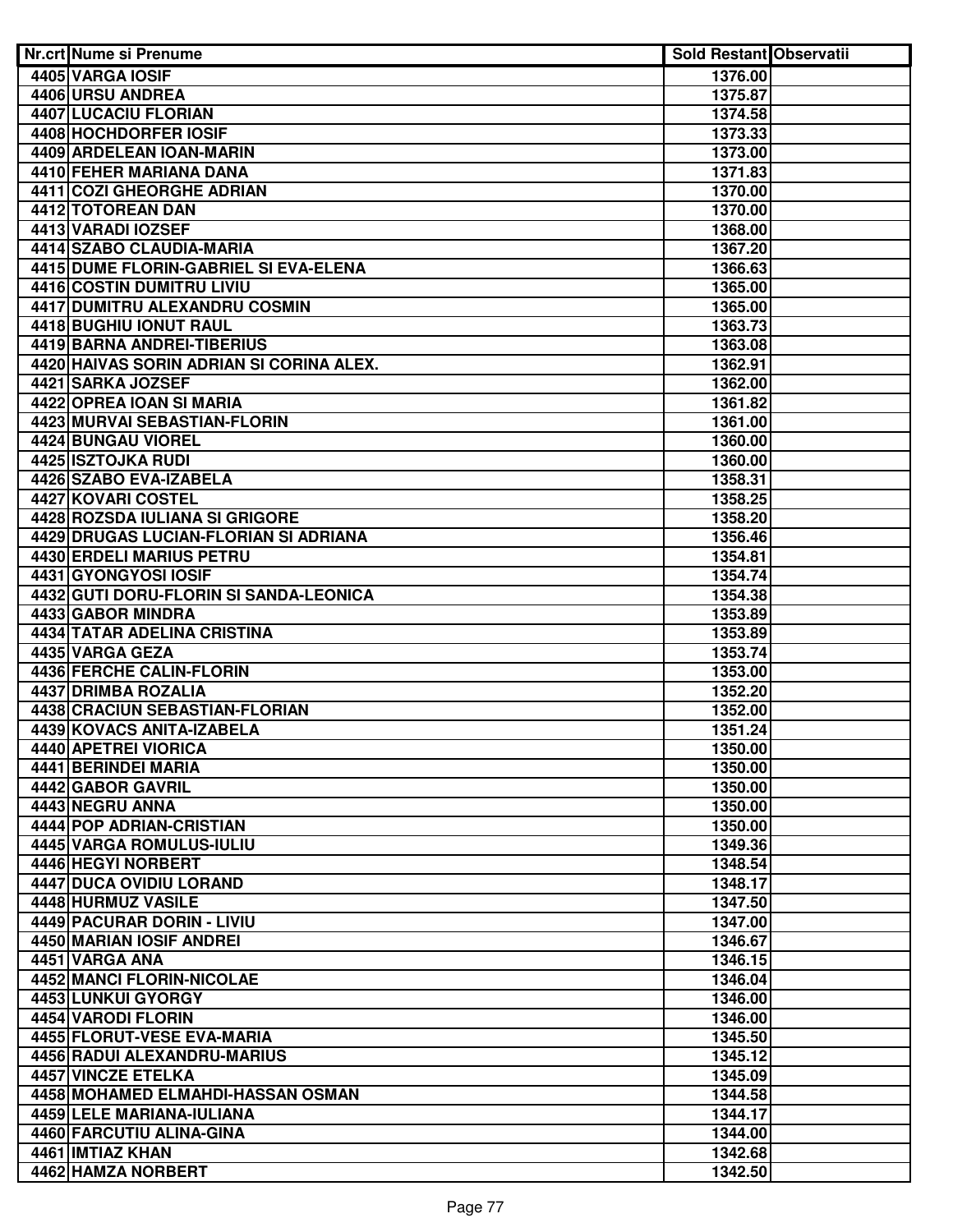| Nr.crt Nume si Prenume                          | <b>Sold Restant Observatii</b> |  |
|-------------------------------------------------|--------------------------------|--|
| 4463 LUPSE FLORIN-EMIL                          | 1342.37                        |  |
| <b>4464 SANTA MINEL AUREL</b>                   | 1341.33                        |  |
| <b>4465 PURGE ILDIKO</b>                        | 1340.72                        |  |
| 4466 LASCAU DANUT                               | 1340.00                        |  |
| <b>4467 POPUTE VALENTIN-TUDOR</b>               | 1340.00                        |  |
| 4468 MARITAN CORNELIA-IOANA                     | 1339.78                        |  |
| 4469 MICULESCU SIMONA-LAURA                     | 1339.78                        |  |
| 4470 BIRTA FERENC FLORIAN                       | 1339.59                        |  |
| 4471 GULYA LASZLO GEZA SI ROZALIA               | 1339.38                        |  |
| 4472 PEPELEA CIPRIAN                            | 1339.00                        |  |
| 4473 ADANY BEATA                                | 1338.89                        |  |
| 4474 CIOPLEALA GRIGORE SI RODICA DANIELA        | 1337.31                        |  |
| 4475 MONUS ROZA                                 | 1336.53                        |  |
| 4476 BOT IOAN VASILE                            | 1335.99                        |  |
| 4477 DOMOCOS DANIEL-IONEL                       | 1334.85                        |  |
| 4478 JURCA GAVRIL SI MARGARETA                  | 1334.78                        |  |
| 4479 BELCE CRISTIAN-DANIEL                      | 1334.00                        |  |
| 4480 HODISAN BOGDAN                             | 1334.00                        |  |
| <b>4481 VILHAM GABRIELLA-ENIKO</b>              | 1334.00                        |  |
| 4482 BRAN FLORENTINA-DANIELA                    | 1333.74                        |  |
| 4483   IACOB ELENA                              | 1331.16                        |  |
| 4484 TOMSA ROBERT                               | 1330.70                        |  |
| 4485 CHIRICHEU PETRU                            | 1330.21                        |  |
| 4486 BARTA ISTVAN                               | 1330.00                        |  |
| 4487 FEFLEA RUXANDRA-IOANA                      | 1330.00                        |  |
| 4488 SZABO SANDOR SI FRANCISC                   | 1330.00                        |  |
| <b>4489 SOTIUT IRINA</b>                        | 1329.00                        |  |
| 4490 IAKOB RITA-GYONGYI                         | 1328.05                        |  |
| <b>4491 PARANICI CONSTANTIN</b>                 | 1328.00                        |  |
| 4492 BORLEAN MIRCEA-FLORIN<br>4493 VESA DUMITRU | 1327.73                        |  |
| 4494 HAINER MONICA ANNAMARIA                    | 1327.68<br>1326.06             |  |
| 4495 DINCA ION SI RAMONA-DIANA                  | 1326.03                        |  |
| 4496 GAVRIS HORATIU - VICTOR                    | 1325.80                        |  |
| 4497 CIURAR AURICA                              | 1325.00                        |  |
| 4498 MOGA RADU-FLORIN SI ROMINA-CRISTINA        | 1324.65                        |  |
| 4499 POPOVICI RALUCA-ADRIANA                    | 1324.27                        |  |
| 4500 TREFI IOAN                                 | 1323.94                        |  |
| 4501 SOLAR IOANA-MIHAELA                        | 1323.00                        |  |
| 4502 GABOR CLARA                                | 1322.79                        |  |
| 4503 CALAU FLORIN-DORIN                         | 1322.00                        |  |
| 4504 VALCEANU TUDOR-VLADIMIR                    | 1322.00                        |  |
| 4505 MUSET ANDREEA-MARIA                        | 1321.78                        |  |
| 4506 OPRIS TRAIAN MIREL                         | 1321.00                        |  |
| 4507 ANDOR OLIMPIA-GABRIELA                     | 1320.94                        |  |
| 4508 BIRO MARIA MAGDOLNA                        | 1320.00                        |  |
| 4509 BROZBAN STELIAN-STEFAN                     | 1320.00                        |  |
| 4510 MILIAN-SACULTET ALINA-FLORENTINA           | 1320.00                        |  |
| 4511 BOCHIS ADRIAN-VASILE                       | 1319.38                        |  |
| 4512 GLIGOR ALEXANDRU-IOAN                      | 1318.45                        |  |
| 4513 TAMAS DIANA-FLORINA                        | 1318.17                        |  |
| 4514 BABES VICTOR-EMERIC                        | 1317.96                        |  |
| 4515 SZENTGYORGYI JOZSEF SI ERZSEBET            | 1316.46                        |  |
| 4516 HANAS ANGELA                               | 1315.20                        |  |
| 4517 IZSAK NISTOR                               | 1315.00                        |  |
| 4518 JURCA CONSTANTIN - VIOREL                  | 1315.00                        |  |
| 4519 MICU MIHAI                                 | 1314.50                        |  |
| 4520 MADUTA IOAN - MARCEL                       | 1311.15                        |  |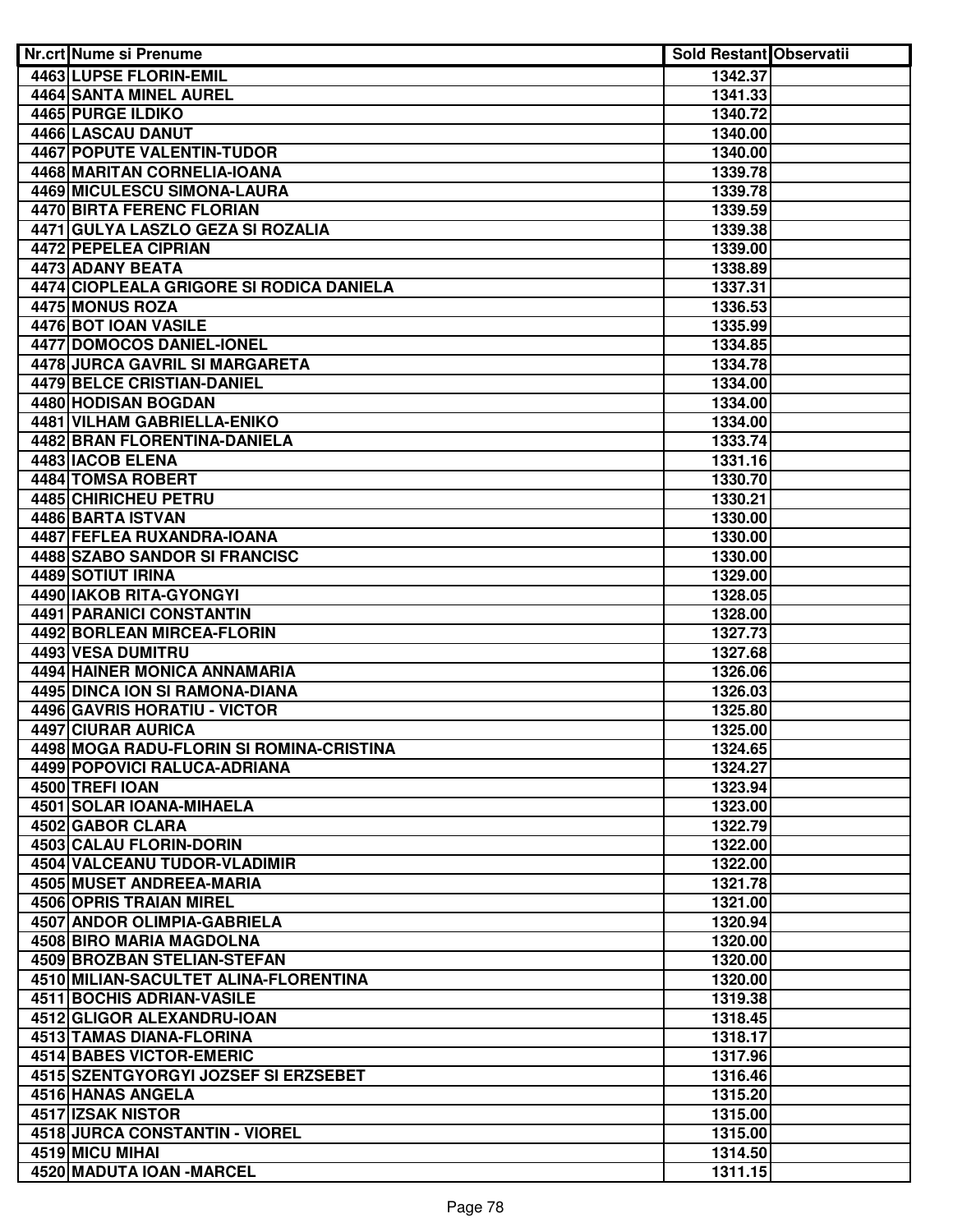| Nr.crt Nume si Prenume                | <b>Sold Restant Observatii</b> |  |
|---------------------------------------|--------------------------------|--|
| 4521 TOLDAN TRAIAN                    | 1311.00                        |  |
| <b>4522 POP CALIN ADRIAN</b>          | 1310.12                        |  |
| 4523 HARSANYI GYONGYI                 | 1310.00                        |  |
| 4524 NOVAC-IUHASZ OLIMPIU-NICOLAE     | 1310.00                        |  |
| <b>4525 VINTER PETRU</b>              | 1310.00                        |  |
| <b>4526 DRAGAN DOMITIAN SI MONICA</b> | 1308.80                        |  |
| 4527 SZAKACS JOZSEF-ROBERT            | 1308.21                        |  |
| 4528 TOTH ROLLAND-MARK                | 1307.89                        |  |
| 4529 STEGAROIU ADRIAN                 | 1307.15                        |  |
| <b>4530 MUNTEAN MARIA-ILDIKO</b>      | 1306.54                        |  |
| 4531 FRITEA CALIN MARIUS              | 1306.39                        |  |
| 4532 NUT IOAN SI SILVIA               | 1305.02                        |  |
| 4533 CAB.AV.IND.LUCIAN FLORINA        | 1304.50                        |  |
| 4534 HADADE MARIUS VASILE             | 1304.00                        |  |
| 4535 VARGA NICOLAE                    | 1304.00                        |  |
| 4536 MICA MARIANA                     | 1303.84                        |  |
| 4537 POPA FLORIN SORIN                | 1303.80                        |  |
| <b>4538 HOWARD LEONA- VIOLETA</b>     | 1302.21                        |  |
| 4539 ISZTOIKA LUDOVIC                 | 1302.13                        |  |
| 4540 CROITORU ROBERT                  | 1302.00                        |  |
| 4541 UVEGHES BOGDAN-DACIAN            | 1302.00                        |  |
| 4542 SANDOR VASILE                    | 1301.94                        |  |
| 4543 PAINA LUCIAN-IOAN                | 1301.70                        |  |
| 4544 BEJAN EMIL                       | 1301.65                        |  |
| 4545 SZABO KAROLY                     | 1301.29                        |  |
| <b>4546 KOTELES ALEXANDRU</b>         | 1300.47                        |  |
| 4547 ROSTAS PATROI SI SAVA CRIJMARITA | 1300.01                        |  |
| <b>4548 BOKA GHEORGHE</b>             | 1300.00                        |  |
| 4549 BURCSA ZSUZSA                    | 1300.00                        |  |
| <b>4550 CHIRA DANUT-VASILE</b>        | 1300.00                        |  |
| 4551 GABOR MARIA                      | 1300.00                        |  |
| <b>4552 LAKATOS MARIA-SILVIA</b>      | 1300.00                        |  |
| 4553 NAGY ALEXANDRU                   | 1300.00                        |  |
| 4554 ORGOVAN VIORICA                  | 1300.00                        |  |
| 4555 PAUL BLAGA CLARA-ELISABETA       | 1300.00                        |  |
| <b>4556 PETROI ELIZA-CRISTINA</b>     | 1300.00                        |  |
| 4557 SFERLE FLORIN-OVIDIU             | 1300.00                        |  |
| <b>4558 VENTEL ANDRAS</b>             | 1300.00                        |  |
| 4559 BALOGH PAL-GABOR SI FABIAN TUNDI | 1299.99                        |  |
| 4560 TATAR IONEL-LAVINIU              | 1299.22                        |  |
| <b>4561 SIRCA CRISTIAN-MARIUS</b>     | 1299.02                        |  |
| <b>4562 CISMAS MARCEL ENESCU</b>      | 1299.00                        |  |
| 4563 BUNTA ANA-MARIA GEORGETA         | 1298.83                        |  |
| 4564 SERDULT KATALIN IOLAN            | 1298.35                        |  |
| 4565 MACAVEI PAUL ANDREI              | 1298.20                        |  |
| 4566 BAN ADRIAN                       | 1297.94                        |  |
| 4567 NAGY BELA ZOLTAN                 | 1297.39                        |  |
| 4568 OLAR ALEXANDRU                   | 1296.00                        |  |
| 4569 FEKETE JOZSEF ANDRAS             | 1295.76                        |  |
| 4570 BAGOSI FERENC                    | 1295.00                        |  |
| 4571 BARUTA GABRIEL                   | 1295.00                        |  |
| 4572 SALLAI ROBERT                    | 1295.00                        |  |
| 4573 VLADILA DECU-IULIAN              | 1294.83                        |  |
| 4574 GHIURAU IOAN-CORNEL              | 1293.73                        |  |
| 4575 MOZA MARIA                       | 1293.29                        |  |
|                                       |                                |  |
| 4576 GOBLYOSNE TAJTI-ILONA            | 1292.39                        |  |
| 4577 PORUMB ROZICA                    | 1292.39                        |  |
| <b>4578 SILAGHI GHEORGHE VIOREL</b>   | 1292.39                        |  |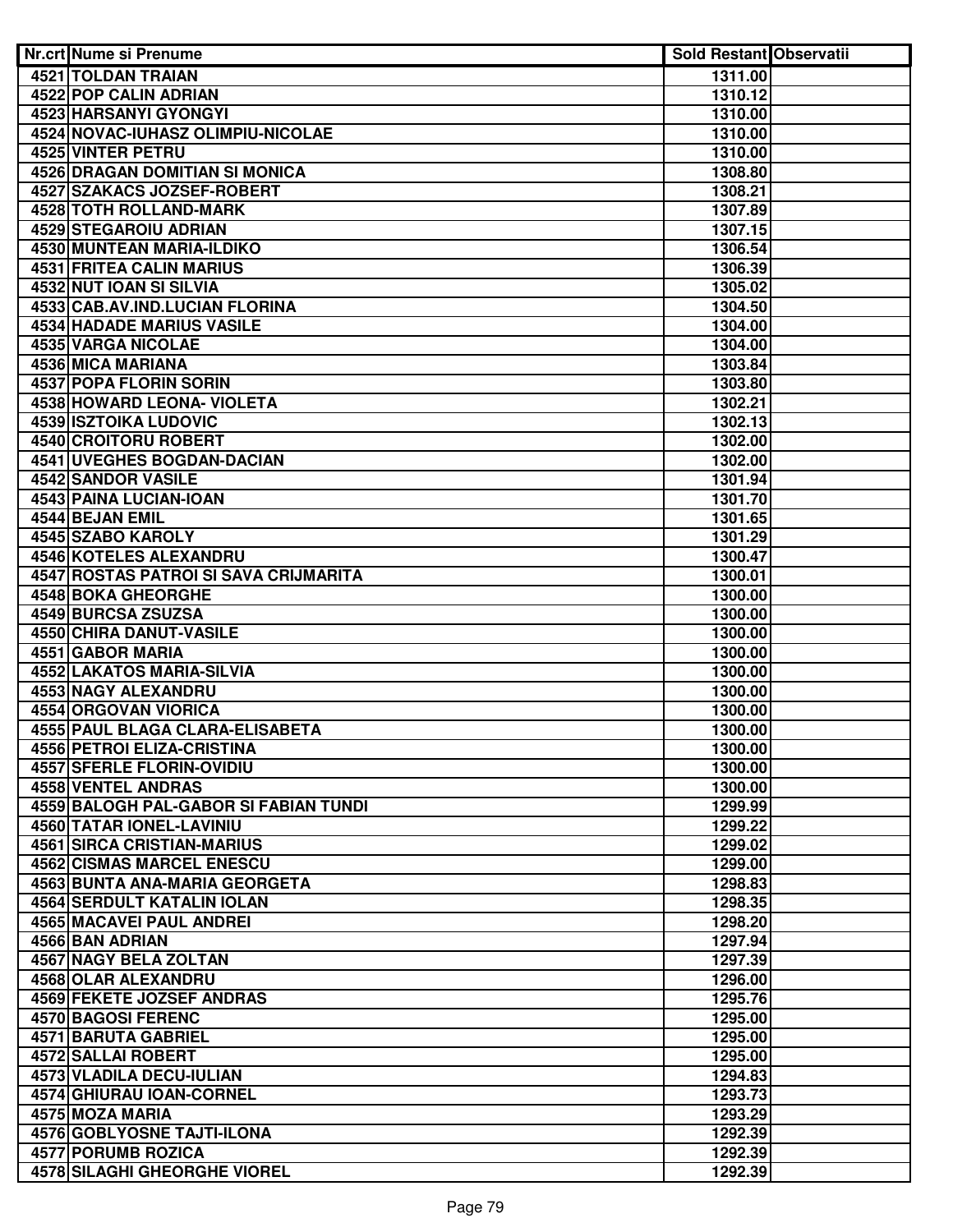| <b>Nr.crt Nume si Prenume</b>                             | <b>Sold Restant Observatii</b> |  |
|-----------------------------------------------------------|--------------------------------|--|
| <b>4579 MOISI GABRIEL</b>                                 | 1292.29                        |  |
| 4580 OPREA IONUT-MIHAI                                    | 1291.77                        |  |
| <b>4581 GYONGYOSI VIOLETA</b>                             | 1291.75                        |  |
| <b>4582 VASS ISABELA ADRIANA</b>                          | 1291.69                        |  |
| <b>4583 ITTU CALIN FLORENTIN</b>                          | 1291.49                        |  |
| 4584 SAVA CORBU                                           | 1291.19                        |  |
| <b>4585 POPA IONUT-MARIUS</b>                             | 1291.00                        |  |
| <b>4586 DANEA CONSTANTIN</b>                              | 1290.83                        |  |
| 4587 BUMBUI IULIANA - ANA                                 | 1290.82                        |  |
| 4588 ZAH-MANEA DANIEL-AVRAM                               | 1290.55                        |  |
| 4589 BOCSA MIRCEA-OVIDIU SI MONICA                        | 1290.00                        |  |
| 4590 BOROS IANOS                                          | 1290.00                        |  |
| 4591 BOTA STEFAN-DANUT                                    | 1290.00                        |  |
| 4592 COITA SERGIU-EUGEN                                   | 1290.00                        |  |
| 4593 KISS MIKLOS                                          | 1290.00                        |  |
| 4594 BALINT ADRIANA-FELICIA                               | 1289.21                        |  |
| 4595 SIMION MIHAELA MARIA                                 | 1289.16                        |  |
| 4596 POP-COMAN MARIA                                      | 1289.09                        |  |
| 4597 KOVACS GEORGE-LUCIAN                                 | 1288.99                        |  |
| 4598 TRIFA DOREL MARIUS                                   | 1288.29                        |  |
| 4599 IONAS RENATO                                         | 1287.94                        |  |
| 4600 CASU ION                                             | 1287.89                        |  |
| <b>4601 BODOGAI PETRE-MIREL</b>                           | 1287.38                        |  |
| 4602 GULES SERGIU-IONUT                                   | 1286.00                        |  |
| <b>4603 SABAU FLORIN-VALENTIN</b>                         | 1285.80                        |  |
| <b>4604 MIHUT FLOAREA</b>                                 | 1285.38                        |  |
| 4605 POPSA SILVIU-DOREL                                   | 1285.00                        |  |
| 4606 SALAJEAN OVIDIU-DUMITRU                              | 1284.00                        |  |
| 4607 TELEKI ZSOLT                                         | 1283.20                        |  |
| 4608 BOROS LASZLO-ATTILA                                  | 1283.00                        |  |
| 4609 IOVAN CLAUDIU-CRISTIAN                               | 1281.08                        |  |
| 4610 TURCUS BOGDAN-ALEXANDRU<br>4611 NAGY ANDREI-CRISTIAN | 1281.03                        |  |
| 4612 COTRO VLAD-TUDOR                                     | 1281.00<br>1280.98             |  |
| 4613 PINTEA OTILIA-CORINA                                 | 1280.40                        |  |
| 4614 GONDOR-OZSVATH ATENA-LILO                            | 1280.26                        |  |
| 4615 AGAFITEI ROGER-FLORIN                                | 1280.00                        |  |
| 4616 LINGURAR KATALIN                                     | 1280.00                        |  |
| 4617 MADA STEFAN-TUDOR                                    | 1280.00                        |  |
| 4618 MANGRA FLORIN                                        | 1280.00                        |  |
| <b>4619 SCORTEA GABRIELA-CLAUDIA</b>                      | 1280.00                        |  |
| 4620 BIRI JANOS IMRE                                      | 1279.44                        |  |
| 4621 BOTIU MARIUS VIRGIL SI SIMONA MARILE                 | 1279.32                        |  |
| 4622 ALUNGI MIHAI                                         | 1279.05                        |  |
| 4623 MOISA SERGIU IOAN                                    | 1279.00                        |  |
| 4624 VASS TIBOR                                           | 1278.00                        |  |
| 4625 DARABANEANU MIHAI-GAVRIL                             | 1275.00                        |  |
| 4626 FLONTA RADU                                          | 1275.00                        |  |
| 4627 CRET MARIA-CARMEN                                    | 1274.00                        |  |
| 4628 SILAGHI TEODOR-MARIN                                 | 1273.00                        |  |
| 4629 BIRAU DIANA-IOANA SI CRISTIAN                        | 1272.67                        |  |
| 4630 TOROK TAMAS GYULA                                    | 1272.50                        |  |
| <b>4631 SUHANY SZABOLCS-TAMAS</b>                         | 1271.84                        |  |
| 4632 FULOP ISTVAN                                         | 1271.29                        |  |
| <b>4633 TUREAN NICOLETA</b>                               | 1271.15                        |  |
| <b>4634 TUDUK VIORICA-MARIA</b>                           | 1270.20                        |  |
| 4635 CHIRICA GABRIEL                                      | 1270.00                        |  |
| <b>4636 TENT FLORIAN</b>                                  | 1270.00                        |  |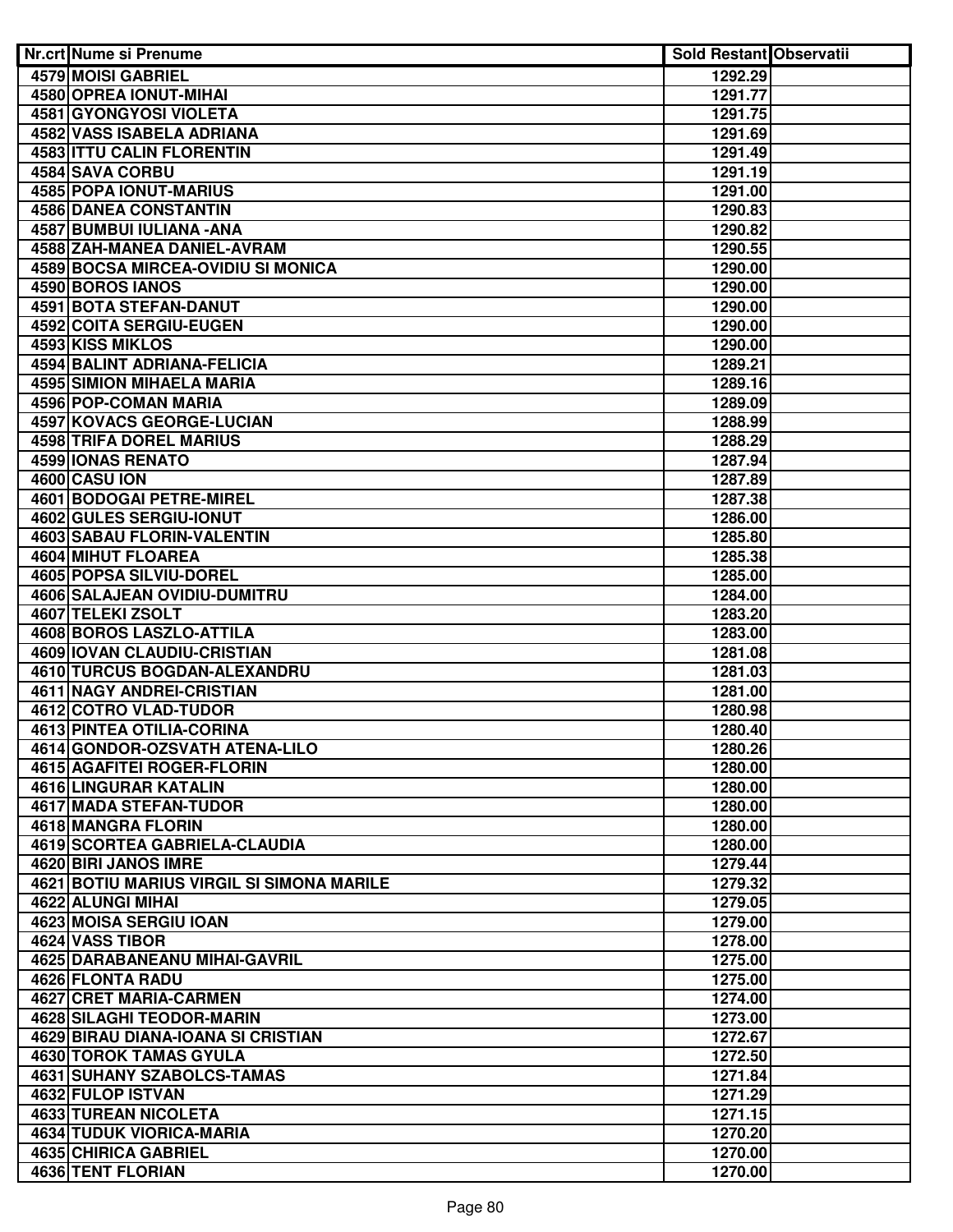| <b>Nr.crt Nume si Prenume</b>              | <b>Sold Restant Observatii</b> |  |
|--------------------------------------------|--------------------------------|--|
| 4637 COTRAU CALIN                          | 1269.77                        |  |
| <b>4638 PATCAS PAUL-CRISTIAN</b>           | 1269.70                        |  |
| 4639 LOVAS ALEXANDRU                       | 1268.46                        |  |
| <b>4640 ROSTAS CRENGUTA</b>                | 1268.13                        |  |
| 4641 BORDAS BOGDAN                         | 1266.11                        |  |
| 4642 CRISTE LAVINIU-IOAN                   | 1266.08                        |  |
| <b>4643 GHETE MIHAELA CAMELIA</b>          | 1265.50                        |  |
| 4644 SIPOS IULIU                           | 1265.32                        |  |
| 4645 JUCA RAMS                             | 1265.29                        |  |
| 4646 CABA-SANA FLORIAN-OVIDIU-TEODOR       | 1265.06                        |  |
| 4647 FARKAS ERNO-JANOS                     | 1264.80                        |  |
| 4648 RIT FLORIAN IOAN                      | 1263.51                        |  |
| <b>4649 NEDISAN TEOFIL</b>                 | 1261.03                        |  |
| 4650 GUG RAVEICA SI PAVEL                  | 1260.63                        |  |
| 4651 FODOR GHEORGHE                        | 1260.00                        |  |
| <b>4652 POCIAN IOAN-GHEORGHE</b>           | 1260.00                        |  |
| 4653 GECZI CAROL                           | 1259.27                        |  |
| 4654 DRAGAN GEORGE-EMILIAN                 | 1258.54                        |  |
| 4655 BENEA CALIN-IOAN                      | 1258.39                        |  |
| 4656 MOS ALEXANDRU                         | 1258.22                        |  |
| 4657 CHIS NELU                             | 1258.20                        |  |
| 4658 ALEXOAIEI ADRIAN SI AURICA            | 1257.64                        |  |
| 4659 NEAG MIRCEA                           | 1257.40                        |  |
| 4660 GABOR SANDA VIOLETA                   | 1257.26                        |  |
| 4661 ANDRONESI OVIDIU                      | 1256.95                        |  |
| 4662 GUG ALEXANDRU-CALIN SI ANDREA-IULIANA | 1256.74                        |  |
| 4663 HAJDU TIBOR                           | 1256.41                        |  |
| 4664 BEDE ALEXANDRU SI SIMONA-MARIANA      | 1256.01                        |  |
| <b>4665 CHEREGI FLORIN-MARIUS</b>          | 1256.00                        |  |
| 4666 CHEREGI DANIEL-CALIN                  | 1255.32                        |  |
| 4667 SZABO ELISABETA                       | 1255.00                        |  |
| 4668 TAPOS TEODORA-ELENA                   | 1253.38                        |  |
| 4669 KOMIVES IMRE                          | 1252.52                        |  |
| 4670 MOGA DANIEL-MARCEL                    | 1252.22                        |  |
| 4671 POP CATALIN-DANIEL                    | 1252.00                        |  |
| 4672 PUPAZA RAZVAN-ADRIAN SI GABRIELA      | 1251.07                        |  |
| 4673 BALAJ ADRIAN CLAUDIU                  | 1250.70                        |  |
| <b>4674 BELICCIU IULIA-CORINA</b>          | 1250.00                        |  |
| <b>4675 BENCZIK ROBERT GABOR</b>           | 1250.00                        |  |
| <b>4676 BONCEA OCTAVIAN DUMITRU</b>        | 1250.00                        |  |
| 4677 COSTA IOAN                            |                                |  |
| 4678 FICUT SAMUIL-GABRIEL                  | 1250.00<br>1250.00             |  |
| 4679 FORA TEODOR-FLAVIU                    | 1250.00                        |  |
| 4680 HEYIZI VULTUR PAULA STELA             | 1250.00                        |  |
|                                            |                                |  |
| 4681 MAGYAI RUDOLF                         | 1250.00                        |  |
| 4682 MATEA IOAN IOSIF                      | 1250.00                        |  |
| 4683 MATYASI ROBERT                        | 1250.00                        |  |
| <b>4684 POP IOAN</b>                       | 1250.00                        |  |
| 4685 SANDOR ANA                            | 1250.00                        |  |
| <b>4686 SIMON EUGEN</b>                    | 1250.00                        |  |
| 4687 VETISAN VASILE-COSMIN                 | 1250.00                        |  |
| 4688 DALEA IOANA-CORNELIA                  | 1249.00                        |  |
| <b>4689 CIARNAU ANCA CRISTINA</b>          | 1247.14                        |  |
| 4690 GHIURAU ALINA-MIHAELA                 | 1247.00                        |  |
| 4691 MARK MARGARETA                        | 1246.82                        |  |
| 4692 MOGYOROSI LUDOVIC                     | 1246.52                        |  |
| 4693 BOT MARIA-CAROLINA                    | 1245.00                        |  |
| 4694 CINDEA MARIN                          | 1245.00                        |  |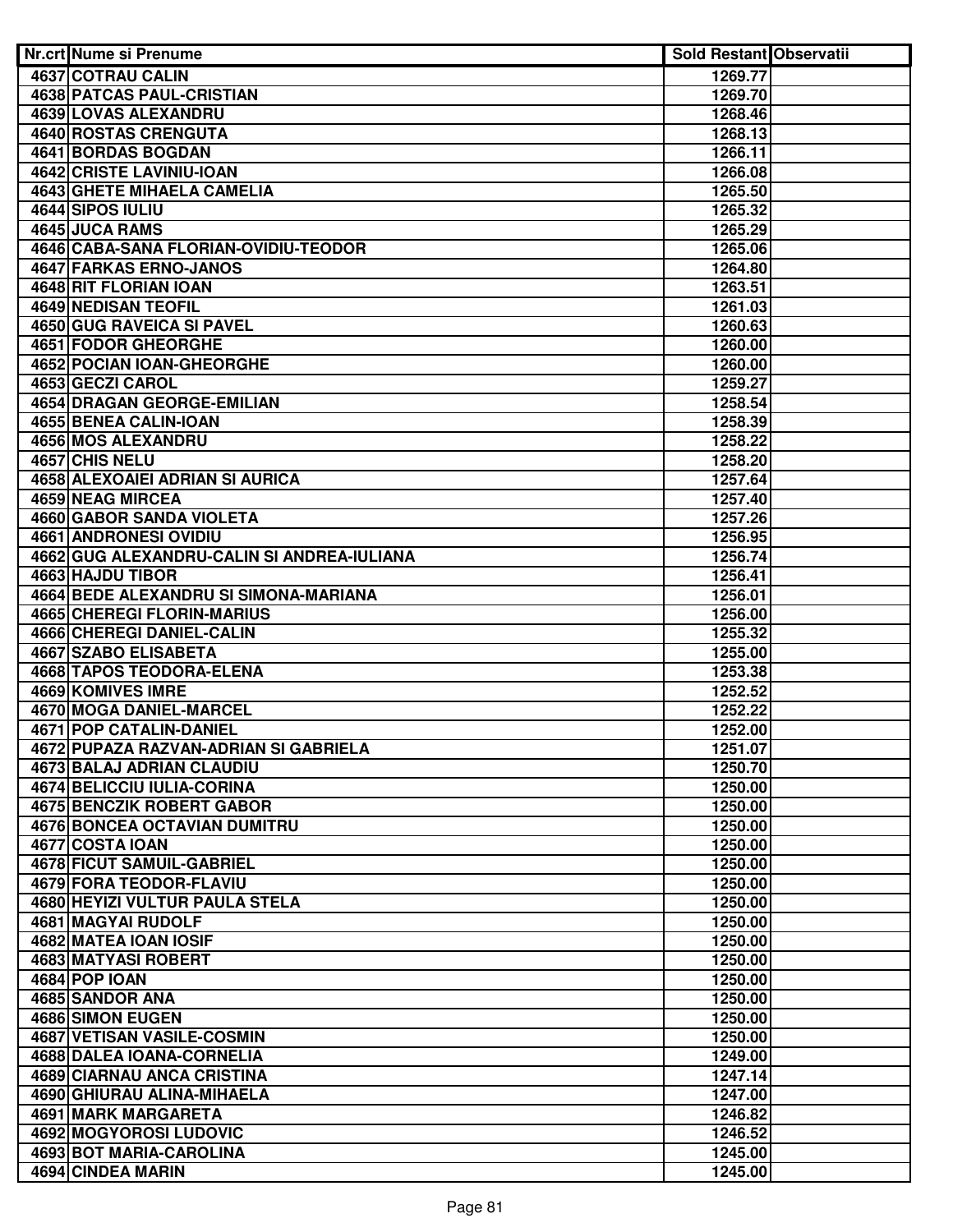| Nr.crt Nume si Prenume                            | <b>Sold Restant Observatii</b> |  |
|---------------------------------------------------|--------------------------------|--|
| <b>4695 NEGRUT-CHIPE DANIEL</b>                   | 1245.00                        |  |
| <b>4696 SAS GABRIELA-DORINA</b>                   | 1242.75                        |  |
| <b>4697 ZETOCHA FLORICA MONICA</b>                | 1242.09                        |  |
| <b>4698 TERHES ALIN-AUGUSTIN</b>                  | 1242.00                        |  |
| 4699 KORNYA IOAN-CSONGOR                          | 1240.79                        |  |
| <b>4700 BALINT EUGEN SI MARIA</b>                 | 1240.67                        |  |
| 4701 BOKA BARNA                                   | 1240.00                        |  |
| 4702 CIRPACI AURICA                               | 1240.00                        |  |
| 4703 CORDOVAN VIOLA-RENATA                        | 1240.00                        |  |
| 4704 MARINCAS DANIELA-MIRELA                      | 1240.00                        |  |
| 4705 MURARIU CSABA-SZILVESZTER                    | 1240.00                        |  |
| 4706 POPA PAUL                                    | 1240.00                        |  |
| 4707 CIPLEU SAMUEL SI DANIELA                     | 1239.46                        |  |
| 4708 BUNTA FLORINELA SI MIHAI-SORIN               | 1236.24                        |  |
| 4709 MOLNAR ANAMARIA                              | 1236.13                        |  |
| 4710 MERMEZE GAVRIL GHEORGHE SI SIMONA            | 1234.96                        |  |
| <b>4711 DERECICHEI ARON</b>                       | 1234.81                        |  |
| 4712 HALASZ IOLANDA                               | 1234.72                        |  |
| <b>4713 SZAKACS ERIKA EVA</b>                     | 1234.02                        |  |
| <b>4714 BOCUT LUMINITA-SANDA</b>                  | 1232.16                        |  |
| <b>4715 MUSCU RAMONA CORINA</b>                   | 1232.00                        |  |
| 4716 SZABO RICHARD CSABA                          | 1232.00                        |  |
| 4717 POP MONICA SI MARCEL-DANIEL                  | 1231.25                        |  |
| 4718 KABAI SIGISMOND                              | 1231.07                        |  |
| 4719 ISTOICA BOROS                                | 1230.92                        |  |
| 4720 MATIU IONEL OVIDIU                           | 1230.81                        |  |
| 4721 SIME BOGDAN-CIPRIAN-HORATIU SI LAURA         | 1230.66                        |  |
| 4722 EL HAJRI M HAMED                             | 1230.00                        |  |
| 4723 KAJCZA ZSOLT FERENCZ                         | 1230.00                        |  |
| <b>4724 LAZAR CORINA ANDREA</b>                   | 1230.00<br>1230.00             |  |
| 4725 LIBANT CONSTANTIN-MARIUS                     |                                |  |
| 4726 SFERLE MATEI RADU<br>4727 NAGY ROBERT-LASZLO | 1230.00<br>1229.76             |  |
| 4728 HARAGOS MONICA-FLORENTINA                    | 1229.59                        |  |
| 4729 FURIC EMILIA                                 | 1228.08                        |  |
| 4730 ZARE STEFAN SI MARIA                         | 1227.33                        |  |
| 4731 LASZLO ILDIKO                                | 1226.93                        |  |
| 4732 MUDURA TUDOR-ALEX                            | 1225.97                        |  |
| 4733 ARDELEAN IOAN CALIN                          | 1225.86                        |  |
| 4734 POTRE IOAN-MARIUS                            | 1225.00                        |  |
| 4735 MINECAN MIRELA-VALENTINA                     | 1224.78                        |  |
| 4736 BORAC ELENA-VIERCA                           | 1224.72                        |  |
| 4737 PENTEK EVA-ELISABETA                         | 1224.39                        |  |
| 4738 FEIER SORIN-ADRIAN                           | 1224.35                        |  |
| 4739 TOMELE CIPRIAN-NICOLAE                       | 1224.27                        |  |
| 4740 LAKATOS ANETA-DANIELA                        | 1224.26                        |  |
| 4741 CHIRILA DORIN                                | 1223.03                        |  |
| 4742 MOLNAR ANDREA-ETELKA                         | 1222.14                        |  |
| 4743 LUNGU RAZVAN                                 | 1221.99                        |  |
| 4744 IANC SEBASTIAN-FLORIN                        | 1221.00                        |  |
| 4745 FRITEA C. INTREPRINDERE FAMILIALA            | 1220.63                        |  |
| 4746 FANEA LUCIAN-AUGUSTIN                        | 1220.61                        |  |
| 4747 HAMZA ARGENTIN-REMUS                         | 1220.00                        |  |
| <b>4748 LACATUS SANDOR</b>                        | 1220.00                        |  |
| 4749 RACZ IOSIF-IOAN                              | 1220.00                        |  |
| 4750 TRIPA IOAN MIRCEA                            | 1220.00                        |  |
| 4751 CHIRICUTA COSMIN-CRISTIAN                    | 1219.45                        |  |
| 4752 GABOR MINDRA                                 | 1219.36                        |  |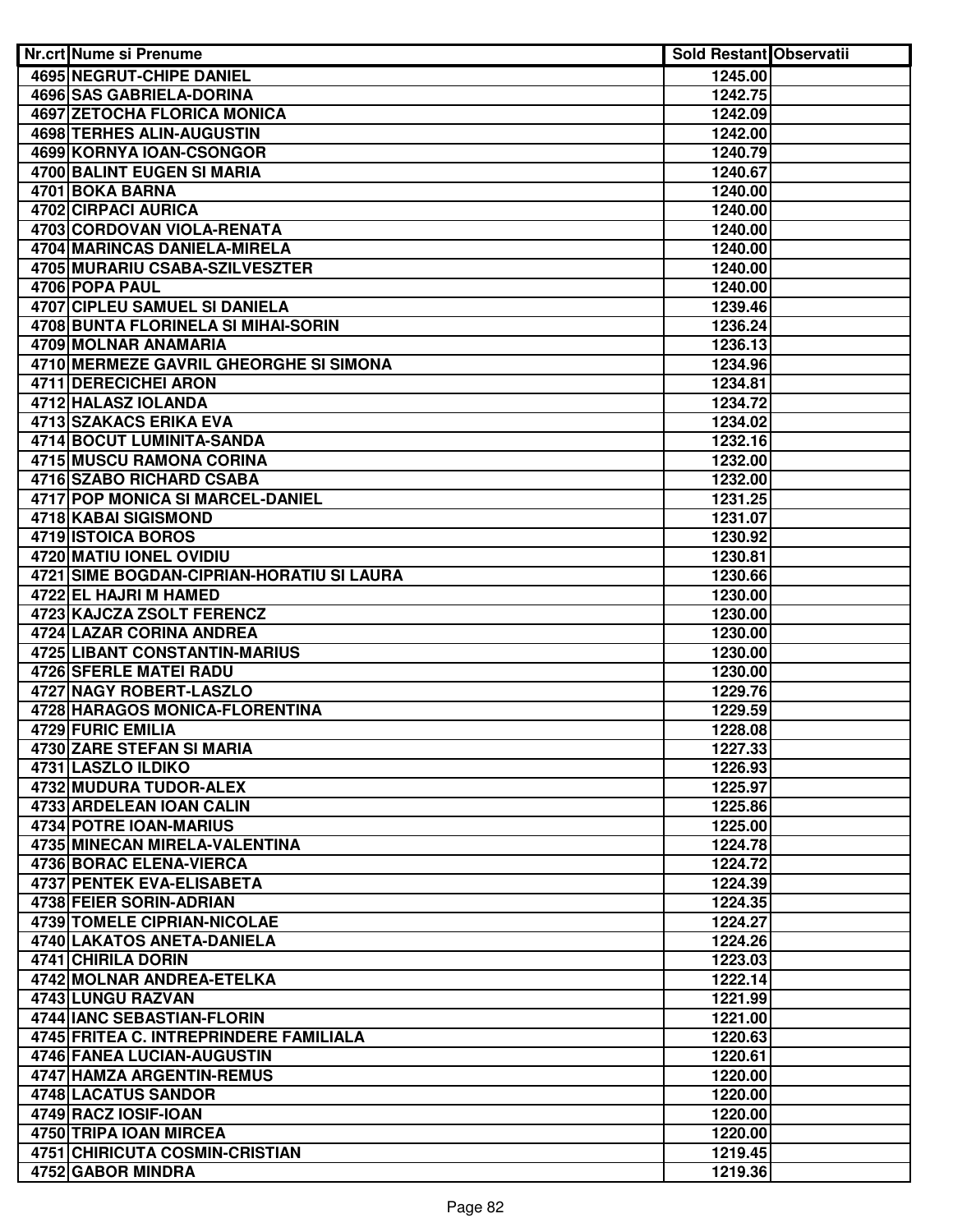| Nr.crt Nume si Prenume                                 | <b>Sold Restant Observatii</b> |  |
|--------------------------------------------------------|--------------------------------|--|
| 4753 SIMON IULIU MARCO                                 | 1218.89                        |  |
| 4754 BUNEA GEORGE-LAURENTIU SI ELENA-RAMONA            | 1218.79                        |  |
| 4755 BALOG ALEXANDRU-FLORIN SI CLAUDIA-MARIA           | 1218.75                        |  |
| <b>4756 ROSCA DAN GHEORGHE</b>                         | 1218.20                        |  |
| <b>4757 MIKLOVITS IULIU</b>                            | 1217.69                        |  |
| <b>4758 SCHVARCZ ROBERT</b>                            | 1217.59                        |  |
| 4759 POP-DURINA ADRIAN-MIRCEA                          | 1217.16                        |  |
| 4760 LAZA ALEXANDRA-MARINA                             | 1216.70                        |  |
| 4761 BIRAU LIVIA                                       | 1216.00                        |  |
| <b>4762 GHERBAN VASILE FLORIAN</b>                     | 1216.00                        |  |
| 4763 HORJAN NICOLAE                                    | 1216.00                        |  |
| 4764 GALIS IOAN-REMUS                                  | 1215.97                        |  |
| 4765 ANDREJKA ANDREI - GHEORGHE                        | 1215.80                        |  |
| 4766 MORAR IONEL SI AURICA                             | 1215.60                        |  |
| 4767 MILLE CARMEN ELENA                                | 1215.00                        |  |
| 4768 FUZESI ALEXANDRU                                  | 1214.52                        |  |
| 4769 KOPE LIVIA                                        | 1214.16                        |  |
| 4770 BOGDAN MIHAELA                                    | 1213.52                        |  |
| 4771 NISTOR MIRCEA-SERGIU                              | 1213.15                        |  |
| <b>4772 DOBRONDI MARK</b>                              | 1212.94                        |  |
| 4773 ABRUDAN LUCIAN                                    | 1212.29                        |  |
| 4774 BALOGH ALEXANDRU                                  | 1210.00                        |  |
| <b>4775 CEARNAU ALEXANDRU</b>                          | 1210.00                        |  |
| 4776 CHIORAN COSMIN-LIVIU                              | 1210.00                        |  |
| 4777 DICSO ATTILA                                      | 1210.00                        |  |
| 4778 GUBA SANDOR                                       | 1210.00                        |  |
| <b>4779 MILOTAI DAVID</b>                              | 1210.00                        |  |
| 4780 COSMA LIVIA-LAURA                                 | 1208.52                        |  |
| <b>4781 ARDELEAN MARIUS GHEORGHE</b>                   | 1207.90                        |  |
| 4782 AXINTE AUREL SI ELENA CECILIA                     | 1207.63                        |  |
| <b>4783 DOMBI BARTOLOMEU</b>                           | 1207.55                        |  |
| 4784 SOCACIU SERGIU-GHEORGHE                           | 1206.44                        |  |
| 4785 RAD CRISTIAN-DOREL                                | 1200.92                        |  |
| 4786 BOANTA ANAMARIA                                   | 1200.45                        |  |
| <b>4787 ANTON GHEORGHE-CRISTIAN</b>                    | 1200.00                        |  |
| 4788 AWAN SULTAN MUHAMMAD AITTZAZ                      | 1200.00                        |  |
| 4789 BALOG LASZLO-FERENCZ                              | 1200.00                        |  |
| 4790 BERES GHIZELA<br><b>4791 BONTA MARIUS DUMITRU</b> | 1200.00                        |  |
| 4792 CIUNTU GHEORGHE-GABRIEL                           | 1200.00<br>1200.00             |  |
| 4793 CRACIUN ALEXANDRU ANTONIO                         | 1200.00                        |  |
| 4794 DANCULEA COSTEL DORIN                             | 1200.00                        |  |
| 4795 DEJEU ALIN                                        | 1200.00                        |  |
| 4796 DOMBI ANTON                                       | 1200.00                        |  |
| 4797 DOMSA AUREL-MIRCEA                                | 1200.00                        |  |
| 4798 FARKAS NORBERT                                    | 1200.00                        |  |
| 4799 FAZEKAS MARIA                                     | 1200.00                        |  |
| 4800 GANGOS SORIN-FLORIN                               | 1200.00                        |  |
| 4801 GEORGESCU DANIEL                                  | 1200.00                        |  |
| 4802 GHETE GHEORGHE                                    | 1200.00                        |  |
| 4803 HALASZ PETER-ATTILA                               | 1200.00                        |  |
| 4804 HEGEDUS LADISLAU                                  | 1200.00                        |  |
| 4805 HORVATH ALEXANDRU                                 | 1200.00                        |  |
| <b>4806 LAKATOS AUGUSTIN</b>                           | 1200.00                        |  |
| 4807 MEER MUHAMMAD SHABBIR AHMAD                       | 1200.00                        |  |
| 4808 MOISA CALIN-LIVIU                                 | 1200.00                        |  |
| 4809 NAGY FERENCZ-LASZLO                               | 1200.00                        |  |
| <b>4810 NICORUT AURELIAN</b>                           | 1200.00                        |  |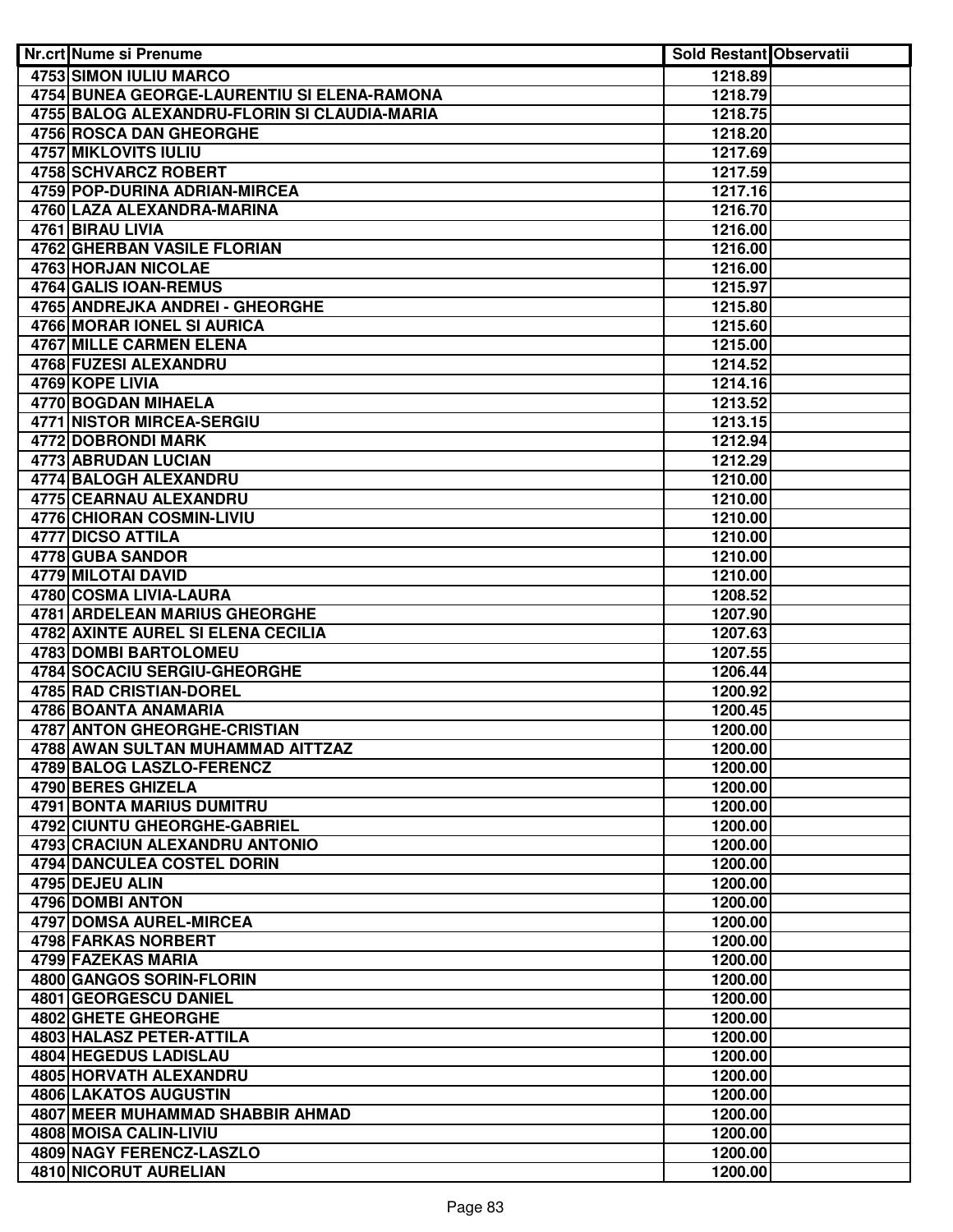| Nr.crt Nume si Prenume                              | <b>Sold Restant Observatii</b> |  |
|-----------------------------------------------------|--------------------------------|--|
| 4811 ONYENOBI CHUKWUNYERE EMMANUEL                  | 1200.00                        |  |
| <b>4812 OTVOS SURAJ CRISTIAN</b>                    | 1200.00                        |  |
| <b>4813 PATINTARU MIHAI</b>                         | 1200.00                        |  |
| <b>4814 RAJKLI ROMULUS-ANDREI</b>                   | 1200.00                        |  |
| <b>4815 SIRBU CONSTANTIN-EDUARD</b>                 | 1200.00                        |  |
| <b>4816 SONEA SEBASTIAN-IOAN</b>                    | 1200.00                        |  |
| 4817 STAN OVIDIU-ADRIAN                             | 1200.00                        |  |
| 4818 STRANGO VLADUT-NICOLAE                         | 1200.00                        |  |
| 4819 SZILAGYI ZSOLT                                 | 1200.00                        |  |
| 4820 TRIFAN MIRCEA                                  | 1200.00                        |  |
| 4821 PETRICA FLORIAN                                | 1199.00                        |  |
| 4822 FLORESCU NICOLAE                               | 1198.77                        |  |
| 4823 POPA SORIN STEFAN                              | 1198.58                        |  |
| 4824 BORSA GAVRIL-EMIL SI CORNELIA                  | 1197.69                        |  |
| <b>4825 DAGAU NICOLAE</b>                           | 1195.00                        |  |
| 4826 RETI ISTVAN                                    | 1195.00                        |  |
| <b>4827 SCHIOP MARIUS NICUSOR</b>                   | 1195.00                        |  |
| 4828 SIM COSMIN                                     | 1195.00                        |  |
| 4829 STATE PASCARIU VALERIAN                        | 1195.00                        |  |
| 4830 BUNDIK RAYMOND-JOZSEF                          | 1194.28                        |  |
| <b>4831 SZENTPETERI PAL</b>                         | 1193.03                        |  |
| 4832 BRATEANU VASILE                                | 1193.00                        |  |
| 4833 DEDIU ALINA-DANIELA                            | 1192.97                        |  |
| 4834 KALMAR ATTILA ENDRE                            | 1192.43                        |  |
| 4835 VARGA GIANINA VALERIA                          | 1192.35                        |  |
| 4836 RIF SIMONA-FLORENITNA                          | 1190.90                        |  |
| 4837 MOHAMMED ELSAYED                               | 1190.80                        |  |
| 4838 GUBA JOSZEF                                    | 1190.00                        |  |
| <b>4839 MIHALI ANDREI</b>                           | 1190.00                        |  |
| 4840 OROS ALEXANDRU                                 | 1190.00                        |  |
| 4841 MOGA VIOREL-AUGUSTIN                           | 1189.71                        |  |
| <b>4842 ALB ROMULUS</b><br>4843 LUCACI FLORIN CALIN | 1188.72                        |  |
| 4844 MIKLOS SUSANA                                  | 1188.17<br>1185.00             |  |
| 4845 MUSCAS RODICA                                  | 1184.26                        |  |
| 4846 GALI IZABELA-ILEANA                            | 1183.52                        |  |
| 4847 BRAD COSTINELA-MARIANA                         | 1183.13                        |  |
| 4848 LASLAU DUMITRU SI MARIANA                      | 1182.03                        |  |
| 4849 IOVAN FLAVIUS                                  | 1181.64                        |  |
| 4850 SASIANU SEBASTIAN ALEXANDRU                    | 1181.18                        |  |
| 4851 TACIULET SORINEL                               | 1181.00                        |  |
| 4852 BORDEI-KISS EVA                                | 1180.96                        |  |
| <b>4853 KOVACS MAGDOLNA</b>                         | 1180.87                        |  |
| 4854 FARCAS DANIEL-ADRIAN                           | 1180.80                        |  |
| 4855 KOVACS RICHARD- GABOR                          | 1180.00                        |  |
| 4856 MIHUTIU IOAN-MIHAI                             | 1180.00                        |  |
| 4857 SUHAJDA ZOLTAN                                 | 1180.00                        |  |
| 4858 SARKADI VIORICA-IULIANA                        | 1179.00                        |  |
| 4859 SZTUFLIAK LASZLO-SANDOR                        | 1178.00                        |  |
| 4860 ELEK BENIAMIN                                  | 1177.55                        |  |
| 4861 POPA GHEORGHE SI DOMNICA                       | 1176.19                        |  |
| 4862 LAZAR GHEORGHE SI VALERIA                      | 1175.08                        |  |
| <b>4863 PORTAN ROLAND-LASZLO</b>                    | 1175.00                        |  |
| 4864 COTE FLORICICA                                 | 1174.59                        |  |
| <b>4865 LAZAR TUDOREANU FLORIAN GHEORGHE</b>        | 1174.06                        |  |
| 4866 ANCA HOREA                                     | 1174.00                        |  |
| 4867 GABOR GABOR                                    | 1172.96                        |  |
| 4868 ISTRATE ANA                                    | 1172.12                        |  |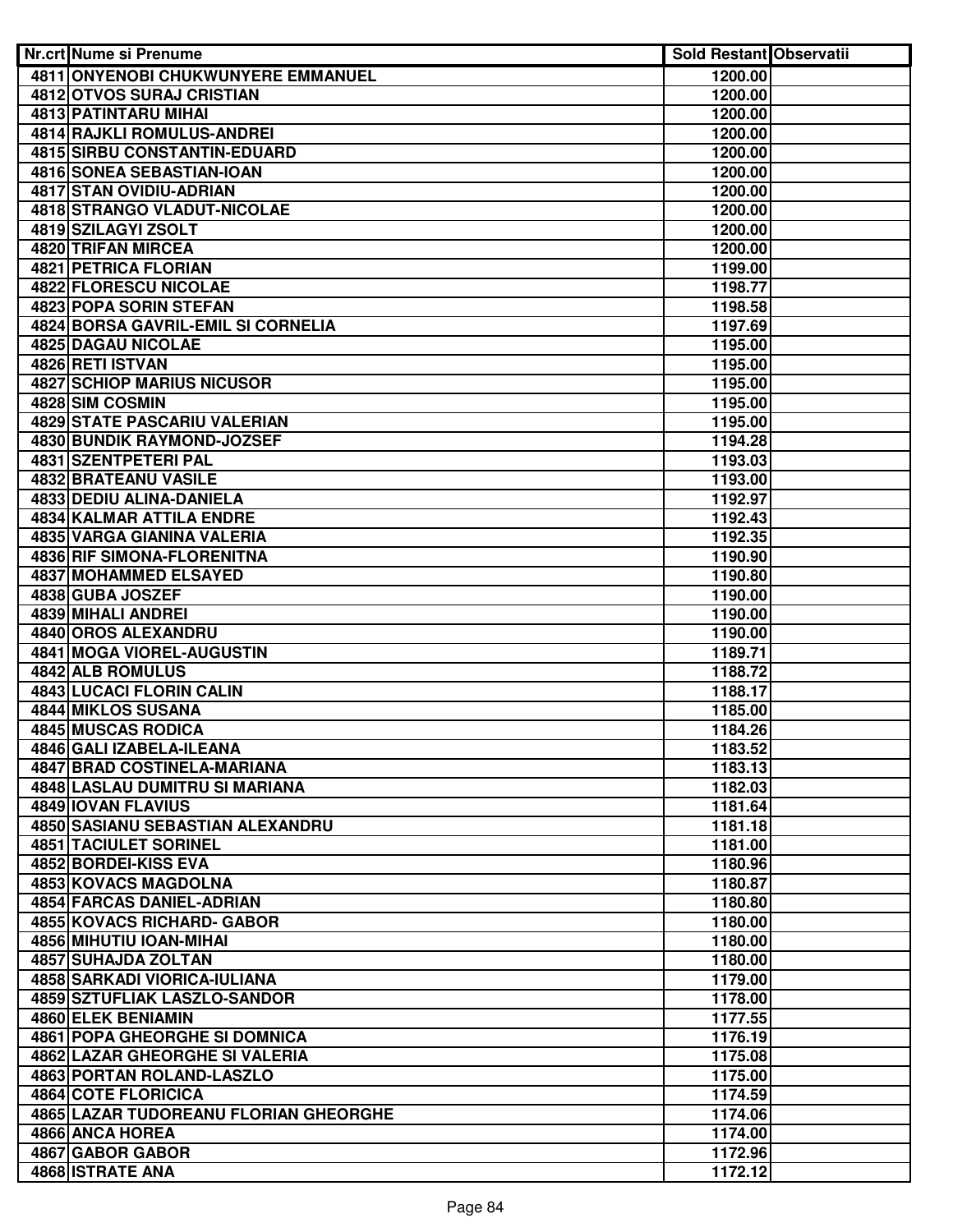| <b>Nr.crt Nume si Prenume</b>         | <b>Sold Restant Observatii</b> |  |
|---------------------------------------|--------------------------------|--|
| <b>4869 NAGY KAROLY</b>               | 1172.12                        |  |
| <b>4870 POPOVICIU AUREL</b>           | 1172.12                        |  |
| <b>4871 PINTIUTA ATTILA-DORIN</b>     | 1172.00                        |  |
| 4872 VARGA PAL                        | 1171.71                        |  |
| <b>4873 BIRO ISTVAN SI IRINA</b>      | 1170.94                        |  |
| <b>4874 AMARITEI FLORIN-GABRIEL</b>   | 1170.00                        |  |
| <b>4875 BUCUR GHEORGHE</b>            | 1170.00                        |  |
| 4876 BURCA LUCIAN ALIN                | 1170.00                        |  |
| 4877 HORVATH ELVIRA                   | 1170.00                        |  |
| 4878 IONOI ALEXANDRU SERBAN           | 1170.00                        |  |
| 4879 IVAN IONEL                       | 1170.00                        |  |
| 4880 BENEA GHEORGHE SI MARIA - DORU   | 1169.94                        |  |
| 4881 RODINA IOANA-CRISTINA            | 1169.40                        |  |
| 4882 SALAJAN MARIOARA                 | 1169.22                        |  |
| 4883 CSATI IOSIF                      | 1169.00                        |  |
| 4884 ILEA ALIN-TUDOR                  | 1168.81                        |  |
| 4885 BUT GYORGY                       | 1166.29                        |  |
| 4886 SECAN LAURA                      | 1166.07                        |  |
| 4887 POPA RAUL-CIPRIAN                | 1165.03                        |  |
| 4888 KOVACS ADRIAN                    | 1165.00                        |  |
| 4889 ANDRAS ADRIAN-DANIEL             | 1164.36                        |  |
| 4890 COZMAN FLORIN                    | 1164.01                        |  |
| 4891 FEKETE GEORGETA-SORINA           | 1164.01                        |  |
| 4892 TURC ADRIAN-MIHAI                | 1164.01                        |  |
| 4893 KOSZEGI ATTILA                   | 1164.00                        |  |
| 4894 POPA CIPRIAN-IONUT               | 1164.00                        |  |
| <b>4895 NEAGOTA STELIAN IOAN</b>      | 1163.20                        |  |
| 4896 IHOS MONICA-IOANA                | 1162.25                        |  |
| 4897 TUREAN CARMEN-MARIA              | 1162.25                        |  |
| 4898 OBERMAJER EVA                    | 1162.12                        |  |
| 4899 FLONTA JHONNY-DANNIEL            | 1161.25                        |  |
| 4900 MARIES CODRUT RAZVAN             | 1160.00                        |  |
| 4901 NISTOR ANDREEA                   | 1160.00                        |  |
| 4902 RADULESCU SIMONA                 | 1159.54                        |  |
| 4903 ZBIRCEA IOAN GABRIEL             | 1158.37                        |  |
| 4904 REZMUVES JANOS                   | 1157.34                        |  |
| 4905 KINTER MIHALY                    | 1157.00                        |  |
| 4906 P.F.A.SIRCA MIHAELA-FLORICA      | 1155.16                        |  |
| <b>4907 IACOB SILVIU-DANIEL</b>       | 1154.88                        |  |
| 4908 NEGREANU ERIC-ROLAND             | 1154.00                        |  |
| 4909 GABOR GAVRIL                     | 1153.89                        |  |
| 4910 LAZAR GABRIEL-GHEORGHE           | 1152.51                        |  |
| 4911 JAKOB RAMONA                     | 1152.42                        |  |
| 4912 PINTEA GABRIEL-MIHAI             | 1152.14                        |  |
| 4913 MAN IOAN                         | 1150.96                        |  |
| 4914 CUC GHEORGHE                     | 1150.25                        |  |
| 4915 ANDOR ADRIAN                     | 1150.00                        |  |
| 4916 CAVASDAN SEBASTIAN PATRIK        | 1150.00                        |  |
| 4917 CONSTANTIN IOANA-MARIA           | 1150.00                        |  |
| 4918 CUCI IONUT-COSTEL                | 1150.00                        |  |
| 4919 FAUR REMUS-IONUT                 | 1150.00                        |  |
| 4920 GABOR GABOR                      | 1150.00                        |  |
| 4921 GROZA DAN-RONALD                 | 1150.00                        |  |
| 4922 IONESCU CATALIN                  | 1150.00                        |  |
| 4923 KOLCSAR ROMEO-JOZSEF             | 1150.00                        |  |
| 4924 ROSTAS DINU                      | 1150.00                        |  |
| 4925 SZABO DAVID                      | 1150.00                        |  |
| 4926 VARGA MARCEL - VENCZEL ELISABETA | 1150.00                        |  |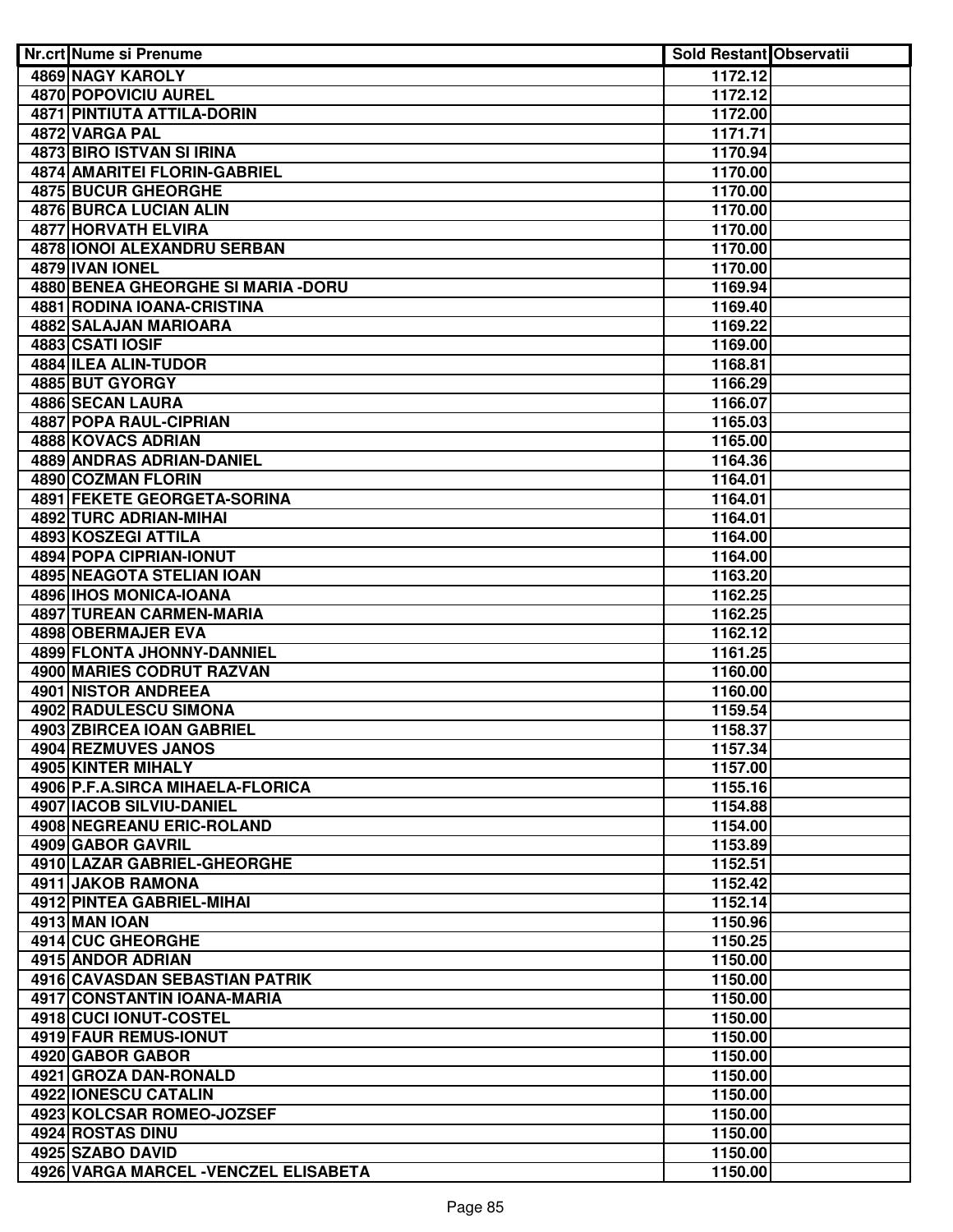| <b>Nr.crt Nume si Prenume</b>                                 | <b>Sold Restant Observatii</b> |  |
|---------------------------------------------------------------|--------------------------------|--|
| 4927 ZOT LIVIU-DANIEL                                         | 1150.00                        |  |
| <b>4928 ONCHIS ION RADU SI ANA</b>                            | 1149.68                        |  |
| 4929 SELLA ANDRE                                              | 1148.79                        |  |
| 4930 LUNCAN ZOLTAN                                            | 1148.31                        |  |
| <b>4931 VARODI FLORIAN SI MARIOARA</b>                        | 1148.21                        |  |
| 4932 SZABO ZOLTAN                                             | 1148.00                        |  |
| 4933 VOLOSEN LUCIAN                                           | 1147.47                        |  |
| 4934 GABOR SUSANA                                             | 1147.31                        |  |
| 4935 POP ALINA-DORINA                                         | 1145.87                        |  |
| 4936 TIRITEU BOGDAN IONUT                                     | 1144.80                        |  |
| 4937 MESTER LUCIAN-MARCEL SI ELENA                            | 1144.55                        |  |
| 4938 POPA ADINA-TEODORA                                       | 1144.17                        |  |
| 4939 ROSTAS ARGENTINA                                         | 1143.00                        |  |
| 4940 FLORUTA VASILE SI CORNELIA                               | 1142.87                        |  |
| 4941 MOCSAR ZOLTAN                                            | 1142.77                        |  |
| 4942 CORMOS RAUL                                              | 1142.50                        |  |
| 4943 BENTA OCTAVIAN- OVIDIU - BIROU INDIVIDUAL DE ARHITECTURA | 1142.01                        |  |
| 4944 POP SERGIU DAN                                           | 1142.01                        |  |
| <b>4945 VENTEL VIOREL</b>                                     | 1142.00                        |  |
| 4946 COSTEA MARIA DIANA                                       | 1141.91                        |  |
| 4947 SALEH AL MAHMOUD                                         | 1141.00                        |  |
| 4948 BARTA IOAN-STEFAN                                        | 1140.00                        |  |
| 4949 BERKI STEFAN COSTEL                                      | 1140.00                        |  |
| 4950 BORHA IANCU-REMUS                                        | 1140.00                        |  |
| <b>4951 GHIURO CIPRIAN-ADRIAN</b>                             | 1140.00                        |  |
| 4952 KEREZSI JOZSEF                                           | 1140.00                        |  |
| <b>4953 MESESAN RADU-CORNEL</b>                               | 1140.00                        |  |
| <b>4954 ZAMA ROBERT-LAURENTIU</b>                             | 1140.00                        |  |
| 4955 NAGY PETER JOZSEF SI OLGA                                | 1139.47                        |  |
| 4956 SPIN SEBASTIAN-CALIN                                     | 1138.70                        |  |
| 4957 PENTEA(GRADINARU) FLORICA si DRAGOS-ILIE                 | 1138.65                        |  |
| 4958 ALB FLORIN DORIN                                         | 1138.04                        |  |
| 4959 MIHUCZ ALEXANDRU CSABA                                   | 1138.04                        |  |
| 4960 BLAGA OVIDIU-RADU                                        | 1138.00                        |  |
| 4961 BOT SAMUEL                                               | 1138.00                        |  |
| 4962 PLES OVIDIU                                              | 1136.33                        |  |
| 4963 LUPSA LUCIAN BOGDAN                                      | 1136.14                        |  |
| <b>4964 MOCIAR EMIL-MARIUS</b>                                | 1136.00                        |  |
| 4965 MARIAN RAMONA-MARIA                                      | 1135.26                        |  |
| 4966 TEGER ISTVAN                                             | 1134.45                        |  |
| 4967 AMBRO ADRIAN<br>4968 BERES FERENCZ ZOLTAN                | 1134.14                        |  |
| <b>4969 NEDELCU SERBAN-VASILE</b>                             | 1134.00                        |  |
| 4970 TOKACS RUDOLF                                            | 1134.00<br>1134.00             |  |
| 4971 FREUNDLICH SAMUEL ADAM - INTREPRINDERE INDIVIDUALA       | 1133.79                        |  |
| 4972 VARGA STELA                                              | 1133.66                        |  |
| 4973 SZOKE LAJOS-ZSOLT                                        | 1133.41                        |  |
| 4974 BARBURA CALIN                                            | 1133.00                        |  |
| 4975 VINTER ALEXANDRA                                         | 1132.97                        |  |
| 4976 CHERMAN SERGIU IONEL                                     | 1132.58                        |  |
| 4977 PANAITESCU ADRIAN-TEODOR                                 | 1132.08                        |  |
| 4978 JONAS LASZLO-JANOS                                       | 1131.89                        |  |
| <b>4979 BAICAN PETRU-NICOLAE</b>                              | 1131.78                        |  |
| 4980 BODEA DANIEL                                             | 1131.43                        |  |
| <b>4981 BIRAU RADU GHEORGHE</b>                               | 1131.00                        |  |
| 4982 BOTTA ADI DUMITRU                                        | 1130.42                        |  |
| 4983 BORSI ARMOND GYULA                                       | 1130.01                        |  |
| 4984 CURTA SERGIU-EMANUEL                                     | 1130.00                        |  |
|                                                               |                                |  |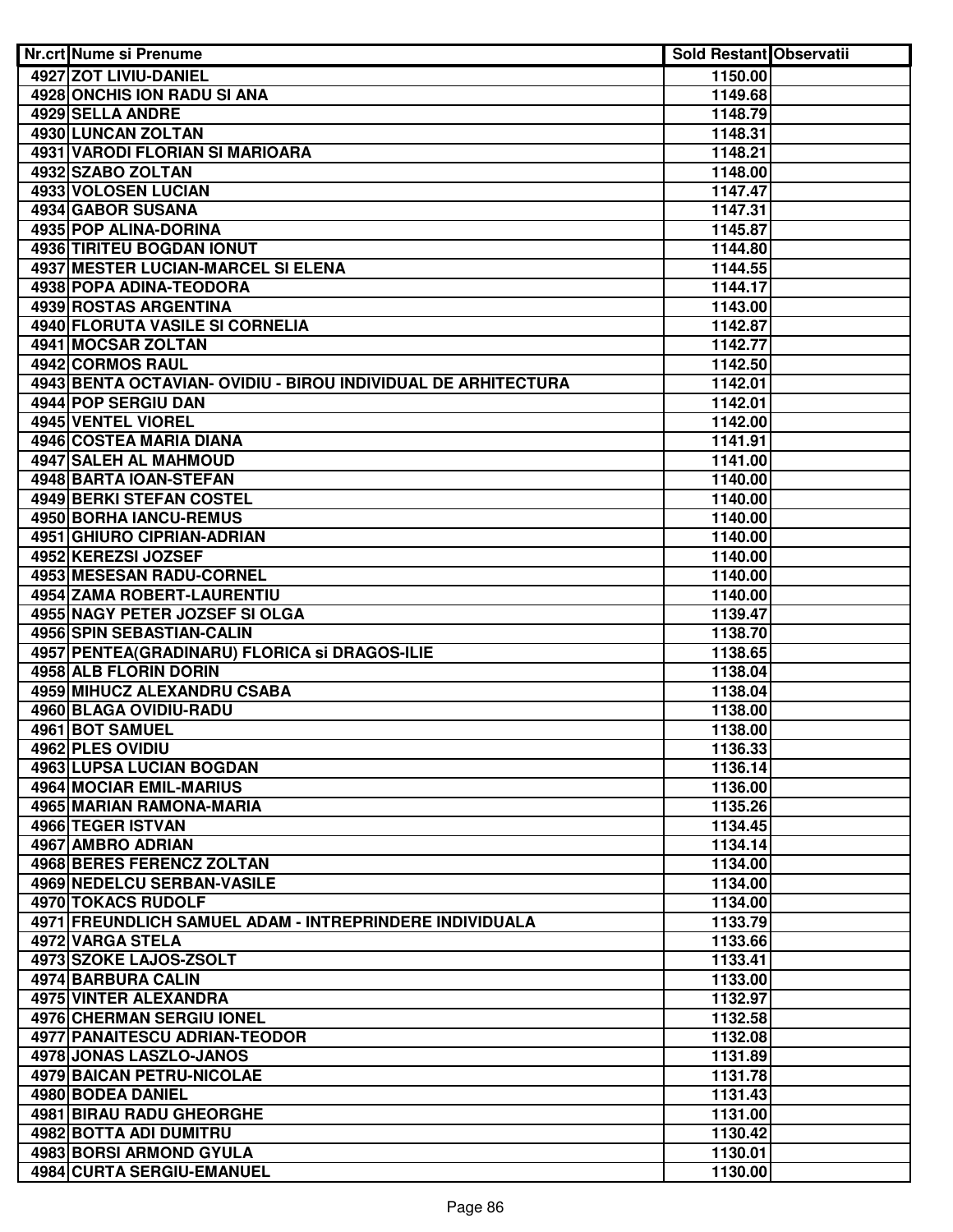| Nr.crt Nume si Prenume                      | <b>Sold Restant Observatii</b> |  |
|---------------------------------------------|--------------------------------|--|
| <b>4985 GASCA NICOLAE-DANIEL</b>            | 1130.00                        |  |
| <b>4986 ISZTOICA GAVRIL</b>                 | 1130.00                        |  |
| <b>4987 MESAROS ALEXANDRU</b>               | 1130.00                        |  |
| 4988 PUI CSABA                              | 1130.00                        |  |
| 4989 STANCIU IULIU                          | 1130.00                        |  |
| 4990 SZEGHALMI NORBERT KALMAN               | 1130.00                        |  |
| 4991 TOMA DOINA-SANDA                       | 1130.00                        |  |
| 4992 PAL EUGEN-IULIAN                       | 1128.39                        |  |
| 4993 CONOLOS IOAN SORIN                     | 1128.00                        |  |
| 4994 MOTOC GABRIELA SI GHEORGHE             | 1126.77                        |  |
| 4995 TOMA MARIAN-COSMIN, MIRELA SI GHEORGHE | 1126.71                        |  |
| 4996 POTROVITA STEFAN-OCTAVIAN              | 1125.20                        |  |
| 4997 MONUS JOZSEF-ATTILA SI OLIVIA-DENISA   |                                |  |
|                                             | 1125.00                        |  |
| 4998 POTLOG IOAN                            | 1125.00                        |  |
| 4999 ARDELEAN MARIA                         | 1124.80                        |  |
| 5000 BOZGA VASILE CALIN                     | 1124.57                        |  |
| 5001 SUCIU IOAN                             | 1122.40                        |  |
| 5002 SUPURAN CRISTIAN-EMIL                  | 1122.00                        |  |
| 5003 MUCSI STEFAN                           | 1120.63                        |  |
| 5004 BENCZIK IULIU                          | 1120.00                        |  |
| 5005 COTE GEORGE-CATALIN                    | 1120.00                        |  |
| 5006 NAGHIU GABRIELA                        | 1120.00                        |  |
| 5007 PINZARIU LUMINITA-EMILIA               | 1120.00                        |  |
| 5008 TUDUSCIUC ADRIAN                       | 1120.00                        |  |
| 5009 TODERAS BOGDAN-IOAN                    | 1119.07                        |  |
| 5010 PRAK NICOLAE SI DORINA RODICA          | 1119.01                        |  |
| 5011 VOICU FLORIN-DRAGOMIR                  | 1118.28                        |  |
| 5012 BERKI DORINA MONICA                    | 1118.26                        |  |
| 5013 DICU GHEORGHE                          | 1117.41                        |  |
| 5014 ARDELEAN MARIUS-IOAN                   | 1116.42                        |  |
| 5015 BENTAN ANGELA                          | 1116.00                        |  |
| 5016 MORAR SIMION PETRU                     | 1116.00                        |  |
| 5017 TRIP NICU-MARCEL                       | 1115.00                        |  |
| 5018 BONAS CRISTINA-BIANCA                  | 1114.95                        |  |
| 5019 VOICHITA RALUCA-ANDREEA                | 1114.37                        |  |
| 5020 GABOR GAVRIL                           | 1113.00                        |  |
| 5021 BARATI GEORG                           | 1112.78                        |  |
| 5022 CICU NICOLETA LACRIMIOARA              | 1112.52                        |  |
| 5023 PRUNDARU CONSTANTIN SI RODICA          | 1112.52                        |  |
| 5024 IANCIO FLORIAN                         | 1111.61                        |  |
| 5025 FARKAS TIBERIU                         | 1111.40                        |  |
| 5026 BULZAN RAMONA VOICHITA                 | 1111.00                        |  |
| 5027 TRIFAN MIRCEA                          | 1109.56                        |  |
| 5028 MATEAS FLORINA-CRINA                   | 1109.42                        |  |
| 5029 HORA VIORICA DORINA                    | 1109.15                        |  |
| 5030 POTOROACA LOREDANA-MARIANA             | 1108.90                        |  |
| 5031 NAGY MARIA ELISABETA SI LUDOVIC        | 1108.08                        |  |
| 5032 BANYAI IOSIF                           | 1108.00                        |  |
| 5033 AV. MUNTEANU BOGDAN-CABINET DE AVOCAT  | 1107.89                        |  |
| 5034 FEKETE CORINA MIHAELA                  | 1107.89                        |  |
| 5035 GABOR GETA                             | 1107.89                        |  |
| 5036 LELE IONEL                             | 1107.89                        |  |
| 5037 MOSINCAT VASILE                        | 1107.89                        |  |
| 5038 PETRIC RADU CONSTANTIN                 | 1107.89                        |  |
| 5039 TODINCA IONUT-ONORIU                   | 1107.89                        |  |
| 5040 VLADILA MARIA IOANA                    | 1107.89                        |  |
| 5041 BUCUREAN GHEORGHE SI IRINA             | 1107.02                        |  |
| 5042 ANDOR PETRU DANIEL                     | 1106.69                        |  |
|                                             |                                |  |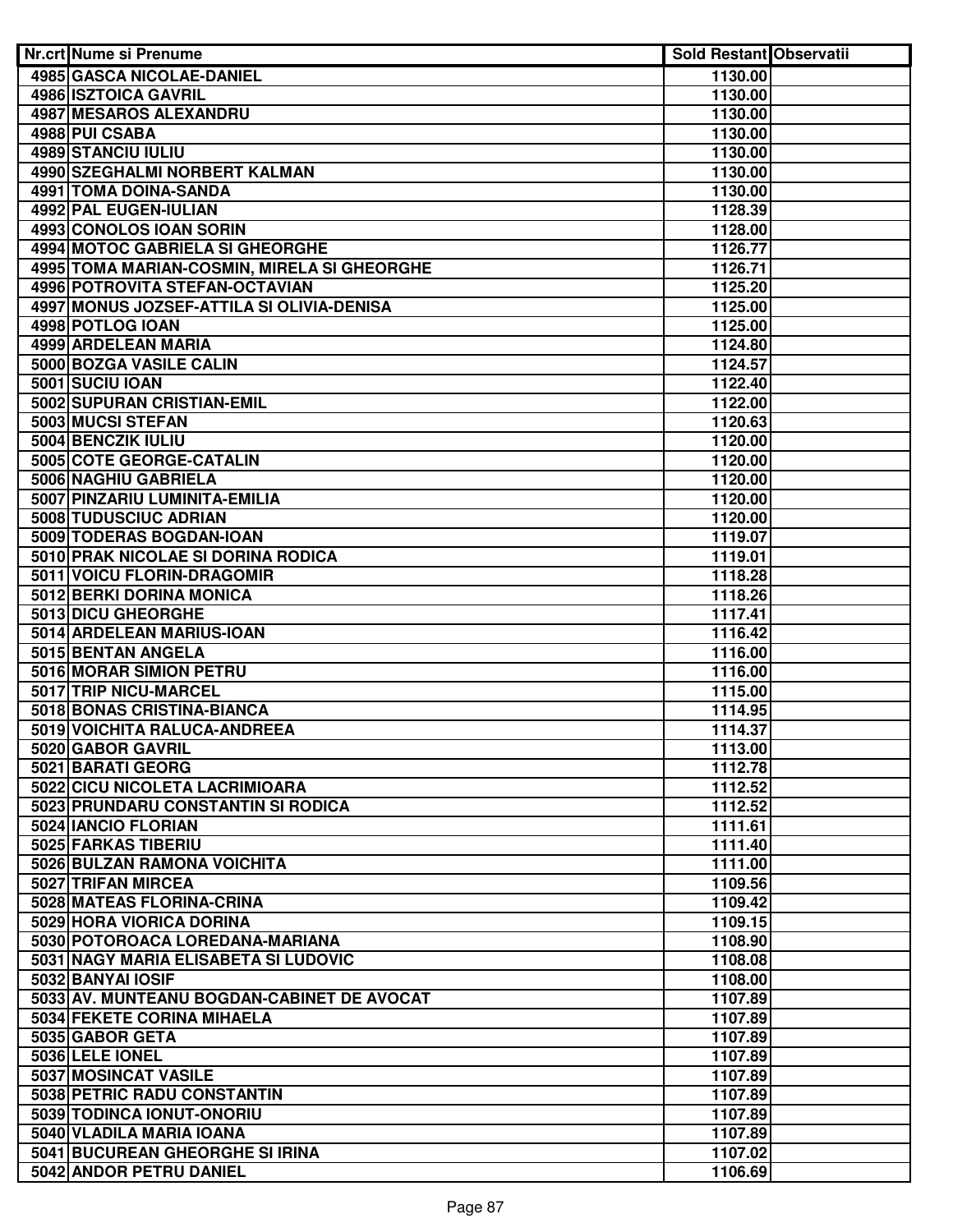| Nr.crt Nume si Prenume                            | <b>Sold Restant Observatii</b> |  |
|---------------------------------------------------|--------------------------------|--|
| 5043 FERAR VIOREL                                 | 1106.28                        |  |
| 5044 BULBUCA TEODOR                               | 1104.96                        |  |
| 5045 BALASCO SEBASTIAN                            | 1104.08                        |  |
| 5046 VARHELYI CAROL SI KLARA                      | 1104.03                        |  |
| 5047 SALAJAN DORINA NICULINA                      | 1103.52                        |  |
| 5048 VECON GHEORGHE                               | 1102.63                        |  |
| 5049 SZUCS IOAN LEONTIN                           | 1102.49                        |  |
| 5050 BLAGA CRISTIAN MARCEL                        | 1102.44                        |  |
| 5051 AVRAM EUGEN-DUMITRU                          | 1102.00                        |  |
| 5052 SUMALAN ALEXANDRU                            | 1100.93                        |  |
| 5053 AVRAM FLAVIU SERGIU                          | 1100.00                        |  |
| 5054 BALOG ELENA                                  | 1100.00                        |  |
| 5055 BARTA ATTILA                                 | 1100.00                        |  |
| 5056 BARTHA LASZLO ADALBERT                       | 1100.00                        |  |
| 5057 BORZ AUREL                                   | 1100.00                        |  |
| 5058 CHEREGI ELENA                                | 1100.00                        |  |
| 5059 FLORIEAN ILIE-MARIUS                         | 1100.00                        |  |
| 5060 FULIAS MARIN CORNEL                          | 1100.00                        |  |
| 5061 GABOR SUSANA                                 | 1100.00                        |  |
| 5062 GAVRILA ADRIAN                               | 1100.00                        |  |
| 5063 HAMZA ALEXANDRU                              | 1100.00                        |  |
| 5064 HEGEDUS SANDOR-GYORGY                        | 1100.00                        |  |
| 5065 ILYES ZOLTAN CSABA                           | 1100.00                        |  |
| 5066 ISTOICA MARIA                                | 1100.00                        |  |
| 5067 KISS LORANT                                  | 1100.00                        |  |
| 5068 KOVACS MELINDA-ANGELA                        | 1100.00                        |  |
| 5069 MEMETEA CORNEL-CSABA                         | 1100.00                        |  |
| 5070 MOCIAR SANDOR                                | 1100.00                        |  |
| 5071 NICOARA BENIAMIN                             | 1100.00                        |  |
| 5072 OSVAT SORIN-TEODOR                           | 1100.00                        |  |
| 5073 ROSTAS SAMUEL RADU<br>5074 SZABO FLORIN RAUL | 1100.00                        |  |
| 5075 UNGUR FLORIN                                 | 1100.00<br>1100.00             |  |
| 5076 MARINA FLORICA DANIELA                       | 1099.60                        |  |
| 5077 DUCA ARON GAVRIL SI FELICIA                  | 1099.30                        |  |
| 5078 RADLER ROBERT-ROLAND                         | 1099.16                        |  |
| 5079 NYIKA MARIUS                                 | 1098.30                        |  |
| 5080 RADU LIVIU SI CARMEN-CORINA                  | 1097.82                        |  |
| 5081 BADESCU LUCIAN-GABRIEL                       | 1097.66                        |  |
| 5082 POTROVITA IOAN-FLORIN-IANCU                  | 1097.17                        |  |
| 5083 HOTOPAN MIHAI                                | 1096.90                        |  |
| 5084 BERE SORIN                                   | 1096.80                        |  |
| 5085 CIARNAU ETELCA-IBOLYA                        | 1096.52                        |  |
| 5086 ARDELEAN ANGELA                              | 1096.23                        |  |
| 5087 REZMUVES ALEXANDRU                           | 1095.64                        |  |
| 5088 PARAU RADU - LUCIAN                          | 1095.62                        |  |
| 5089 SKRIPEK ROBERT LUCIAN                        | 1095.37                        |  |
| 5090 BUZDUG DAN                                   | 1095.00                        |  |
| 5091 COVACI MELINDA                               | 1095.00                        |  |
| 5092 ELEK ATTILA                                  | 1095.00                        |  |
| 5093 NAGY ANDRAS                                  | 1094.97                        |  |
| 5094 COZMA ANDREI-IOAN                            | 1094.51                        |  |
| 5095 MARTON FERENC-JOZSEF                         | 1094.00                        |  |
| 5096 SZABO ELENA SI ADALBERT                      | 1093.21                        |  |
| 5097 ILISIE GHEORGHE SI ANCUTA                    | 1093.20                        |  |
| 5098 CAVUS CAN                                    | 1091.59                        |  |
| 5099 SZOTTER GERGO-ADAM                           | 1090.03                        |  |
| 5100 CADAR IOAN                                   | 1090.00                        |  |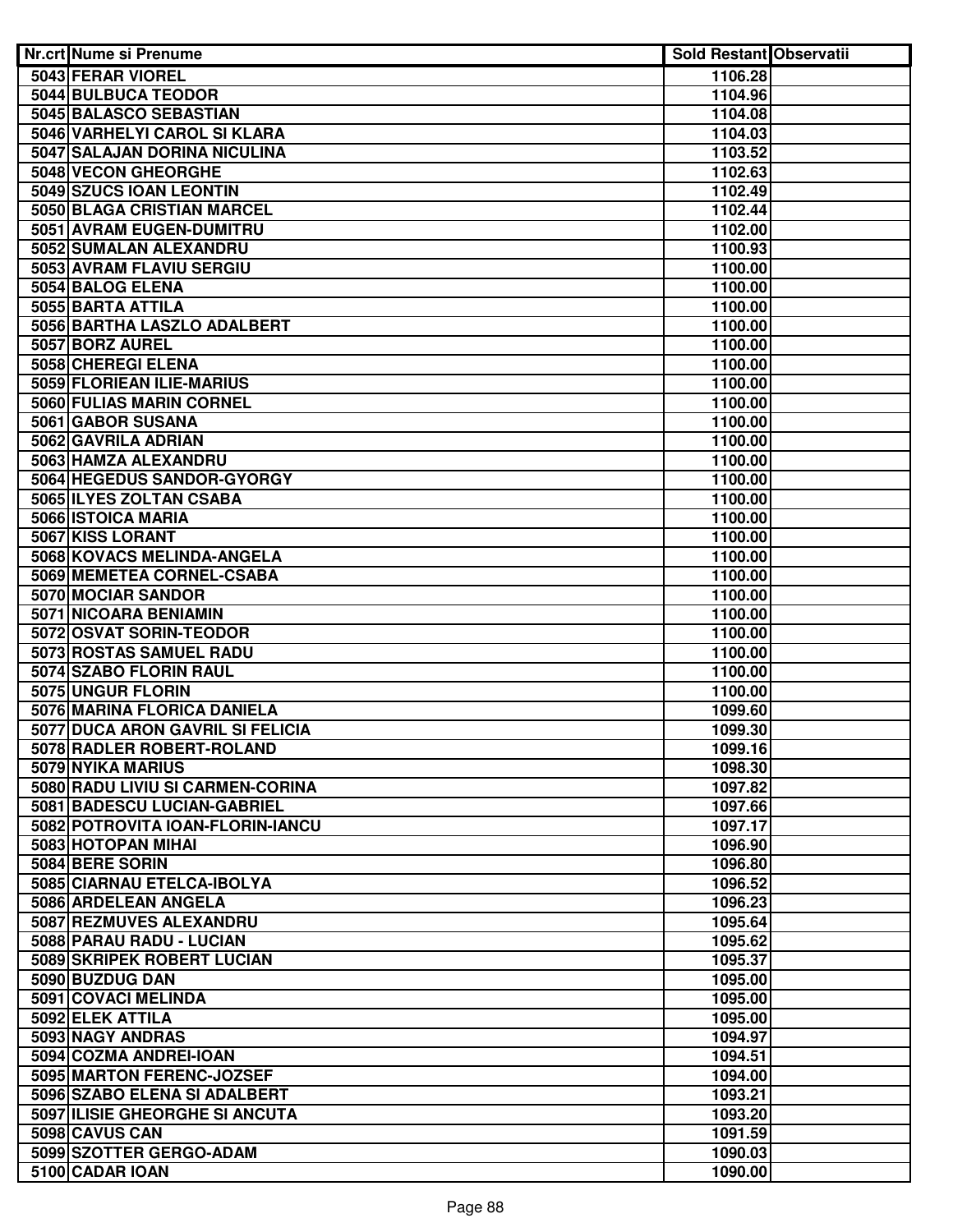| Nr.crt Nume si Prenume                           | <b>Sold Restant Observatii</b> |  |
|--------------------------------------------------|--------------------------------|--|
| 5101 HORVATH ATTILA                              | 1090.00                        |  |
| 5102 KOVACS LASZLO-TIBOR                         | 1090.00                        |  |
| 5103 LINGURAR VOICHITA                           | 1090.00                        |  |
| 5104 MAJOROS IULIU-EUGEN                         | 1090.00                        |  |
| 5105 SANDU ILIE                                  | 1090.00                        |  |
| 5106 VESA ADRIAN-TRAIAN                          | 1090.00                        |  |
| 5107 GABOR MINDRA                                | 1089.93                        |  |
| 5108 VASS IULIANA                                | 1087.54                        |  |
| 5109 LEMNIAN GHEORGHE ALIN                       | 1087.37                        |  |
| 5110 BUSTEA SORIN DINU                           | 1086.82                        |  |
| 5111 NISTOR DORIN SI GABRIELA-ILIANA             | 1086.73                        |  |
| 5112 BODEA MIHAI-GHEORGHE SI LIANA-DANIELA       | 1085.46                        |  |
| 5113 MATEAS TRAIAN SORIN                         | 1085.45                        |  |
| 5114 MEZEI TIBOR CAROL                           | 1085.27                        |  |
| 5115 BETEG OVIDIU-VALENTIN                       | 1085.00                        |  |
| 5116 TIRITEU CALIN GHEORGHE                      | 1085.00                        |  |
| 5117 LUNG IOAN SI NICOLETA                       | 1084.30                        |  |
| 5118 GYOKER IULIU                                | 1084.22                        |  |
| 5119 CHIRIAC RAZVAN-SEVER-MARCIAN SI VIVIANA     | 1084.09                        |  |
| 5120 FEIER CHRISTIAN-DINU                        | 1084.00                        |  |
| 5121 BUGNAR TUDOR SERGIU                         | 1083.10                        |  |
| 5122 CHICHINEJDI DAVID                           | 1083.00                        |  |
| 5123 ZSOMBRAK BELA SI ILDIKO                     | 1082.17                        |  |
| 5124 CIOBAN-JUNC MARIUS-VASILE                   | 1081.17                        |  |
| 5125 VOLOSNYAI ALEXANDRU                         | 1080.66                        |  |
| 5126 BARATKI ADALBERT                            | 1080.01                        |  |
| 5127 ARDELEAN SERGIU                             | 1080.00                        |  |
| 5128 BOT SERGIU-RAUL                             | 1080.00                        |  |
| 5129 BURCA BOGDAN-MARIUS                         | 1080.00                        |  |
| 5130 CHIS GRIGORE                                | 1080.00                        |  |
| 5131 DASCALU VASILE                              | 1080.00                        |  |
| 5132 HEGEDUS ANITA                               | 1080.00                        |  |
| 5133 ISZTOIKA GETA                               | 1080.00                        |  |
| 5134 JURCHIEVICI STEFAN<br>5135 LUPSA DAN FLORIN | 1080.00<br>1080.00             |  |
| 5136 ORBAI LILIANA-HERMINA                       | 1080.00                        |  |
| 5137 PRECUP CLAUDIU-IULIAN                       | 1080.00                        |  |
| 5138 STIOP ANDREI COSMIN                         | 1080.00                        |  |
| 5139 SUSANU WILIAM DAN                           | 1080.00                        |  |
| 5140 VARGA ANDREI                                | 1080.00                        |  |
| 5141 LUCACI IOAN-MARIAN                          | 1079.29                        |  |
| 5142 POP ZOLTAN SI MONIKA CRISTINA               | 1079.18                        |  |
| 5143 BORA IOAN-RADU                              | 1079.00                        |  |
| 5144 COMAN CONSTANTIN                            | 1078.94                        |  |
| 5145 BOHUS IOANA-CARMEN                          | 1078.62                        |  |
| 5146 LELE TEODOR SI ILEANA                       | 1078.58                        |  |
| 5147 MAG MIRCEA-CRACIUN                          | 1078.20                        |  |
| 5148 NEGRU RADU                                  | 1077.50                        |  |
| 5149 MLADIN AGNETA                               | 1075.98                        |  |
| 5150 BIRTA FLORENTINA SI MASSIMO                 | 1073.40                        |  |
| 5151 JURCA GHEORGHE SI MARIANA                   | 1073.00                        |  |
| 5152 DANILA VIOREL                               | 1072.85                        |  |
| 5153 MAKKAI COLOMAN                              | 1072.84                        |  |
| 5154 URSUT LAURA ADRIANA                         | 1072.83                        |  |
| 5155 COSTE ADRIAN-VASILE                         | 1072.50                        |  |
| 5156 TENT BOGDAN-VASILE                          | 1071.44                        |  |
| 5157 SELEGEAN LAVINIUS CONSTANTIN                | 1070.05                        |  |
| 5158 BOCUT ANDREI-GEORGE                         | 1070.00                        |  |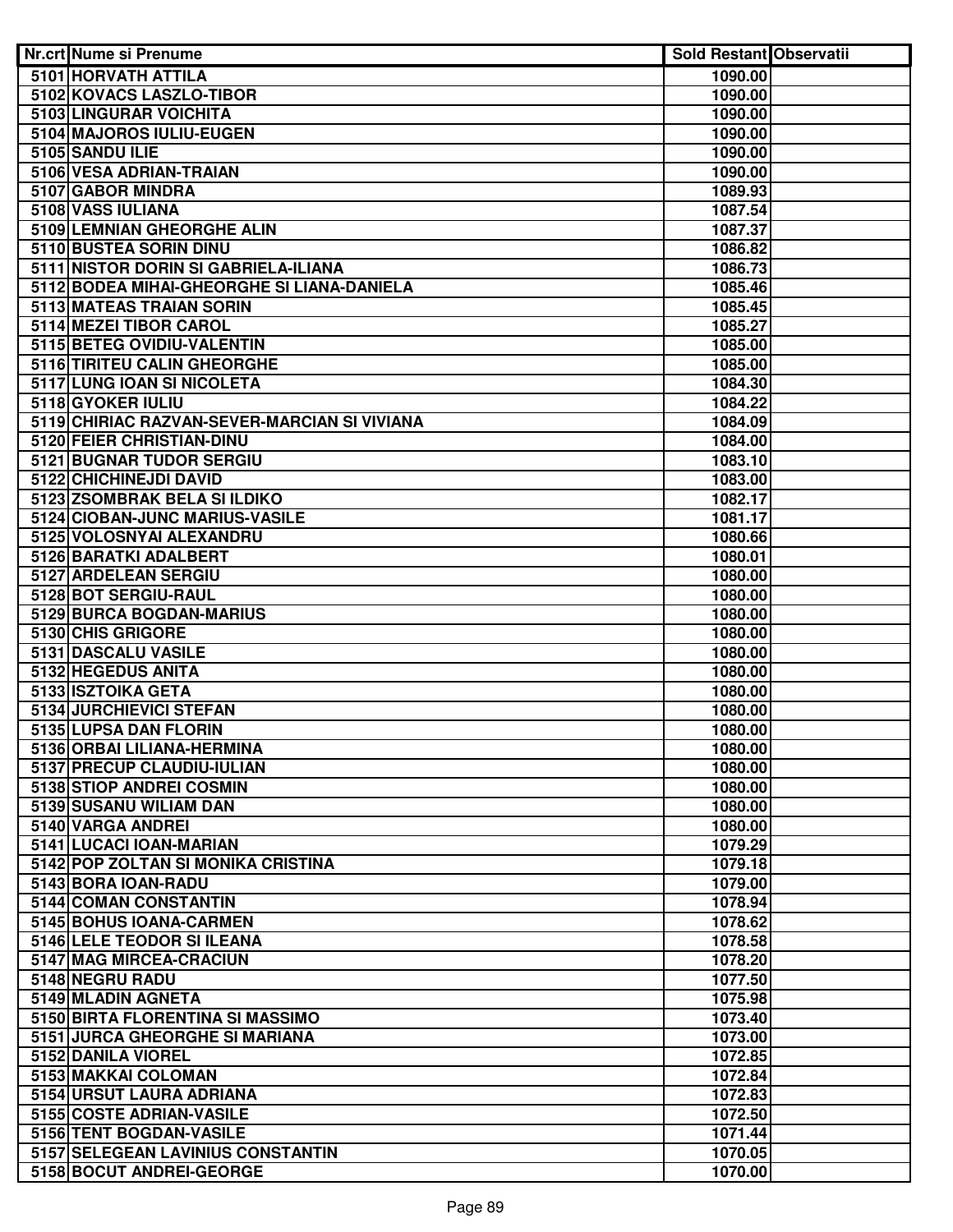| <b>Nr.crt Nume si Prenume</b>                                 | <b>Sold Restant Observatii</b> |  |
|---------------------------------------------------------------|--------------------------------|--|
| 5159 LASCA MIHAI-IOAN                                         | 1070.00                        |  |
| 5160 CERCEA STEFAN SI ADRIANA-GEORGETA                        | 1069.93                        |  |
| 5161 ANTAL IONEL ADRIAN                                       | 1069.84                        |  |
| 5162 ANTAL ZSENI-LENKE                                        | 1069.84                        |  |
| 5163 SALAJAN MARIUS ADRIAN                                    | 1069.84                        |  |
| 5164 TOCA PETRU SI ELISABETA                                  | 1069.84                        |  |
| 5165 BURCIA GAVRIL                                            | 1069.82                        |  |
| 5166 DEAC EMANUEL-FLAVIU                                      | 1068.60                        |  |
| 5167 VINTER VIOREL                                            | 1068.20                        |  |
| 5168 BARNA RADU                                               | 1068.00                        |  |
| 5169 BREJAN VALENTINA-MARCIANA                                | 1067.93                        |  |
| 5170 ISZTOJKA GABOR                                           | 1067.67                        |  |
| 5171 OPRIS TRAIAN-BOGDAN                                      | 1066.51                        |  |
| 5172 HANZA IOAN                                               | 1065.85                        |  |
| 5173 SERBAN ALEXANDRU                                         | 1065.00                        |  |
| 5174 SZERZO IDA                                               | 1064.99                        |  |
| 5175 ILE CALIN- DANUT SI PAULA-ELENA                          | 1064.75                        |  |
| 5176 BAN IONEL                                                | 1062.00                        |  |
| 5177 RATIU TATIANA-MARINELA                                   | 1061.94                        |  |
| 5178 BALA DANUT LIVIU                                         | 1060.00                        |  |
| 5179 OROSZ GABOR                                              | 1060.00                        |  |
| 5180 PENZES SANDA-ADINA                                       | 1060.00                        |  |
| 5181 PERNES CRISTIAN-DUMITRU                                  | 1060.00                        |  |
| 5182 ROSTAS ARGENTINA                                         | 1060.00                        |  |
| 5183 SFERLE FLORIAN-SEBASTIAN                                 | 1060.00                        |  |
| 5184 SUPLACAN PETRU-DANIEL                                    | 1060.00                        |  |
| 5185 MAKKOS ZOLTAN                                            | 1059.64                        |  |
| 5186 PUPAZA AUREL SI GABRIELA                                 | 1058.47                        |  |
| 5187 MATEI MARIAN                                             | 1058.00                        |  |
| 5188 SALAGEAN CRISTIAN                                        | 1056.35                        |  |
| 5189 CAB. CONTABILITATE GUI KATALIN                           | 1055.40                        |  |
| 5190 POCIOIAN FLORIAN GHEORGHE<br>5191 OROSZ ANTHONIO-MIODORO | 1054.88                        |  |
| 5192 PASCALAU CRISTIAN-COSTEL                                 | 1054.05<br>1054.00             |  |
| 5193 SLIEDER KRISZTIAN-ZSOLT                                  | 1054.00                        |  |
| 5194 DEMIAN GYORGY GABRIEL                                    | 1053.79                        |  |
| 5195 BRASSO MIHALY TAMAS                                      | 1052.90                        |  |
| 5196 VARADI ATTILA                                            | 1052.37                        |  |
| 5197 PAPP IOAN-GAVRIL                                         | 1052.00                        |  |
| 5198 MATEI SEVER                                              | 1051.47                        |  |
| 5199 LAZAR COSMIN                                             | 1051.29                        |  |
| 5200 BENDRE ANDREI                                            | 1050.71                        |  |
| 5201 PLATONA GHEORGHE                                         | 1050.50                        |  |
| 5202 BESENYEI ANA-MARIA                                       | 1050.00                        |  |
| 5203 CABA PAULA-DENISA                                        | 1050.00                        |  |
| 5204 CIONTOS AURICA-ANA                                       | 1050.00                        |  |
| 5205 CUCU CRISTIAN STEFAN SI NICULINA                         | 1050.00                        |  |
| 5206 FAZECAS CRISTIAN ANDREI                                  | 1050.00                        |  |
| 5207 GHITEA BIANCA-GEORGIANA                                  | 1050.00                        |  |
| 5208 HERE ADRIAN DUMITRU                                      | 1050.00                        |  |
| 5209 MORGOVAN OVIDIU-FLORIN                                   | 1050.00                        |  |
| 5210 POPA FELICIA                                             | 1050.00                        |  |
| 5211 SIMARGU GHITA ALEXANDRU                                  | 1050.00                        |  |
| 5212 KOCSIS CSABA LASZLO                                      | 1049.47                        |  |
| 5213 TIMP ELENA                                               | 1049.36                        |  |
| 5214 LUNCAN ANDREA-CRISTINA                                   | 1048.82                        |  |
| 5215 CSOMOS IULIANA                                           | 1048.24                        |  |
| 5216 JUNJAN NICOLAE                                           | 1047.50                        |  |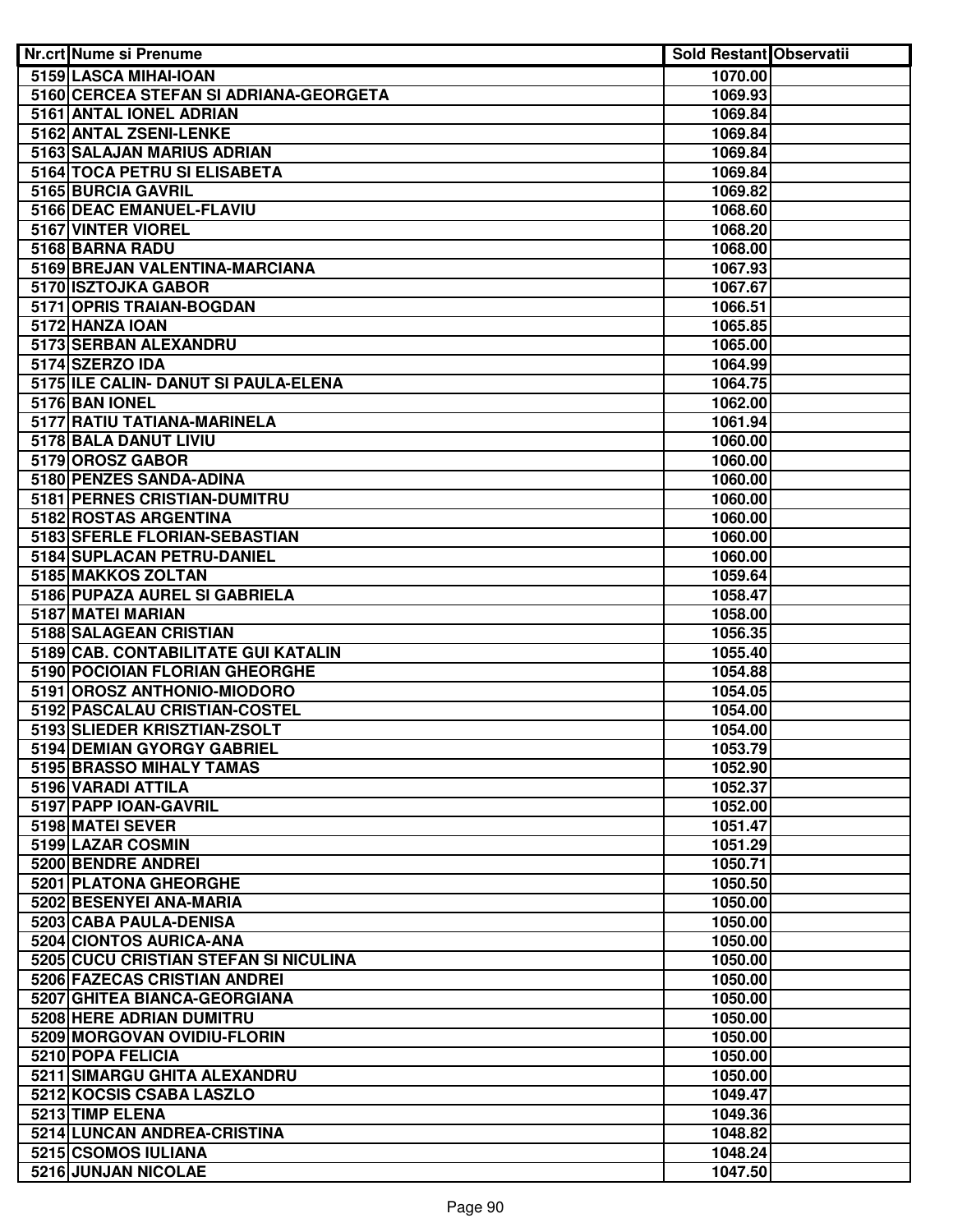| Nr.crt Nume si Prenume                                       | <b>Sold Restant Observatii</b> |  |
|--------------------------------------------------------------|--------------------------------|--|
| 5217 DUME SORIN - MARIAN SI VALENTINA                        | 1046.62                        |  |
| 5218 ROBEA ANCA-MIHAELA                                      | 1045.92                        |  |
| 5219 ROSTAS IOAN                                             | 1045.00                        |  |
| 5220 SARKOZI FERENCZ-CSABA                                   | 1044.80                        |  |
| 5221 POP RADU-ILIE                                           | 1044.43                        |  |
| 5222 LUPUT DUMITRU                                           | 1044.00                        |  |
| 5223 PATO FERENC - LASZLO                                    | 1043.00                        |  |
| 5224 DELOREAN ION-IULIUS                                     | 1042.79                        |  |
| 5225 SZABO ADRIAN SI TABITA                                  | 1042.26                        |  |
| 5226 SZEKERES TIBOR-KAROLY                                   | 1042.17                        |  |
| 5227 ONACA DORIN                                             | 1042.12                        |  |
| 5228 CIOBOTEA SERGIU-ANDREI                                  | 1041.50                        |  |
| 5229 ARDELEAN REMUS-VALENTIN                                 | 1040.00                        |  |
| 5230 DEMIR RAMAZAN SI ELENA                                  | 1040.00                        |  |
| 5231 GAIDI KRISTOF=SANDOR                                    | 1040.00                        |  |
| 5232 IZSAK JANOS                                             | 1040.00                        |  |
| 5233 KOVACS DAVID-GYORGY                                     | 1040.00                        |  |
| 5234 MAGO TIBERIU                                            | 1040.00                        |  |
| 5235 MATE JACINT-ZSOLT                                       | 1040.00                        |  |
| 5236 NAGY SANDOR                                             | 1040.00                        |  |
| 5237 ORBAI COSMIN GAVRIL                                     | 1040.00                        |  |
| 5238 OSACENCO RENATE-MIHAELA                                 | 1040.00                        |  |
| 5239 POPA FLORIAN                                            | 1040.00                        |  |
| 5240 TROK HAJNALKA MARIA                                     | 1040.00                        |  |
| 5241 BLAJ FLORICA SI ADRIAN - EUGEN                          | 1039.87                        |  |
| 5242 KISS IREN                                               | 1038.18                        |  |
| 5243 KISS ISTVAN                                             | 1038.15                        |  |
| 5244 SERE ANA                                                | 1037.24                        |  |
| 5245 SERFOZO MARIA MAGDALENA                                 | 1036.60                        |  |
| 5246 CHEREGI MIHAI AMAN                                      | 1036.25                        |  |
| 5247 POPA CLAUDIA-IOANA                                      | 1035.02                        |  |
| 5248 BEJUSCA HORIA SEBASTIAN<br>5249 GHERGHELES BOGDAN LIVIU | 1035.00<br>1035.00             |  |
| 5250 SZEKELY ZOLTAN-ATTILA                                   | 1034.85                        |  |
| 5251 GAL LEVENTE-LUDOVIC                                     | 1034.68                        |  |
| 5252 ROMAN TEODOR-DOREL                                      | 1033.20                        |  |
| 5253 DUME VIOREL SI EVA                                      | 1032.64                        |  |
| 5254 PODILA IOAN SI MONICA                                   | 1032.52                        |  |
| 5255 HEGEDUS PAMELA-LUSI                                     | 1030.00                        |  |
| 5256 LAZAR ALEXANDRA GEORGIANA                               | 1030.00                        |  |
| 5257 ROMOCIA FLAVIU                                          | 1030.00                        |  |
| 5258 VERES LEVENTE ZOLTAN                                    | 1030.00                        |  |
| 5259 DARABAN CRISTIAN                                        | 1028.32                        |  |
| 5260 SZODORAI IMRE                                           | 1027.27                        |  |
| 5261 BOGDAN ANAMARIA                                         | 1027.10                        |  |
| 5262 LACZKO DENIS ROLAND                                     | 1026.46                        |  |
| 5263 ILEA GEORGE-IOSIF                                       | 1026.00                        |  |
| 5264 HAITA SORIN-LIVIU                                       | 1025.00                        |  |
| 5265 HAJDUCSI TIBERIU                                        | 1025.00                        |  |
| 5266 IENCIU MARIUS                                           | 1025.00                        |  |
| 5267 LUPON BOGDAN ALEXANDRU                                  | 1025.00                        |  |
| 5268 MOGA PETRU                                              | 1025.00                        |  |
| 5269 NAGY ZSOLT                                              | 1024.20                        |  |
| 5270 BOKA ATTILA                                             | 1024.00                        |  |
| 5271 REZMUVES IOSIF                                          | 1024.00                        |  |
| 5272 ISTOICA GAVRIL                                          | 1023.56                        |  |
| 5273 VERCHE DORU-PETRU                                       | 1023.45                        |  |
| 5274 PASCA DANIELA                                           | 1022.91                        |  |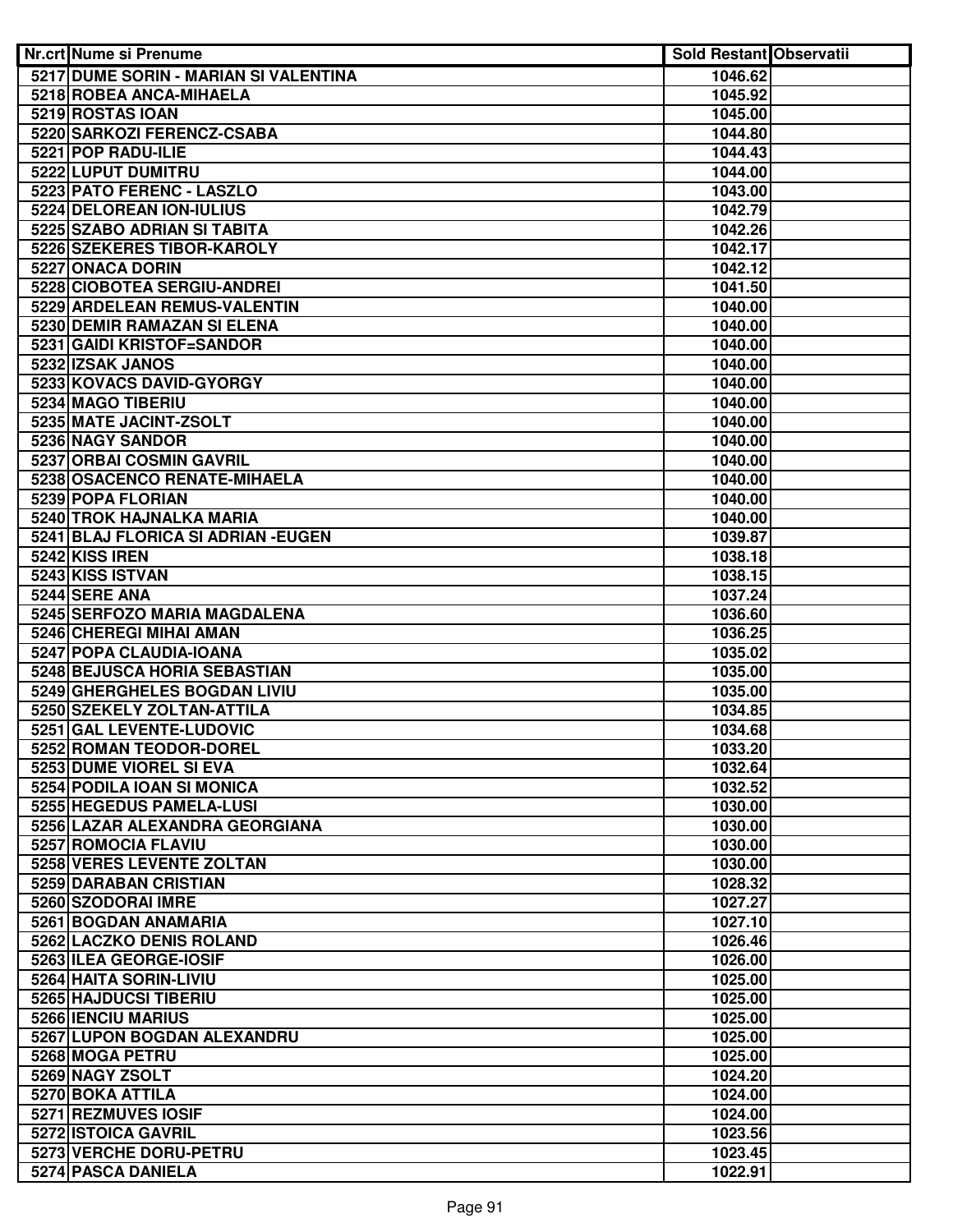| <b>Nr.crt Nume si Prenume</b>                                | <b>Sold Restant Observatii</b> |  |
|--------------------------------------------------------------|--------------------------------|--|
| 5275 DODA FLAVIU-SORIN SI DELIA                              | 1021.61                        |  |
| 5276 SARA MELEK                                              | 1020.85                        |  |
| 5277 BUZLA SAMUEL                                            | 1020.00                        |  |
| 5278 FARKAS ISTVAN-MIHALY                                    | 1020.00                        |  |
| 5279 GROZA MIREL MARIUS                                      | 1020.00                        |  |
| 5280 MARINESCU RADU ADRIAN                                   | 1020.00                        |  |
| 5281 PASCOIU SEBASTIAN TUDOR                                 | 1020.00                        |  |
| 5282 ROSTAS CAROLINA                                         | 1020.00                        |  |
| 5283 BANCU VLAD-DANIEL                                       | 1019.80                        |  |
| 5284 VANCEA MONICA-CORNELIA                                  | 1018.91                        |  |
| 5285 POP IOAN SORIN SI FLORINA-CRISTINA                      | 1018.62                        |  |
| 5286 TRIPA CORNEL IOAN                                       | 1018.00                        |  |
| 5287 CORBANI RENATO                                          | 1017.29                        |  |
| 5288 APOSTU STEFAN-ANDREI                                    | 1016.61                        |  |
| 5289 HALASZ NORBERT ALEXANDRU                                | 1016.00                        |  |
| 5290 MATEI NICOLAE-DOREL                                     | 1015.55                        |  |
| 5291 CIUPA ALEX-EUGEN                                        | 1015.00                        |  |
| 5292 CRISTEA ADRIAN-MIRCEA                                   | 1015.00                        |  |
| 5293 MAIOR ANDRAS LAJOS                                      | 1012.17                        |  |
| 5294 VARGA STELIAN-GELU                                      | 1011.80                        |  |
| 5295 CRIVOLIUBIC MIHAELA                                     | 1011.40                        |  |
| 5296 FOLTUT IOAN                                             | 1011.00                        |  |
| 5297 VALKAI ISTVAN-LASZLO                                    | 1011.00                        |  |
| 5298 PUSKAS ROBERTO                                          | 1010.75                        |  |
| 5299 ALBUI SERGIU                                            | 1010.74                        |  |
| 5300 EHIK ZOLTAN KAROLY                                      | 1010.71                        |  |
| 5301 FOIA RAUL SERBAN                                        | 1010.00                        |  |
| 5302 HROM CRISTIAN-MIHAIL                                    | 1010.00                        |  |
| 5303 ILLE MIRCEA-GABRIEL                                     | 1010.00                        |  |
| 5304 KADAS ALEXANDRU-LADISLAU                                | 1010.00                        |  |
| 5305 SERAFICEAN ALEXANDRU                                    | 1010.00                        |  |
| 5306 VANCEA VIORICA<br>5307 SAITOS-COFAR TINCUTA LACRIMIOARA | 1010.00<br>1009.86             |  |
| 5308 ZISU IOANA - BUSINESS CONT INTREPR. IND                 | 1009.40                        |  |
| 5309 FILK DAN RADU                                           | 1007.07                        |  |
| 5310 TIMARU NICOLAE                                          | 1006.72                        |  |
| 5311 CIOARA SORIN GABRIEL                                    | 1006.22                        |  |
| 5312 LIPAI VANESA-IULIA                                      | 1006.03                        |  |
| 5313 GEREBENES LUDOVIC                                       | 1005.52                        |  |
| 5314 CRISAN ADRIAN LIVIU                                     | 1005.00                        |  |
| 5315 MILATAI MARGARETA                                       | 1004.10                        |  |
| 5316 TRIFAN DANIEL-EMANUEL                                   | 1004.00                        |  |
| 5317 BELDEAN VALERIU-ANDREI                                  | 1000.65                        |  |
| 5318 MARCUT GHEORGHE SI VALERIA LILIANA                      | 1000.49                        |  |
| 5319 MATA AUREL SI RODICA                                    | 1000.39                        |  |
| 5320 PAUL GHEORGHE                                           | 1000.15                        |  |
| 5321 ABRUDAN FLAVIU IONUT                                    | 1000.00                        |  |
| 5322 ARON MARIA MAGDALENA                                    | 1000.00                        |  |
| 5323 ARON SUSANA-IULIANA                                     | 1000.00                        |  |
| 5324 BAICAN IOAN ADRIAN                                      | 1000.00                        |  |
| 5325 BANCIU SUPERMAN-TARZAN                                  | 1000.00                        |  |
| 5326 BARLEA GHEORGHE                                         | 1000.00                        |  |
| 5327 BARNA PETRU-DAN                                         | 1000.00                        |  |
| 5328 BATORI NORBERT ISTVAN                                   | 1000.00                        |  |
| 5329 BATRIN ANA                                              | 1000.00                        |  |
| 5330 BERKE TIBOR                                             | 1000.00                        |  |
| 5331 BOHACS IOSIF                                            | 1000.00                        |  |
| 5332 BOT IOAN-HOREA                                          | 1000.00                        |  |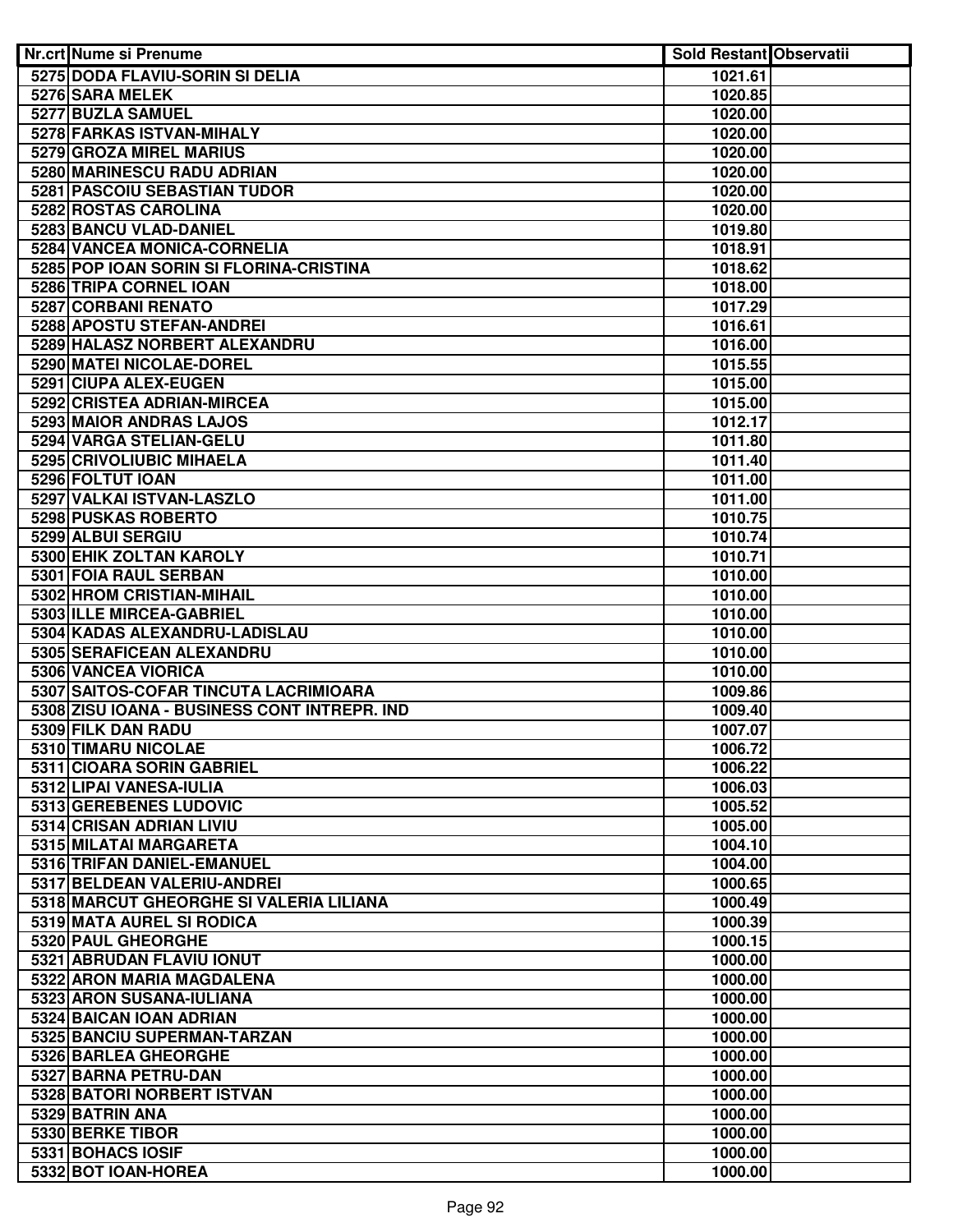| <b>Nr.crt Nume si Prenume</b>                        | <b>Sold Restant Observatii</b> |  |
|------------------------------------------------------|--------------------------------|--|
| 5333 CABAU RUBEN-IOIEL                               | 1000.00                        |  |
| 5334 CABULEA VASILE-SEBASTIAN                        | 1000.00                        |  |
| 5335 CACIORA VLAD MARIUS                             | 1000.00                        |  |
| 5336 CAVASDAN IOAN-RADU                              | 1000.00                        |  |
| 5337 CHEREJA CAMELIA                                 | 1000.00                        |  |
| 5338 CIOCANACHE VINICIUS                             | 1000.00                        |  |
| 5339 CIOROBONTEA EDI                                 | 1000.00                        |  |
| 5340 CONSTANTINESCU ROBERT                           | 1000.00                        |  |
| 5341 CRESCIULLO LEONARD                              | 1000.00                        |  |
| 5342 DAVID ROBERTO IONUT                             | 1000.00                        |  |
| 5343 DEHELEANU ION                                   | 1000.00                        |  |
| 5344 DEJEU SAMUEL FLORIN                             | 1000.00                        |  |
| 5345 DOBOS IOAN-STEFAN                               | 1000.00                        |  |
| 5346 DUDLER ALIONA                                   | 1000.00                        |  |
| 5347 DUMITRAS CRISTIAN-MARCEL                        | 1000.00                        |  |
| 5348 ELLENES IOAN                                    | 1000.00                        |  |
| 5349 FARAGO CRISTIAN CRACIUN SI CRISTINA             | 1000.00                        |  |
| 5350 FEHER LASZLO                                    | 1000.00                        |  |
| 5351 FLORA CSABA PAL                                 | 1000.00                        |  |
| 5352 FODOR STEFAN                                    | 1000.00                        |  |
| 5353 GABOR BANU                                      | 1000.00                        |  |
| 5354 GABOR CATALINA                                  | 1000.00                        |  |
| 5355 GABOR GABOR                                     | 1000.00                        |  |
| 5356 GABOR GABRIEL                                   | 1000.00                        |  |
| 5357 GABOR GABRIEL                                   | 1000.00                        |  |
| 5358 GABOR GAVRIL                                    | 1000.00                        |  |
| 5359 GABOR KLARA                                     | 1000.00                        |  |
| 5360 GABOR STEFAN                                    | 1000.00                        |  |
| 5361 GABOR TEREZ                                     | 1000.00                        |  |
| 5362 GABOR TEREZ                                     | 1000.00                        |  |
| 5363 GABOR ZSUZSANA                                  | 1000.00                        |  |
| 5364 GAL ANDREA-IREN<br>5365 GECSE ROZALIA SI RUDOLF | 1000.00<br>1000.00             |  |
| 5366 GEREBENES EVA                                   | 1000.00                        |  |
| 5367 GEREBENES MINDRA                                | 1000.00                        |  |
| 5368 GIURGIUMAN DRAGOS-FABIAN                        | 1000.00                        |  |
| 5369 GYURO CSABA                                     | 1000.00                        |  |
| 5370 HARAGALY ILDIKO-ERZSEBET                        | 1000.00                        |  |
| 5371 HIRTEA SIMONA FLORENTINA                        | 1000.00                        |  |
| 5372 HODISAN DENISA-GABRIELA                         | 1000.00                        |  |
| 5373 HORVAT KATALIN                                  | 1000.00                        |  |
| 5374 HORVATH TUNDE-IRINA                             | 1000.00                        |  |
| 5375 HOSZU GHEORGHE                                  | 1000.00                        |  |
| 5376 ILISIE LUCRETIA-MARIA                           | 1000.00                        |  |
| 5377 ISTRATE IONEL                                   | 1000.00                        |  |
| 5378 ISZTOICA MARIA                                  | 1000.00                        |  |
| 5379 ISZTOIKA GEZA                                   | 1000.00                        |  |
| 5380 ISZTOIKA ROZALIA                                | 1000.00                        |  |
| 5381 ISZTOJKA IOAN                                   | 1000.00                        |  |
| 5382 IZSAK OLGA                                      | 1000.00                        |  |
| 5383 JUHASZ MARIA                                    | 1000.00                        |  |
| 5384 JUNC MARCELA                                    | 1000.00                        |  |
| 5385 KOVACS ALEXANDRU-MIHAI I.I.                     | 1000.00                        |  |
| 5386 KOVACS IMRE-MARIUS                              | 1000.00                        |  |
| 5387 KUN SANDOR-VIKTOR                               | 1000.00                        |  |
| 5388 LAKATOS FLORICA                                 | 1000.00                        |  |
| 5389 LAKATOS TIBOR-JANOS                             | 1000.00                        |  |
| 5390 LAKATOS ZOLTAN                                  | 1000.00                        |  |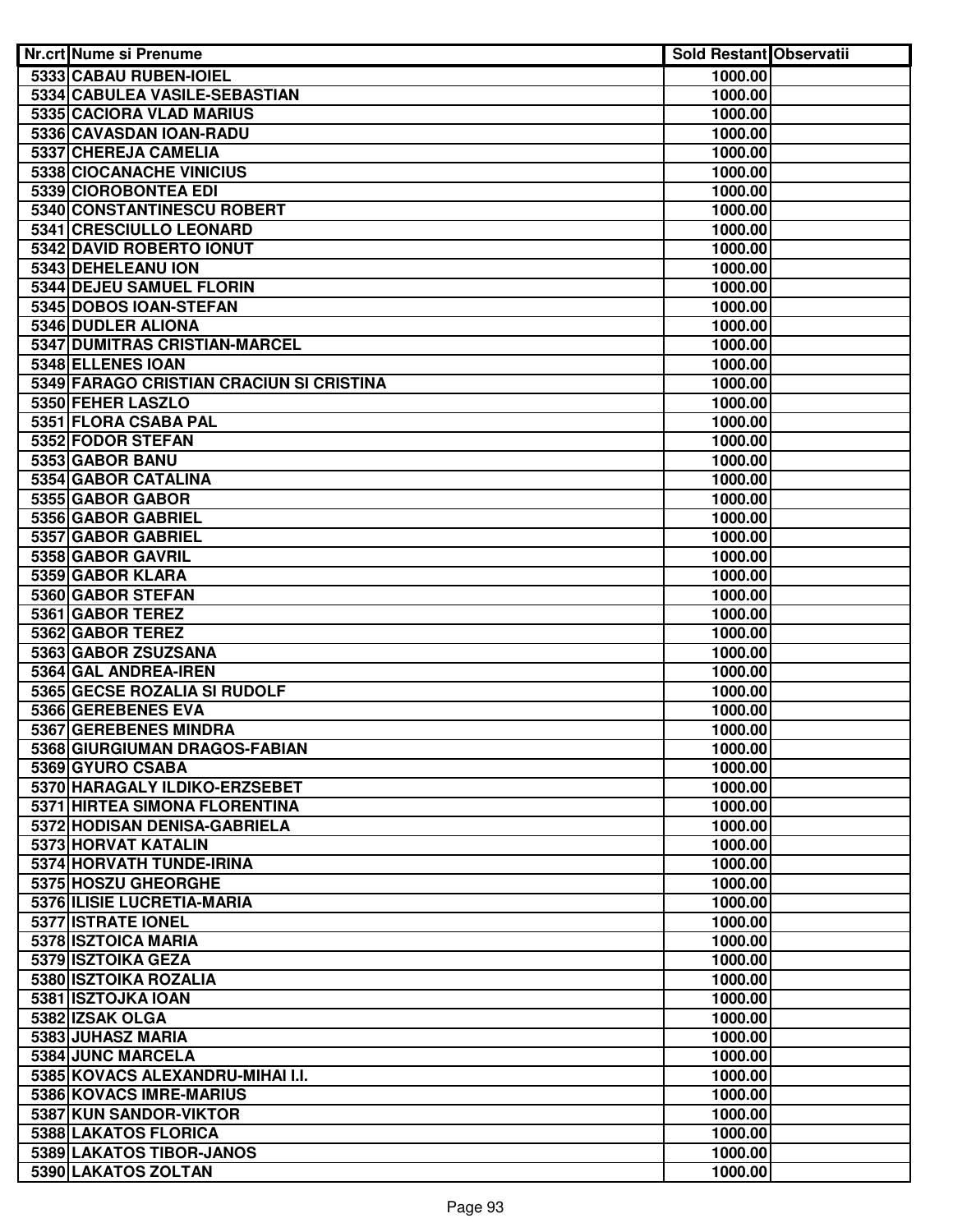| Nr.crt Nume si Prenume                     | <b>Sold Restant Observatii</b> |  |
|--------------------------------------------|--------------------------------|--|
| 5391 LASZLO ANNAMARIA                      | 1000.00                        |  |
| 5392 LENCAR GHEORGHE-CRISTIAN SI LEONTINA  | 1000.00                        |  |
| 5393 LESAK JANOS - ROBERT                  | 1000.00                        |  |
| 5394 LUCAN ANA                             | 1000.00                        |  |
| 5395 MAGHIAR DANA VIOLETA                  | 1000.00                        |  |
| 5396 MALAN PAUL - OVIDIU                   | 1000.00                        |  |
| 5397 MARC IONELA                           | 1000.00                        |  |
| 5398 MARC MIHAI                            | 1000.00                        |  |
| 5399 MARIAN SEBASTIAN DORIN                | 1000.00                        |  |
| 5400 MARITAN CORNELIA                      | 1000.00                        |  |
| 5401 MATEI MADALIN-COSMIN                  | 1000.00                        |  |
| 5402 MERCEA NICOLAE                        | 1000.00                        |  |
| 5403 MICLOS GHEORGHE-MARIUS                | 1000.00                        |  |
| 5404 MIERLUT IOAN                          | 1000.00                        |  |
| 5405 MOHAMED ZEESHAN ZAMEER                | 1000.00                        |  |
| 5406 MUNOZ JIMENEZ JESUS                   | 1000.00                        |  |
| 5407 MUT RAZVAN                            | 1000.00                        |  |
| <b>5408 NAGHI NICOLAE SILVIU</b>           | 1000.00                        |  |
| 5409 NAGY ATTILA                           | 1000.00                        |  |
| 5410 NAGY ROBERT                           | 1000.00                        |  |
| 5411 NAGY ROZALIA                          | 1000.00                        |  |
| 5412 NEMETH ANDRAS                         | 1000.00                        |  |
| 5413 NISTOR IONEL                          | 1000.00                        |  |
| 5414 NYISZTOR JANOS                        | 1000.00                        |  |
| 5415 OLAH ERZSEBET                         | 1000.00                        |  |
| 5416 OTVOS MARIUS-SANDOR                   | 1000.00                        |  |
| 5417 OTVOS RENATA-ANGELA                   | 1000.00                        |  |
| 5418 PAINA DANIEL                          | 1000.00                        |  |
| 5419 PASCALAU ALIN-DAVID                   | 1000.00                        |  |
| <b>5420 PAUL NICOLAIE</b>                  | 1000.00                        |  |
| 5421 PLES ADRIANA-GABRIELA                 | 1000.00                        |  |
| 5422 POP FLORENTINA                        | 1000.00                        |  |
| 5423 POP REMUS EMIL                        | 1000.00                        |  |
| 5424 POP ZENOVIA                           | 1000.00                        |  |
| 5425 POPA MIRCEA-VASILE                    | 1000.00                        |  |
| 5426 PRAGE ADRIAN GHEORGHE                 | 1000.00                        |  |
| 5427 PUIU GHEORGHE-TUDOR                   | 1000.00                        |  |
| 5428 RAT MARIANA                           | 1000.00                        |  |
| 5429 ROSTAS ANNAMARIA<br>5430 ROSTAS TERCA | 1000.00                        |  |
| 5431 ROSTAS VIJAN                          | 1000.00<br>1000.00             |  |
| 5432 STOICA SORIN-STELIAN                  | 1000.00                        |  |
| 5433 SZABO IDA-ILONA                       | 1000.00                        |  |
| 5434 SZABO MONIKA                          | 1000.00                        |  |
| 5435 SZABO SANDOR                          | 1000.00                        |  |
| 5436 SZENTGYORGY LASZLO                    | 1000.00                        |  |
| 5437 SZILAGHI MARGARETA                    | 1000.00                        |  |
| 5438 SZOKAI EVA-ILONA                      | 1000.00                        |  |
| 5439 SZTOIKA STEFAN CSABA                  | 1000.00                        |  |
| 5440 SZTOLARIK TIMEEA                      | 1000.00                        |  |
| 5441 SZTUCHLAK ILDIKO SARA                 | 1000.00                        |  |
| 5442 TEGLAS MARIUS-FLORIN                  | 1000.00                        |  |
| 5443 TELEA GHEORGHE                        | 1000.00                        |  |
| 5444 TIMAR RAZVAN-SERGIU-ION               | 1000.00                        |  |
| 5445 TINCA AURORA                          | 1000.00                        |  |
| 5446 TIRCA HORIA                           | 1000.00                        |  |
| 5447 TIRPE MARIANA-LAURA                   | 1000.00                        |  |
| 5448 VARGA MONIKA-ALIZ                     | 1000.00                        |  |